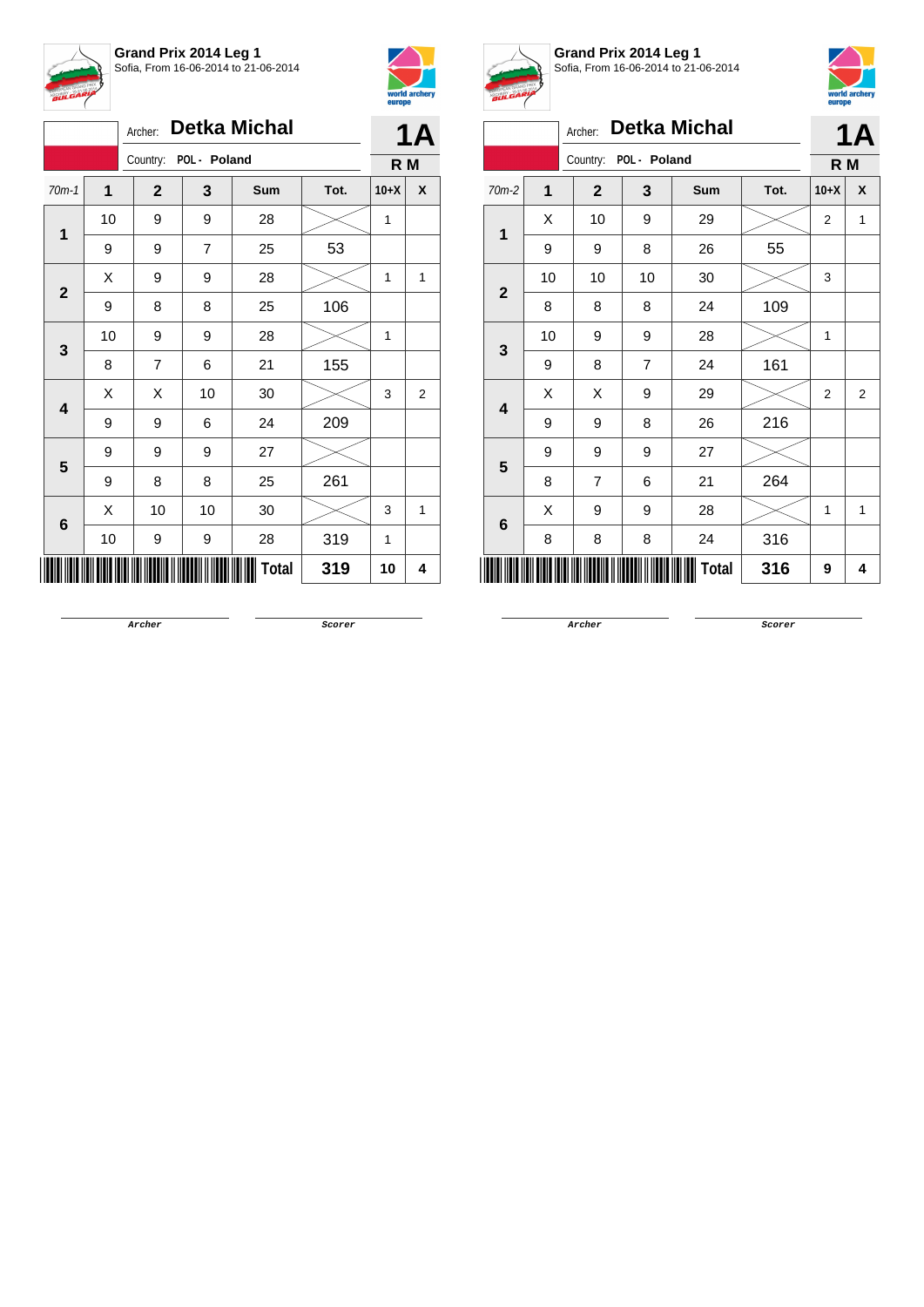

**Grand Prix 2014 Leg 1** Sofia, From 16-06-2014 to 21-06-2014



|                         |    | Archer: Dachev Damyan   |                  | <b>1B</b>    |      |                         |                |  |
|-------------------------|----|-------------------------|------------------|--------------|------|-------------------------|----------------|--|
|                         |    | Country: BUL - Bulgaria |                  |              |      |                         |                |  |
| $70m-1$                 | 1  | $\overline{2}$          | 3                | Sum          | Tot. | $10+X$                  | X              |  |
| 1                       | X  | Χ                       | 9                | 29           |      | $\overline{\mathbf{c}}$ | $\overline{2}$ |  |
|                         | 8  | $\overline{7}$          | $\overline{7}$   | 22           | 51   |                         |                |  |
| $\mathbf{2}$            | 10 | 10                      | 9                | 29           |      | 2                       |                |  |
|                         | 9  | 8                       | $\overline{7}$   | 24           | 104  |                         |                |  |
| 3                       | 10 | 9                       | 8                | 27           |      | 1                       |                |  |
|                         | 8  | $\overline{7}$          | 6                | 21           | 152  |                         |                |  |
| $\overline{\mathbf{4}}$ | 10 | 9                       | 9                | 28           |      | 1                       |                |  |
|                         | 9  | 8                       | 8                | 25           | 205  |                         |                |  |
| 5                       | 10 | 10                      | 9                | 29           |      | 2                       |                |  |
|                         | 8  | 8                       | $\overline{7}$   | 23           | 257  |                         |                |  |
| 6                       | 10 | 10                      | 9                | 29           |      | 2                       |                |  |
|                         | 9  | 8                       | $\boldsymbol{7}$ | 24           | 310  |                         |                |  |
|                         |    |                         |                  | <b>Total</b> | 310  | 10                      | 2              |  |



**Grand Prix 2014 Leg 1** Sofia, From 16-06-2014 to 21-06-2014



|                | <b>Dachev Damyan</b><br>Archer: |                |                       |     |      |        | 1Β |
|----------------|---------------------------------|----------------|-----------------------|-----|------|--------|----|
|                |                                 | Country:       | <b>BUL</b> - Bulgaria |     |      | R M    |    |
| $70m-2$        | 1                               | $\overline{2}$ | 3                     | Sum | Tot. | $10+X$ | X  |
| 1              | 10                              | 9              | 9                     | 28  |      | 1      |    |
|                | 8                               | 8              | 8                     | 24  | 52   |        |    |
| $\overline{2}$ | 9                               | 9              | 9                     | 27  |      |        |    |
|                | 9                               | 8              | 8                     | 25  | 104  |        |    |
| $\mathbf{3}$   | 10                              | 10             | 10                    | 30  |      | 3      |    |
|                | 9                               | 9              | 9                     | 27  | 161  |        |    |
| 4              | 10                              | 9              | 9                     | 28  |      | 1      |    |
|                | 9                               | 9              | 8                     | 26  | 215  |        |    |
| 5              | X                               | 9              | 9                     | 28  |      | 1      | 1  |
|                | 9                               | 9              | 8                     | 26  | 269  |        |    |
|                | 10                              | 9              | 8                     | 27  |      | 1      |    |
| 6              | 8                               | 8              | $\overline{7}$        | 23  | 319  |        |    |
|                | 7                               | 1              |                       |     |      |        |    |

**Archer Scorer**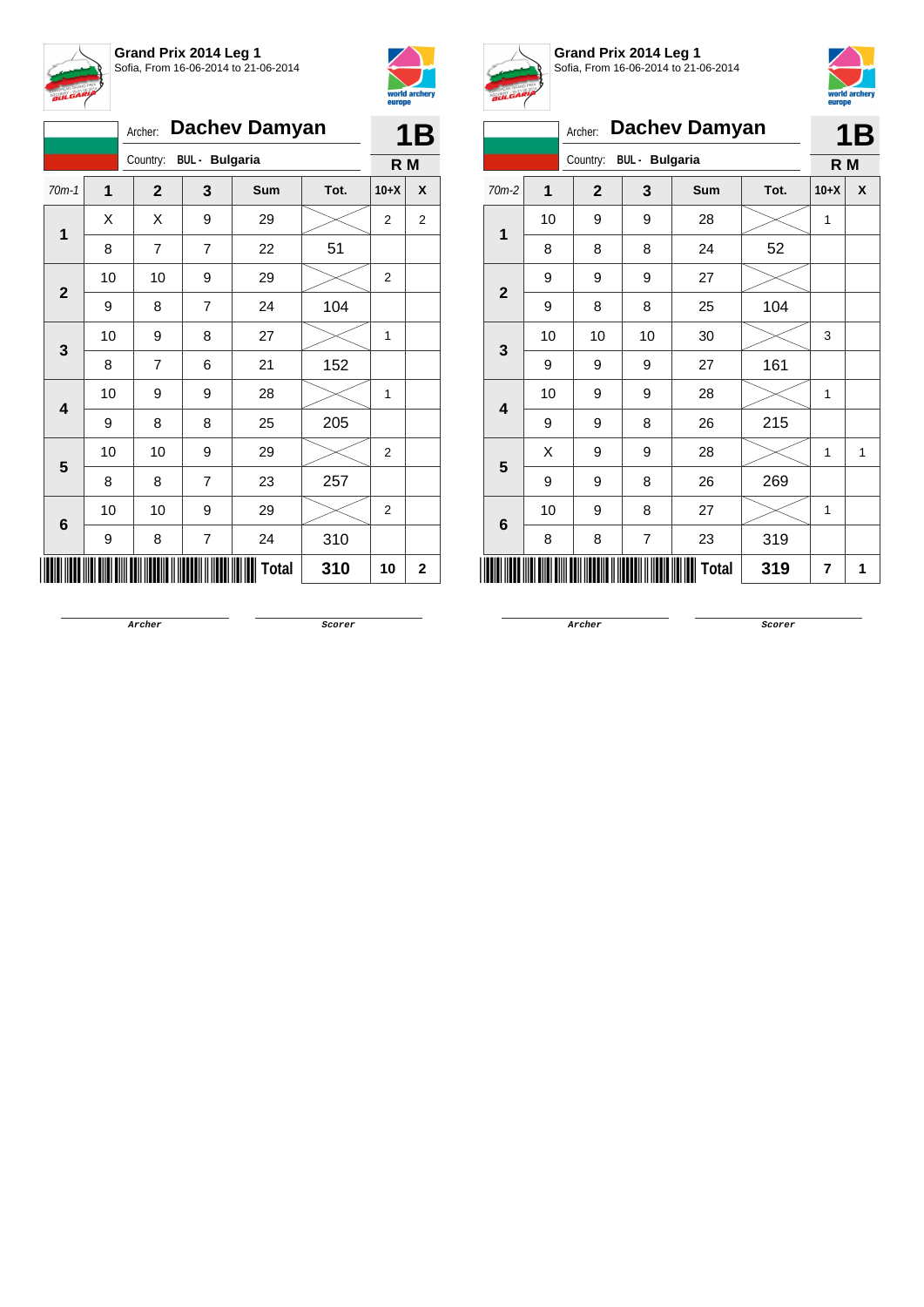



|                |    | <b>Andersen Mads Kenneth</b><br>Archer: |               | <b>1C</b>  |      |                |             |
|----------------|----|-----------------------------------------|---------------|------------|------|----------------|-------------|
|                |    | Country:                                | DEN - Denmark |            |      | R M            |             |
| $70m-1$        | 1  | $\mathbf{2}$                            | 3             | <b>Sum</b> | Tot. | $10+X$         | X           |
| 1              | 10 | 9                                       | 9             | 28         |      | 1              |             |
|                | 9  | $\overline{7}$                          | 5             | 21         | 49   |                |             |
| $\overline{2}$ | Χ  | 10                                      | 9             | 29         |      | 2              | 1           |
|                | 9  | 9                                       | 8             | 26         | 104  |                |             |
| 3              | 10 | 9                                       | 9             | 28         |      | 1              |             |
|                | 9  | 8                                       | 7             | 24         | 156  |                |             |
| 4              | Χ  | 10                                      | 9             | 29         |      | $\overline{2}$ | 1           |
|                | 8  | 8                                       | 8             | 24         | 209  |                |             |
| 5              | 9  | 9                                       | 8             | 26         |      |                |             |
|                | 8  | 8                                       | 7             | 23         | 258  |                |             |
|                | 10 | 9                                       | 9             | 28         |      | 1              |             |
| 6              | 8  | 7                                       | 6             | 21         | 307  |                |             |
|                |    |                                         |               | Total      | 307  | 7              | $\mathbf 2$ |



**Grand Prix 2014 Leg 1** Sofia, From 16-06-2014 to 21-06-2014



|                         |                |                |                |                              |      | <u></u>      |           |  |
|-------------------------|----------------|----------------|----------------|------------------------------|------|--------------|-----------|--|
|                         |                | Archer:        |                | <b>Andersen Mads Kenneth</b> |      |              | <b>1C</b> |  |
|                         |                | Country:       | DEN - Denmark  |                              |      | R M          |           |  |
| 70m-2                   | $\overline{1}$ | $\overline{2}$ | 3              | Sum                          | Tot. | $10+X$       | X         |  |
| 1                       | X              | 9              | 8              | 27                           |      | 1            | 1         |  |
|                         | 7              | 7              | 3              | 17                           | 44   |              |           |  |
| $\overline{\mathbf{2}}$ | 9              | 9              | 9              | 27                           |      |              |           |  |
|                         | $\overline{7}$ | 7              | 6              | 20                           | 91   |              |           |  |
| 3                       | 9              | 9              | 8              | 26                           |      |              |           |  |
|                         | $\overline{7}$ | 6              | $\overline{4}$ | 17                           | 134  |              |           |  |
| $\overline{\mathbf{4}}$ | 9              | 9              | 9              | 27                           |      |              |           |  |
|                         | 6              | 6              | 5              | 17                           | 178  |              |           |  |
| 5                       | 10             | 9              | 8              | 27                           |      | 1            |           |  |
|                         | 8              | 8              | $\overline{7}$ | 23                           | 228  |              |           |  |
| 6                       | 9              | 9              | 9              | 27                           |      |              |           |  |
|                         | 8              | 8              | 7              | 23                           | 278  |              |           |  |
|                         |                |                |                | Total                        | 278  | $\mathbf{2}$ | 1         |  |

**Archer Scorer**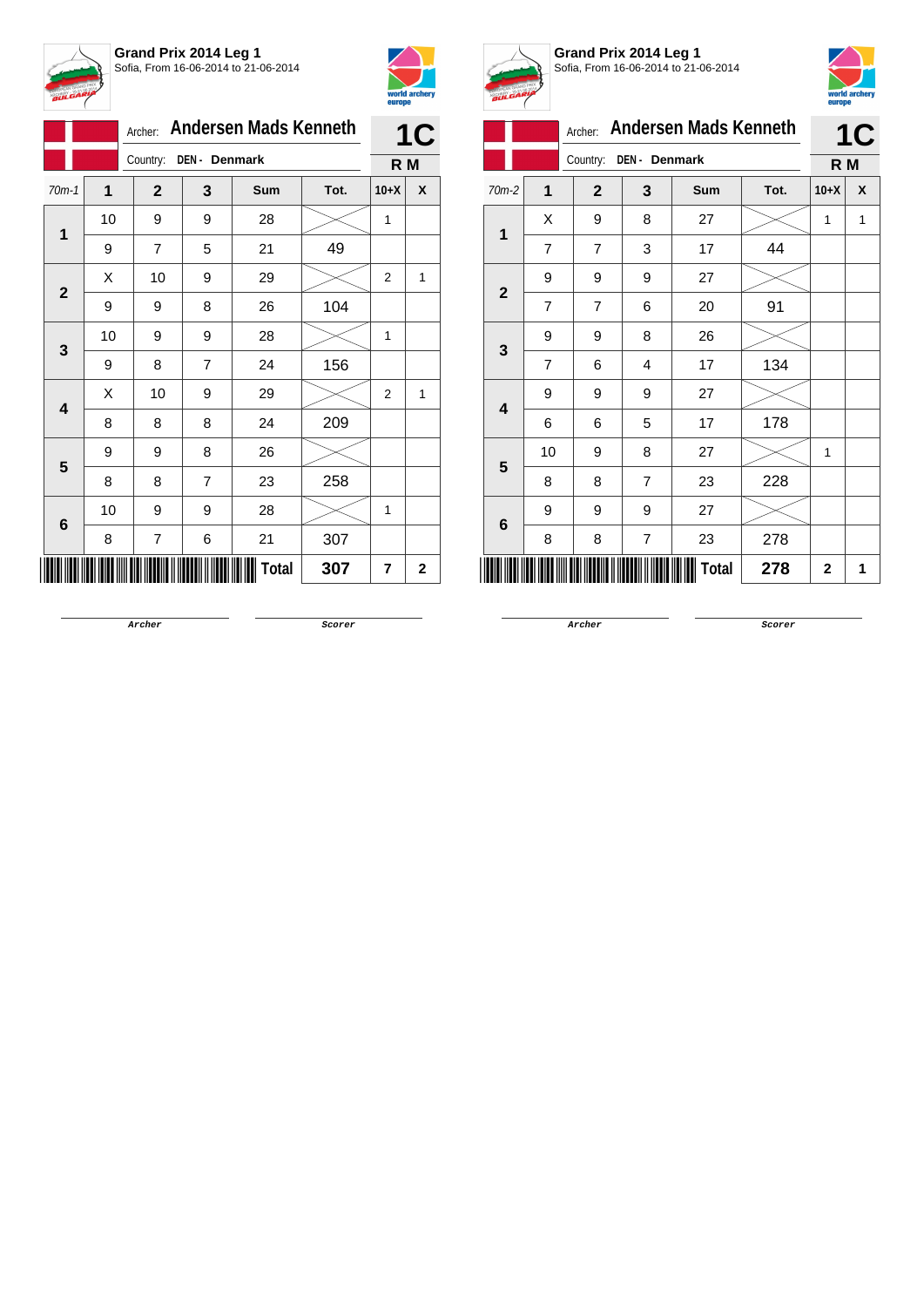



|                         |    | Archer:                          | <b>Shpakau Siarhei</b> |       |      |                |             |  |  |
|-------------------------|----|----------------------------------|------------------------|-------|------|----------------|-------------|--|--|
|                         |    | <b>BLR</b> - Belarus<br>Country: |                        | R M   |      |                |             |  |  |
| $70m-1$                 | 1  | $\mathbf{2}$                     | 3                      | Sum   | Tot. | $10+X$         | X           |  |  |
| $\overline{1}$          | X  | 10                               | 10                     | 30    |      | 3              | 1           |  |  |
|                         | 9  | 9                                | 9                      | 27    | 57   |                |             |  |  |
| $\mathbf{2}$            | 9  | 9                                | 9                      | 27    |      |                |             |  |  |
|                         | 9  | 8                                | 6                      | 23    | 107  |                |             |  |  |
|                         | X  | 10                               | 10                     | 30    |      | 3              | 1           |  |  |
| 3                       | 9  | 9                                | 9                      | 27    | 164  |                |             |  |  |
| $\overline{\mathbf{4}}$ | 10 | 9                                | 8                      | 27    |      | 1              |             |  |  |
|                         | 8  | 8                                | 8                      | 24    | 215  |                |             |  |  |
| 5                       | 10 | 10                               | 8                      | 28    |      | 2              |             |  |  |
|                         | 8  | $\overline{7}$                   | $\overline{7}$         | 22    | 265  |                |             |  |  |
|                         | 10 | 10                               | 9                      | 29    |      | $\overline{2}$ |             |  |  |
| 6                       | 9  | 8                                | 8                      | 25    | 319  |                |             |  |  |
|                         |    |                                  |                        | Total | 319  | 11             | $\mathbf 2$ |  |  |



**Grand Prix 2014 Leg 1** Sofia, From 16-06-2014 to 21-06-2014



|                         | <u>umaha</u> |              |                      |                        |      |                |                |  |
|-------------------------|--------------|--------------|----------------------|------------------------|------|----------------|----------------|--|
|                         |              | Archer:      |                      | <b>Shpakau Siarhei</b> |      |                | <b>1D</b>      |  |
|                         |              | Country:     | <b>BLR</b> - Belarus |                        |      | R M            |                |  |
| $70m-2$                 | 1            | $\mathbf{2}$ | 3                    | Sum                    | Tot. | $10+X$         | X              |  |
| 1                       | 9            | 9            | 8                    | 26                     |      |                |                |  |
|                         | 8            | 8            | 6                    | 22                     | 48   |                |                |  |
| $\overline{\mathbf{2}}$ | 10           | 10           | 10                   | 30                     |      | 3              |                |  |
|                         | 9            | 9            | 9                    | 27                     | 105  |                |                |  |
| 3                       | Χ            | 10           | 9                    | 29                     |      | 2              | 1              |  |
|                         | 9            | 8            | $\overline{7}$       | 24                     | 158  |                |                |  |
| 4                       | Χ            | X            | 10                   | 30                     |      | 3              | $\overline{2}$ |  |
|                         | 8            | 8            | $\overline{7}$       | 23                     | 211  |                |                |  |
| 5                       | 10           | 10           | 9                    | 29                     |      | $\overline{2}$ |                |  |
|                         | 9            | 9            | 8                    | 26                     | 266  |                |                |  |
| 6                       | X            | 10           | 9                    | 29                     |      | $\overline{2}$ | 1              |  |
|                         | 9            | 8            | 8                    | 25                     | 320  |                |                |  |
| Total<br>320<br>12      |              |              |                      |                        |      |                |                |  |

**Archer Scorer**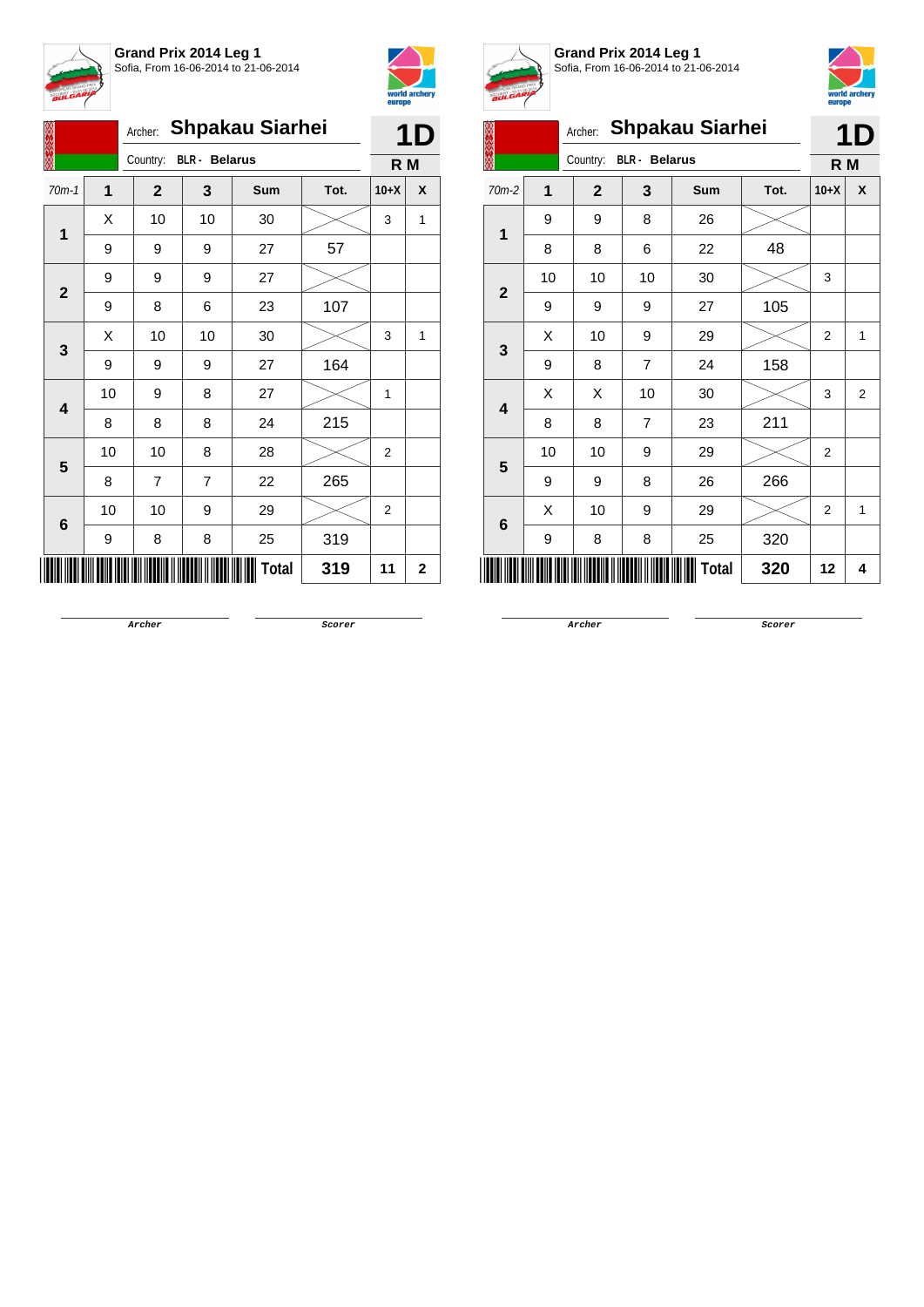



|                         |    | Archer: Wojtkowiak Rafal |              |              |      |                |             |
|-------------------------|----|--------------------------|--------------|--------------|------|----------------|-------------|
|                         |    | Country:                 | POL - Poland |              |      | R M            | 2A          |
| $70m-1$                 | 1  | $\overline{2}$           | 3            | <b>Sum</b>   | Tot. | $10+X$         | X           |
| 1                       | 10 | 9                        | 9            | 28           |      | $\mathbf{1}$   |             |
|                         | 9  | 9                        | 8            | 26           | 54   |                |             |
| $\overline{2}$          | Χ  | 10                       | $10$         | 30           |      | 3              | 1           |
|                         | 10 | 10                       | 8            | 28           | 112  | $\overline{2}$ |             |
| 3                       | 10 | 10                       | 9            | 29           |      | $\overline{2}$ |             |
|                         | 9  | 8                        | 7            | 24           | 165  |                |             |
| $\overline{\mathbf{4}}$ | 10 | 9                        | 9            | 28           |      | $\mathbf{1}$   |             |
|                         | 9  | 8                        | 8            | 25           | 218  |                |             |
| 5                       | 10 | 9                        | 9            | 28           |      | 1              |             |
|                         | 8  | 8                        | 8            | 24           | 270  |                |             |
| 6                       | Χ  | 9                        | 9            | 28           |      | 1              | 1           |
|                         | 9  | 9                        | 8            | 26           | 324  |                |             |
|                         |    |                          |              | <b>Total</b> | 324  | 11             | $\mathbf 2$ |



**Grand Prix 2014 Leg 1** Sofia, From 16-06-2014 to 21-06-2014



|                | <b>Wojtkowiak Rafal</b><br>Archer: |              |                |              |      |                | 2A |  |
|----------------|------------------------------------|--------------|----------------|--------------|------|----------------|----|--|
|                |                                    | Country:     | POL - Poland   |              |      | R M            |    |  |
| $70m-2$        | 1                                  | $\mathbf{2}$ | 3              | Sum          | Tot. | $10+X$         | X  |  |
| $\overline{1}$ | 9                                  | 9            | 9              | 27           |      |                |    |  |
|                | 8                                  | 8            | $\overline{7}$ | 23           | 50   |                |    |  |
| $\overline{2}$ | 9                                  | 9            | 9              | 27           |      |                |    |  |
|                | 9                                  | 9            | 8              | 26           | 103  |                |    |  |
| 3              | 10                                 | 9            | 9              | 28           |      | 1              |    |  |
|                | 9                                  | 9            | $\overline{7}$ | 25           | 156  |                |    |  |
| 4              | 10                                 | 9            | 9              | 28           |      | 1              |    |  |
|                | 9                                  | 8            | $\overline{7}$ | 24           | 208  |                |    |  |
| 5              | X                                  | 10           | 8              | 28           |      | $\overline{2}$ | 1  |  |
|                | 8                                  | 8            | $\overline{7}$ | 23           | 259  |                |    |  |
|                | 9                                  | 9            | 9              | 27           |      |                |    |  |
| 6              | 9                                  | 8            | 8              | 25           | 311  |                |    |  |
|                |                                    |              |                | <b>Total</b> | 311  | 4              | 1  |  |

**Archer Scorer**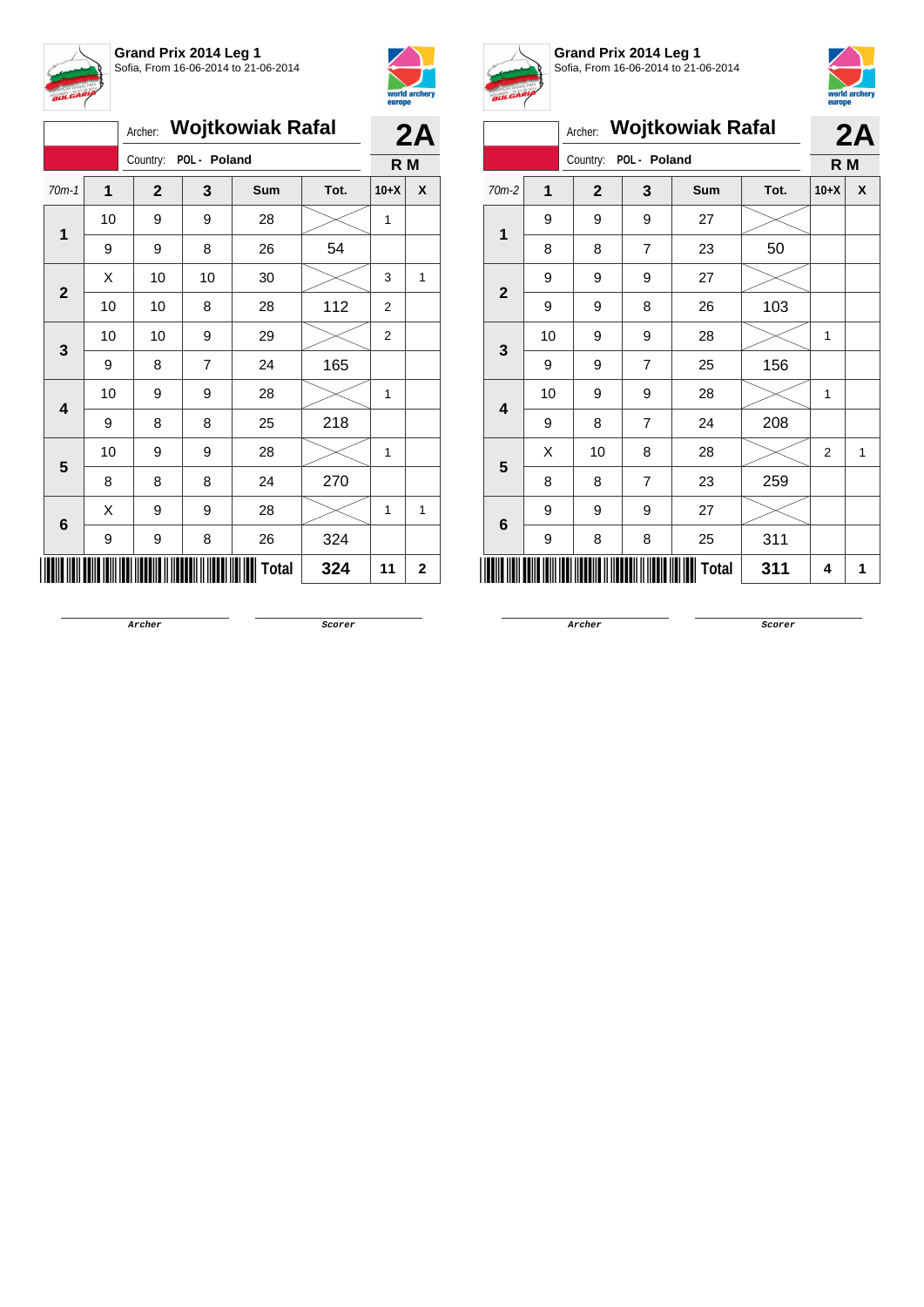



|                         |    | <b>Hristov Hristo</b><br>Archer: |                         | 2B           |      |                |                |
|-------------------------|----|----------------------------------|-------------------------|--------------|------|----------------|----------------|
|                         |    | Country: BUL - Bulgaria          |                         |              |      | R <sub>M</sub> |                |
| $70m-1$                 | 1  | $\mathbf{2}$                     | 3                       | Sum          | Tot. | $10+X$         | X              |
| 1                       | 10 | 10                               | 10                      | 30           |      | 3              |                |
|                         | 9  | 9                                | 8                       | 26           | 56   |                |                |
| $\mathbf{2}$            | 10 | 9                                | 9                       | 28           |      | 1              |                |
|                         | 8  | 8                                | 6                       | 22           | 106  |                |                |
| 3                       | X  | Χ                                | 10                      | 30           |      | 3              | $\overline{2}$ |
|                         | 9  | 8                                | 8                       | 25           | 161  |                |                |
| $\overline{\mathbf{4}}$ | X  | 9                                | 9                       | 28           |      | 1              | 1              |
|                         | 9  | 8                                | 7                       | 24           | 213  |                |                |
| 5                       | 9  | 9                                | 8                       | 26           |      |                |                |
|                         | 8  | 7                                | $\overline{7}$          | 22           | 261  |                |                |
| 6                       | Χ  | 9                                | 8                       | 27           |      | 1              | $\mathbf{1}$   |
|                         | 8  | 8                                | $\overline{\mathbf{7}}$ | 23           | 311  |                |                |
|                         |    |                                  |                         | <b>Total</b> | 311  | 9              | 4              |



**Grand Prix 2014 Leg 1** Sofia, From 16-06-2014 to 21-06-2014



|                |    |                |                       |                       |      | europe         |              |
|----------------|----|----------------|-----------------------|-----------------------|------|----------------|--------------|
|                |    | Archer:        |                       | <b>Hristov Hristo</b> |      |                | 2B           |
|                |    | Country:       | <b>BUL</b> - Bulgaria |                       |      | R <sub>M</sub> |              |
| $70m-2$        | 1  | $\mathbf{2}$   | 3                     | <b>Sum</b>            | Tot. | $10+X$         | X            |
|                | 10 | 9              | 9                     | 28                    |      | 1              |              |
| 1              | 8  | $\overline{7}$ | $\overline{7}$        | 22                    | 50   |                |              |
| $\overline{2}$ | X  | 9              | 8                     | 27                    |      | 1              | 1            |
|                | 8  | 8              | 8                     | 24                    | 101  |                |              |
| 3              | X  | 10             | 9                     | 29                    |      | $\overline{2}$ | 1            |
|                | 8  | 8              | $\overline{7}$        | 23                    | 153  |                |              |
| 4              | X  | 10             | 9                     | 29                    |      | $\overline{2}$ | 1            |
|                | 8  | 7              | 6                     | 21                    | 203  |                |              |
| 5              | Χ  | X              | X                     | 30                    |      | 3              | 3            |
|                | X  | 10             | 8                     | 28                    | 261  | $\overline{2}$ | $\mathbf{1}$ |
| 6              | X  | 10             | 9                     | 29                    |      | $\overline{2}$ | $\mathbf{1}$ |
|                | 9  | 9              | $\overline{7}$        | 25                    | 315  |                |              |
|                |    |                |                       | Total                 | 315  | 13             | 8            |

**Archer Scorer**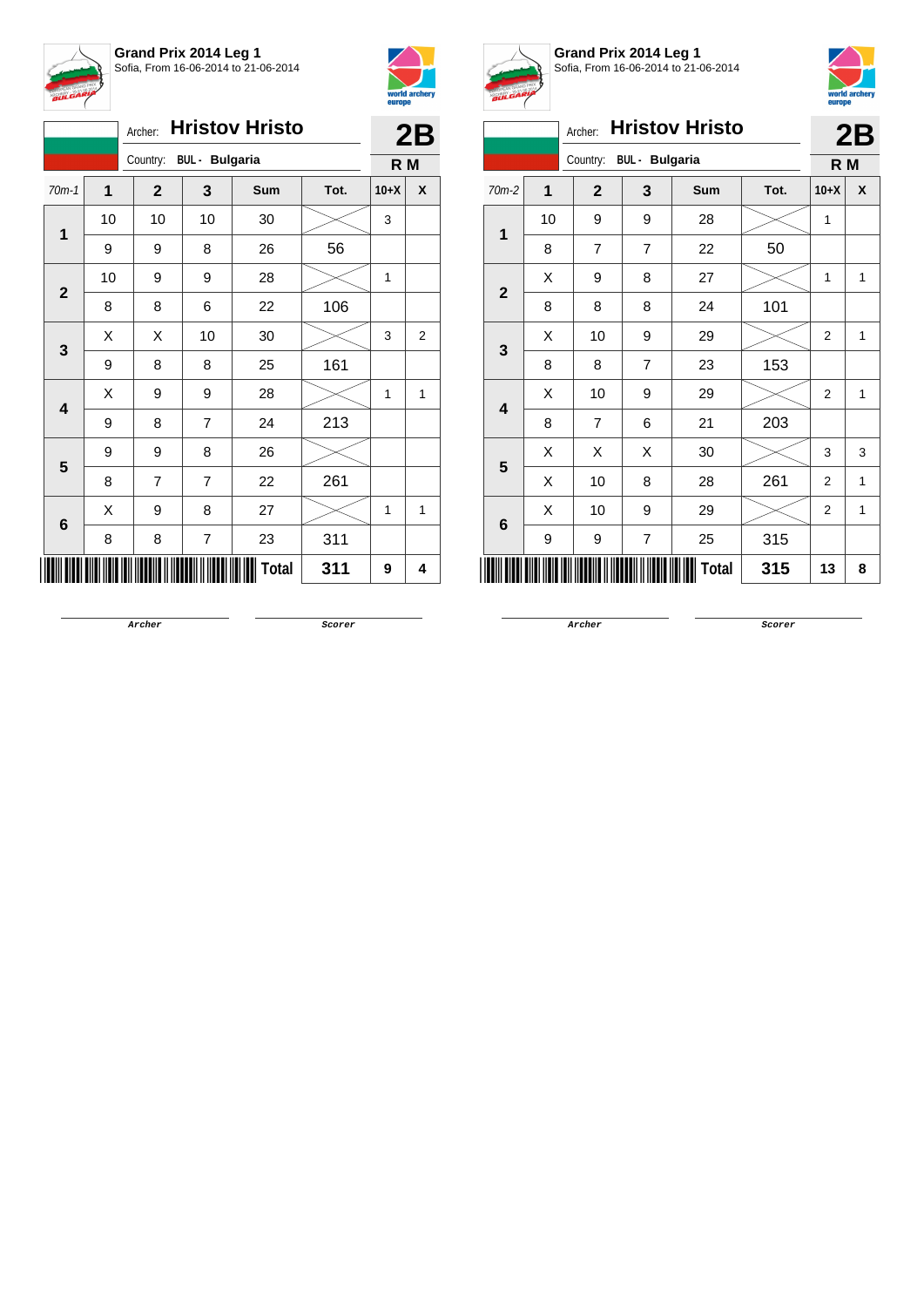



|                 |    |                           |                | Archer: Lauridsen Casper |      | 2C             |                |
|-----------------|----|---------------------------|----------------|--------------------------|------|----------------|----------------|
|                 |    | Country:<br>DEN - Denmark |                |                          |      |                | R M            |
| $70m-1$         | 1  | $\mathbf{2}$              | 3              | Sum                      | Tot. | $10+X$         | X              |
| 1               | 10 | 10                        | 9              | 29                       |      | $\overline{c}$ |                |
|                 | 9  | 9                         | $\overline{7}$ | 25                       | 54   |                |                |
| $\mathbf{2}$    | Χ  | Χ                         | 9              | 29                       |      | 2              | 2              |
|                 | 9  | 8                         | 8              | 25                       | 108  |                |                |
|                 | 10 | 9                         | 9              | 28                       |      | 1              |                |
| 3               | 8  | 8                         | 7              | 23                       | 159  |                |                |
| 4               | X  | Χ                         | 9              | 29                       |      | $\overline{2}$ | $\overline{2}$ |
|                 | 9  | 9                         | 8              | 26                       | 214  |                |                |
| 5               | 10 | 10                        | 10             | 30                       |      | 3              |                |
|                 | 9  | 8                         | 6              | 23                       | 267  |                |                |
| $6\phantom{1}6$ | X  | Χ                         | 10             | 30                       |      | 3              | $\overline{2}$ |
|                 | 10 | 10                        | 9              | 29                       | 326  | 2              |                |
|                 |    |                           |                | Total                    | 326  | 15             | 6              |



**Grand Prix 2014 Leg 1** Sofia, From 16-06-2014 to 21-06-2014



|                         |    |              |                | Archer: Lauridsen Casper |      |                | 2C               |  |
|-------------------------|----|--------------|----------------|--------------------------|------|----------------|------------------|--|
|                         |    | Country:     | DEN - Denmark  |                          |      |                |                  |  |
| 70m-2                   | 1  | $\mathbf{2}$ | 3              | Sum                      | Tot. | $10+X$         | $\boldsymbol{x}$ |  |
| 1                       | 9  | 9            | 9              | 27                       |      |                |                  |  |
|                         | 9  | 8            | 8              | 25                       | 52   |                |                  |  |
| $\overline{2}$          | X  | 9            | 9              | 28                       |      | 1              | 1                |  |
|                         | 9  | 9            | 9              | 27                       | 107  |                |                  |  |
| 3                       | 10 | 10           | 9              | 29                       |      | $\overline{2}$ |                  |  |
|                         | 9  | 8            | 8              | 25                       | 161  |                |                  |  |
| $\overline{\mathbf{4}}$ | 10 | 9            | 9              | 28                       |      | 1              |                  |  |
|                         | 9  | 9            | 6              | 24                       | 213  |                |                  |  |
| 5                       | 10 | 10           | 10             | 30                       |      | 3              |                  |  |
|                         | 9  | 9            | $\overline{7}$ | 25                       | 268  |                |                  |  |
| $6\phantom{1}6$         | X  | 9            | 9              | 28                       |      | 1              | 1                |  |
|                         | 9  | 9            | 9              | 27                       | 323  |                |                  |  |
|                         |    |              |                | <b>Total</b>             | 323  | 8              | $\mathbf 2$      |  |

**Archer Scorer**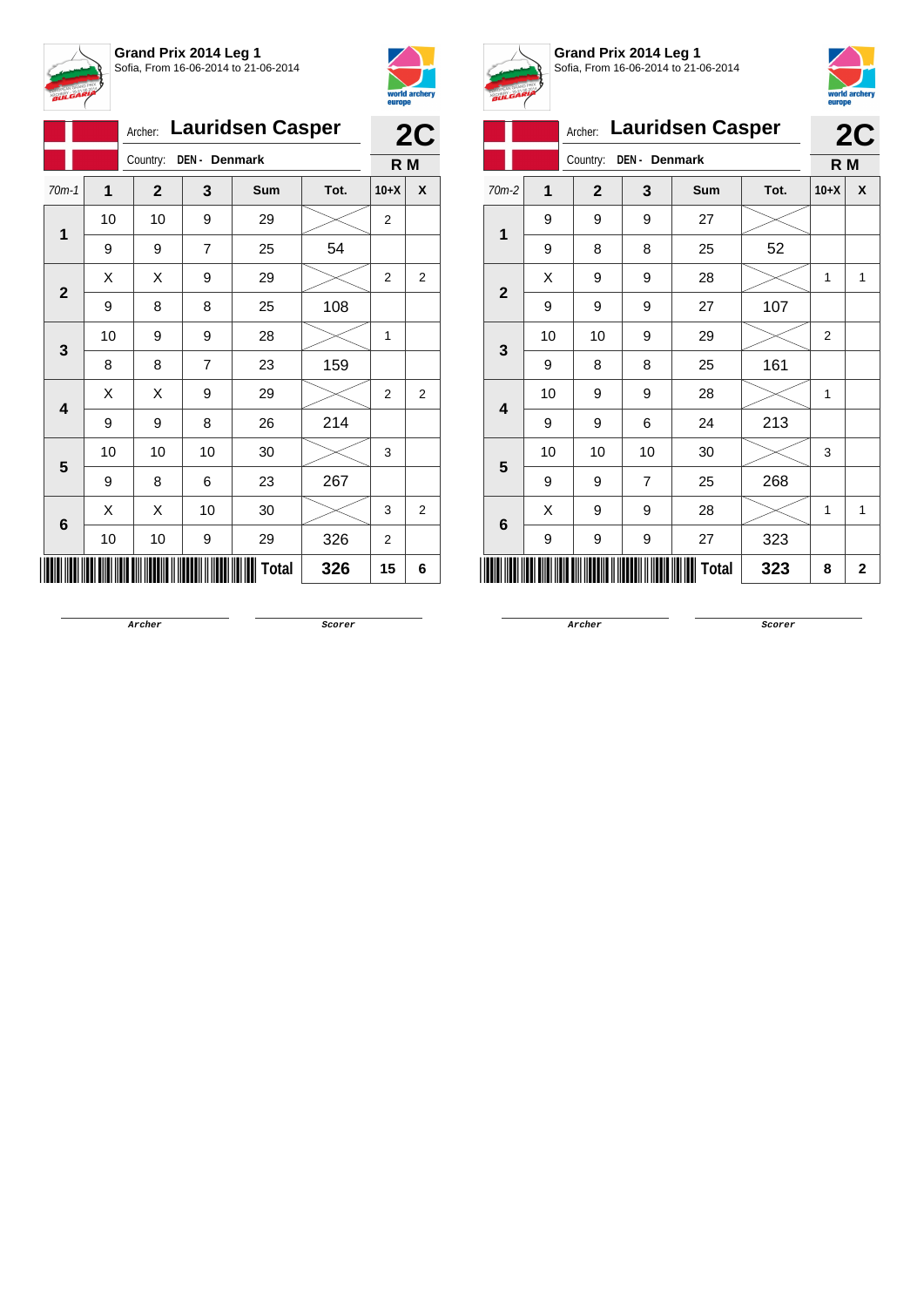



|  |              |    | Archer:      |                      | <b>Prilepov Anton</b> |      |                | 2D |
|--|--------------|----|--------------|----------------------|-----------------------|------|----------------|----|
|  |              |    | Country:     | <b>BLR</b> - Belarus |                       |      | R M            |    |
|  | $70m-1$      | 1  | $\mathbf{2}$ | 3                    | <b>Sum</b>            | Tot. | $10+X$         | X  |
|  | 1            | X  | X            | 10                   | 30                    |      | 3              | 2  |
|  |              | 9  | 8            | 7                    | 24                    | 54   |                |    |
|  | $\mathbf{2}$ | 10 | 10           | 9                    | 29                    |      | 2              |    |
|  |              | 9  | 9            | 8                    | 26                    | 109  |                |    |
|  | 3            | X  | 10           | 9                    | 29                    |      | 2              | 1  |
|  |              | 9  | 9            | 8                    | 26                    | 164  |                |    |
|  |              | 10 | 10           | 9                    | 29                    |      | $\overline{2}$ |    |
|  | 4            | 9  | 9            | 9                    | 27                    | 220  |                |    |
|  | 5            | Χ  | X            | Χ                    | 30                    |      | 3              | 3  |
|  |              | 9  | 9            | 8                    | 26                    | 276  |                |    |
|  |              | X  | 10           | 9                    | 29                    |      | 2              | 1  |
|  | 6            | 8  | 8            | 8                    | 24                    | 329  |                |    |
|  |              |    |              |                      | Total                 | 329  | 14             | 7  |



**Grand Prix 2014 Leg 1** Sofia, From 16-06-2014 to 21-06-2014



|                | A. |                         |                      |                       |      |                |    |
|----------------|----|-------------------------|----------------------|-----------------------|------|----------------|----|
|                |    | Archer:                 |                      | <b>Prilepov Anton</b> |      |                | 2D |
|                |    | Country:                | <b>BLR</b> - Belarus |                       |      | R M            |    |
| $70m-2$        | 1  | $\overline{\mathbf{2}}$ | 3                    | Sum                   | Tot. | $10+X$         | X  |
| 1              | Χ  | 10                      | 9                    | 29                    |      | $\overline{2}$ | 1  |
|                | 9  | 9                       | 9                    | 27                    | 56   |                |    |
| $\overline{2}$ | 10 | 9                       | 9                    | 28                    |      | 1              |    |
|                | 9  | 9                       | 8                    | 26                    | 110  |                |    |
| 3              | Χ  | 10                      | 9                    | 29                    |      | $\overline{2}$ | 1  |
|                | 9  | 9                       | 8                    | 26                    | 165  |                |    |
| 4              | X  | X                       | X                    | 30                    |      | 3              | 3  |
|                | 9  | 9                       | 8                    | 26                    | 221  |                |    |
| 5              | Χ  | 10                      | 10                   | 30                    |      | 3              | 1  |
|                | 9  | 8                       | 8                    | 25                    | 276  |                |    |
|                | Χ  | 10                      | 10                   | 30                    |      | 3              | 1  |
| 6              | 9  | 8                       | 8                    | 25                    | 331  |                |    |
|                |    |                         |                      | Total                 | 331  | 14             | 7  |

**Archer Scorer**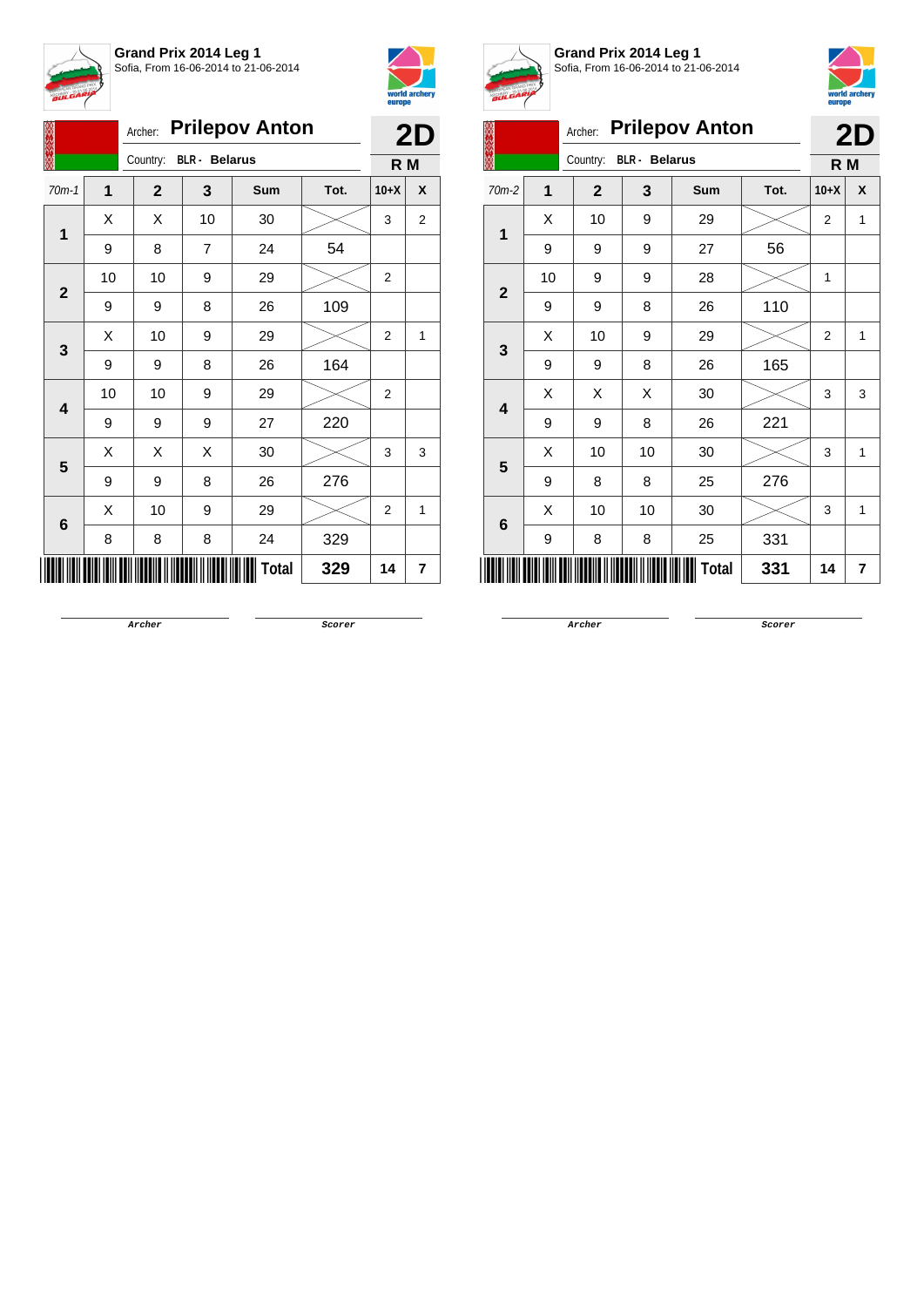



|                                                                                     |    | Archer:      |                         | <b>Bizon Kacper</b> |      |        | 3A           |
|-------------------------------------------------------------------------------------|----|--------------|-------------------------|---------------------|------|--------|--------------|
|                                                                                     |    | Country:     | POL - Poland            |                     |      | R M    |              |
| $70m-1$<br>$\overline{1}$<br>$\mathbf{2}$<br>3<br>$\overline{\mathbf{4}}$<br>5<br>6 | 1  | $\mathbf{2}$ | 3                       | Sum                 | Tot. | $10+X$ | X            |
|                                                                                     | X  | 10           | 9                       | 29                  |      | 2      | 1            |
|                                                                                     | 9  | 8            | 7                       | 24                  | 53   |        |              |
|                                                                                     | 10 | 9            | 9                       | 28                  |      | 1      |              |
|                                                                                     | 9  | 9            | 8                       | 26                  | 107  |        |              |
|                                                                                     | 10 | 9            | 9                       | 28                  |      | 1      |              |
|                                                                                     | 9  | 8            | 7                       | 24                  | 159  |        |              |
|                                                                                     | Χ  | 9            | 9                       | 28                  |      | 1      | $\mathbf{1}$ |
|                                                                                     | 9  | 9            | 8                       | 26                  | 213  |        |              |
|                                                                                     | 10 | 10           | 9                       | 29                  |      | 2      |              |
|                                                                                     | 9  | 8            | $\overline{\mathbf{c}}$ | 19                  | 261  |        |              |
|                                                                                     | 9  | 9            | 9                       | 27                  |      |        |              |
|                                                                                     | 8  | 8            | 7                       | 23                  | 311  |        |              |
|                                                                                     |    |              |                         | Total               | 311  | 7      | $\mathbf 2$  |



**Grand Prix 2014 Leg 1** Sofia, From 16-06-2014 to 21-06-2014



| $\boldsymbol{\mu}$      |    |                |                |                     |      | europe         |              |
|-------------------------|----|----------------|----------------|---------------------|------|----------------|--------------|
|                         |    | Archer:        |                | <b>Bizon Kacper</b> |      |                | 3A           |
|                         |    | Country:       | POL - Poland   |                     |      | R M            |              |
| $70m-2$                 | 1  | $\overline{2}$ | 3              | Sum                 | Tot. | $10+X$         | X            |
| 1                       | 9  | 9              | 9              | 27                  |      |                |              |
|                         | 9  | 8              | $\overline{7}$ | 24                  | 51   |                |              |
| $\overline{2}$          | 9  | 9              | 9              | 27                  |      |                |              |
|                         | 9  | 8              | 8              | 25                  | 103  |                |              |
| 3                       | X  | 10             | 10             | 30                  |      | 3              | $\mathbf{1}$ |
|                         | 10 | 10             | 8              | 28                  | 161  | $\overline{2}$ |              |
| $\overline{\mathbf{4}}$ | 9  | 9              | 9              | 27                  |      |                |              |
|                         | 8  | 8              | 8              | 24                  | 212  |                |              |
| 5                       | 10 | 10             | 9              | 29                  |      | $\overline{2}$ |              |
|                         | 9  | 9              | 9              | 27                  | 268  |                |              |
| 6                       | 10 | 10             | 9              | 29                  |      | $\overline{2}$ |              |
|                         | 9  | 9              | $\overline{7}$ | 25                  | 322  |                |              |
|                         |    |                |                | <b>Total</b>        | 322  | 9              | 1            |

**Archer Scorer**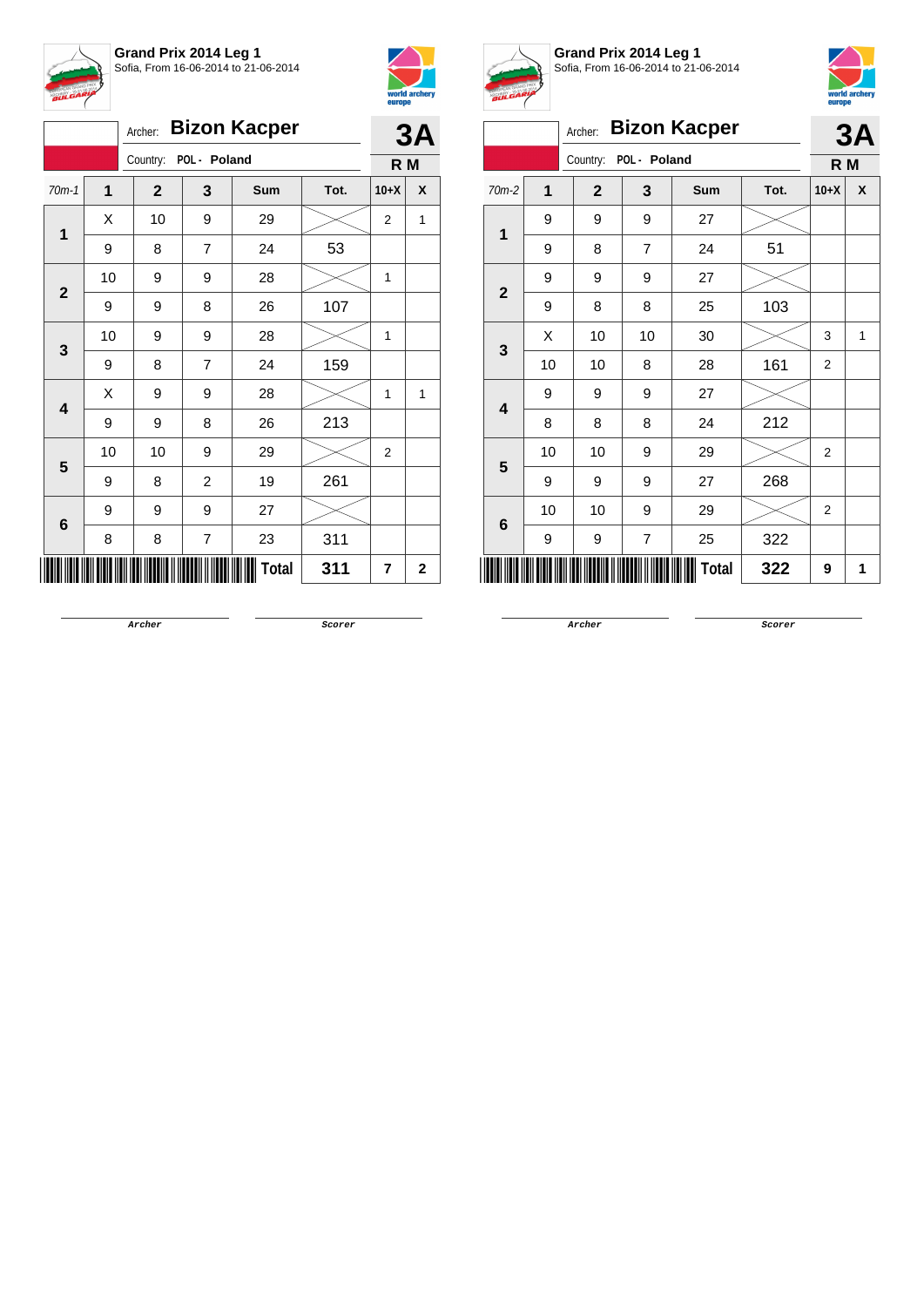



|                        |         |                | Archer:                 |                         | <b>Mirchev Miroslav</b> |      |                | 3B  |
|------------------------|---------|----------------|-------------------------|-------------------------|-------------------------|------|----------------|-----|
|                        |         |                | Country: BUL - Bulgaria |                         |                         |      |                | R M |
|                        | $70m-1$ | $\mathbf{1}$   | $\mathbf{2}$            | 3                       | Sum                     | Tot. | $10+X$         | X   |
|                        | 1       | 10             | 10                      | 9                       | 29                      |      | $\overline{c}$ |     |
|                        |         | 9              | 8                       | 8                       | 25                      | 54   |                |     |
|                        |         | 9              | 9                       | 8                       | 26                      |      |                |     |
|                        |         | 8              | $\overline{7}$          | 6                       | 21                      | 101  |                |     |
|                        |         | 10             | 9                       | 9                       | 28                      |      | 1              |     |
| $\mathbf{2}$<br>3<br>4 | 8       | 8              | 8                       | 24                      | 153                     |      |                |     |
|                        |         | Χ              | 10                      | 10                      | 30                      |      | 3              | 1   |
|                        |         | 9              | 7                       | $\overline{7}$          | 23                      | 206  |                |     |
|                        | 5       | 10             | 9                       | 9                       | 28                      |      | 1              |     |
|                        |         | $\overline{7}$ | $\overline{7}$          | $\overline{7}$          | 21                      | 255  |                |     |
|                        | 6       | X              | 10                      | 9                       | 29                      |      | 2              | 1   |
|                        |         | 9              | 8                       | $\overline{\mathbf{7}}$ | 24                      | 308  |                |     |
|                        |         |                |                         |                         | <b>Total</b>            | 308  | 9              | 2   |



**Grand Prix 2014 Leg 1** Sofia, From 16-06-2014 to 21-06-2014



|                         |    | Archer:        |                       | <b>Mirchev Miroslav</b> |      |        | 3B             |
|-------------------------|----|----------------|-----------------------|-------------------------|------|--------|----------------|
|                         |    | Country:       | <b>BUL</b> - Bulgaria |                         |      | R M    |                |
| $70m-2$                 | 1  | $\mathbf{2}$   | 3                     | <b>Sum</b>              | Tot. | $10+X$ | X              |
| 1                       | X  | X              | 10                    | 30                      |      | 3      | $\overline{2}$ |
|                         | 10 | 8              | 6                     | 24                      | 54   | 1      |                |
| $\overline{\mathbf{2}}$ | 8  | 8              | $\overline{7}$        | 23                      |      |        |                |
|                         | 7  | 6              | 6                     | 19                      | 96   |        |                |
| 3                       | Χ  | 10             | 10                    | 30                      |      | 3      | 1              |
|                         | 9  | $\overline{7}$ | $\overline{7}$        | 23                      | 149  |        |                |
| $\overline{\mathbf{A}}$ | 9  | 9              | 9                     | 27                      |      |        |                |
|                         | 9  | 9              | 6                     | 24                      | 200  |        |                |
| 5                       | 10 | 9              | 8                     | 27                      |      | 1      |                |
|                         | 8  | 8              | 6                     | 22                      | 249  |        |                |
| 6                       | 10 | 10             | 9                     | 29                      |      | 2      |                |
|                         | 9  | 9              | $\overline{7}$        | 25                      | 303  |        |                |
|                         |    |                |                       | Total                   | 303  | 10     | 3              |

**Archer Scorer**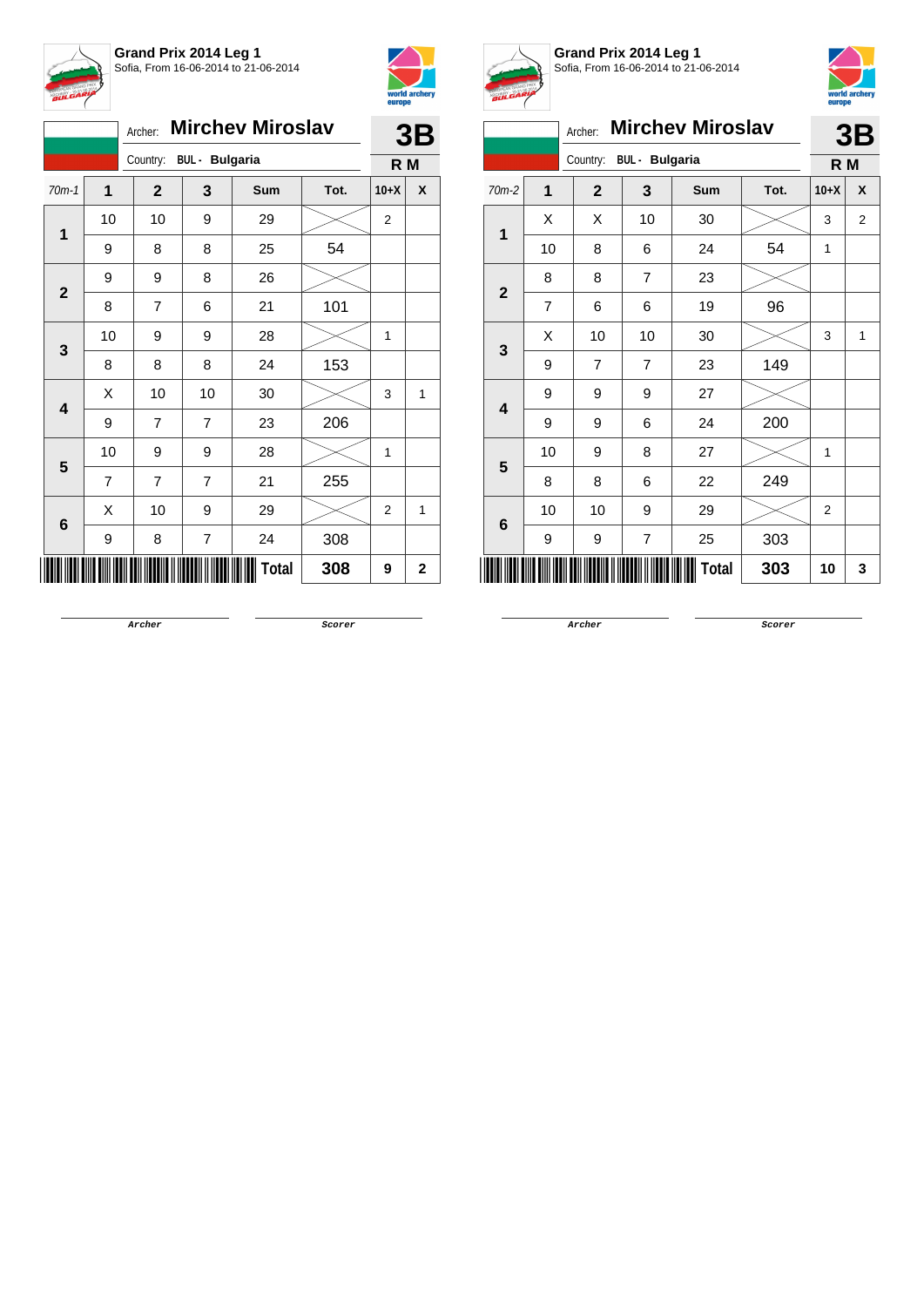



|                         | Archer:        | Laursen Bjarne Marius |                         | 3C    |      |                |   |
|-------------------------|----------------|-----------------------|-------------------------|-------|------|----------------|---|
|                         |                | Country:              | DEN - Denmark           |       |      | R M            |   |
| $70m-1$                 | $\overline{1}$ | $\mathbf{2}$          | 3                       | Sum   | Tot. | $10+X$         | χ |
| 1                       | 10             | 10                    | 9                       | 29    |      | $\overline{2}$ |   |
|                         | 9              | 9                     | 9                       | 27    | 56   |                |   |
| $\mathbf{2}$            | 10             | 10                    | 9                       | 29    |      | 2              |   |
|                         | 8              | 8                     | 8                       | 24    | 109  |                |   |
| 3                       | 10             | 9                     | 9                       | 28    |      | 1              |   |
|                         | 8              | 8                     | 8                       | 24    | 161  |                |   |
| $\overline{\mathbf{4}}$ | X              | 10                    | 9                       | 29    |      | $\overline{2}$ | 1 |
|                         | 9              | 9                     | 8                       | 26    | 216  |                |   |
| 5                       | 9              | 9                     | 9                       | 27    |      |                |   |
|                         | 9              | 8                     | $\overline{7}$          | 24    | 267  |                |   |
|                         | 10             | 10                    | 9                       | 29    |      | 2              |   |
| 6                       | 9              | 8                     | $\overline{\mathbf{7}}$ | 24    | 320  |                |   |
|                         |                |                       |                         | Total | 320  | 9              | 1 |



**Grand Prix 2014 Leg 1** Sofia, From 16-06-2014 to 21-06-2014



|                |    | Archer:                  |                | <b>Laursen Bjarne Marius</b> |      |        | 3C               |
|----------------|----|--------------------------|----------------|------------------------------|------|--------|------------------|
|                |    | DEN- Denmark<br>Country: | R M            |                              |      |        |                  |
| $70m-2$        | 1  | $\overline{2}$           | 3              | <b>Sum</b>                   | Tot. | $10+X$ | $\boldsymbol{x}$ |
|                | X  | 10                       | 10             | 30                           |      | 3      | 1                |
| 1              | 10 | 9                        | 8              | 27                           | 57   | 1      |                  |
| $\overline{2}$ | X  | 10                       | 10             | 30                           |      | 3      | 1                |
|                | 9  | 8                        | $\overline{7}$ | 24                           | 111  |        |                  |
| 3              | 10 | 10                       | 10             | 30                           |      | 3      |                  |
|                | 9  | 9                        | 8              | 26                           | 167  |        |                  |
| 4              | X  | 10                       | 10             | 30                           |      | 3      | 1                |
|                | 9  | 8                        | $\overline{7}$ | 24                           | 221  |        |                  |
| 5              | X  | 9                        | 9              | 28                           |      | 1      | 1                |
|                | 9  | 9                        | 8              | 26                           | 275  |        |                  |
| 6              | X  | 10                       | 10             | 30                           |      | 3      | 1                |
|                | 10 | 9                        | 8              | 27                           | 332  | 1      |                  |
|                |    |                          |                | <b>Total</b>                 | 332  | 18     | 5                |

**Archer Scorer**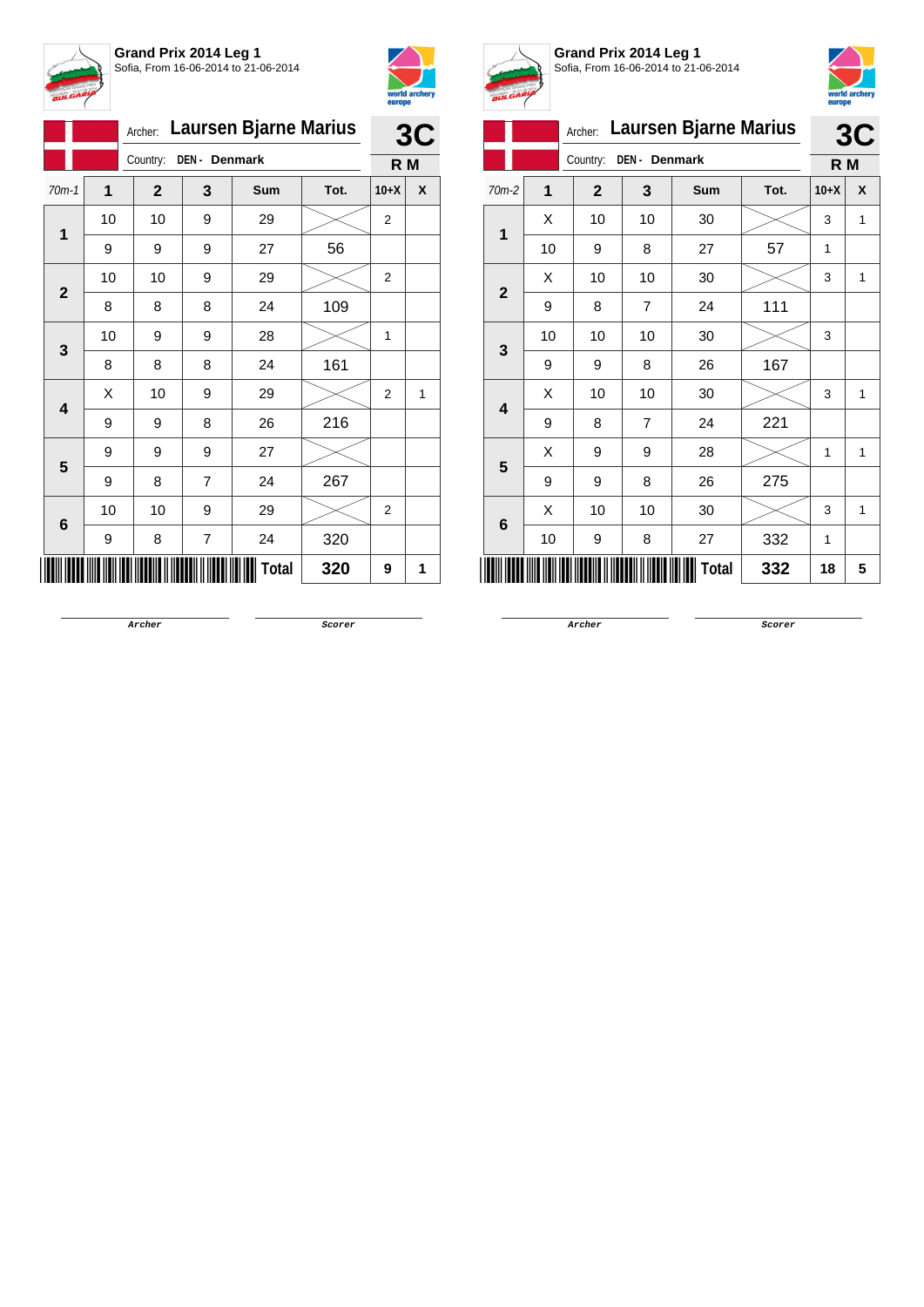



|                                                  |                                                                                             |                | Archer:  |                      | <b>Liahushev Alexander</b> |        |                | 3D          |
|--------------------------------------------------|---------------------------------------------------------------------------------------------|----------------|----------|----------------------|----------------------------|--------|----------------|-------------|
|                                                  |                                                                                             |                | Country: | <b>BLR</b> - Belarus |                            |        | R M            |             |
| $70m-1$<br>1<br>$\mathbf{2}$<br>3<br>4<br>5<br>6 | 1                                                                                           | $\overline{2}$ | 3        | <b>Sum</b>           | Tot.                       | $10+X$ | X              |             |
|                                                  |                                                                                             | Χ              | 10       | 10                   | 30                         |        | 3              | 1           |
|                                                  | 9                                                                                           | 9              | 9        | 27                   | 57                         |        |                |             |
|                                                  |                                                                                             | 10             | 10       | 9                    | 29                         |        | 2              |             |
|                                                  | 9<br>9<br>10<br>9<br>9<br>9<br>10<br>10<br>9<br>9<br>10<br>9<br>9<br>9<br>X<br>10<br>9<br>9 |                | 8        | 26                   | 112                        |        |                |             |
|                                                  |                                                                                             |                |          | 9                    | 28                         |        | 1              |             |
|                                                  |                                                                                             |                | 8        | 26                   | 166                        |        |                |             |
|                                                  |                                                                                             |                |          | 9                    | 29                         |        | 2              |             |
|                                                  |                                                                                             |                |          | 8                    | 26                         | 221    |                |             |
|                                                  |                                                                                             |                |          | 9                    | 28                         |        | 1              |             |
|                                                  |                                                                                             |                |          | 8                    | 26                         | 275    |                |             |
|                                                  |                                                                                             |                |          | 9                    | 29                         |        | $\overline{2}$ | 1           |
|                                                  |                                                                                             |                |          | 8                    | 26                         | 330    |                |             |
|                                                  |                                                                                             |                |          |                      | <b>Total</b>               | 330    | 11             | $\mathbf 2$ |



**Grand Prix 2014 Leg 1** Sofia, From 16-06-2014 to 21-06-2014



|                         | $\mathcal{N}$ and $\mathcal{N}$ | Archer:                          |                | <b>Liahushev Alexander</b> |      |                | 3D  |
|-------------------------|---------------------------------|----------------------------------|----------------|----------------------------|------|----------------|-----|
|                         |                                 | Country:<br><b>BLR</b> - Belarus |                |                            |      |                | R M |
| $70m-2$                 | 1                               | $\overline{2}$                   | 3              | Sum                        | Tot. | $10+X$         | X   |
|                         | 10                              | 10                               | 9              | 29                         |      | 2              |     |
| 1                       | 9                               | 9                                | 9              | 27                         | 56   |                |     |
| $\overline{2}$          | X                               | 10                               | 10             | 30                         |      | 3              | 1   |
|                         | 9                               | 9                                | 9              | 27                         | 113  |                |     |
| 3                       | 10                              | 10                               | 10             | 30                         |      | 3              |     |
|                         | 9                               | 9                                | $\overline{7}$ | 25                         | 168  |                |     |
| $\overline{\mathbf{4}}$ | 10                              | 10                               | 9              | 29                         |      | $\overline{2}$ |     |
|                         | 9                               | 9                                | 8              | 26                         | 223  |                |     |
| 5                       | X                               | 10                               | 9              | 29                         |      | $\overline{2}$ | 1   |
|                         | 9                               | 8                                | 8              | 25                         | 277  |                |     |
| 6                       | X                               | 10                               | 10             | 30                         |      | 3              | 1   |
|                         | 9                               | 9                                | 9              | 27                         | 334  |                |     |
|                         |                                 |                                  |                | Total                      | 334  | 15             | 3   |

**Archer Scorer**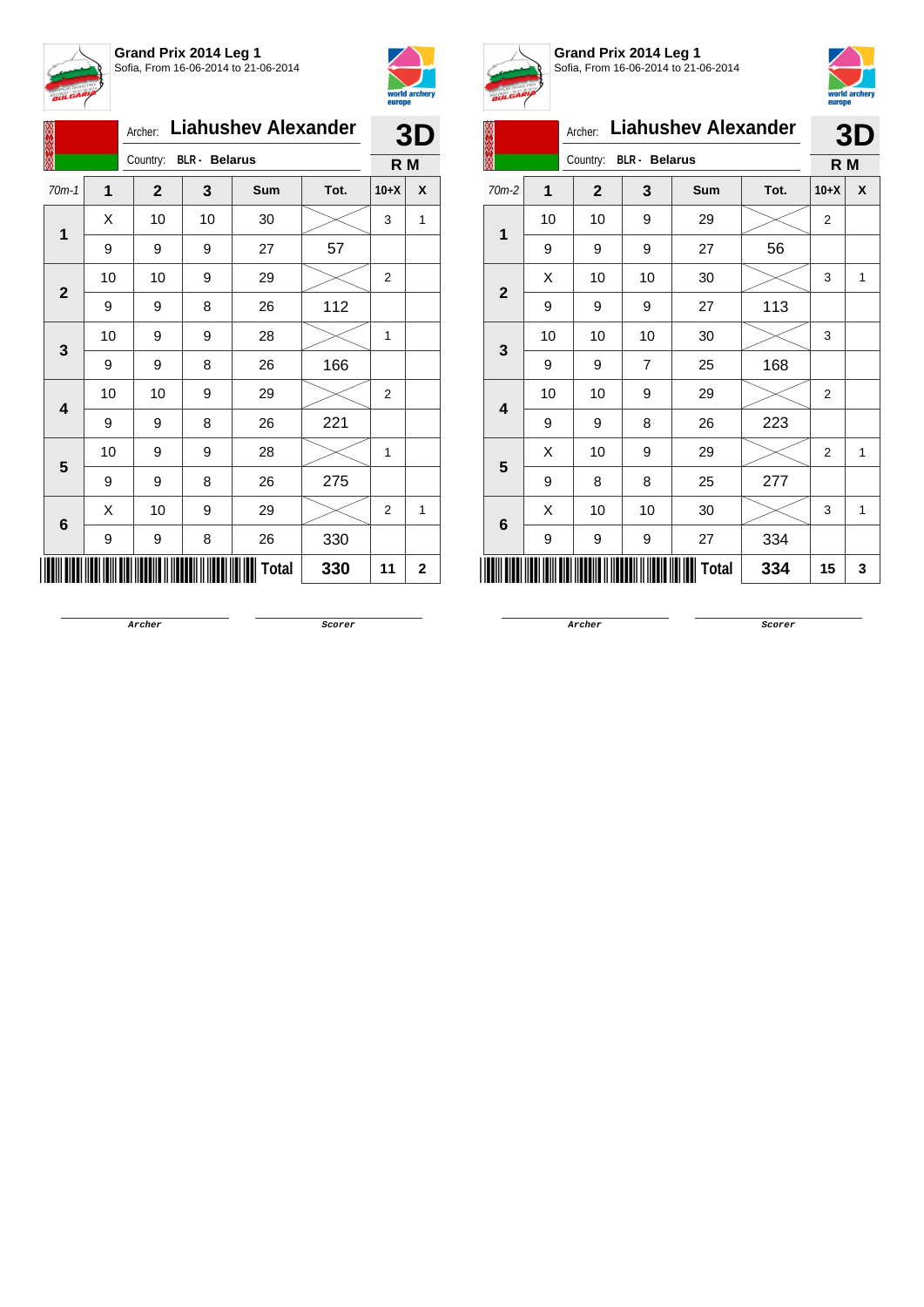



|                         |                | 4Α             |                |              |      |        |   |
|-------------------------|----------------|----------------|----------------|--------------|------|--------|---|
|                         | R M            |                |                |              |      |        |   |
| $70m-1$                 | $\overline{1}$ | $\mathbf{2}$   | 3              | <b>Sum</b>   | Tot. | $10+X$ | X |
|                         | 10             | 9              | $\overline{7}$ | 26           |      | 1      |   |
| 1                       | $\overline{7}$ | 6              | 6              | 19           | 45   |        |   |
|                         | 10             | 9              | 9              | 28           |      | 1      |   |
| $\mathbf{2}$            | 8              | 8              | 6              | 22           | 95   |        |   |
|                         | 10             | 10             | 10             | 30           |      | 3      |   |
| 3                       | 10             | 9              | 6              | 25           | 150  | 1      |   |
|                         | 10             | 9              | 9              | 28           |      | 1      |   |
| $\overline{\mathbf{4}}$ | 8              | $\overline{7}$ | 6              | 21           | 199  |        |   |
| 5                       | 9              | 9              | 9              | 27           |      |        |   |
|                         | 8              | 8              | 8              | 24           | 250  |        |   |
|                         | 10             | 9              | 9              | 28           |      | 1      |   |
| 6                       | 9              | 8              | 5              | 22           | 300  |        |   |
|                         |                |                |                | <b>Total</b> | 300  | 8      | 0 |



**Grand Prix 2014 Leg 1** Sofia, From 16-06-2014 to 21-06-2014



|                         |                | Archer:      |                | <b>Helbin Kasper</b> |      |              | 4A |  |
|-------------------------|----------------|--------------|----------------|----------------------|------|--------------|----|--|
|                         |                | Country:     | POL - Poland   |                      |      | R M          |    |  |
| $70m-2$                 | $\mathbf{1}$   | $\mathbf{2}$ | 3              | Sum                  | Tot. | $10+X$       | X  |  |
| $\mathbf{1}$            | 10             | 9            | 9              | 28                   |      | $\mathbf{1}$ |    |  |
|                         | 9              | 8            | $\overline{7}$ | 24                   | 52   |              |    |  |
|                         | X              | 9            | 9              | 28                   |      | 1            | 1  |  |
| $\overline{2}$<br>3     | 8              | 8            | 8              | 24                   | 104  |              |    |  |
|                         | 9              | 9            | 9              | 27                   |      |              |    |  |
|                         | 8              | 8            | 5              | 21                   | 152  |              |    |  |
| $\overline{\mathbf{4}}$ | 9              | 9            | 9              | 27                   |      |              |    |  |
|                         | 8              | 8            | 6              | 22                   | 201  |              |    |  |
| 5                       | 10             | 8            | 7              | 25                   |      | 1            |    |  |
|                         | $\overline{7}$ | 5            | 3              | 15                   | 241  |              |    |  |
| 6                       | 10             | 9            | 9              | 28                   |      | 1            |    |  |
|                         | 9              | 8            | 8              | 25                   | 294  |              |    |  |
|                         |                |              |                | Total                | 294  | 4            | 1  |  |

**Archer Scorer**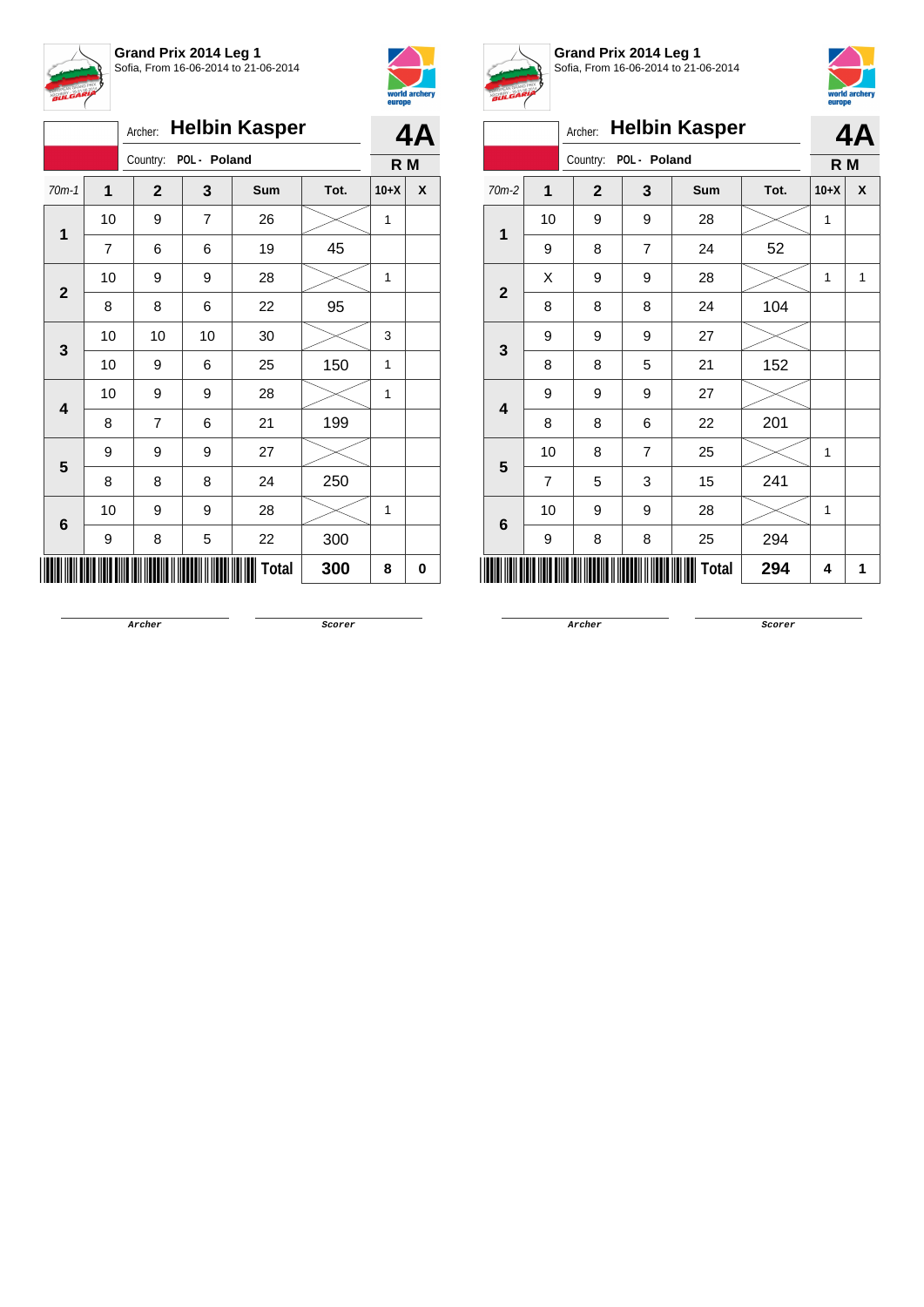



|                         |              |                |                         |                | Archer: Stoyanov Pavlin |      |        | 4B           |
|-------------------------|--------------|----------------|-------------------------|----------------|-------------------------|------|--------|--------------|
|                         |              |                | Country: BUL - Bulgaria |                |                         |      | R M    |              |
|                         | $70m-1$      | $\mathbf{1}$   | $\mathbf{2}$            | 3              | Sum                     | Tot. | $10+X$ | X            |
|                         | $\mathbf 1$  | X              | 10                      | 9              | 29                      |      | 2      | 1            |
|                         |              | 6              | 6                       | 4              | 16                      | 45   |        |              |
|                         | $\mathbf{2}$ | Χ              | 10                      | 9              | 29                      |      | 2      | 1            |
|                         |              | 8              | $\overline{7}$          | 5              | 20                      | 94   |        |              |
|                         | 3            | 9              | 9                       | 9              | 27                      |      |        |              |
| $\overline{\mathbf{4}}$ | 8            | $\overline{7}$ | 6                       | 21             | 142                     |      |        |              |
|                         |              | 9              | 9                       | 9              | 27                      |      |        |              |
|                         |              | 9              | 8                       | $\overline{7}$ | 24                      | 193  |        |              |
|                         | 5            | 10             | 9                       | 8              | 27                      |      | 1      |              |
|                         |              | $\overline{7}$ | $\overline{7}$          | 6              | 20                      | 240  |        |              |
|                         |              | 9              | 8                       | 8              | 25                      |      |        |              |
|                         | 6            | 8              | $\overline{7}$          | 6              | 21                      | 286  |        |              |
|                         |              |                |                         |                | <b>Total</b>            | 286  | 5      | $\mathbf{2}$ |



**Grand Prix 2014 Leg 1** Sofia, From 16-06-2014 to 21-06-2014



|                |    | Archer:        |                       | <b>Stoyanov Pavlin</b> |      |                | 4Β             |  |  |  |
|----------------|----|----------------|-----------------------|------------------------|------|----------------|----------------|--|--|--|
|                |    | Country:       | <b>BUL</b> - Bulgaria |                        |      |                |                |  |  |  |
| $70m-2$        | 1  | $\mathbf{2}$   | 3                     | Sum                    | Tot. | $10+X$         | X              |  |  |  |
| $\mathbf{1}$   | 10 | 9              | 9                     | 28                     |      | 1              |                |  |  |  |
|                | 9  | 8              | $\overline{7}$        | 24                     | 52   |                |                |  |  |  |
| $\overline{2}$ | X  | X              | 9                     | 29                     |      | $\overline{2}$ | $\overline{2}$ |  |  |  |
|                | 8  | 7              | 7                     | 22                     | 103  |                |                |  |  |  |
|                | X  | 10             | 9                     | 29                     |      | $\overline{2}$ | 1              |  |  |  |
| 3              | 8  | $\overline{7}$ | 6                     | 21                     | 153  |                |                |  |  |  |
| 4              | 10 | 9              | 8                     | 27                     |      | $\mathbf{1}$   |                |  |  |  |
|                | 8  | 8              | 7                     | 23                     | 203  |                |                |  |  |  |
| 5              | X  | 10             | 9                     | 29                     |      | 2              | 1              |  |  |  |
|                | 9  | 8              | $\overline{7}$        | 24                     | 256  |                |                |  |  |  |
| 6              | 10 | 8              | 8                     | 26                     |      | $\mathbf{1}$   |                |  |  |  |
|                | 8  | 8              | 8                     | 24                     | 306  |                |                |  |  |  |
|                |    |                |                       | <b>Total</b>           | 306  | 9              | 4              |  |  |  |

**Archer Scorer**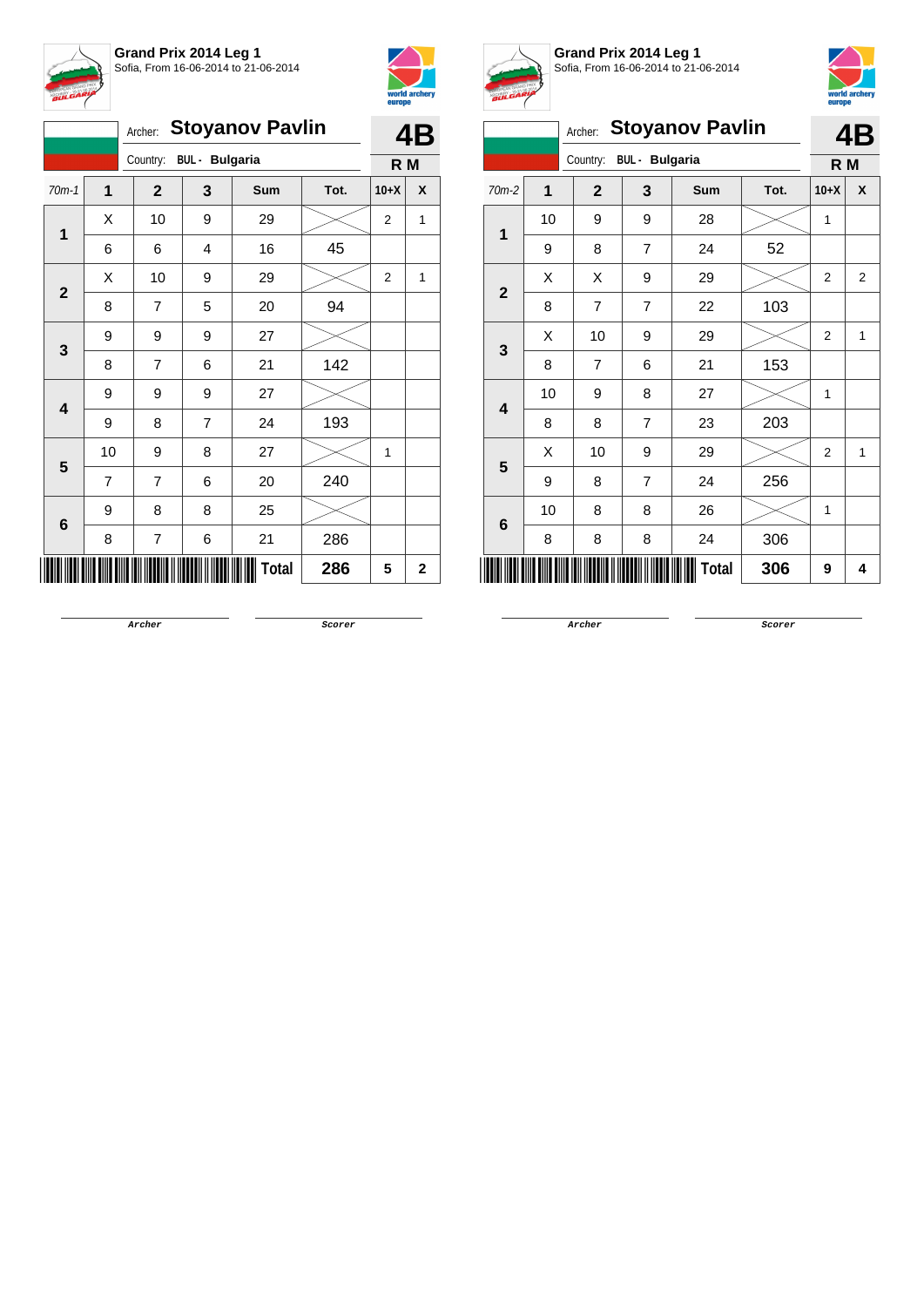



|                 |                           | Archer:      | <b>Laursen Martin Klingenberg</b> | 4C    |      |                |                |  |  |
|-----------------|---------------------------|--------------|-----------------------------------|-------|------|----------------|----------------|--|--|
|                 | DEN - Denmark<br>Country: |              |                                   |       |      |                |                |  |  |
| $70m-1$         | $\mathbf{1}$              | $\mathbf{2}$ | 3                                 | Sum   | Tot. | $10+X$         | X              |  |  |
| 1               | 10                        | 9            | 9                                 | 28    |      | 1              |                |  |  |
|                 | 9                         | 9            | $\overline{7}$                    | 25    | 53   |                |                |  |  |
| $\mathbf{2}$    | 10                        | 10           | 9                                 | 29    |      | $\overline{2}$ |                |  |  |
|                 | 9                         | 9            | 8                                 | 26    | 108  |                |                |  |  |
| 3               | 10                        | 10           | 9                                 | 29    |      | $\overline{2}$ |                |  |  |
|                 | 8                         | 8            | 7                                 | 23    | 160  |                |                |  |  |
| 4               | 10                        | 9            | 9                                 | 28    |      | 1              |                |  |  |
|                 | 9                         | 8            | 8                                 | 25    | 213  |                |                |  |  |
| 5               | 10                        | 9            | 9                                 | 28    |      | 1              |                |  |  |
|                 | 9                         | 9            | 9                                 | 27    | 268  |                |                |  |  |
| $6\phantom{1}6$ | X                         | Χ            | 10                                | 30    |      | 3              | $\overline{2}$ |  |  |
|                 | 9                         | 9            | 9                                 | 27    | 325  |                |                |  |  |
|                 |                           |              |                                   | Total | 325  | 10             | $\mathbf 2$    |  |  |



**Grand Prix 2014 Leg 1** Sofia, From 16-06-2014 to 21-06-2014



|              |                                                                                                 | Archer:        |    | <b>Laursen Martin Klingenberg</b> |     |                | 4C |  |
|--------------|-------------------------------------------------------------------------------------------------|----------------|----|-----------------------------------|-----|----------------|----|--|
|              | DEN - Denmark<br>Country:<br>$\overline{1}$<br>70m-2<br>$\mathbf{2}$<br>3<br>Tot.<br><b>Sum</b> |                |    |                                   |     |                |    |  |
|              |                                                                                                 |                |    |                                   |     | $10+X$         | X  |  |
| 1            | 9                                                                                               | 9              | 9  | 27                                |     |                |    |  |
|              | 9                                                                                               | 8              | 8  | 25                                | 52  |                |    |  |
| $\mathbf{2}$ | 10                                                                                              | 9              | 9  | 28                                |     | 1              |    |  |
|              | 8                                                                                               | 7              | 6  | 21                                | 101 |                |    |  |
| $\mathbf{3}$ | 10                                                                                              | 10             | 9  | 29                                |     | 2              |    |  |
|              | 9                                                                                               | 9              | 8  | 26                                | 156 |                |    |  |
|              | 10                                                                                              | 10             | 9  | 29                                |     | $\overline{2}$ |    |  |
| 4            | 8                                                                                               | 8              | 8  | 24                                | 209 |                |    |  |
| 5            | 9                                                                                               | 8              | 8  | 25                                |     |                |    |  |
|              | 8                                                                                               | $\overline{7}$ | 7  | 22                                | 256 |                |    |  |
|              | 10                                                                                              | 10             | 10 | 30                                |     | 3              |    |  |
| 6            | 9                                                                                               | 9              | 8  | 26                                | 312 |                |    |  |
|              |                                                                                                 |                |    | Total                             | 312 | 8              | 0  |  |

**Archer Scorer**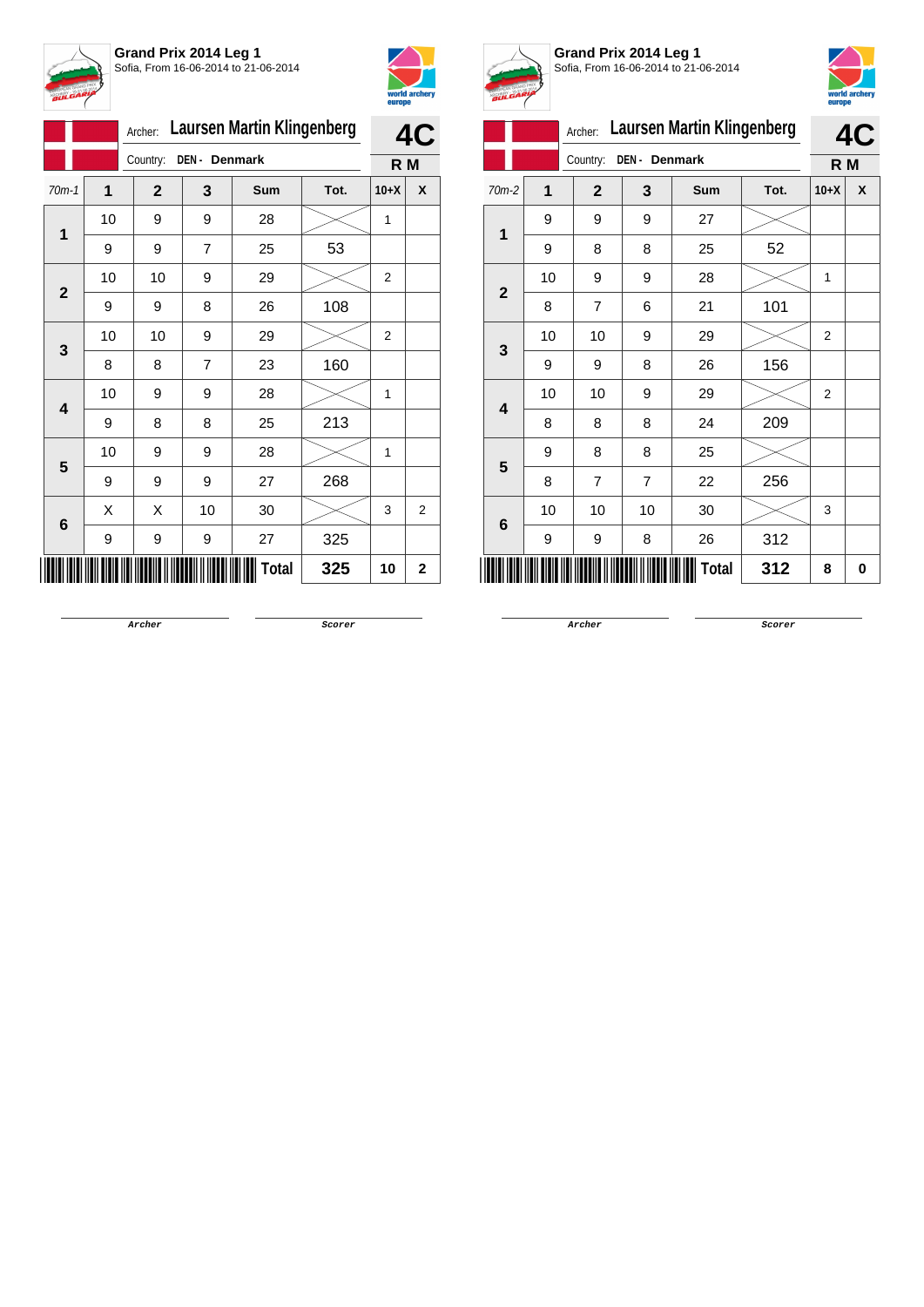



|                         |    | Archer:                |                | Marusau Mikalai |      |                | 4D             |
|-------------------------|----|------------------------|----------------|-----------------|------|----------------|----------------|
|                         |    | Country: BLR - Belarus |                |                 |      | R M            |                |
| $70m-1$                 | 1  | $\mathbf{2}$           | 3              | Sum             | Tot. | $10+X$         | X              |
|                         | X  | Χ                      | 9              | 29              |      | $\overline{2}$ | $\overline{2}$ |
| 1                       | 9  | 8                      | 8              | 25              | 54   |                |                |
|                         | X  | X                      | 10             | 30              |      | 3              | 2              |
| $\mathbf{2}$            | 9  | 9                      | $\overline{7}$ | 25              | 109  |                |                |
|                         | 10 | 10                     | 9              | 29              |      | 2              |                |
| 3                       | 8  | 8                      | 8              | 24              | 162  |                |                |
| $\overline{\mathbf{4}}$ | X  | 10                     | 9              | 29              |      | 2              | 1              |
|                         | 9  | 9                      | 9              | 27              | 218  |                |                |
| 5                       | Χ  | 10                     | 10             | 30              |      | 3              | 1              |
|                         | 9  | 9                      | 9              | 27              | 275  |                |                |
|                         | X  | 10                     | 9              | 29              |      | $\overline{2}$ | 1              |
| 6                       | 9  | 8                      | 7              | 24              | 328  |                |                |
|                         |    |                        |                | <b>Total</b>    | 328  | 14             | 7              |



**Grand Prix 2014 Leg 1** Sofia, From 16-06-2014 to 21-06-2014



|  | A.<br>1<br>70m-2<br>1<br>$\overline{2}$<br>3<br>4<br>5 |    | Archer:                          |                | <b>Marusau Mikalai</b> |      |        | 4D          |
|--|--------------------------------------------------------|----|----------------------------------|----------------|------------------------|------|--------|-------------|
|  | 6                                                      |    | Country:<br><b>BLR</b> - Belarus | R <sub>M</sub> |                        |      |        |             |
|  |                                                        |    | $\overline{2}$                   | 3              | <b>Sum</b>             | Tot. | $10+X$ | X           |
|  |                                                        | X  | 9                                | 9              | 28                     |      | 1      | 1           |
|  |                                                        | 8  | $\overline{7}$                   | 7              | 22                     | 50   |        |             |
|  |                                                        | 10 | 9                                | 9              | 28                     |      | 1      |             |
|  |                                                        | 9  | 9                                | 8              | 26                     | 104  |        |             |
|  |                                                        | 9  | 9                                | 9              | 27                     |      |        |             |
|  |                                                        | 8  | 8                                | 8              | 24                     | 155  |        |             |
|  |                                                        | 10 | 9                                | 9              | 28                     |      | 1      |             |
|  |                                                        | 9  | 8                                | 8              | 25                     | 208  |        |             |
|  |                                                        | X  | 9                                | 9              | 28                     |      | 1      | 1           |
|  |                                                        | 9  | 8                                | 8              | 25                     | 261  |        |             |
|  |                                                        | 10 | 9                                | 9              | 28                     |      | 1      |             |
|  |                                                        | 9  | 9                                | 8              | 26                     | 315  |        |             |
|  |                                                        |    |                                  |                | <b>Total</b>           | 315  | 5      | $\mathbf 2$ |

**Archer Scorer**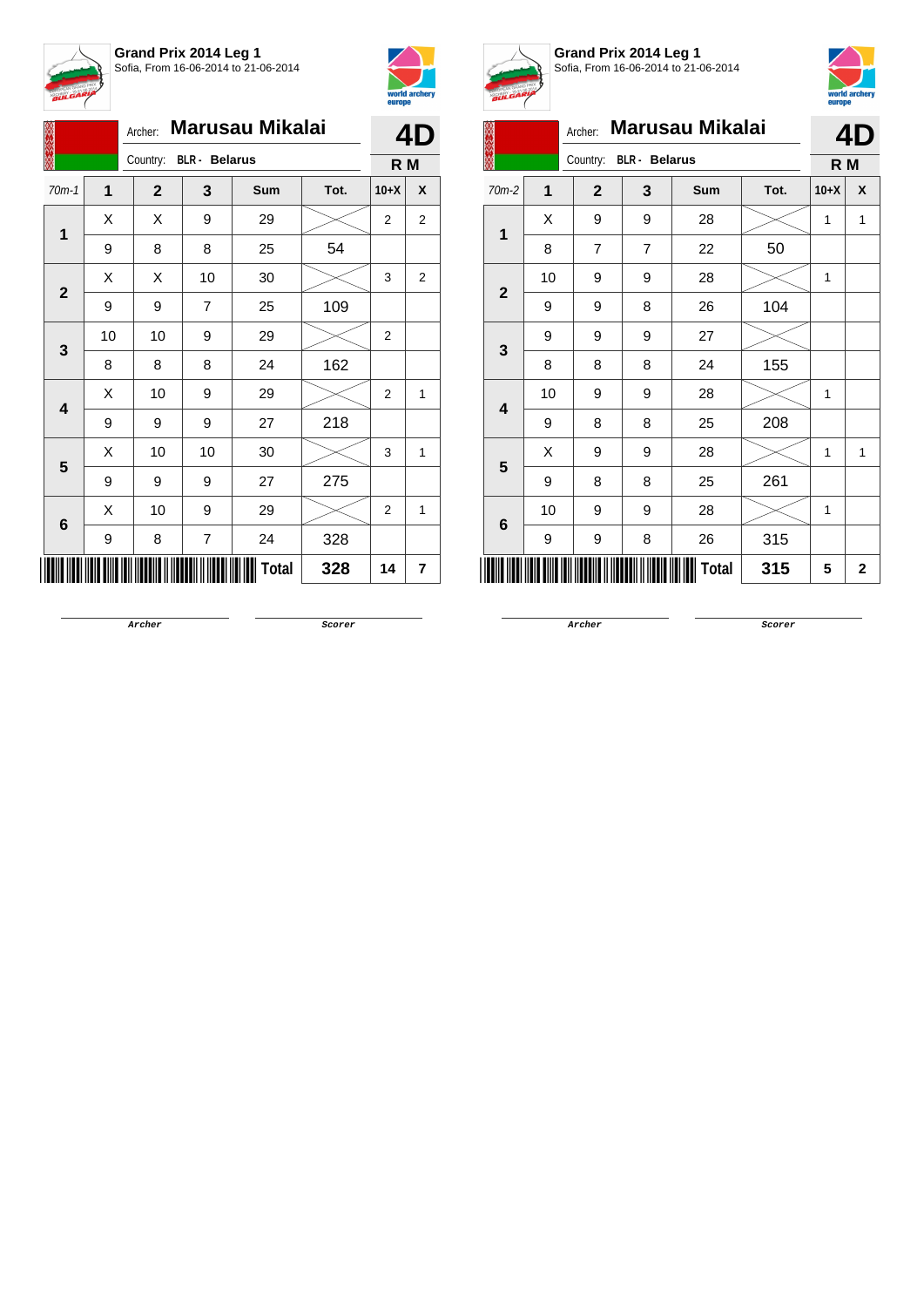



|              |             | <b>5A</b>    |    |       |      |                |   |
|--------------|-------------|--------------|----|-------|------|----------------|---|
|              |             | R M          |    |       |      |                |   |
| $70m-1$      | $\mathbf 1$ | $\mathbf{2}$ | 3  | Sum   | Tot. | $10+X$         | X |
| 1            | 10          | 10           | 9  | 29    |      | $\overline{2}$ |   |
|              | 9           | 9            | 8  | 26    | 55   |                |   |
| $\mathbf{2}$ | 10          | 10           | 9  | 29    |      | $\overline{2}$ |   |
|              | 9           | 9            | 6  | 24    | 108  |                |   |
| 3            | Χ           | 10           | 10 | 30    |      | 3              | 1 |
|              | 10          | 9            | 8  | 27    | 165  | 1              |   |
| 4            | 10          | 9            | 9  | 28    |      | 1              |   |
|              | 9           | 8            | 8  | 25    | 218  |                |   |
| 5            | 9           | 9            | 9  | 27    |      |                |   |
|              | 8           | 8            | 6  | 22    | 267  |                |   |
| $\bf 6$      | 10          | 8            | 8  | 26    |      | 1              |   |
|              | 8           | 7            | 6  | 21    | 314  |                |   |
|              |             |              |    | Total | 314  | 10             | 1 |



**Grand Prix 2014 Leg 1** Sofia, From 16-06-2014 to 21-06-2014



|                                                             | <b>Wojcik Rafal</b><br>Archer:<br>POL - Poland<br>Country:<br>1<br>$\mathbf{2}$<br>3<br>Sum<br>Tot.<br>X<br>9<br>9<br>28 |                                                                 |    |    |     |                |                            |  |
|-------------------------------------------------------------|--------------------------------------------------------------------------------------------------------------------------|-----------------------------------------------------------------|----|----|-----|----------------|----------------------------|--|
|                                                             |                                                                                                                          |                                                                 |    |    |     |                |                            |  |
|                                                             |                                                                                                                          |                                                                 |    |    |     |                |                            |  |
| $70m-2$                                                     |                                                                                                                          |                                                                 |    |    |     | $10+X$         | X                          |  |
| 1<br>$\mathbf{2}$<br>3<br>$\overline{\mathbf{4}}$<br>5<br>6 |                                                                                                                          |                                                                 |    |    |     | 1              | 1                          |  |
|                                                             | 9                                                                                                                        | 9                                                               | 8  | 26 | 54  |                |                            |  |
|                                                             | 10                                                                                                                       | 10                                                              | 9  | 29 |     | $\overline{2}$ |                            |  |
|                                                             | 9                                                                                                                        | 8                                                               | 8  | 25 | 108 |                |                            |  |
|                                                             | 10                                                                                                                       | 9                                                               | 9  | 28 |     | 1              | <b>5A</b><br>R M<br>1<br>2 |  |
|                                                             | 9                                                                                                                        | 9                                                               | 8  | 26 | 162 |                |                            |  |
|                                                             | X                                                                                                                        | 9                                                               | 9  | 28 |     | 1              |                            |  |
|                                                             | 9                                                                                                                        | 8                                                               | 8  | 25 | 215 |                |                            |  |
|                                                             | 10                                                                                                                       | 10                                                              | 10 | 30 |     | 3              |                            |  |
|                                                             | 9                                                                                                                        | 9                                                               | 9  | 27 | 272 |                |                            |  |
|                                                             | 9                                                                                                                        | 27<br>9<br>9<br>323<br>8<br>24<br>8<br><b>Total</b><br>323<br>8 |    |    |     |                |                            |  |
|                                                             | 8                                                                                                                        |                                                                 |    |    |     |                |                            |  |
|                                                             |                                                                                                                          |                                                                 |    |    |     |                |                            |  |

**Archer Scorer**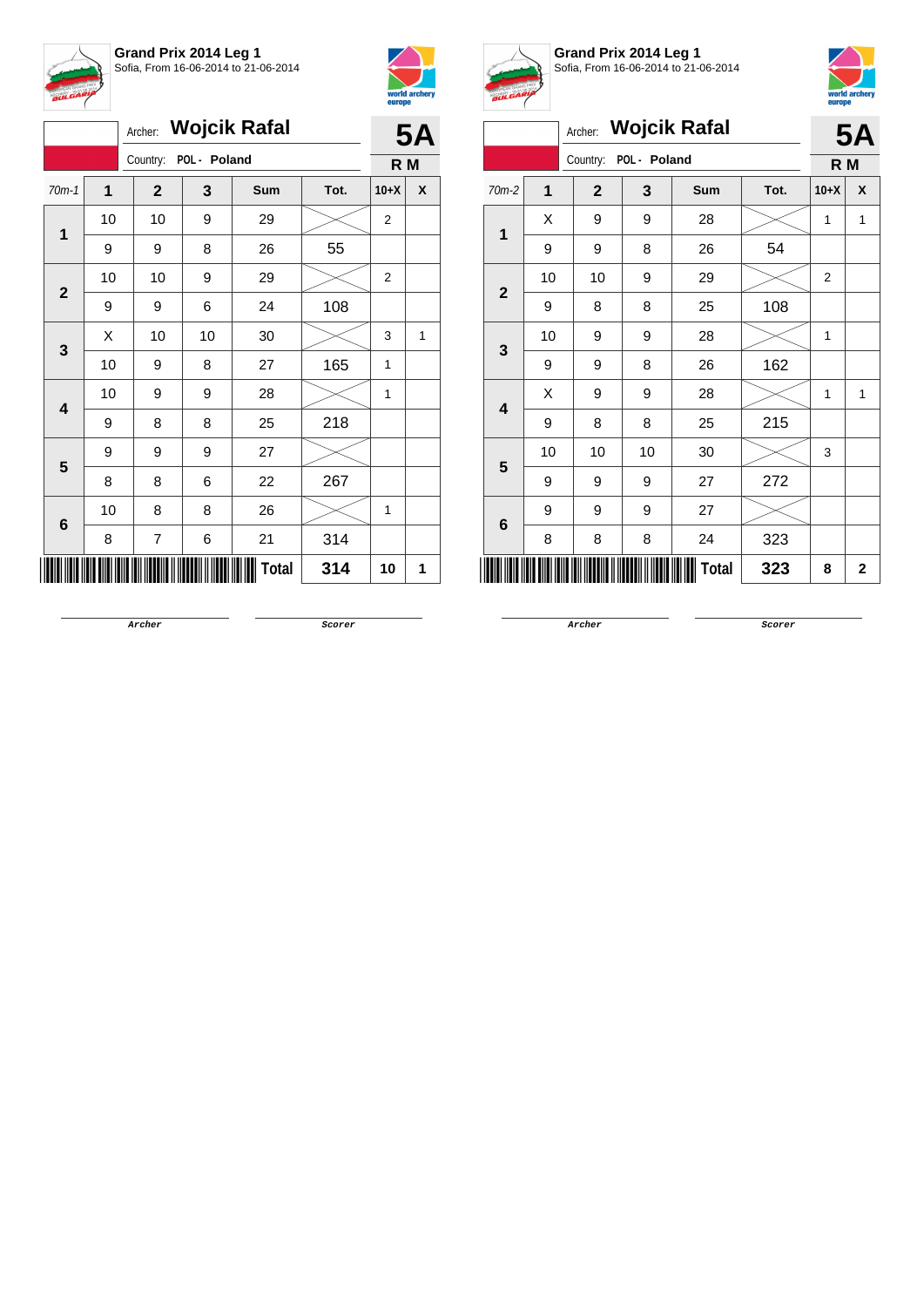



|                         |                | Archer:      |                         | <b>Hristov Yavor Vasilev</b> |      | <b>5B</b>      |                         |  |
|-------------------------|----------------|--------------|-------------------------|------------------------------|------|----------------|-------------------------|--|
|                         |                | R M          |                         |                              |      |                |                         |  |
| $70m-1$                 | $\overline{1}$ | $\mathbf{2}$ | 3                       | <b>Sum</b>                   | Tot. | $10+X$         | X                       |  |
| 1                       | Χ              | X            | X                       | 30                           |      | 3              | 3                       |  |
|                         | 9              | 8            | 7                       | 24                           | 54   |                |                         |  |
| $\mathbf{2}$            | 10             | 9            | 9                       | 28                           |      | 1              |                         |  |
|                         | 9              | 9            | 7                       | 25                           | 107  |                |                         |  |
| 3                       | X              | Χ            | 10                      | 30                           |      | 3              | $\overline{\mathbf{c}}$ |  |
|                         | 9              | 9            | 8                       | 26                           | 163  |                |                         |  |
| $\overline{\mathbf{4}}$ | X              | 10           | 9                       | 29                           |      | $\overline{2}$ | 1                       |  |
|                         | 9              | 8            | $\overline{7}$          | 24                           | 216  |                |                         |  |
| 5                       | 9              | 9            | 9                       | 27                           |      |                |                         |  |
|                         | 8              | 8            | $\overline{7}$          | 23                           | 266  |                |                         |  |
| 6                       | X              | 10           | 9                       | 29                           |      | $\overline{2}$ | 1                       |  |
|                         | 8              | 7            | $\overline{\mathbf{7}}$ | 22                           | 317  |                |                         |  |
|                         |                |              |                         | Total                        | 317  | 11             | 7                       |  |



**Grand Prix 2014 Leg 1** Sofia, From 16-06-2014 to 21-06-2014



|              |    |                |                       |                              |      | europe         |                |
|--------------|----|----------------|-----------------------|------------------------------|------|----------------|----------------|
|              |    | Archer:        |                       | <b>Hristov Yavor Vasilev</b> |      |                | <b>5B</b>      |
|              |    | Country:       | <b>BUL</b> - Bulgaria |                              |      | R M            |                |
| $70m-2$      | 1  | $\overline{2}$ | 3                     | Sum                          | Tot. | $10+X$         | X              |
| 1            | 10 | 10             | 9                     | 29                           |      | $\overline{2}$ |                |
|              | 9  | 8              | 8                     | 25                           | 54   |                |                |
| $\mathbf{2}$ | 10 | 10             | 9                     | 29                           |      | $\overline{2}$ |                |
|              | 9  | 8              | 8                     | 25                           | 108  |                |                |
| 9<br>3       |    | 9              | 9                     | 27                           |      |                |                |
|              | 8  | 8              | 6                     | 22                           | 157  |                |                |
| 4            | 10 | 10             | 9                     | 29                           |      | $\overline{2}$ |                |
|              | 9  | 9              | $\overline{7}$        | 25                           | 211  |                |                |
| 5            | 9  | 9              | 9                     | 27                           |      |                |                |
|              | 9  | 9              | 8                     | 26                           | 264  |                |                |
| 6            | X  | X              | 10                    | 30                           |      | 3              | $\overline{2}$ |
|              | 9  | 9              | 8                     | 26                           | 320  |                |                |
|              |    |                |                       | Total                        | 320  | 9              | 2              |

**Archer Scorer**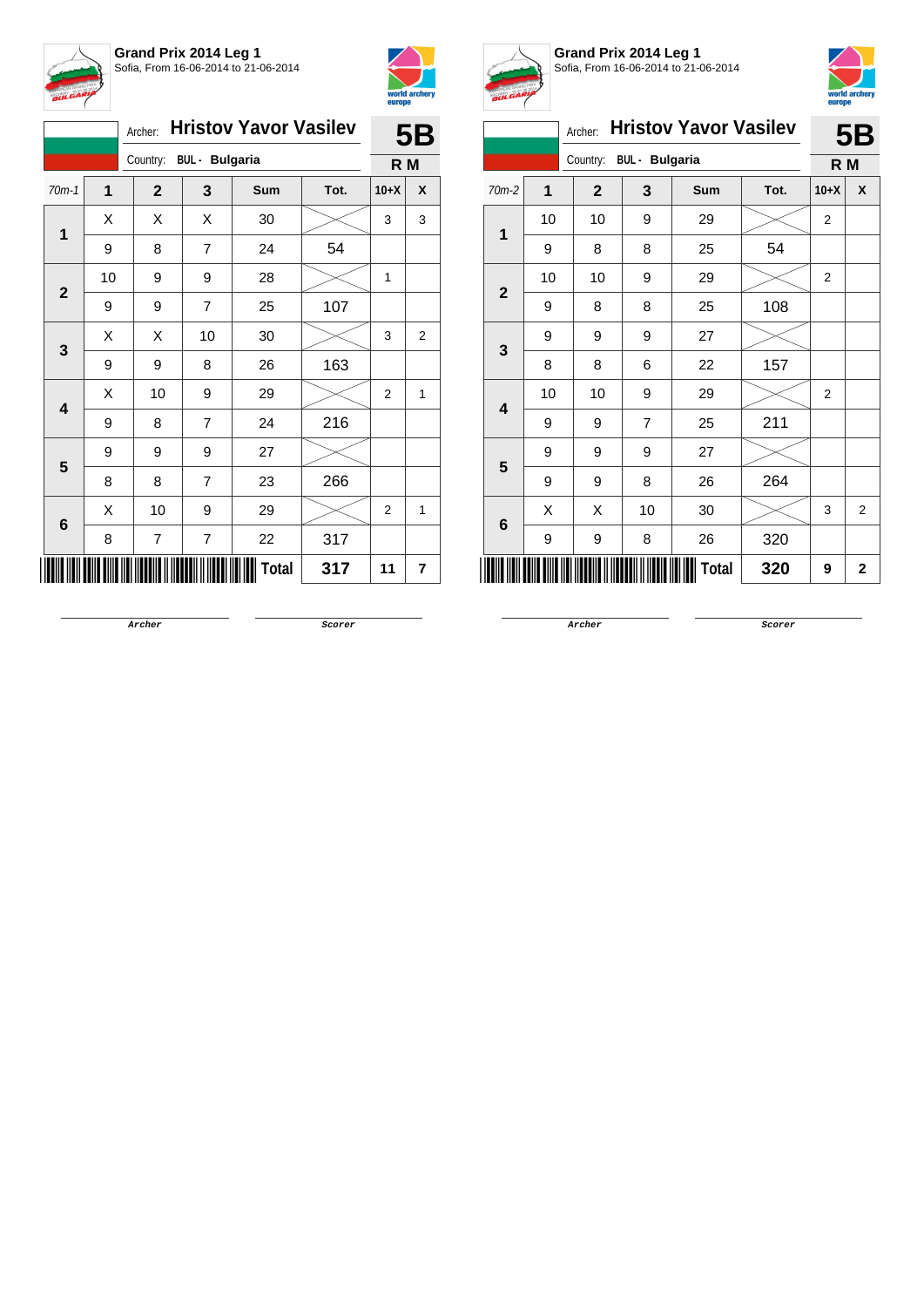

**Grand Prix 2014 Leg 1** Sofia, From 16-06-2014 to 21-06-2014



|                         | Archer: Wulff Nikolaj |              |                |       |      |                |                |
|-------------------------|-----------------------|--------------|----------------|-------|------|----------------|----------------|
|                         |                       | Country:     | DEN - Denmark  |       |      | R M            |                |
| $70m-1$                 | 1                     | $\mathbf{2}$ | 3              | Sum   | Tot. | $10+X$         | X              |
| $\mathbf 1$             | X                     | Χ            | 10             | 30    |      | 3              | $\overline{2}$ |
|                         | 10                    | 9            | 8              | 27    | 57   | 1              |                |
|                         | X                     | 10           | 9              | 29    |      | 2              | 1              |
| $\mathbf{2}$            | 8                     | 8            | 6              | 22    | 108  |                |                |
|                         | 9                     | 9            | 9              | 27    |      |                |                |
| 3                       | 9                     | 8            | $\overline{7}$ | 24    | 159  |                |                |
| $\overline{\mathbf{4}}$ | X                     | 10           | 9              | 29    |      | $\overline{2}$ | $\mathbf{1}$   |
|                         | 9                     | 8            | 8              | 25    | 213  |                |                |
| 5                       | X                     | 10           | 9              | 29    |      | $\overline{2}$ | $\mathbf{1}$   |
|                         | 9                     | 9            | 9              | 27    | 269  |                |                |
| 6                       | 10                    | 9            | 9              | 28    |      | 1              |                |
|                         | 9                     | 9            | 8              | 26    | 323  |                |                |
|                         |                       |              |                | Total | 323  | 11             | 5              |



**Grand Prix 2014 Leg 1** Sofia, From 16-06-2014 to 21-06-2014



| <b>BULGARIA</b>  |                |              |                |                       |      | europe | world archery  |
|------------------|----------------|--------------|----------------|-----------------------|------|--------|----------------|
|                  |                |              |                | Archer: Wulff Nikolaj |      |        | <b>5C</b>      |
|                  |                | Country:     | DEN - Denmark  |                       |      | R M    |                |
| $70m-2$          | $\overline{1}$ | $\mathbf{2}$ | 3              | Sum                   | Tot. | $10+X$ | X              |
| 1                | X              | X            | 10             | 30                    |      | 3      | $\overline{2}$ |
|                  | 9              | 9            | $\overline{7}$ | 25                    | 55   |        |                |
| $\overline{2}$   | X              | 10           | 10             | 30                    |      | 3      | 1              |
|                  | 10             | 9            | 8              | 27                    | 112  | 1      |                |
| 3                | 10             | 9            | 9              | 28                    |      | 1      |                |
|                  | 9              | 9            | 8              | 26                    | 166  |        |                |
| $\boldsymbol{4}$ | X              | 10           | 9              | 29                    |      | 2      | 1              |
|                  | 9              | 9            | 9              | 27                    | 222  |        |                |
| 5                | 10             | 10           | 10             | 30                    |      | 3      |                |
|                  | 9              | 9            | 8              | 26                    | 278  |        |                |
| 6                | 10             | 9            | 9              | 28                    |      | 1      |                |
|                  | 9              | 9            | 9              | 27                    | 333  |        |                |
|                  |                |              |                | <b>Total</b>          | 333  | 14     | 4              |
|                  |                |              |                |                       |      |        |                |

**Archer Scorer**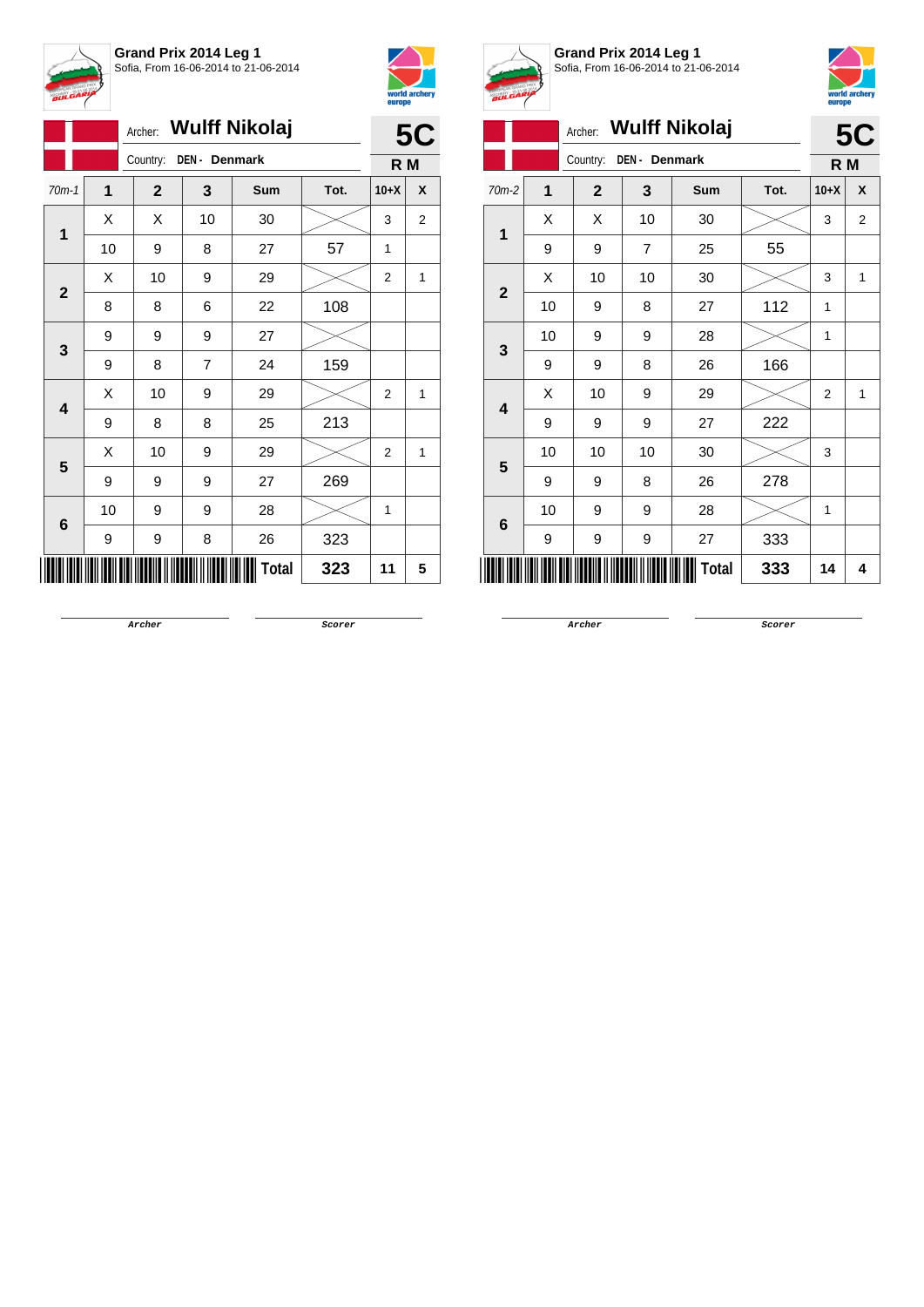



|                         |              | Archer: Karoukin Anton |    | <b>5D</b>    |      |                |              |
|-------------------------|--------------|------------------------|----|--------------|------|----------------|--------------|
|                         |              | Country: BLR - Belarus |    |              |      |                | R M          |
| $70m-1$                 | $\mathbf{1}$ | $\mathbf{2}$           | 3  | Sum          | Tot. | $10+X$         | X            |
|                         | 10           | 10                     | 9  | 29           |      | $\overline{c}$ |              |
| 1                       | 8            | 8                      | 6  | 22           | 51   |                |              |
| $\mathbf{2}$            | Χ            | 10                     | 9  | 29           |      | 2              | 1            |
|                         | 9            | 9                      | 9  | 27           | 107  |                |              |
| 3                       | X            | 10                     | 10 | 30           |      | 3              | 1            |
|                         | 9            | 8                      | 7  | 24           | 161  |                |              |
| $\overline{\mathbf{4}}$ | 10           | 9                      | 8  | 27           |      | 1              |              |
|                         | 8            | 8                      | 7  | 23           | 211  |                |              |
| 5                       | 9            | 9                      | 9  | 27           |      |                |              |
|                         | 9            | 9                      | 9  | 27           | 265  |                |              |
| $\bf 6$                 | Χ            | 10                     | 9  | 29           |      | 2              | $\mathbf{1}$ |
|                         | 9            | 9                      | 8  | 26           | 320  |                |              |
|                         |              |                        |    | <b>Total</b> | 320  | 10             | 3            |



**Grand Prix 2014 Leg 1** Sofia, From 16-06-2014 to 21-06-2014



| V              |                     |                |                      |                       |      |                |           |  |
|----------------|---------------------|----------------|----------------------|-----------------------|------|----------------|-----------|--|
|                |                     | Archer:        |                      | <b>Karoukin Anton</b> |      |                | <b>5D</b> |  |
|                |                     | Country:       | <b>BLR</b> - Belarus |                       |      | R M            |           |  |
| $70m-2$        | 1                   | $\overline{2}$ | 3                    | Sum                   | Tot. | $10+X$         | X         |  |
| 1              | X                   | 10             | 10                   | 30                    |      | 3              | 1         |  |
|                | 10                  | 9              | 8                    | 27                    | 57   | 1              |           |  |
| $\overline{2}$ | 10                  | 9              | 9                    | 28                    |      | 1              |           |  |
|                | 8                   | 8              | 8                    | 24                    | 109  |                |           |  |
|                | 10                  | 10             | 10                   | 30                    |      | 3              |           |  |
| 3              | 10                  | 10             | 9                    | 29                    | 168  | $\overline{2}$ |           |  |
| 4              | X                   | 9              | 9                    | 28                    |      | 1              | 1         |  |
|                | 9                   | 9              | 8                    | 26                    | 222  |                |           |  |
| 5              | 10                  | 10             | 9                    | 29                    |      | 2              |           |  |
|                | 9                   | 9              | 9                    | 27                    | 278  |                |           |  |
| 6              | 10                  | 10             | 9                    | 29                    |      | 2              |           |  |
|                | 9                   | 8              | 8                    | 25                    | 332  |                |           |  |
|                | <b>Total</b><br>332 |                |                      |                       |      |                |           |  |

**Archer Scorer**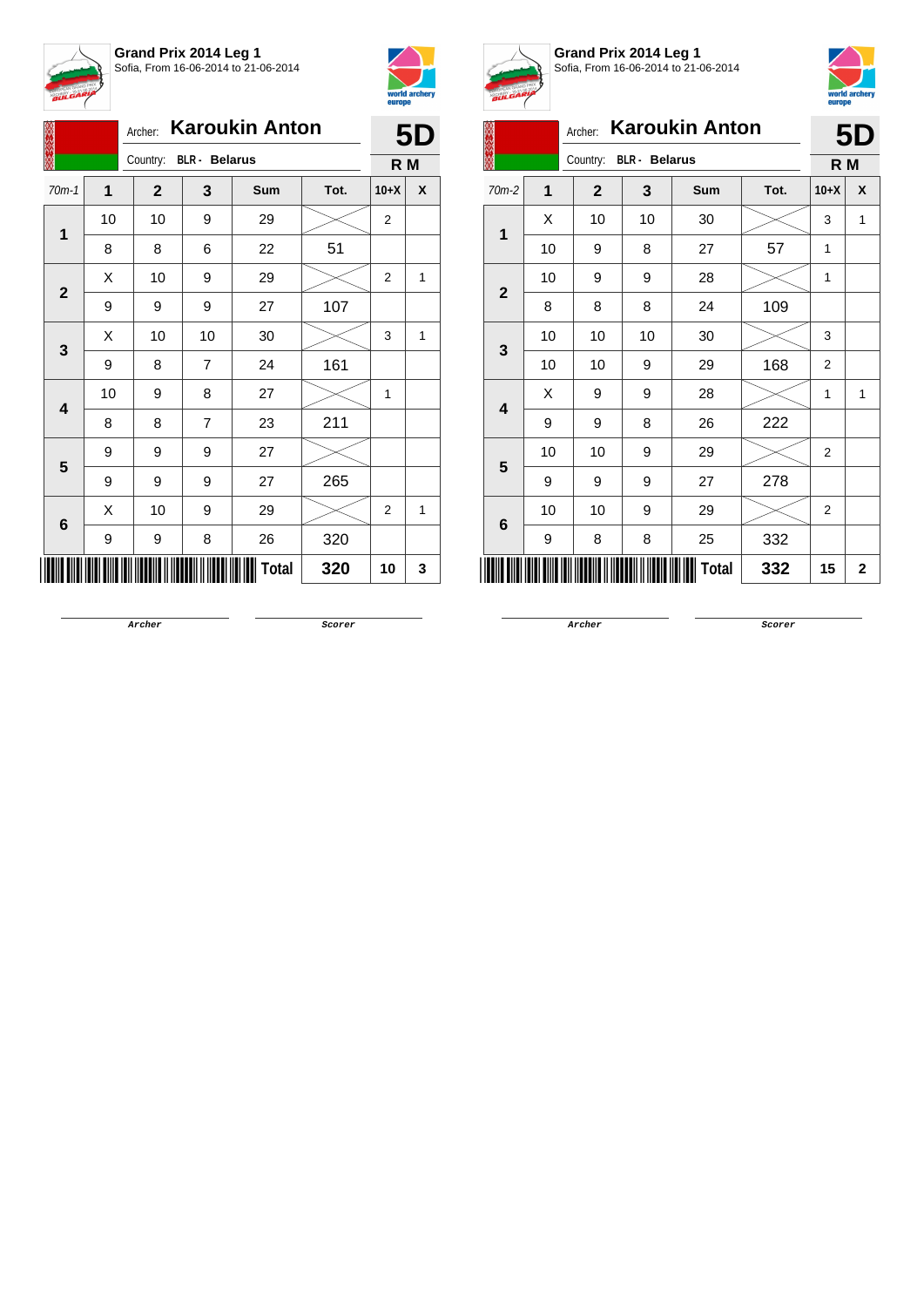



|                         |    | <b>Faldzinski Maciej</b><br>Archer: | 6A |       |      |        |                |
|-------------------------|----|-------------------------------------|----|-------|------|--------|----------------|
|                         |    | POL - Poland<br>Country:            |    |       |      |        | R <sub>M</sub> |
| $70m-1$                 | 1  | $\mathbf{2}$                        | 3  | Sum   | Tot. | $10+X$ | X              |
| 1                       | 10 | 9                                   | 9  | 28    |      | 1      |                |
|                         | 9  | 9                                   | 6  | 24    | 52   |        |                |
| $\mathbf{2}$            | 10 | 9                                   | 9  | 28    |      | 1      |                |
|                         | 8  | 8                                   | 8  | 24    | 104  |        |                |
| 3                       | 10 | 10                                  | 9  | 29    |      | 2      |                |
|                         | 9  | 9                                   | 9  | 27    | 160  |        |                |
| $\overline{\mathbf{4}}$ | X  | 10                                  | 10 | 30    |      | 3      | 1              |
|                         | 10 | 9                                   | 8  | 27    | 217  | 1      |                |
| 5                       | 10 | 9                                   | 9  | 28    |      | 1      |                |
|                         | 9  | 9                                   | 8  | 26    | 271  |        |                |
|                         | 9  | 9                                   | 9  | 27    |      |        |                |
| $\bf 6$                 | 9  | 8                                   | 5  | 22    | 320  |        |                |
|                         |    |                                     |    | Total | 320  | 9      | 1              |



**Grand Prix 2014 Leg 1** Sofia, From 16-06-2014 to 21-06-2014



| ,,,,,,                  |                |              |                |                          |      | europe         |   |
|-------------------------|----------------|--------------|----------------|--------------------------|------|----------------|---|
|                         |                | Archer:      |                | <b>Faldzinski Maciej</b> |      | 6A             |   |
|                         |                | Country:     | POL - Poland   |                          |      | R M            |   |
| $70m-2$                 | $\overline{1}$ | $\mathbf{2}$ | 3              | Sum                      | Tot. | $10+X$         | X |
| 1                       | X              | 10           | 9              | 29                       |      | $\overline{2}$ | 1 |
|                         | 9              | 8            | $\overline{7}$ | 24                       | 53   |                |   |
| $\overline{2}$          | 10             | 10           | 10             | 30                       |      | 3              |   |
|                         | 9              | 9            | $\overline{7}$ | 25                       | 108  |                |   |
| 3                       | X              | 9            | 9              | 28                       |      | 1              | 1 |
|                         | 9              | 9            | 7              | 25                       | 161  |                |   |
| $\overline{\mathbf{4}}$ | 10             | 10           | 10             | 30                       |      | 3              |   |
|                         | 10             | 9            | 8              | 27                       | 218  | 1              |   |
| 5                       | X              | 10           | 9              | 29                       |      | $\overline{2}$ | 1 |
|                         | 9              | 8            | 8              | 25                       | 272  |                |   |
| 6                       | X              | 10           | 9              | 29                       |      | 2              | 1 |
|                         | 9              | 9            | 8              | 26                       | 327  |                |   |
|                         |                |              |                | <b>Total</b>             | 327  | 14             | 4 |

**Archer Scorer**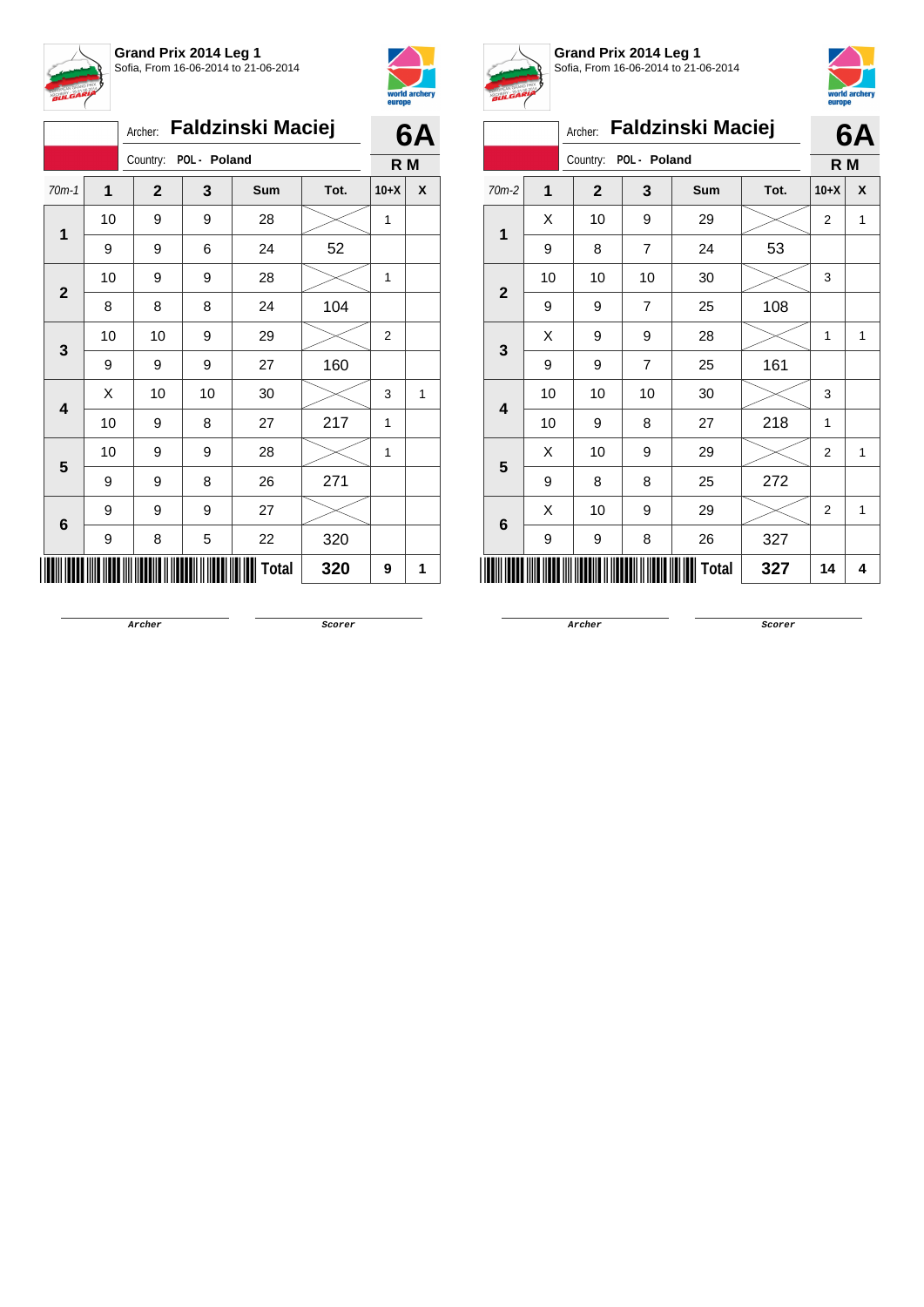



|                |                |                                   | 6B             |       |      |                |   |
|----------------|----------------|-----------------------------------|----------------|-------|------|----------------|---|
|                |                | Country:<br><b>BUL - Bulgaria</b> | R M            |       |      |                |   |
| $70m-1$        | 1              | $\mathbf{2}$                      | 3              | Sum   | Tot. | $10+X$         | X |
| 1              | 10             | 9                                 | 9              | 28    |      | $\mathbf{1}$   |   |
|                | 8              | 8                                 | $\overline{7}$ | 23    | 51   |                |   |
| $\overline{2}$ | Χ              | 10                                | 9              | 29    |      | $\overline{2}$ | 1 |
|                | $\overline{7}$ | $\overline{7}$                    | 6              | 20    | 100  |                |   |
| 3              | 9              | 9                                 | 9              | 27    |      |                |   |
|                | 8              | 8                                 | 8              | 24    | 151  |                |   |
| 4              | 10             | 9                                 | 9              | 28    |      | 1              |   |
|                | 9              | 7                                 | 7              | 23    | 202  |                |   |
| 5              | 10             | 9                                 | 8              | 27    |      | 1              |   |
|                | 8              | $\overline{7}$                    | 7              | 22    | 251  |                |   |
| $6\phantom{1}$ | 8              | 8                                 | 8              | 24    |      |                |   |
|                | 7              | 6                                 | 4              | 17    | 292  |                |   |
|                |                |                                   |                | Total | 292  | 5              | 1 |



**Grand Prix 2014 Leg 1** Sofia, From 16-06-2014 to 21-06-2014



|                |    |                |                       |                          |      | europe         |                |
|----------------|----|----------------|-----------------------|--------------------------|------|----------------|----------------|
|                |    | Archer:        |                       | <b>Velikov Vencislav</b> |      |                | 6B             |
|                |    | Country:       | <b>BUL</b> - Bulgaria |                          |      | R M            |                |
| $70m-2$        | 1  | $\mathbf{2}$   | 3                     | Sum                      | Tot. | $10+X$         | X              |
| 1              | 10 | 10             | 9                     | 29                       |      | $\overline{2}$ |                |
|                | 9  | 8              | $\overline{7}$        | 24                       | 53   |                |                |
| $\overline{2}$ | 9  | 9              | 9                     | 27                       |      |                |                |
|                | 9  | 9              | 8                     | 26                       | 106  |                |                |
| 3              | X  | 9              | 8                     | 27                       |      | 1              | 1              |
|                | 8  | $\overline{7}$ | 6                     | 21                       | 154  |                |                |
| 4              | X  | 10             | 10                    | 30                       |      | 3              | $\mathbf{1}$   |
|                | 8  | 8              | $\overline{7}$        | 23                       | 207  |                |                |
| 5              | 10 | 9              | 9                     | 28                       |      | 1              |                |
|                | 9  | 8              | $\overline{7}$        | 24                       | 259  |                |                |
| 6              | X  | X              | 9                     | 29                       |      | 2              | $\overline{2}$ |
|                | 9  | 9              | 7                     | 25                       | 313  |                |                |
|                |    |                |                       | <b>Total</b>             | 313  | 9              | 4              |

**Archer Scorer**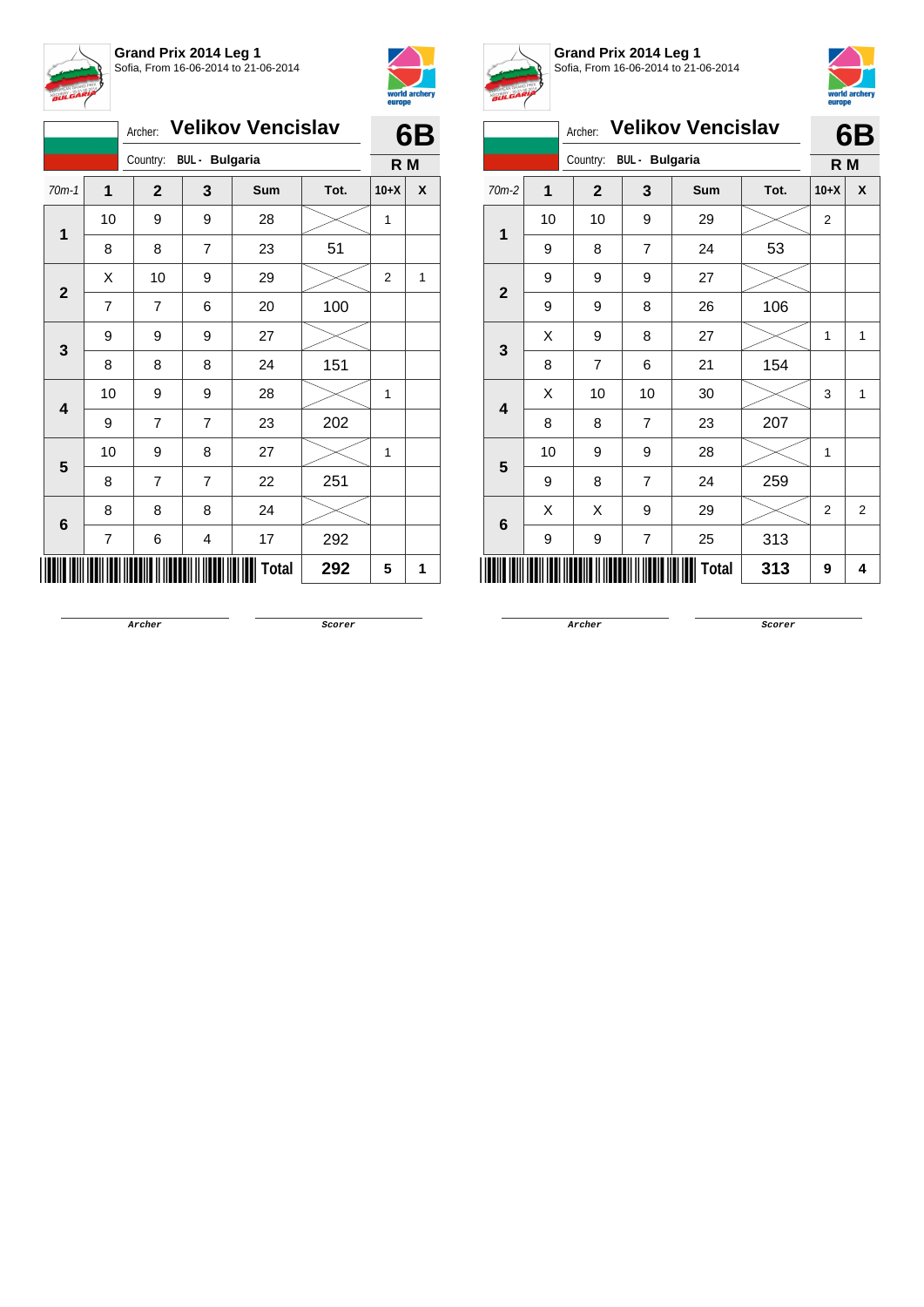



|              |    | Archer:      |               | <b>Sonnichsen Frederik</b> |      |        | 6C |
|--------------|----|--------------|---------------|----------------------------|------|--------|----|
|              |    | Country:     | DEN - Denmark |                            |      | R M    |    |
| $70m-1$      | 1  | $\mathbf{2}$ | 3             | Sum                        | Tot. | $10+X$ | X  |
| 1            | 10 | 9            | 9             | 28                         |      | 1      |    |
|              | 8  | 8            | 8             | 24                         | 52   |        |    |
| $\mathbf{2}$ | Χ  | 9            | 8             | 27                         |      | 1      | 1  |
|              | 7  | 6            | 6             | 19                         | 98   |        |    |
| 3            | X  | 9            | 9             | 28                         |      | 1      | 1  |
|              | 8  | 8            | 8             | 24                         | 150  |        |    |
| 4            | X  | 10           | 10            | 30                         |      | 3      | 1  |
|              | 10 | 8            | 6             | 24                         | 204  | 1      |    |
| 5            | X  | 9            | 9             | 28                         |      | 1      | 1  |
|              | 9  | 9            | 9             | 27                         | 259  |        |    |
| $\bf 6$      | X  | 10           | 10            | 30                         |      | 3      | 1  |
|              | 9  | 9            | 8             | 26                         | 315  |        |    |
|              |    |              |               | Total                      | 315  | 11     | 5  |



**Grand Prix 2014 Leg 1** Sofia, From 16-06-2014 to 21-06-2014



Archer: **Sonnichsen Frederik** Country: **DEN - Denmark 6C R M** 70m-2 **1 2 3 Sum Tot. 10+X X 1**  $\textsf{X}$  | 10 | 9 | 29 | $\textsf{X}$  | 2 | 1 9 | 9 | 8 | 26 | 55 **2** 10 | 10 | 9 | 29 |  $\times$  | 2 9 9 9 27 111 **3**  $\textsf{X}$  | 10 | 9 | 29 | $\textsf{X}$  | 2 | 1 9 | 9 | 8 | 26 | 166 **4**  $\begin{array}{|c|c|c|c|c|}\hline \text{X} & \text{X} & \text{10} & \text{30} & \text{20} & \text{32} \ \hline \end{array}$ 9 9 8 26 222 **5** 10 | 10 | 9 | 29 |  $\times$  | 2  $9 \mid 8 \mid 8 \mid 25 \mid 276$ **6**  $\textsf{X}$  | 10 | 10 | 30 |  $\textcolor{red}{\swarrow}$  | 3 | 1 9 8 7 24 330 \*11517-R-M-2\* **Total 330 <sup>14</sup> <sup>5</sup>**

**Archer Scorer**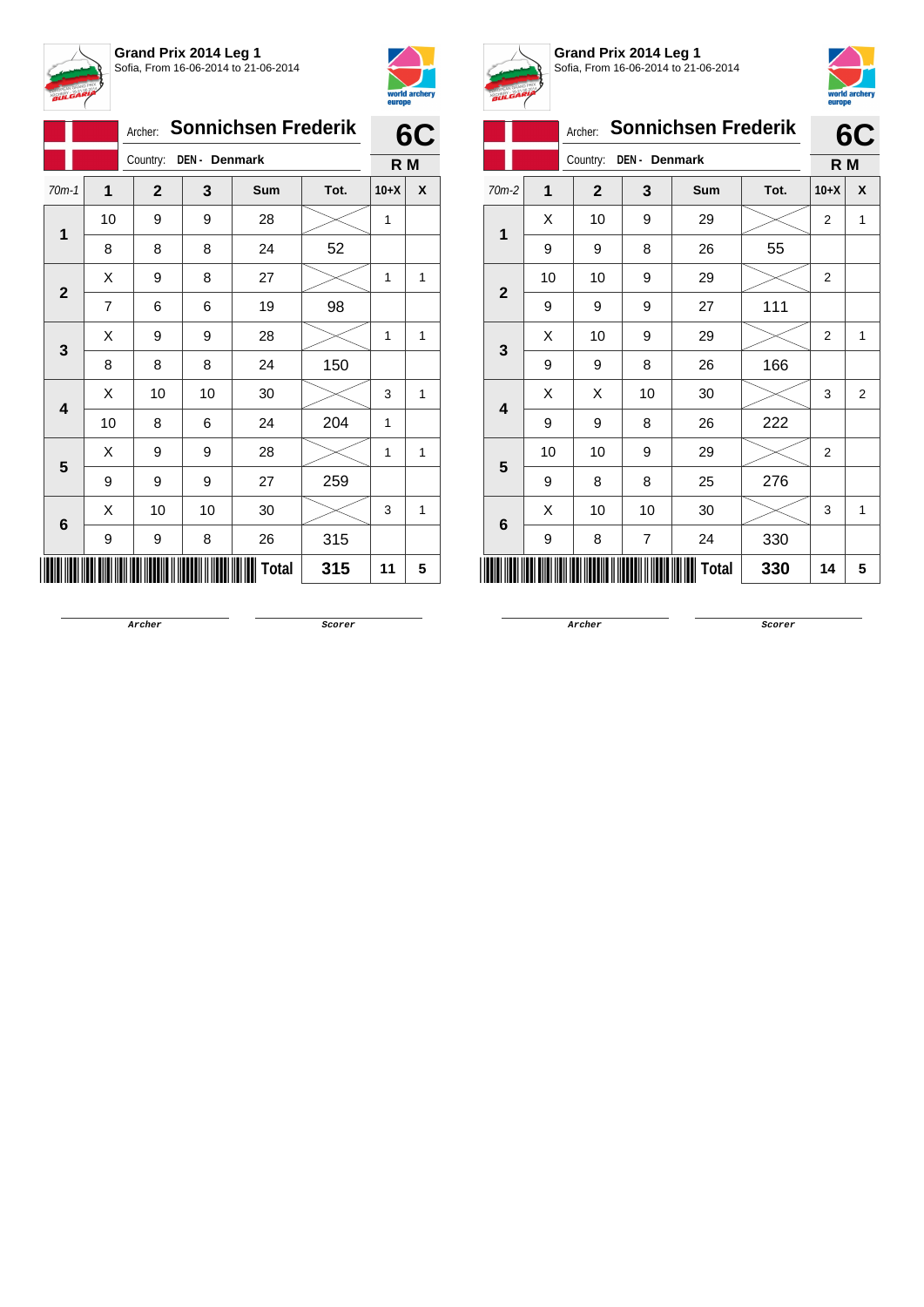



|              |    | <b>Dalidovich Pavel</b><br>Archer: | 6D                   |            |      |                |                |
|--------------|----|------------------------------------|----------------------|------------|------|----------------|----------------|
|              |    | Country:                           | <b>BLR</b> - Belarus |            |      | R M            |                |
| $70m-1$      | 1  | $\overline{2}$                     | 3                    | <b>Sum</b> | Tot. | $10+X$         | X              |
|              | X  | X                                  | 10                   | 30         |      | 3              | 2              |
| 1            | 9  | 9                                  | 8                    | 26         | 56   |                |                |
| $\mathbf{2}$ | Χ  | $10$                               | 9                    | 29         |      | 2              | 1              |
|              | 9  | $\overline{7}$                     | 6                    | 22         | 107  |                |                |
| 3            | X  | 10                                 | 10                   | 30         |      | 3              | 1              |
|              | 9  | 9                                  | 9                    | 27         | 164  |                |                |
|              | X  | 10                                 | 9                    | 29         |      | $\overline{2}$ | 1              |
| 4            | 9  | 8                                  | 8                    | 25         | 218  |                |                |
| 5            | 10 | 10                                 | 10                   | 30         |      | 3              |                |
|              | 10 | 10                                 | 6                    | 26         | 274  | $\overline{2}$ |                |
|              | X  | X                                  | 10                   | 30         |      | 3              | $\overline{2}$ |
| 6            | 10 | 8                                  | 8                    | 26         | 330  | 1              |                |
| Total<br>330 |    |                                    |                      |            |      | 19             | 7              |



**Grand Prix 2014 Leg 1** Sofia, From 16-06-2014 to 21-06-2014



|                           |    |                |                      |                         |      | europe         |                |  |
|---------------------------|----|----------------|----------------------|-------------------------|------|----------------|----------------|--|
|                           |    | Archer:        |                      | <b>Dalidovich Pavel</b> |      |                | 6D             |  |
|                           |    | Country:       | <b>BLR</b> - Belarus |                         |      | R M            |                |  |
| $70m-2$                   | 1  | $\overline{2}$ | 3                    | <b>Sum</b>              | Tot. | $10+X$         | X              |  |
| $\mathbf{1}$              | X  | X              | 10                   | 30                      |      | 3              | $\overline{2}$ |  |
|                           | 9  | 9              | 8                    | 26                      | 56   |                |                |  |
| $\overline{2}$            | X  | X              | X                    | 30                      |      | 3              | 3              |  |
|                           | 10 | 10             | 8                    | 28                      | 114  | $\overline{2}$ |                |  |
| 3                         | 10 | 10             | 10                   | 30                      |      | 3              |                |  |
|                           | 9  | 9              | 8                    | 26                      | 170  |                |                |  |
| 4                         | X  | 10             | 10                   | 30                      |      | 3              | 1              |  |
|                           | 9  | 9              | 8                    | 26                      | 226  |                |                |  |
| 5                         | 10 | 10             | 10                   | 30                      |      | 3              |                |  |
|                           | 10 | 10             | 8                    | 28                      | 284  | $\overline{2}$ |                |  |
| 6                         | X  | 10             | 9                    | 29                      |      | $\overline{2}$ | 1              |  |
|                           | 9  | 9              | 8                    | 26                      | 339  |                |                |  |
| <b>Total</b><br>339<br>21 |    |                |                      |                         |      |                |                |  |

**Archer Scorer**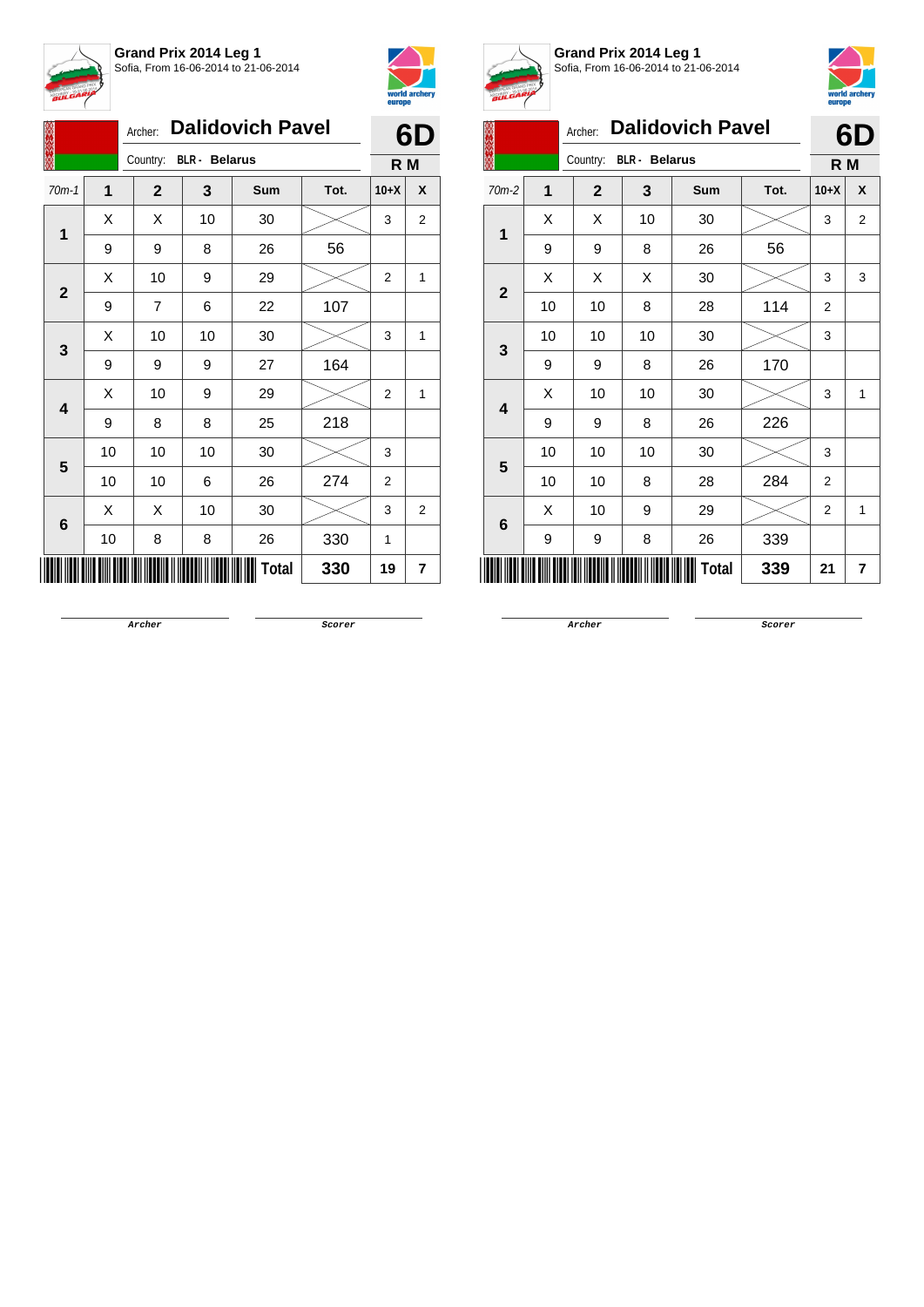



|              |    | Archer:      |                | <b>Ibrahim Putra Arif Farhan</b> |      | <b>7A</b> |   |
|--------------|----|--------------|----------------|----------------------------------|------|-----------|---|
|              |    | Country:     | MAS - Malaysia |                                  |      | R M       |   |
| $70m-1$      | 1  | $\mathbf{2}$ | 3              | Sum                              | Tot. | $10+X$    | X |
| 1            | 10 | 9            | 9              | 28                               |      | 1         |   |
|              | 9  | 8            | $\overline{7}$ | 24                               | 52   |           |   |
| $\mathbf{2}$ | 10 | 9            | 9              | 28                               |      | 1         |   |
|              | 8  | 8            | $\overline{7}$ | 23                               | 103  |           |   |
| 3            | 10 | 10           | 9              | 29                               |      | 2         |   |
|              | 9  | 9            | 7              | 25                               | 157  |           |   |
| 4            | 10 | 10           | 10             | 30                               |      | 3         |   |
|              | 8  | 8            | $\overline{7}$ | 23                               | 210  |           |   |
| 5            | 10 | 10           | 9              | 29                               |      | 2         |   |
|              | 8  | 7            | $\overline{7}$ | 22                               | 261  |           |   |
| 6            | X  | 9            | 9              | 28                               |      | 1         | 1 |
|              | 8  | 8            | 6              | 22                               | 311  |           |   |
|              |    |              |                | Total                            | 311  | 10        | 1 |



**Grand Prix 2014 Leg 1** Sofia, From 16-06-2014 to 21-06-2014



| <b>Ibrahim Putra Arif Farhan</b><br>Archer: |    |                |                |       |      |                | 7A |
|---------------------------------------------|----|----------------|----------------|-------|------|----------------|----|
|                                             |    | Country:       | MAS - Malaysia |       |      | R M            |    |
| $70m-2$                                     | 1  | $\overline{2}$ | 3              | Sum   | Tot. | $10+X$         | X  |
| 1                                           | 10 | 9              | 9              | 28    |      | 1              |    |
|                                             | 9  | 8              | $\overline{7}$ | 24    | 52   |                |    |
| $\overline{2}$                              | X  | 10             | 9              | 29    |      | $\overline{2}$ | 1  |
|                                             | 9  | 9              | 9              | 27    | 108  |                |    |
| 3                                           | 9  | 9              | 9              | 27    |      |                |    |
|                                             | 8  | 8              | 8              | 24    | 159  |                |    |
| 4                                           | 10 | 10             | 9              | 29    |      | $\overline{2}$ |    |
|                                             | 9  | 8              | 8              | 25    | 213  |                |    |
| 5                                           | X  | 9              | 9              | 28    |      | 1              | 1  |
|                                             | 9  | 9              | $\overline{7}$ | 25    | 266  |                |    |
| 6                                           | 10 | 9              | 9              | 28    |      | 1              |    |
|                                             | 8  | 8              | 8              | 24    | 318  |                |    |
|                                             |    |                |                | Total | 318  | 7              | 2  |

**Archer Scorer**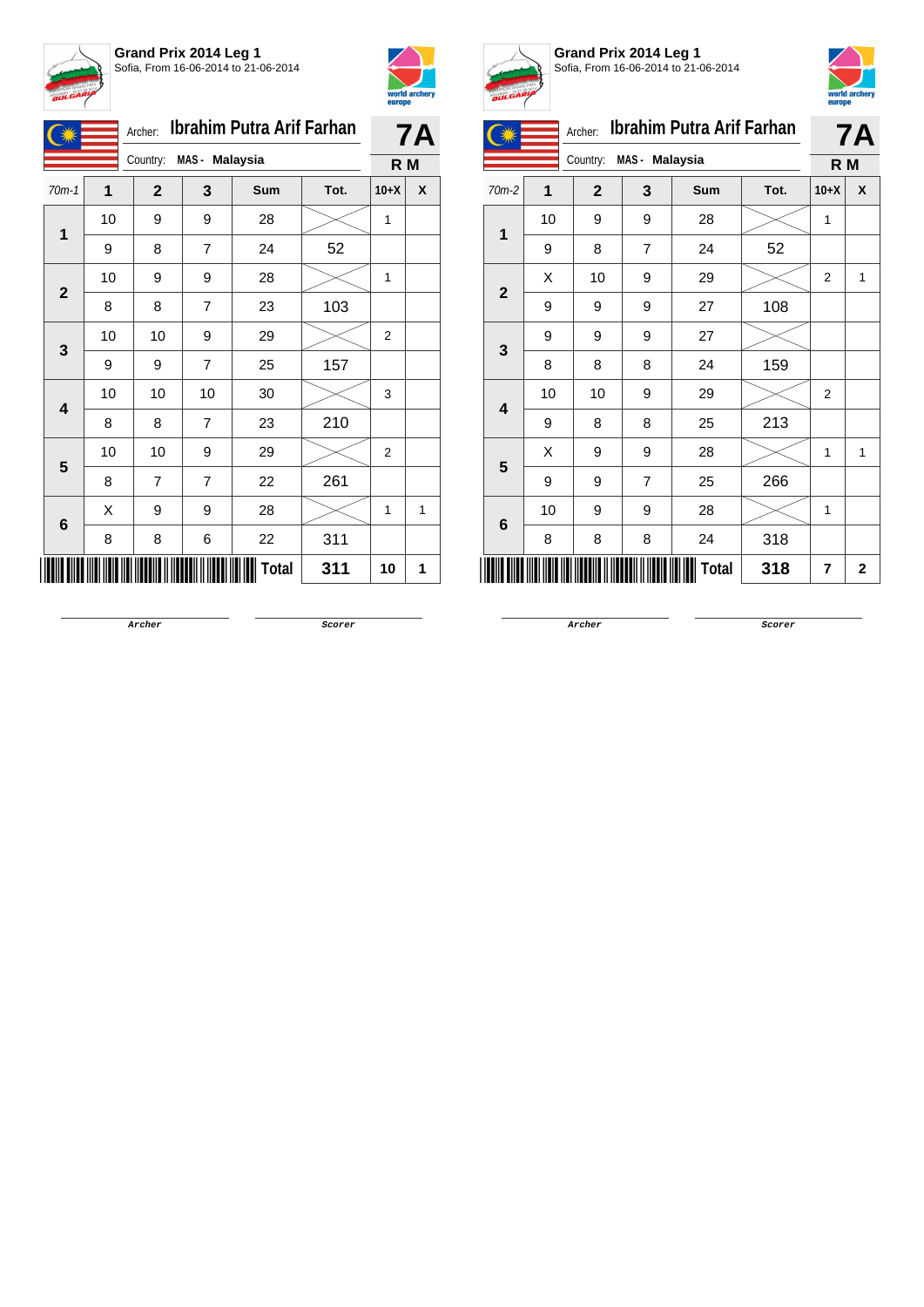



| <b>Senyuk Taras</b><br>Archer:<br>$\overline{C}$ |                         |    |              |                         |              |      |                | <b>7B</b>    |
|--------------------------------------------------|-------------------------|----|--------------|-------------------------|--------------|------|----------------|--------------|
|                                                  |                         |    | Country:     | AZE - Azerbaijan        |              |      | R <sub>M</sub> |              |
|                                                  | $70m-1$                 | 1  | $\mathbf{2}$ | 3                       | Sum          | Tot. | $10+X$         | X            |
|                                                  | $\overline{1}$          | X  | X            | 10                      | 30           |      | 3              | 2            |
|                                                  |                         | 9  | 9            | 8                       | 26           | 56   |                |              |
|                                                  | $\mathbf{2}$            | Χ  | 10           | 9                       | 29           |      | 2              | $\mathbf{1}$ |
|                                                  |                         | 9  | 8            | 8                       | 25           | 110  |                |              |
|                                                  |                         | Χ  | 9            | 8                       | 27           |      | 1              | $\mathbf{1}$ |
|                                                  | 3                       | 8  | 7            | $\overline{7}$          | 22           | 159  |                |              |
|                                                  | $\overline{\mathbf{4}}$ | X  | 9            | 9                       | 28           |      | 1              | $\mathbf{1}$ |
|                                                  |                         | 9  | 9            | 8                       | 26           | 213  |                |              |
|                                                  | 5                       | 10 | 10           | 10                      | 30           |      | 3              |              |
|                                                  |                         | 9  | 9            | 9                       | 27           | 270  |                |              |
|                                                  | 6                       | X  | X            | 10                      | 30           |      | 3              | 2            |
|                                                  |                         | 10 | 9            | $\overline{\mathbf{7}}$ | 26           | 326  | 1              |              |
|                                                  |                         |    |              |                         | <b>Total</b> | 326  | 14             | 7            |



**Grand Prix 2014 Leg 1** Sofia, From 16-06-2014 to 21-06-2014



|                |              |                |                  |                     |      |                | ouropo    |
|----------------|--------------|----------------|------------------|---------------------|------|----------------|-----------|
| $\overline{C}$ |              | Archer:        |                  | <b>Senyuk Taras</b> |      |                | <b>7B</b> |
|                |              | Country:       | AZE - Azerbaijan |                     |      | R M            |           |
| 70m-2          | $\mathbf{1}$ | $\overline{2}$ | 3                | Sum                 | Tot. | $10+X$         | X         |
| 1              | 9            | 9              | 8                | 26                  |      |                |           |
|                | 8            | $\overline{7}$ | $\overline{7}$   | 22                  | 48   |                |           |
|                | X            | 10             | 10               | 30                  |      | 3              | 1         |
| $\overline{2}$ | 9            | 8              | $\overline{7}$   | 24                  | 102  |                |           |
| 3              | 9            | 9              | 9                | 27                  |      |                |           |
|                | 9            | 9              | 6                | 24                  | 153  |                |           |
| 4              | 10           | 9              | 8                | 27                  |      | 1              |           |
|                | 8            | 8              | 8                | 24                  | 204  |                |           |
| 5              | 10           | 9              | 9                | 28                  |      | 1              |           |
|                | 9            | $\overline{7}$ | $\overline{7}$   | 23                  | 255  |                |           |
| 6              | 10           | 10             | 9                | 29                  |      | $\overline{2}$ |           |
|                | 9            | 8              | 8                | 25                  | 309  |                |           |
|                | 7            | 1              |                  |                     |      |                |           |
|                |              |                |                  |                     |      |                |           |

**Archer Scorer**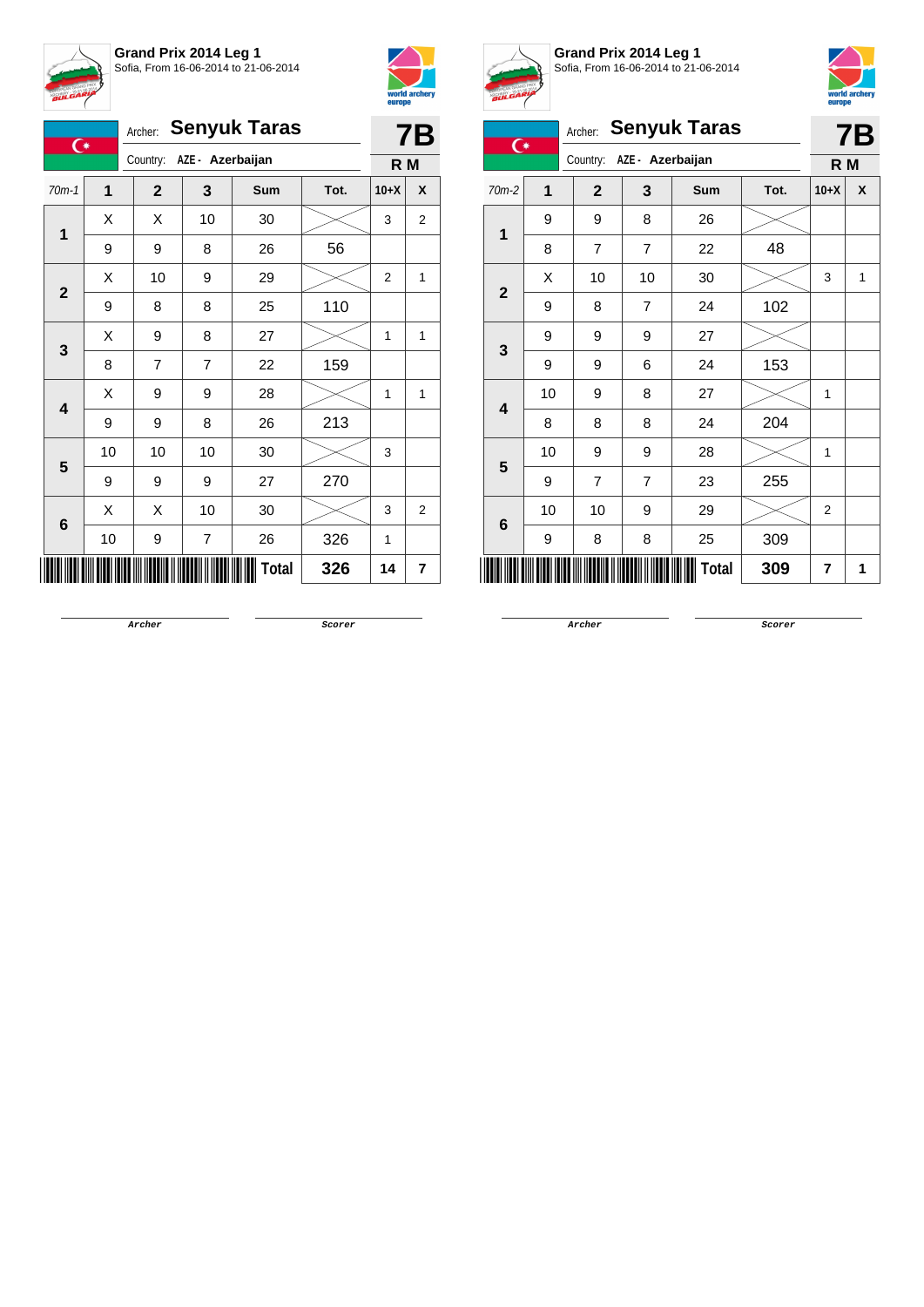



|                         |    | Archer: |              |                      | <b>Morello Marco</b> |      |        | <b>7C</b> |
|-------------------------|----|---------|--------------|----------------------|----------------------|------|--------|-----------|
|                         |    |         |              | Country: ITA - Italy |                      |      | R M    |           |
| $70m-1$                 | 1  |         | $\mathbf{2}$ | 3                    | Sum                  | Tot. | $10+X$ | X         |
| 1                       | 10 |         | 10           | 9                    | 29                   |      | 2      |           |
|                         | 9  |         | 9            | 9                    | 27                   | 56   |        |           |
| $\mathbf{2}$            | 10 |         | 9            | 9                    | 28                   |      | 1      |           |
|                         | 9  |         | 9            | 9                    | 27                   | 111  |        |           |
| 3                       | 10 |         | 9            | 9                    | 28                   |      | 1      |           |
|                         | 9  |         | 9            | 8                    | 26                   | 165  |        |           |
| $\overline{\mathbf{4}}$ | Χ  |         | 10           | 10                   | $30\,$               |      | 3      | 1         |
|                         | 10 |         | 10           | 9                    | 29                   | 224  | 2      |           |
| 5                       | 10 |         | 9            | 9                    | 28                   |      | 1      |           |
|                         | 8  |         | 8            | 7                    | 23                   | 275  |        |           |
| 6                       | X  |         | 10           | 9                    | 29                   |      | 2      | 1         |
|                         | 9  |         | 9            | 9                    | 27                   | 331  |        |           |
|                         |    |         |              |                      | <b>Total</b>         | 331  | 12     | 2         |



**Grand Prix 2014 Leg 1** Sofia, From 16-06-2014 to 21-06-2014



| BULGARIA       |    |              |                |                      |      | europe         | world archery |
|----------------|----|--------------|----------------|----------------------|------|----------------|---------------|
|                |    | Archer:      |                | <b>Morello Marco</b> |      |                | <b>7C</b>     |
|                |    | Country:     | ITA - Italy    |                      |      | R M            |               |
| $70m-2$        | 1  | $\mathbf{2}$ | 3              | Sum                  | Tot. | $10+X$         | X             |
| 1              | 10 | 10           | 9              | 29                   |      | $\overline{2}$ |               |
|                | 9  | 8            | $\overline{7}$ | 24                   | 53   |                |               |
| $\overline{2}$ | X  | 9            | 9              | 28                   |      | $\mathbf{1}$   | 1             |
|                | 9  | 8            | $\overline{7}$ | 24                   | 105  |                |               |
| 3              | X  | 10           | 9              | 29                   |      | $\overline{2}$ | 1             |
|                | 9  | 9            | 8              | 26                   | 160  |                |               |
| 4              | 10 | 9            | 9              | 28                   |      | 1              |               |
|                | 9  | 9            | 7              | 25                   | 213  |                |               |
| 5              | 10 | 9            | 9              | 28                   |      | $\mathbf{1}$   |               |
|                | 9  | 8            | 8              | 25                   | 266  |                |               |
| 6              | X  | 10           | 10             | 30                   |      | 3              | 1             |
|                | 9  | 9            | 9              | 27                   | 323  |                |               |
|                |    |              |                | <b>Total</b>         | 323  | 10             | 3             |

**Archer Scorer**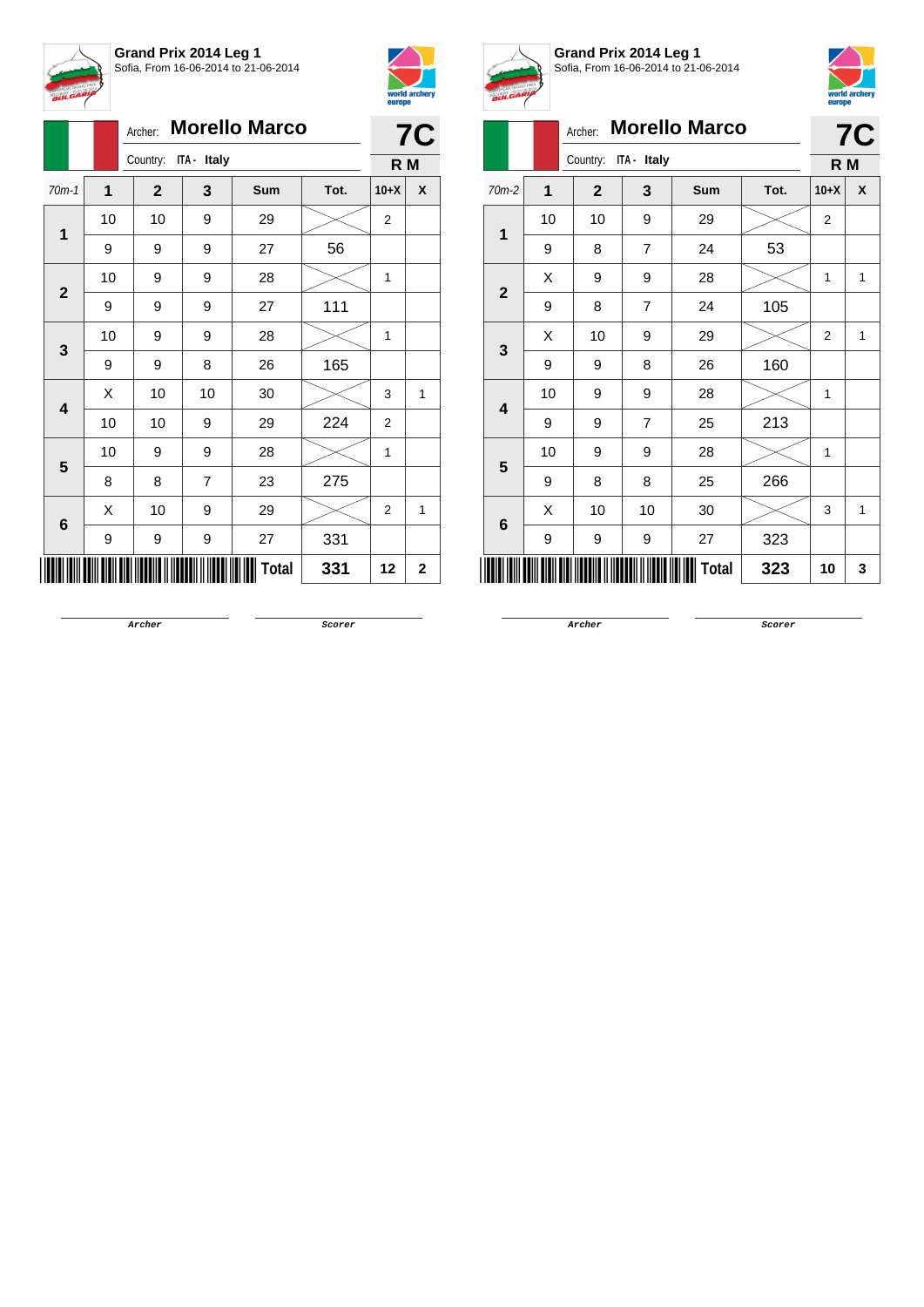



|  | ۰              | ۰  | Archer:        | <b>Shushadze Mamuka</b> |       |      |                |   |  |  |
|--|----------------|----|----------------|-------------------------|-------|------|----------------|---|--|--|
|  | ۰              | ٠  | Country:       | GEO- Georgia            |       |      | R M            |   |  |  |
|  | $70m-1$        | 1  | $\mathbf{2}$   | 3                       | Sum   | Tot. | $10+X$         | X |  |  |
|  | 1              | 9  | 9              | 9                       | 27    |      |                |   |  |  |
|  | 8              | 7  | $\overline{7}$ | 22                      | 49    |      |                |   |  |  |
|  | $\overline{2}$ | 10 | 9              | 9                       | 28    |      | 1              |   |  |  |
|  |                | 8  | 8              | $\overline{7}$          | 23    | 100  |                |   |  |  |
|  | 3              | X  | 9              | 9                       | 28    |      | 1              | 1 |  |  |
|  | 8              | 8  | 7              | 23                      | 151   |      |                |   |  |  |
|  | 4              | 10 | 9              | 9                       | 28    |      | 1              |   |  |  |
|  |                | 9  | 9              | 8                       | 26    | 205  |                |   |  |  |
|  | 5              | 9  | 9              | 8                       | 26    |      |                |   |  |  |
|  |                | 8  | 8              | $\overline{7}$          | 23    | 254  |                |   |  |  |
|  | 6              | X  | 10             | 9                       | 29    |      | $\overline{2}$ | 1 |  |  |
|  |                | 8  | 8              | 7                       | 23    | 306  |                |   |  |  |
|  |                |    |                |                         | Total | 306  | 5              | 2 |  |  |



**Grand Prix 2014 Leg 1** Sofia, From 16-06-2014 to 21-06-2014



| ÷              | ۰              | Archer:        |                | <b>Shushadze Mamuka</b> |      | <b>7D</b> |             |
|----------------|----------------|----------------|----------------|-------------------------|------|-----------|-------------|
|                | ۰              | Country:       | GEO - Georgia  |                         | R M  |           |             |
| $70m-2$        | $\overline{1}$ | $\mathbf{2}$   | 3              | Sum                     | Tot. | $10+X$    | X           |
| 1              | 9              | 8              | 8              | 25                      |      |           |             |
|                | 8              | 6              | 6              | 20                      | 45   |           |             |
|                | 10             | 10             | 10             | 30                      |      | 3         |             |
| $\overline{2}$ | 9              | 9              | 3              | 21                      | 96   |           |             |
|                | X              | 10             | 9              | 29                      |      | 2         | 1           |
| $\mathbf{3}$   | 8              | 8              | 8              | 24                      | 149  |           |             |
| 4              | X              | 10             | 9              | 29                      |      | 2         | 1           |
|                | 9              | 9              | 8              | 26                      | 204  |           |             |
|                | 9              | 9              | 9              | 27                      |      |           |             |
| 5              | 8              | $\overline{7}$ | $\overline{7}$ | 22                      | 253  |           |             |
|                | 9              | 9              | 9              | 27                      |      |           |             |
| 6              | 9              | 7              | 6              | 22                      | 302  |           |             |
|                |                |                |                | Total                   | 302  | 7         | $\mathbf 2$ |

**Archer Scorer**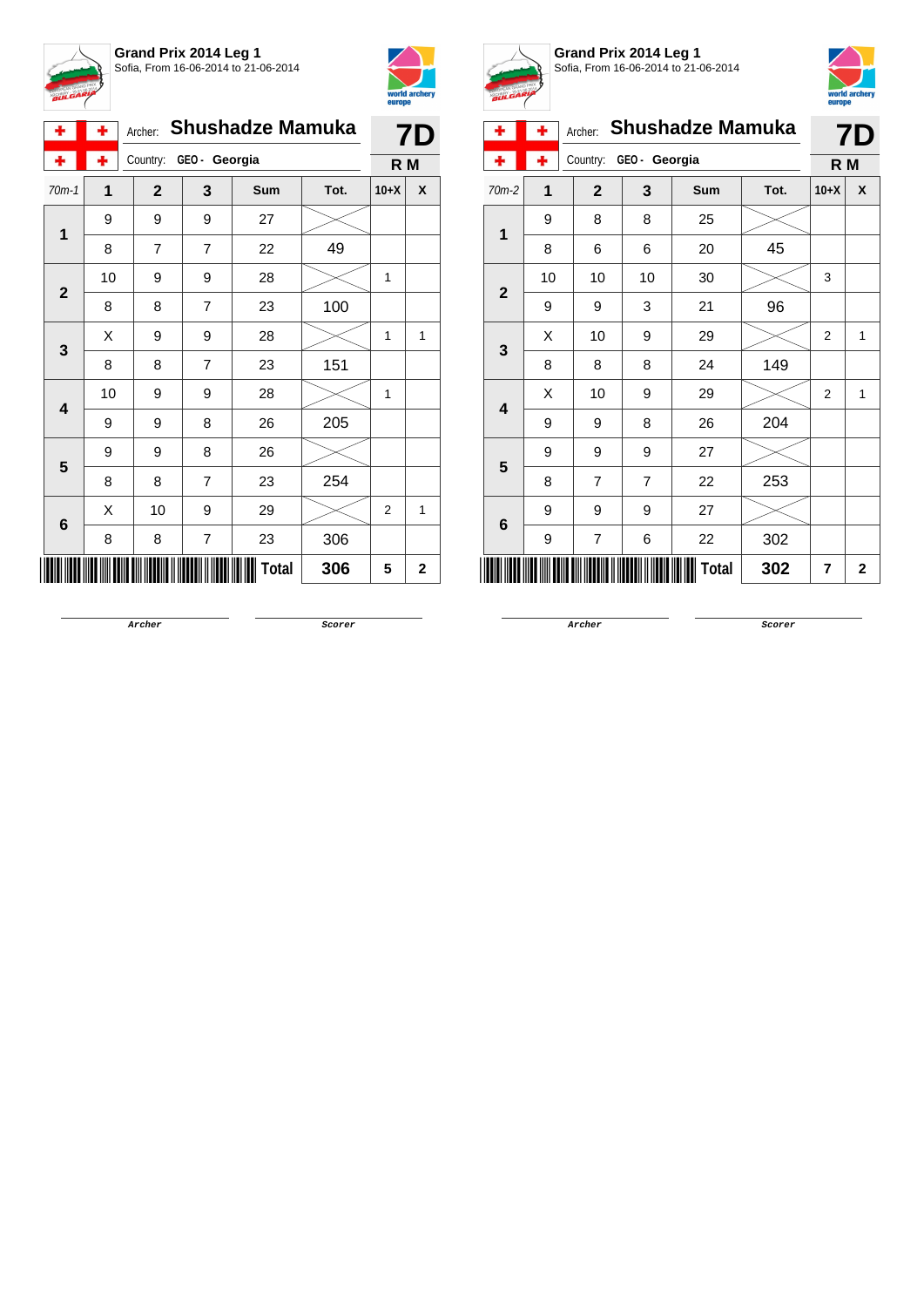



|              |    | Archer:        | Rosdi M. Norhairulnizam |       | 8<br>A |        |   |
|--------------|----|----------------|-------------------------|-------|--------|--------|---|
|              |    | Country:       | MAS - Malaysia          |       |        | R M    |   |
| $70m-1$      | 1  | $\mathbf{2}$   | 3                       | Sum   | Tot.   | $10+X$ | X |
| 1            | 10 | 10             | 9                       | 29    |        | 2      |   |
|              | 9  | 9              | 8                       | 26    | 55     |        |   |
| $\mathbf{2}$ | 9  | 9              | 8                       | 26    |        |        |   |
|              | 8  | $\overline{7}$ | 7                       | 22    | 103    |        |   |
| 3            | 9  | 8              | $\overline{7}$          | 24    |        |        |   |
|              | 7  | 7              | 7                       | 21    | 148    |        |   |
| 4            | 9  | 9              | 8                       | 26    |        |        |   |
|              | 8  | $\overline{7}$ | 7                       | 22    | 196    |        |   |
| 5            | 10 | 9              | 9                       | 28    |        | 1      |   |
|              | 8  | $\overline{7}$ | 7                       | 22    | 246    |        |   |
| 6            | 10 | 9              | 9                       | 28    |        | 1      |   |
|              | 9  | 9              | 9                       | 27    | 301    |        |   |
|              |    |                |                         | Total | 301    | 4      | 0 |



**Grand Prix 2014 Leg 1** Sofia, From 16-06-2014 to 21-06-2014



|                |    | Archer:        |                | Rosdi M. Norhairulnizam |      |                | <b>8A</b> |
|----------------|----|----------------|----------------|-------------------------|------|----------------|-----------|
|                |    | Country:       | MAS - Malaysia |                         |      | R M            |           |
| $70m-2$        | 1  | $\overline{2}$ | 3              | <b>Sum</b>              | Tot. | $10+X$         | X         |
| $\mathbf 1$    | 10 | 10             | 10             | 30                      |      | 3              |           |
|                | 10 | 9              | 8              | 27                      | 57   | $\mathbf{1}$   |           |
|                | 10 | 9              | 9              | 28                      |      | $\mathbf{1}$   |           |
| $\overline{2}$ | 9  | 8              | 8              | 25                      | 110  |                |           |
| 3              | 10 | 10             | 10             | 30                      |      | 3              |           |
|                | 9  | 9              | 8              | 26                      | 166  |                |           |
| 4              | 10 | 10             | 9              | 29                      |      | $\overline{2}$ |           |
|                | 8  | 8              | 6              | 22                      | 217  |                |           |
| 5              | Χ  | 10             | 10             | 30                      |      | 3              | 1         |
|                | 9  | 9              | $\overline{7}$ | 25                      | 272  |                |           |
| 6              | 9  | 9              | 9              | 27                      |      |                |           |
|                | 9  | 8              | 7              | 24                      | 323  |                |           |
| Total<br>323   |    |                |                |                         |      |                | 1         |

**Archer Scorer**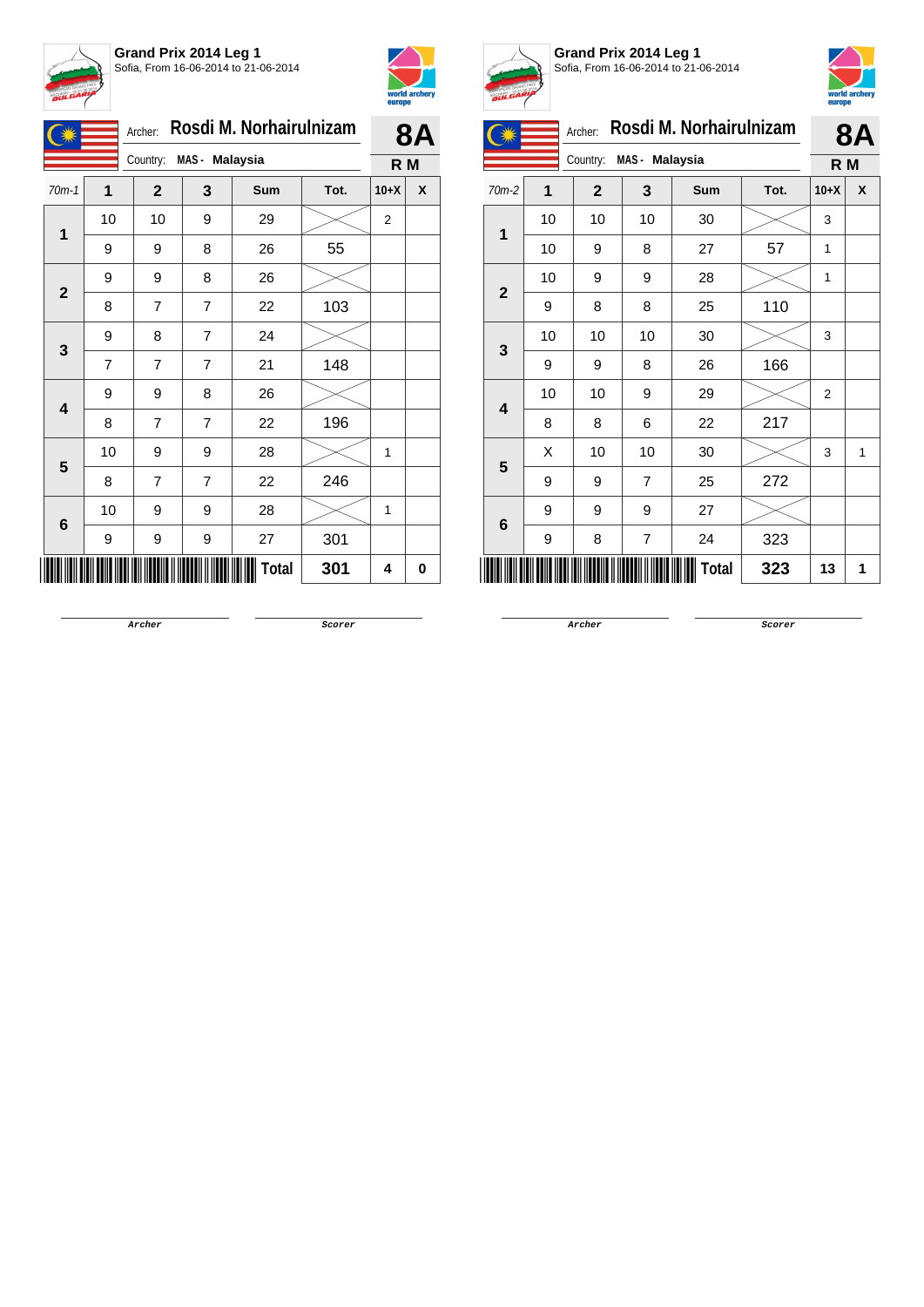



| $\overline{C}$ |                | Archer:        | <b>Gahramanov Zaur</b>    |              | 8B   |        |   |
|----------------|----------------|----------------|---------------------------|--------------|------|--------|---|
|                |                |                | Country: AZE - Azerbaijan |              |      | R M    |   |
| $70m-1$        | 1              | $\mathbf{2}$   | 3                         | Sum          | Tot. | $10+X$ | X |
| $\mathbf{1}$   | Χ              | 9              | 9                         | 28           |      | 1      | 1 |
|                | 8              | 8              | $\overline{7}$            | 23           | 51   |        |   |
| $\overline{2}$ | Χ              | 10             | 8                         | 28           |      | 2      | 1 |
|                | $\overline{7}$ | $\overline{7}$ | 6                         | 20           | 99   |        |   |
| 3              | 10             | 9              | 8                         | 27           |      | 1      |   |
|                | 8              | $\overline{7}$ | 6                         | 21           | 147  |        |   |
| 4              | 10             | 9              | 8                         | 27           |      | 1      |   |
|                | 8              | 8              | 6                         | 22           | 196  |        |   |
| 5              | 10             | 8              | 8                         | 26           |      | 1      |   |
|                | $\overline{7}$ | $\overline{7}$ | 6                         | 20           | 242  |        |   |
| 6              | X              | 9              | 8                         | 27           |      | 1      | 1 |
|                | 8              | 7              | 7                         | 22           | 291  |        |   |
|                |                |                |                           | <b>Total</b> | 291  | 7      | 3 |



**Grand Prix 2014 Leg 1** Sofia, From 16-06-2014 to 21-06-2014



| $\overline{C}$ |    | Archer:        |                  | <b>Gahramanov Zaur</b> |      |                | 8Β          |
|----------------|----|----------------|------------------|------------------------|------|----------------|-------------|
|                |    | Country:       | AZE - Azerbaijan |                        |      | R M            |             |
| $70m-2$        | 1  | $\overline{2}$ | 3                | <b>Sum</b>             | Tot. | $10+X$         | X           |
|                | 10 | 9              | 9                | 28                     |      | 1              |             |
| 1              | 7  | 6              | 4                | 17                     | 45   |                |             |
| $\overline{2}$ | X  | 10             | 10               | 30                     |      | 3              | 1           |
|                | 8  | 7              | 6                | 21                     | 96   |                |             |
| 3              | 9  | 9              | 9                | 27                     |      |                |             |
|                | 8  | 8              | 8                | 24                     | 147  |                |             |
| 4              | X  | 10             | 9                | 29                     |      | $\overline{2}$ | 1           |
|                | 9  | 8              | 8                | 25                     | 201  |                |             |
| 5              | 9  | 9              | 8                | 26                     |      |                |             |
|                | 8  | $\overline{7}$ | 5                | 20                     | 247  |                |             |
|                | 9  | 9              | 9                | 27                     |      |                |             |
| 6              | 9  | 8              | 7                | 24                     | 298  |                |             |
|                |    |                |                  | Total                  | 298  | 6              | $\mathbf 2$ |

**Archer Scorer**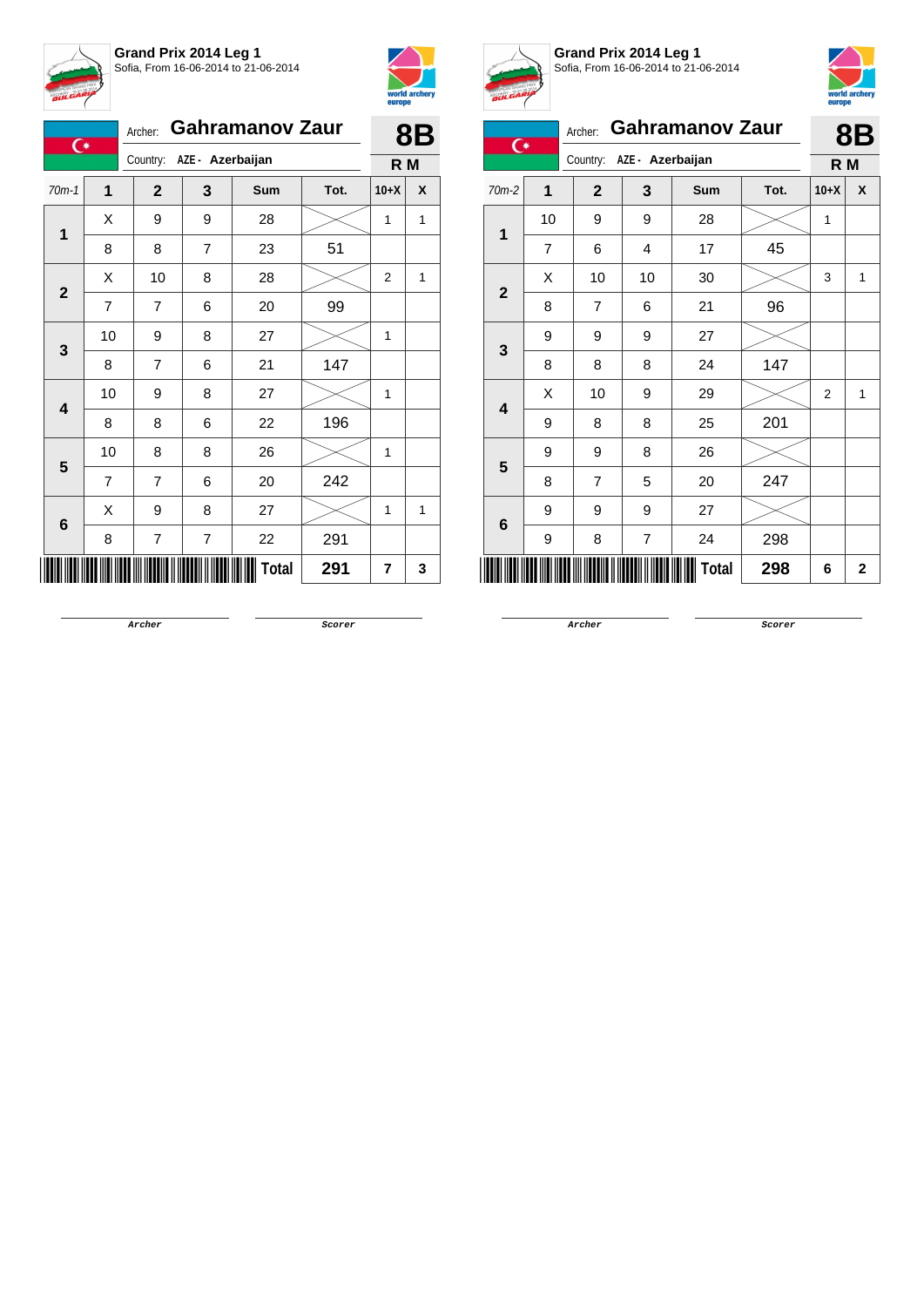



|              |                | Archer:        | <b>Cazzaniga Giorgio</b> |              |      |        |              |  |  |
|--------------|----------------|----------------|--------------------------|--------------|------|--------|--------------|--|--|
|              |                | Country:       | ITA - Italy              |              |      | R M    |              |  |  |
| $70m-1$      | 1              | $\mathbf{2}$   | 3                        | <b>Sum</b>   | Tot. | $10+X$ | X            |  |  |
| 1            | Χ              | 10             | 10                       | 30           |      | 3      | $\mathbf{1}$ |  |  |
|              | 9              | 9              | 8                        | 26           | 56   |        |              |  |  |
| $\mathbf{2}$ | 10             | 9              | 9                        | 28           |      | 1      |              |  |  |
|              | 9              | 9              | 8                        | 26           | 110  |        |              |  |  |
| 3            | X              | 10             | 9                        | 29           |      | 2      | $\mathbf{1}$ |  |  |
|              | 9              | 9              | 7                        | 25           | 164  |        |              |  |  |
| 4            | 10             | 9              | 8                        | 27           |      | 1      |              |  |  |
|              | 8              | 8              | $\overline{7}$           | 23           | 214  |        |              |  |  |
| 5            | 9              | 9              | 8                        | 26           |      |        |              |  |  |
|              | $\overline{7}$ | $\overline{7}$ | $\overline{7}$           | 21           | 261  |        |              |  |  |
| 6            | 10             | 9              | 8                        | 27           |      | 1      |              |  |  |
|              | 8              | 8              | 6                        | 22           | 310  |        |              |  |  |
|              |                |                |                          | <b>Total</b> | 310  | 8      | 2            |  |  |



**Grand Prix 2014 Leg 1** Sofia, From 16-06-2014 to 21-06-2014



| <b>BULGARY</b> |    |                |                |                          |      | europe         | world arcnery  |
|----------------|----|----------------|----------------|--------------------------|------|----------------|----------------|
|                |    | Archer:        |                | <b>Cazzaniga Giorgio</b> |      |                | 8C             |
|                |    | Country:       | ITA - Italy    |                          |      | R <sub>M</sub> |                |
| $70m-2$        | 1  | $\overline{2}$ | 3              | Sum                      | Tot. | $10+X$         | X              |
| 1              | 10 | 10             | 9              | 29                       |      | $\overline{2}$ |                |
|                | 9  | 8              | 8              | 25                       | 54   |                |                |
| $\mathbf{2}$   | 10 | 9              | 9              | 28                       |      | 1              |                |
|                | 9  | $\overline{7}$ | $\overline{7}$ | 23                       | 105  |                |                |
| 3              | 9  | 9              | 9              | 27                       |      |                |                |
|                | 9  | 8              | $\overline{7}$ | 24                       | 156  |                |                |
| 4              | X  | X              | $10$           | 30                       |      | 3              | $\overline{2}$ |
|                | 9  | 8              | $\overline{7}$ | 24                       | 210  |                |                |
| 5              | X  | 10             | 9              | 29                       |      | $\overline{2}$ | 1              |
|                | 9  | 8              | 8              | 25                       | 264  |                |                |
|                | X  | 10             | 9              | 29                       |      | $\overline{2}$ | 1              |
| 6              | 9  | 9              | 7              | 25                       | 318  |                |                |
|                |    |                |                | Total                    | 318  | 10             | 4              |

**Archer Scorer**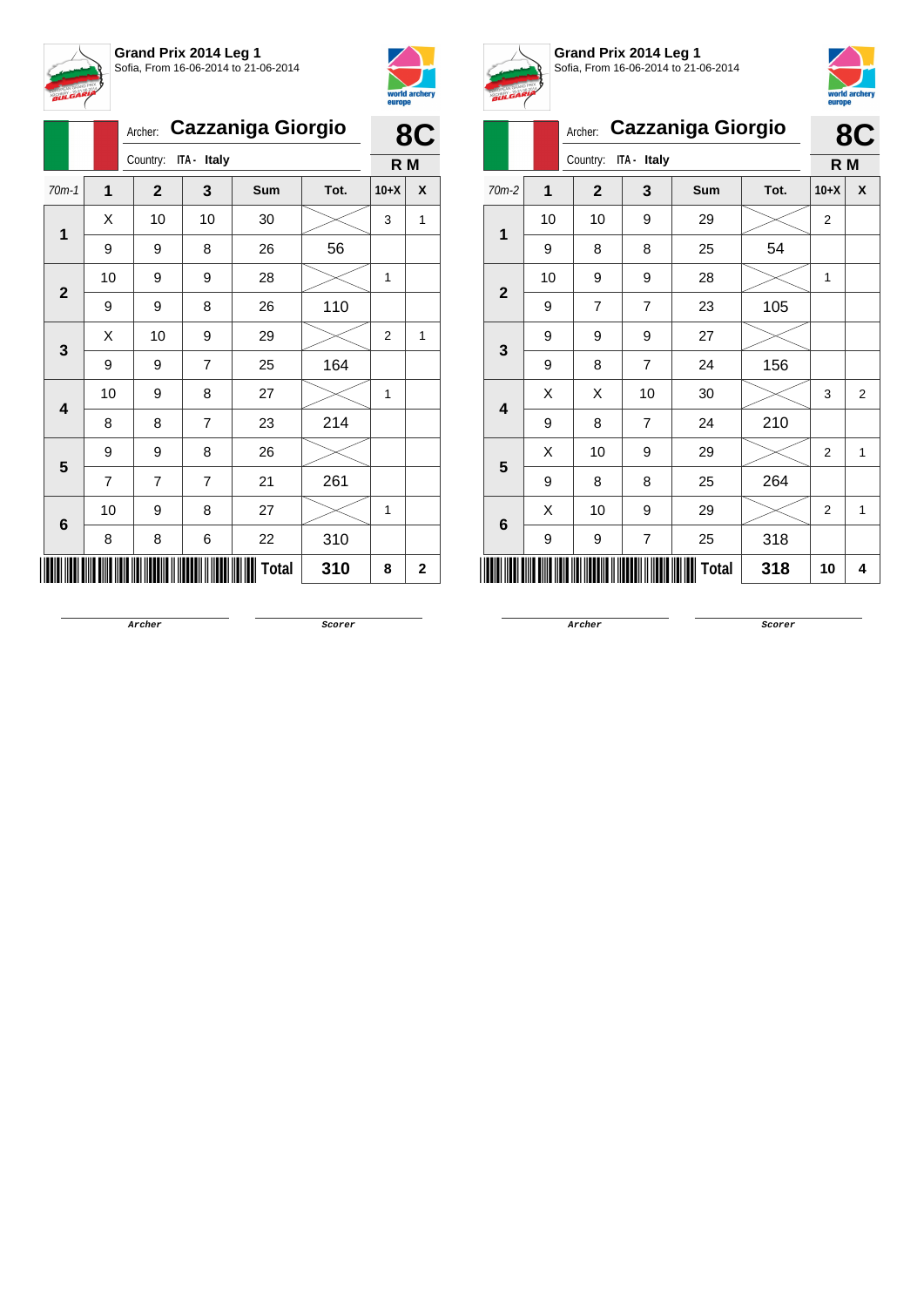



|                                    | ۰       | ٠                                               | Archer:        |              | <b>Pkhakadze Lasha</b>                                                |      |                                                                  |   |
|------------------------------------|---------|-------------------------------------------------|----------------|--------------|-----------------------------------------------------------------------|------|------------------------------------------------------------------|---|
|                                    | ۰       | ٠                                               | Country:       | GEO- Georgia |                                                                       |      |                                                                  |   |
|                                    | $70m-1$ | 1                                               | $\overline{2}$ | 3            | Sum                                                                   | Tot. | $10+X$                                                           | X |
|                                    | 1       | 9                                               | 8              | 8            | 25                                                                    |      |                                                                  |   |
|                                    |         | $\overline{7}$                                  | 6              | 4            | 17                                                                    | 42   | 8D<br>R M<br>2<br>1<br>3<br>1<br>1<br>2<br>1<br>$\mathbf 2$<br>9 |   |
|                                    |         | Χ                                               | 10             | 8            | 28                                                                    |      |                                                                  |   |
|                                    |         | 8                                               | 8              | 7            | 23                                                                    | 93   |                                                                  |   |
|                                    |         | 10<br>X<br>10<br>30<br>145<br>22<br>8<br>7<br>7 |                |              |                                                                       |      |                                                                  |   |
|                                    |         |                                                 |                |              | 28<br>196<br>23<br>28<br>245<br>21<br>28<br>294<br>21<br>Total<br>294 |      |                                                                  |   |
|                                    |         | 10                                              | 9              | 9            |                                                                       |      |                                                                  |   |
|                                    |         | 9                                               | 7              | 7            |                                                                       |      |                                                                  |   |
|                                    |         | 10                                              | 10             | 8            |                                                                       |      |                                                                  |   |
|                                    |         | 8                                               | 7              | 6            |                                                                       |      |                                                                  |   |
|                                    |         | 10                                              | 9              | 9            |                                                                       |      |                                                                  |   |
| $\overline{2}$<br>3<br>4<br>5<br>6 | 8       | 7                                               | 6              |              |                                                                       |      |                                                                  |   |
|                                    |         |                                                 |                |              |                                                                       |      |                                                                  |   |



**Grand Prix 2014 Leg 1** Sofia, From 16-06-2014 to 21-06-2014



| ۰            | ٠            | Archer:      |                | <b>Pkhakadze Lasha</b> |      |                | 8D |
|--------------|--------------|--------------|----------------|------------------------|------|----------------|----|
|              | ÷            | Country:     | GEO - Georgia  |                        |      | R M            |    |
| 70m-2        | $\mathbf{1}$ | $\mathbf{2}$ | 3              | Sum                    | Tot. | $10+X$         | X  |
| 1            | 10           | 9            | 9              | 28                     |      | 1              |    |
|              | 9            | 8            | 8              | 25                     | 53   |                |    |
| $\mathbf{2}$ | 10           | 9            | 9              | 28                     |      | 1              |    |
|              | 8            | 8            | 7              | 23                     | 104  |                |    |
| $\mathbf{3}$ | 9            | 9            | 9              | 27                     |      |                |    |
|              | 8            | 8            | $\overline{7}$ | 23                     | 154  |                |    |
| 4            | 10           | 10           | 9              | 29                     |      | $\overline{2}$ |    |
|              | 8            | 8            | 8              | 24                     | 207  |                |    |
| 5            | 10           | 10           | 9              | 29                     |      | $\overline{2}$ |    |
|              | 9            | 8            | $\overline{7}$ | 24                     | 260  |                |    |
| 6            | Χ            | 9            | 9              | 28                     |      | 1              | 1  |
|              | 8            | 8            | $\overline{7}$ | 23                     | 311  |                |    |
|              |              |              |                | Total                  | 311  | 7              | 1  |

**Archer Scorer**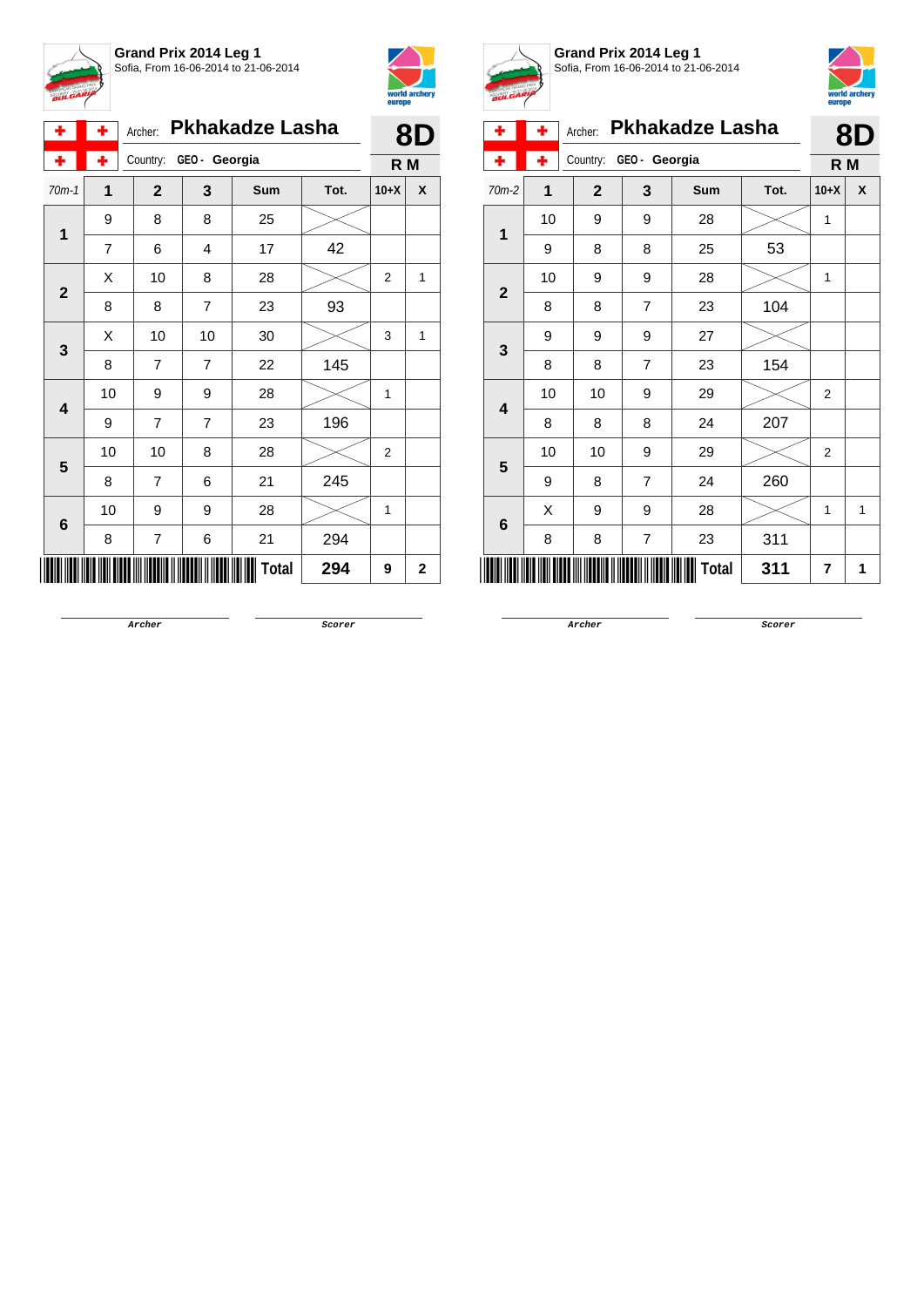



|  |                |    | Archer:                    |                | Joni Muhammad Ikram |      |                | <b>9A</b>    |
|--|----------------|----|----------------------------|----------------|---------------------|------|----------------|--------------|
|  |                |    | MAS - Malaysia<br>Country: |                | R M                 |      |                |              |
|  | $70m-1$        | 1  | $\mathbf{2}$               | 3              | Sum                 | Tot. | $10+X$         | X            |
|  | 1              | X  | 10                         | 10             | 30                  |      | 3              | 1            |
|  |                | 10 | 9                          | 8              | 27                  | 57   | 1              |              |
|  | $\overline{2}$ | X  | 10                         | 9              | 29                  |      | $\overline{2}$ | 1            |
|  |                | 8  | $\overline{7}$             | $\overline{7}$ | 22                  | 108  |                |              |
|  | 3              | X  | 10                         | 10             | 30                  |      | 3              | $\mathbf{1}$ |
|  |                | 9  | 9                          | 8              | 26                  | 164  |                |              |
|  | 4              | 10 | 9                          | 9              | 28                  |      | 1              |              |
|  |                | 9  | 8                          | 8              | 25                  | 217  |                |              |
|  | 5              | 10 | 10                         | 10             | 30                  |      | 3              |              |
|  |                | 9  | 9                          | 9              | 27                  | 274  |                |              |
|  | 6              | 10 | 9                          | 9              | 28                  |      | 1              |              |
|  |                | 8  | 6                          | 5              | 19                  | 321  |                |              |
|  |                |    |                            |                | Total               | 321  | 14             | 3            |



**Grand Prix 2014 Leg 1** Sofia, From 16-06-2014 to 21-06-2014



|                            |    | Archer:        |    | Joni Muhammad Ikram |      |        | <b>9A</b>      |
|----------------------------|----|----------------|----|---------------------|------|--------|----------------|
| MAS - Malaysia<br>Country: |    |                |    |                     |      | R M    |                |
| $70m-2$                    | 1  | $\overline{2}$ | 3  | Sum                 | Tot. | $10+X$ | X              |
| 1                          | X  | 9              | 9  | 28                  |      | 1      | 1              |
|                            | 9  | 8              | 7  | 24                  | 52   |        |                |
| $\overline{2}$             | 9  | 9              | 9  | 27                  |      |        |                |
|                            | 9  | 8              | 7  | 24                  | 103  |        |                |
| 3                          | 10 | 9              | 9  | 28                  |      | 1      |                |
|                            | 8  | 7              | 6  | 21                  | 152  |        |                |
| 4                          | X  | Χ              | 10 | 30                  |      | 3      | $\overline{2}$ |
|                            | 9  | 9              | 8  | 26                  | 208  |        |                |
| 5                          | Χ  | 10             | 9  | 29                  |      | 2      | 1              |
|                            | 9  | 9              | 7  | 25                  | 262  |        |                |
|                            | 10 | 9              | 9  | 28                  |      | 1      |                |
| 6                          | 9  | 8              | 7  | 24                  | 314  |        |                |
|                            |    |                |    | Total               | 314  | 8      | 4              |

**Archer Scorer**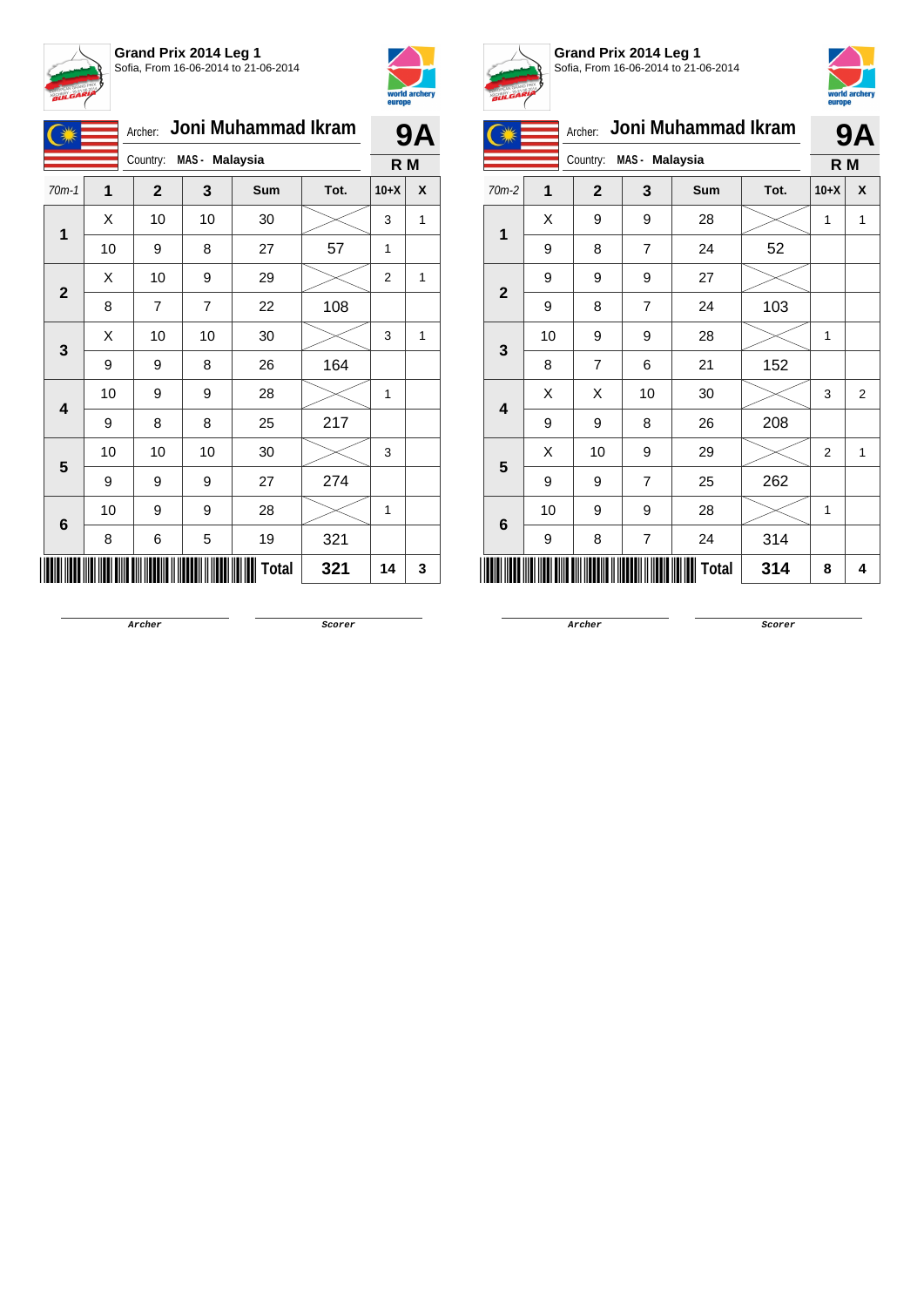



|   | $70m-1$                             | 1                                                                                                                 | $\mathbf{2}$                                                                                                                                                                                                                                                                                                                                                                                                     | 3 | Sum | Tot. | $10+X$ | X |
|---|-------------------------------------|-------------------------------------------------------------------------------------------------------------------|------------------------------------------------------------------------------------------------------------------------------------------------------------------------------------------------------------------------------------------------------------------------------------------------------------------------------------------------------------------------------------------------------------------|---|-----|------|--------|---|
|   |                                     | X                                                                                                                 | Country:<br>AZE - Azerbaijan<br>R M<br>9<br>9<br>28<br>1<br>1<br>54<br>9<br>26<br>8<br>9<br>9<br>28<br>1<br>107<br>8<br>8<br>25<br>10<br>10<br>30<br>3<br>1<br>164<br>27<br>9<br>8<br>1<br>10<br>9<br>29<br>$\overline{2}$<br>1<br>7<br>217<br>24<br>8<br>10<br>10<br>30<br>3<br>1<br>272<br>9<br>$\overline{7}$<br>25<br>10<br>9<br>29<br>$\overline{2}$<br>1<br>324<br>8<br>7<br>23<br>Total<br>324<br>5<br>13 |   |     |      |        |   |
|   |                                     | <b>Kopnin Aleksey</b><br>Archer:<br>9Β<br>$\overline{C}$<br>9<br>10<br>9<br>X<br>10<br>X<br>9<br>Χ<br>9<br>X<br>8 |                                                                                                                                                                                                                                                                                                                                                                                                                  |   |     |      |        |   |
|   |                                     |                                                                                                                   |                                                                                                                                                                                                                                                                                                                                                                                                                  |   |     |      |        |   |
|   |                                     |                                                                                                                   |                                                                                                                                                                                                                                                                                                                                                                                                                  |   |     |      |        |   |
| 3 |                                     |                                                                                                                   |                                                                                                                                                                                                                                                                                                                                                                                                                  |   |     |      |        |   |
|   | $\overline{\mathbf{4}}$             |                                                                                                                   |                                                                                                                                                                                                                                                                                                                                                                                                                  |   |     |      |        |   |
|   |                                     |                                                                                                                   |                                                                                                                                                                                                                                                                                                                                                                                                                  |   |     |      |        |   |
|   |                                     |                                                                                                                   |                                                                                                                                                                                                                                                                                                                                                                                                                  |   |     |      |        |   |
|   |                                     |                                                                                                                   |                                                                                                                                                                                                                                                                                                                                                                                                                  |   |     |      |        |   |
| 5 |                                     |                                                                                                                   |                                                                                                                                                                                                                                                                                                                                                                                                                  |   |     |      |        |   |
|   |                                     |                                                                                                                   |                                                                                                                                                                                                                                                                                                                                                                                                                  |   |     |      |        |   |
|   | $\overline{1}$<br>$\mathbf{2}$<br>6 |                                                                                                                   |                                                                                                                                                                                                                                                                                                                                                                                                                  |   |     |      |        |   |
|   |                                     |                                                                                                                   |                                                                                                                                                                                                                                                                                                                                                                                                                  |   |     |      |        |   |



**Grand Prix 2014 Leg 1** Sofia, From 16-06-2014 to 21-06-2014



| $\overline{C}$          |                | Archer:        |                  | <b>Kopnin Aleksey</b> |      |        | 9Β |
|-------------------------|----------------|----------------|------------------|-----------------------|------|--------|----|
|                         |                | Country:       | AZE - Azerbaijan |                       |      | R M    |    |
| 70m-2                   | $\overline{1}$ | $\overline{2}$ | 3                | <b>Sum</b>            | Tot. | $10+X$ | X  |
| 1                       | 10             | 9              | 9                | 28                    |      | 1      |    |
|                         | 8              | 8              | 8                | 24                    | 52   |        |    |
|                         | 9              | 9              | 9                | 27                    |      |        |    |
| $\overline{2}$          | 8              | 8              | 8                | 24                    | 103  |        |    |
|                         | 10             | 10             | 10               | 30                    |      | 3      |    |
| 3                       | 9              | 9              | 8                | 26                    | 159  |        |    |
| $\overline{\mathbf{4}}$ | 9              | 9              | 9                | 27                    |      |        |    |
|                         | 8              | $\overline{7}$ | $\overline{7}$   | 22                    | 208  |        |    |
| 5                       | 10             | 9              | 9                | 28                    |      | 1      |    |
|                         | 9              | 9              | 8                | 26                    | 262  |        |    |
|                         | 10             | 9              | 9                | 28                    |      | 1      |    |
| 6                       | 9              | 8              | 7                | 24                    | 314  |        |    |
|                         |                |                |                  | Total                 | 314  | 6      | 0  |

**Archer Scorer**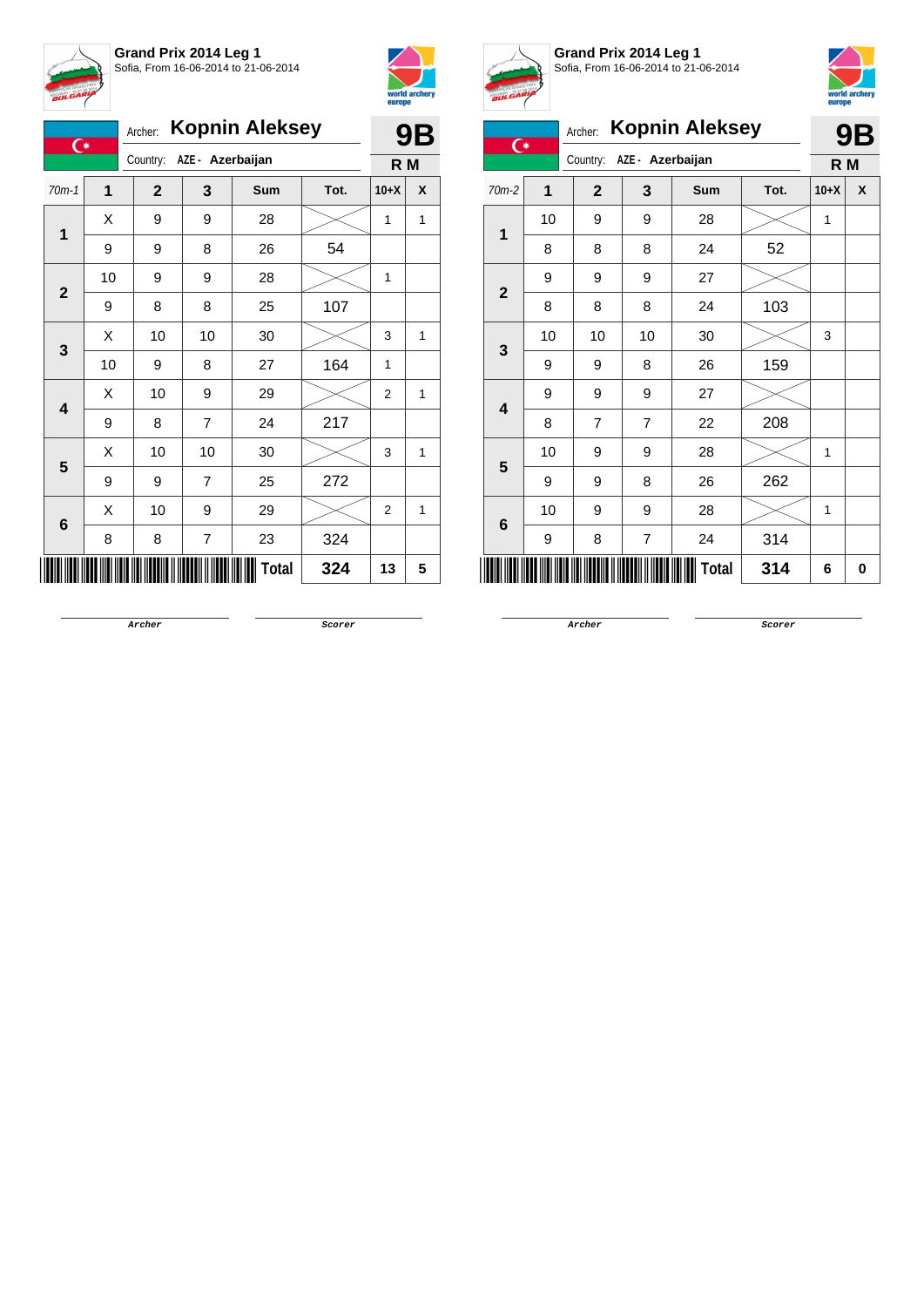



|                        |         | <b>Pasqualucci David</b> |              | 9C          |       |      |                |              |
|------------------------|---------|--------------------------|--------------|-------------|-------|------|----------------|--------------|
|                        |         |                          | Country:     | ITA - Italy |       |      | R M            |              |
|                        | $70m-1$ | $\mathbf{1}$             | $\mathbf{2}$ | 3           | Sum   | Tot. | $10+X$         | X            |
|                        |         | X                        | 10           | 10          | 30    |      | 3              | $\mathbf{1}$ |
| 1<br>$\mathbf{2}$<br>3 | 9       | 9                        | 8            | 26          | 56    |      |                |              |
|                        |         | х                        | Χ            | 9           | 29    |      | 2              | 2            |
|                        | 9       | 8                        | 8            | 25          | 110   |      |                |              |
|                        |         | X                        | Χ            | Χ           | 30    |      | 3              | 3            |
|                        |         | 10                       | 9            | 8           | 27    | 167  | 1              |              |
|                        | 4       | 10                       | 10           | 9           | 29    |      | 2              |              |
|                        |         | 9                        | 8            | 8           | 25    | 221  |                |              |
|                        | 5       | Χ                        | 10           | 9           | 29    |      | $\overline{2}$ | 1            |
|                        |         | 9                        | 9            | 8           | 26    | 276  |                |              |
|                        |         | 9                        | 9            | 9           | 27    |      |                |              |
| 6                      | 8       | 8                        | 6            | 22          | 325   |      |                |              |
|                        |         |                          |              |             | Total | 325  | 13             | 7            |



**Grand Prix 2014 Leg 1** Sofia, From 16-06-2014 to 21-06-2014



|              | <b>BULLING</b> |              |             |                          |      |                |   |  |  |  |  |
|--------------|----------------|--------------|-------------|--------------------------|------|----------------|---|--|--|--|--|
|              |                | Archer:      |             | <b>Pasqualucci David</b> |      | <b>9C</b>      |   |  |  |  |  |
|              |                | Country:     | ITA - Italy |                          |      | R M            |   |  |  |  |  |
| $70m-2$      | 1              | $\mathbf{2}$ | 3           | <b>Sum</b>               | Tot. | $10+X$         | X |  |  |  |  |
| 1            | X              | 10           | 10          | 30                       |      | 3              | 1 |  |  |  |  |
|              | 9              | 9            | 9           | 27                       | 57   |                |   |  |  |  |  |
| $\mathbf{2}$ | X              | 10           | 9           | 29                       |      | 2              | 1 |  |  |  |  |
|              | 9              | 9            | 9           | 27                       | 113  |                |   |  |  |  |  |
|              | X              | 10           | 10          | 30                       |      | 3              | 1 |  |  |  |  |
| 3            | 9              | 9            | 8           | 26                       | 169  |                |   |  |  |  |  |
| 4            | 10             | 10           | 9           | 29                       |      | $\overline{2}$ |   |  |  |  |  |
|              | 9              | 9            | 8           | 26                       | 224  |                |   |  |  |  |  |
|              | 10             | 10           | 9           | 29                       |      | $\overline{2}$ |   |  |  |  |  |
| 5            | 9              | 8            | 8           | 25                       | 278  |                |   |  |  |  |  |
|              | X              | 10           | 9           | 29                       |      | 2              | 1 |  |  |  |  |
| 6            | 9              | 9            | 8           | 26                       | 333  |                |   |  |  |  |  |
| Ш            |                |              |             | <b>Total</b>             | 333  | 14             | 4 |  |  |  |  |

**Archer Scorer**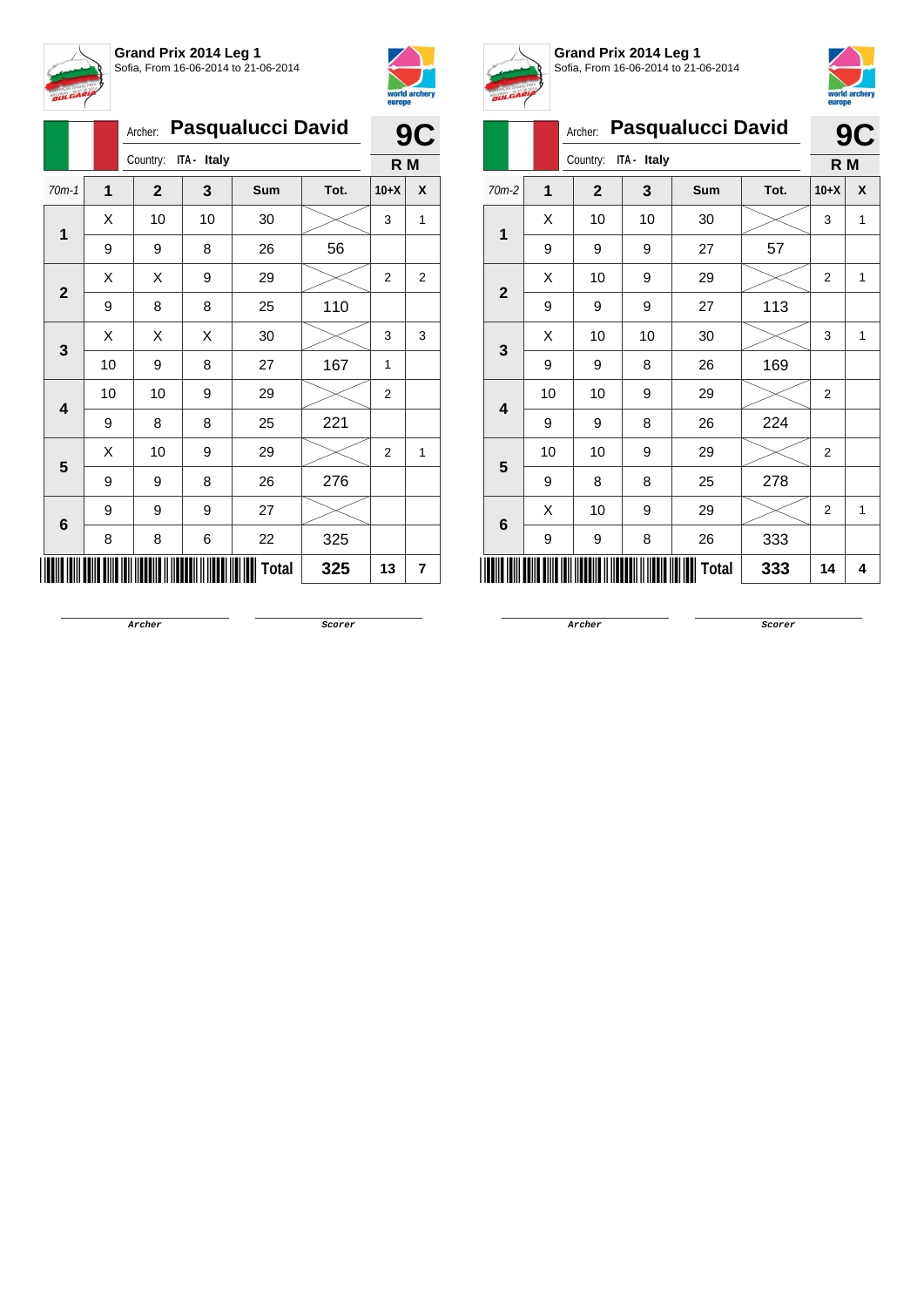



|                | ۰                       | ٠                                                                                                                                                                                                                                                                                                                                                                                                                                                                                        | Archer:      |   |     |      |        | D |
|----------------|-------------------------|------------------------------------------------------------------------------------------------------------------------------------------------------------------------------------------------------------------------------------------------------------------------------------------------------------------------------------------------------------------------------------------------------------------------------------------------------------------------------------------|--------------|---|-----|------|--------|---|
|                | ۰                       | ٠                                                                                                                                                                                                                                                                                                                                                                                                                                                                                        |              |   |     |      |        |   |
|                | $70m-1$                 | 1                                                                                                                                                                                                                                                                                                                                                                                                                                                                                        | $\mathbf{2}$ | 3 | Sum | Tot. | $10+X$ | X |
|                | 1                       | Moseshvili Jaba<br>9<br>GEO- Georgia<br>Country:<br>R <sub>M</sub><br>10<br>9<br>9<br>28<br>1<br>54<br>26<br>9<br>9<br>8<br>27<br>9<br>9<br>9<br>9<br>106<br>8<br>8<br>25<br>9<br>28<br>10<br>9<br>1<br>156<br>7<br>22<br>8<br>7<br>10<br>10<br>30<br>X<br>3<br>1<br>215<br>10<br>10<br>29<br>9<br>$\overline{2}$<br>X<br>10<br>10<br>30<br>3<br>1<br>9<br>7<br>22<br>267<br>6<br>29<br>10<br>10<br>9<br>$\overline{2}$<br>323<br>27<br>9<br>9<br>9<br>Total<br>323<br>$\mathbf 2$<br>12 |              |   |     |      |        |   |
|                |                         |                                                                                                                                                                                                                                                                                                                                                                                                                                                                                          |              |   |     |      |        |   |
| $\mathbf{2}$   |                         |                                                                                                                                                                                                                                                                                                                                                                                                                                                                                          |              |   |     |      |        |   |
|                |                         |                                                                                                                                                                                                                                                                                                                                                                                                                                                                                          |              |   |     |      |        |   |
|                | 3                       |                                                                                                                                                                                                                                                                                                                                                                                                                                                                                          |              |   |     |      |        |   |
|                |                         |                                                                                                                                                                                                                                                                                                                                                                                                                                                                                          |              |   |     |      |        |   |
|                | $\overline{\mathbf{4}}$ |                                                                                                                                                                                                                                                                                                                                                                                                                                                                                          |              |   |     |      |        |   |
|                |                         |                                                                                                                                                                                                                                                                                                                                                                                                                                                                                          |              |   |     |      |        |   |
|                | 5                       |                                                                                                                                                                                                                                                                                                                                                                                                                                                                                          |              |   |     |      |        |   |
|                |                         |                                                                                                                                                                                                                                                                                                                                                                                                                                                                                          |              |   |     |      |        |   |
|                |                         |                                                                                                                                                                                                                                                                                                                                                                                                                                                                                          |              |   |     |      |        |   |
| $6\phantom{1}$ |                         |                                                                                                                                                                                                                                                                                                                                                                                                                                                                                          |              |   |     |      |        |   |
|                |                         |                                                                                                                                                                                                                                                                                                                                                                                                                                                                                          |              |   |     |      |        |   |



**Grand Prix 2014 Leg 1** Sofia, From 16-06-2014 to 21-06-2014



| ÷              | ÷              | Archer:        |                | Moseshvili Jaba |      |                | 9D          |
|----------------|----------------|----------------|----------------|-----------------|------|----------------|-------------|
| ÷              | ٠              | Country:       | GEO - Georgia  |                 |      | R M            |             |
| $70m-2$        | $\overline{1}$ | $\mathbf{2}$   | 3              | <b>Sum</b>      | Tot. | $10+X$         | X           |
| 1              | 10             | 10             | 10             | 30              |      | 3              |             |
|                | 9              | 8              | 8              | 25              | 55   |                |             |
| $\overline{2}$ | 10             | 9              | 8              | 27              |      | 1              |             |
|                | 7              | $\overline{7}$ | M              | 14              | 96   |                |             |
| 3              | X              | 10             | 10             | 30              |      | 3              | 1           |
|                | 9              | 9              | 7              | 25              | 151  |                |             |
|                | Χ              | 10             | 10             | 30              |      | 3              | 1           |
| 4              | 9              | 8              | $\overline{7}$ | 24              | 205  |                |             |
| 5              | 8              | 8              | 8              | 24              |      |                |             |
|                | 8              | $\overline{7}$ | 6              | 21              | 250  |                |             |
|                | 10             | 10             | 9              | 29              |      | $\overline{2}$ |             |
| 6              | 9              | 9              | 8              | 26              | 305  |                |             |
|                |                |                |                | <b>Total</b>    | 305  | 12             | $\mathbf 2$ |

**Archer Scorer**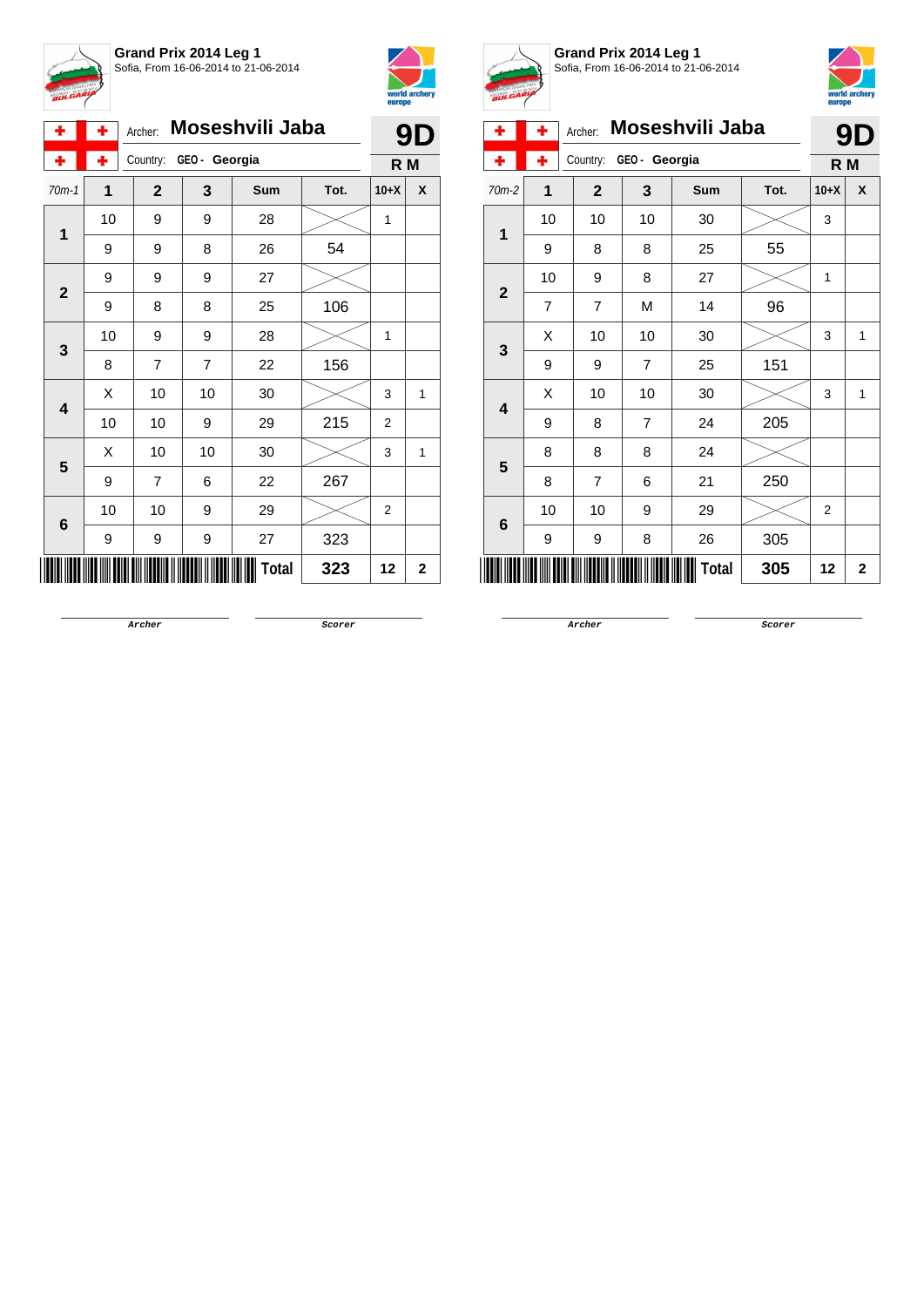



|                |    | Archer:      |                | Azmi Muhammad Aidid Azizi |      |        | <b>10A</b> |
|----------------|----|--------------|----------------|---------------------------|------|--------|------------|
|                |    | Country:     | MAS - Malaysia |                           |      | R M    |            |
| $70m-1$        | 1  | $\mathbf{2}$ | 3              | Sum                       | Tot. | $10+X$ | X          |
| 1              | 10 | 9            | 9              | 28                        |      | 1      |            |
|                | 8  | 7            | $\overline{7}$ | 22                        | 50   |        |            |
| $\overline{2}$ | 9  | 9            | 8              | 26                        |      |        |            |
|                | 8  | 8            | 6              | 22                        | 98   |        |            |
| 3              | 9  | 9            | 9              | 27                        |      |        |            |
|                | 8  | 8            | 8              | 24                        | 149  |        |            |
| 4              | 10 | 9            | 9              | 28                        |      | 1      |            |
|                | 9  | 8            | $\overline{7}$ | 24                        | 201  |        |            |
| 5              | 9  | 9            | 8              | 26                        |      |        |            |
|                | 8  | 7            | $\overline{7}$ | 22                        | 249  |        |            |
| $6\phantom{1}$ | 10 | 10           | 10             | 30                        |      | 3      |            |
|                | 9  | 9            | 8              | 26                        | 305  |        |            |
|                |    |              |                | Total                     | 305  | 5      | 0          |



**Grand Prix 2014 Leg 1** Sofia, From 16-06-2014 to 21-06-2014



|                 |    | Archer:      |                | Azmi Muhammad Aidid Azizi |      |                | <b>10A</b> |
|-----------------|----|--------------|----------------|---------------------------|------|----------------|------------|
|                 |    | Country:     | MAS - Malaysia |                           |      | R M            |            |
| $70m-2$         | 1  | $\mathbf{2}$ | 3              | Sum                       | Tot. | $10+X$         | X          |
| 1               | 10 | 9            | 9              | 28                        |      | 1              |            |
|                 | 9  | 9            | 8              | 26                        | 54   |                |            |
| $\overline{2}$  | 10 | 10           | 9              | 29                        |      | $\overline{2}$ |            |
|                 | 9  | 9            | $\overline{7}$ | 25                        | 108  |                |            |
| 3               | 9  | 9            | 9              | 27                        |      |                |            |
|                 | 9  | 8            | $\overline{7}$ | 24                        | 159  |                |            |
| 4               | 10 | 9            | 9              | 28                        |      | 1              |            |
|                 | 8  | 8            | 6              | 22                        | 209  |                |            |
| 5               | 9  | 9            | 8              | 26                        |      |                |            |
|                 | 8  | 8            | 8              | 24                        | 259  |                |            |
| $6\phantom{1}6$ | 9  | 9            | 8              | 26                        |      |                |            |
|                 | 7  | 7            | 7              | 21                        | 306  |                |            |
|                 |    |              |                | Total                     | 306  | 4              | 0          |

**Archer Scorer**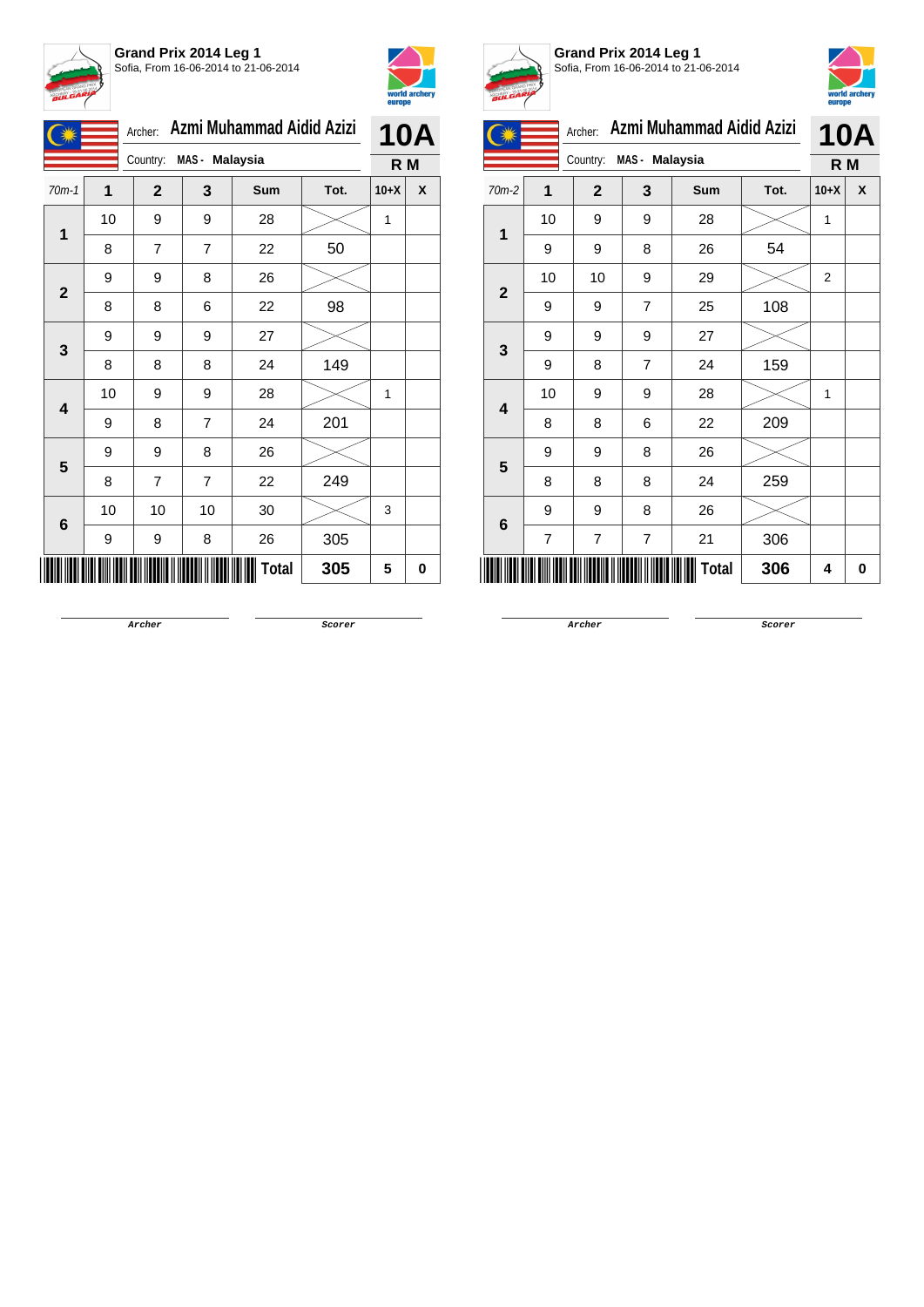



| $\overline{C}$          |    |                           |                | Archer: Vengerov Roman |      | <b>10B</b> |                |  |
|-------------------------|----|---------------------------|----------------|------------------------|------|------------|----------------|--|
|                         |    | Country: AZE - Azerbaijan |                |                        |      | R M        |                |  |
| $70m-1$                 | 1  | $\mathbf{2}$              | 3              | Sum                    | Tot. | $10+X$     | X              |  |
| 1                       | Χ  | 9                         | 9              | 28                     |      | 1          | 1              |  |
|                         | 9  | 8                         | $\overline{7}$ | 24                     | 52   |            |                |  |
| $\mathbf{2}$            | 9  | 9                         | 9              | 27                     |      |            |                |  |
|                         | 9  | 8                         | 3              | 20                     | 99   |            |                |  |
| 3                       | 10 | 10                        | 10             | 30                     |      | 3          |                |  |
|                         | 9  | 9                         | 8              | 26                     | 155  |            |                |  |
| $\overline{\mathbf{4}}$ | Χ  | 9                         | 9              | 28                     |      | 1          | 1              |  |
|                         | 8  | 8                         | 8              | 24                     | 207  |            |                |  |
| 5                       | 10 | 10                        | 9              | 29                     |      | 2          |                |  |
|                         | 9  | 8                         | 6              | 23                     | 259  |            |                |  |
| 6                       | X  | X                         | 10             | 30                     |      | 3          | $\overline{2}$ |  |
|                         | 10 | 8                         | 6              | 24                     | 313  | 1          |                |  |
|                         |    |                           |                | Total                  | 313  | 11         | 4              |  |



**Grand Prix 2014 Leg 1** Sofia, From 16-06-2014 to 21-06-2014



| $\overline{C}$ |    | Archer: Vengerov Roman |                  |              | <b>10B</b> |                |   |
|----------------|----|------------------------|------------------|--------------|------------|----------------|---|
|                |    | Country:               | AZE - Azerbaijan |              |            | R <sub>M</sub> |   |
| $70m-2$        | 1  | $\mathbf{2}$           | 3                | <b>Sum</b>   | Tot.       | $10+X$         | X |
|                | 10 | 10                     | 9                | 29           |            | $\overline{2}$ |   |
| 1              | 9  | 8                      | 8                | 25           | 54         |                |   |
| $\overline{2}$ | X  | X                      | X                | 30           |            | 3              | 3 |
|                | 9  | 8                      | 8                | 25           | 109        |                |   |
| 3              | 10 | 9                      | 9                | 28           |            | 1              |   |
|                | 9  | 9                      | 9                | 27           | 164        |                |   |
| 4              | 10 | 10                     | 10               | 30           |            | 3              |   |
|                | 9  | 8                      | 8                | 25           | 219        |                |   |
| 5              | 10 | 10                     | 9                | 29           |            | $\overline{2}$ |   |
|                | 9  | 9                      | 8                | 26           | 274        |                |   |
| 6              | 10 | 9                      | 9                | 28           |            | 1              |   |
|                | 9  | 8                      | 5                | 22           | 324        |                |   |
|                |    |                        |                  | <b>Total</b> | 324        | 12             | 3 |

**Archer Scorer**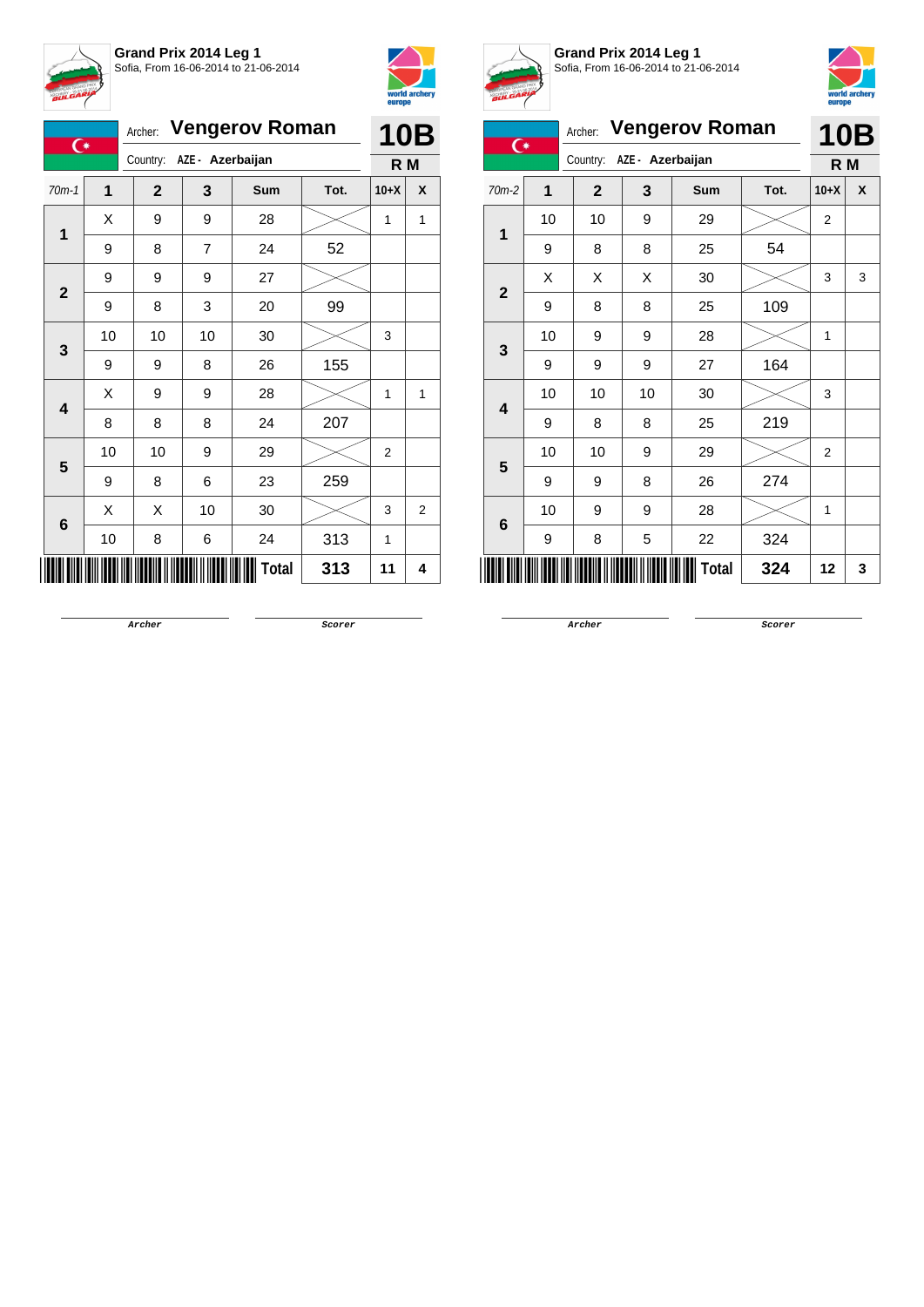



|                         |    | <b>Melotto Luca</b><br>Archer: |    |       | <b>10C</b> |        |   |
|-------------------------|----|--------------------------------|----|-------|------------|--------|---|
|                         |    | Country: ITA - Italy           |    | R M   |            |        |   |
| $70m-1$                 | 1  | $\mathbf{2}$                   | 3  | Sum   | Tot.       | $10+X$ | X |
| 1                       | Χ  | 9                              | 9  | 28    |            | 1      | 1 |
|                         | 8  | 8                              | 8  | 24    | 52         |        |   |
| $\mathbf{2}$            | Χ  | Χ                              | X  | 30    |            | 3      | 3 |
|                         | X  | 10                             | 8  | 28    | 110        | 2      | 1 |
| 3                       | 10 | 9                              | 9  | 28    |            | 1      |   |
|                         | 9  | 9                              | 9  | 27    | 165        |        |   |
| $\overline{\mathbf{4}}$ | X  | Χ                              | 10 | 30    |            | 3      | 2 |
|                         | 9  | 8                              | 7  | 24    | 219        |        |   |
| 5                       | 10 | 9                              | 9  | 28    |            | 1      |   |
|                         | 9  | 8                              | 8  | 25    | 272        |        |   |
|                         | 10 | 9                              | 9  | 28    |            | 1      |   |
| 6                       | 9  | 9                              | 9  | 27    | 327        |        |   |
|                         |    |                                |    | Total | 327        | 12     | 7 |



**Grand Prix 2014 Leg 1** Sofia, From 16-06-2014 to 21-06-2014



| <b>BULGARIA</b>         |    |              |             |                     |      | europe         | world archery |
|-------------------------|----|--------------|-------------|---------------------|------|----------------|---------------|
|                         |    | Archer:      |             | <b>Melotto Luca</b> |      | <b>10C</b>     |               |
|                         |    | Country:     | ITA - Italy |                     |      | R <sub>M</sub> |               |
| $70m-2$                 | 1  | $\mathbf{2}$ | 3           | Sum                 | Tot. | $10+X$         | X             |
| 1                       | 10 | 9            | 9           | 28                  |      | $\mathbf{1}$   |               |
|                         | 9  | 9            | 9           | 27                  | 55   |                |               |
| $\overline{2}$          | 10 | 9            | 9           | 28                  |      | $\mathbf{1}$   |               |
|                         | 9  | 8            | 5           | 22                  | 105  |                |               |
| 3                       | X  | 10           | 9           | 29                  |      | $\overline{2}$ | 1             |
|                         | 9  | 9            | 8           | 26                  | 160  |                |               |
| $\overline{\mathbf{A}}$ | X  | 10           | 9           | 29                  |      | $\overline{2}$ | 1             |
|                         | 9  | 9            | 8           | 26                  | 215  |                |               |
| 5                       | 10 | 9            | 9           | 28                  |      | 1              |               |
|                         | 9  | 8            | 8           | 25                  | 268  |                |               |
| 6                       | 10 | 9            | 9           | 28                  |      | 1              |               |
|                         | 9  | 9            | 8           | 26                  | 322  |                |               |
|                         |    |              |             | <b>Total</b>        | 322  | 8              | $\mathbf{2}$  |

**Archer Scorer**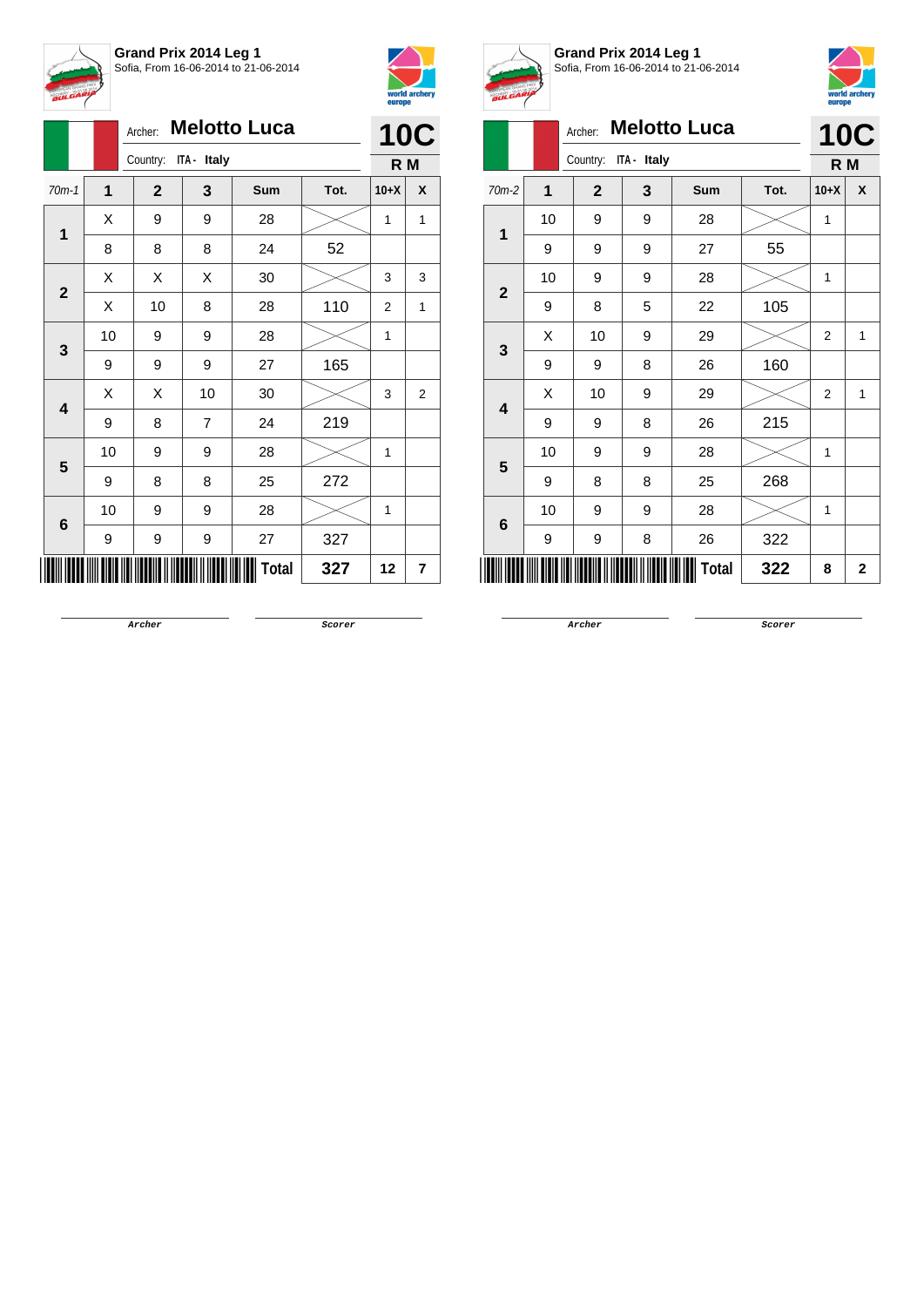

**Grand Prix 2014 Leg 1** Sofia, From 16-06-2014 to 21-06-2014



| ۰            | ٠  | Archer:        | <b>Kadidze Tariel</b> |       |      |                |             |  |  |
|--------------|----|----------------|-----------------------|-------|------|----------------|-------------|--|--|
| ۰            | ۰  |                | Country: GEO- Georgia |       |      |                |             |  |  |
| $70m-1$      | 1  | $\mathbf{2}$   | 3                     | Sum   | Tot. | $10+X$         | X           |  |  |
| 1            | 9  | 9              | 8                     | 26    |      |                |             |  |  |
|              | 8  | 8              | 7                     | 23    | 49   |                |             |  |  |
|              | 10 | 10             | 9                     | 29    |      | 2              |             |  |  |
| $\mathbf{2}$ | 8  | $\overline{7}$ | 6                     | 21    | 99   |                |             |  |  |
|              | 10 | 9              | 9                     | 28    |      | 1              |             |  |  |
| 3            | 9  | 9              | $\overline{7}$        | 25    | 152  |                |             |  |  |
|              | X  | 10             | 9                     | 29    |      | $\overline{2}$ | 1           |  |  |
| 4            | 9  | 8              | 8                     | 25    | 206  |                |             |  |  |
| 5            | X  | 10             | 10                    | 30    |      | 3              | 1           |  |  |
|              | 9  | 8              | $\overline{7}$        | 24    | 260  |                |             |  |  |
|              | 9  | 9              | 9                     | 27    |      |                |             |  |  |
| 6            | 9  | 8              | 8                     | 25    | 312  |                |             |  |  |
|              |    |                |                       | Total | 312  | 8              | $\mathbf 2$ |  |  |



**Grand Prix 2014 Leg 1** Sofia, From 16-06-2014 to 21-06-2014



| ÷                        | ۰              | Archer:        | <b>Kadidze Tariel</b> |     |            |                |              |  |  |
|--------------------------|----------------|----------------|-----------------------|-----|------------|----------------|--------------|--|--|
|                          | ÷              | Country:       | GEO - Georgia         | R M | <b>10D</b> |                |              |  |  |
| 70m-2                    | 1              | $\mathbf{2}$   | 3                     | Sum | Tot.       | $10+X$         | X            |  |  |
| 1                        | 9              | 9              | 9                     | 27  |            |                |              |  |  |
|                          | 9              | 8              | $\overline{7}$        | 24  | 51         |                |              |  |  |
|                          | Χ              | 9              | 8                     | 27  |            | 1              | 1            |  |  |
| $\overline{2}$           | 8              | 7              | $\overline{7}$        | 22  | 100        |                |              |  |  |
|                          | X              | 10             | 9                     | 29  |            | $\overline{2}$ | $\mathbf{1}$ |  |  |
| 3                        | 8              | 8              | 1                     | 17  | 146        |                |              |  |  |
| 4                        | 9              | 9              | 9                     | 27  |            |                |              |  |  |
|                          | 9              | $\overline{7}$ | 6                     | 22  | 195        |                |              |  |  |
| 5                        | 9              | 9              | $\overline{7}$        | 25  |            |                |              |  |  |
|                          | $\overline{7}$ | $\overline{7}$ | 5                     | 19  | 239        |                |              |  |  |
|                          | Χ              | 9              | 8                     | 27  |            | 1              | 1            |  |  |
| 6                        | 8              | 8              | 8                     | 24  | 290        |                |              |  |  |
| Ш<br><b>Total</b><br>290 |                |                |                       |     |            |                |              |  |  |

**Archer Scorer**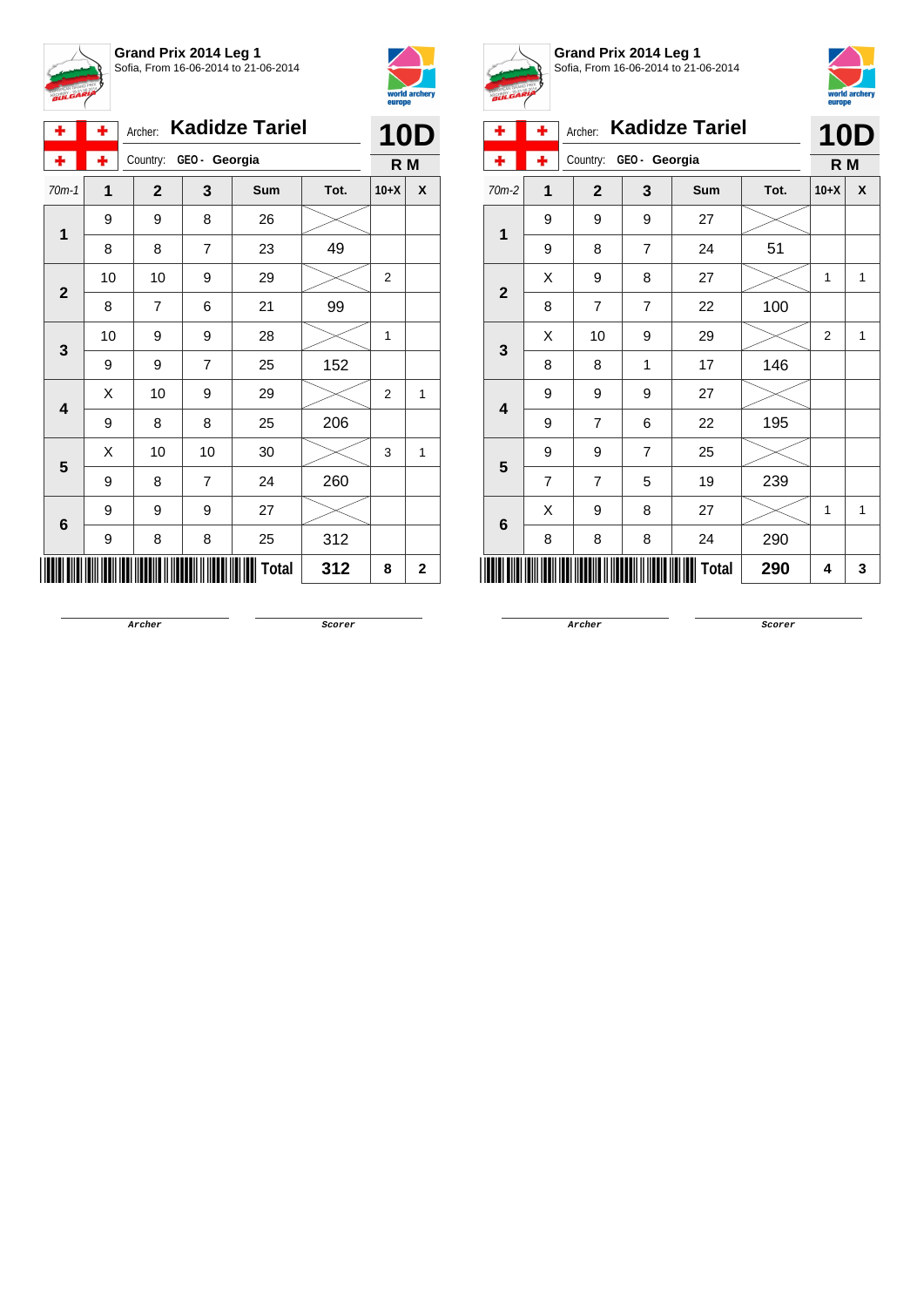



|                         |                | <b>Wong Adam</b><br>Archer: |                | <b>11A</b>   |      |              |                |
|-------------------------|----------------|-----------------------------|----------------|--------------|------|--------------|----------------|
|                         |                | Country:                    | MAS - Malaysia |              |      | R M          |                |
| $70m-1$                 | 1              | $\mathbf{2}$                | 3              | Sum          | Tot. | $10+X$       | X              |
| 1                       | 10             | 9                           | 9              | 28           |      | $\mathbf{1}$ |                |
|                         | 8              | 8                           | 6              | 22           | 50   |              |                |
| $\overline{2}$          | Χ              | 9                           | 9              | 28           |      | 1            | 1              |
|                         | 9              | 8                           | M              | 17           | 95   |              |                |
| 3                       | 9              | 9                           | 9              | 27           |      |              |                |
|                         | $\overline{7}$ | $\overline{7}$              | 7              | 21           | 143  |              |                |
| $\overline{\mathbf{4}}$ | X              | Χ                           | 9              | 29           |      | 2            | $\overline{2}$ |
|                         | 9              | 9                           | $\overline{7}$ | 25           | 197  |              |                |
| 5                       | 10             | 9                           | 9              | 28           |      | 1            |                |
|                         | 9              | 8                           | 8              | 25           | 250  |              |                |
|                         | Χ              | 10                          | 9              | 29           |      | 2            | 1              |
| 6                       | 9              | 9                           | 8              | 26           | 305  |              |                |
|                         |                |                             |                | <b>Total</b> | 305  | 7            | 4              |



**Grand Prix 2014 Leg 1** Sofia, From 16-06-2014 to 21-06-2014



|  | ----            |    |              |                |                  |      |                |                |
|--|-----------------|----|--------------|----------------|------------------|------|----------------|----------------|
|  |                 |    | Archer:      |                | <b>Wong Adam</b> |      |                | <b>11A</b>     |
|  |                 |    | Country:     | MAS - Malaysia |                  |      | R M            |                |
|  | $70m-2$         | 1  | $\mathbf{2}$ | 3              | Sum              | Tot. | $10+X$         | X              |
|  |                 | 9  | 9            | 9              | 27               |      |                |                |
|  | 1               | 9  | 8            | 8              | 25               | 52   |                |                |
|  | $\overline{2}$  | X  | X            | 10             | 30               |      | 3              | $\overline{2}$ |
|  |                 | 9  | 8            | 8              | 25               | 107  |                |                |
|  | 3               | Χ  | 10           | 10             | 30               |      | 3              | 1              |
|  |                 | 9  | 8            | $\overline{7}$ | 24               | 161  |                |                |
|  |                 | 10 | 10           | 10             | 30               |      | 3              |                |
|  | 4               | 9  | 9            | 9              | 27               | 218  |                |                |
|  |                 | 9  | 9            | 9              | 27               |      |                |                |
|  | 5               | 9  | 9            | 8              | 26               | 271  |                |                |
|  |                 | X  | 10           | 9              | 29               |      | $\overline{2}$ | 1              |
|  | $6\phantom{1}6$ | 8  | 8            | 8              | 24               | 324  |                |                |
|  |                 |    |              |                | Total            | 324  | 11             | 4              |

**Archer Scorer**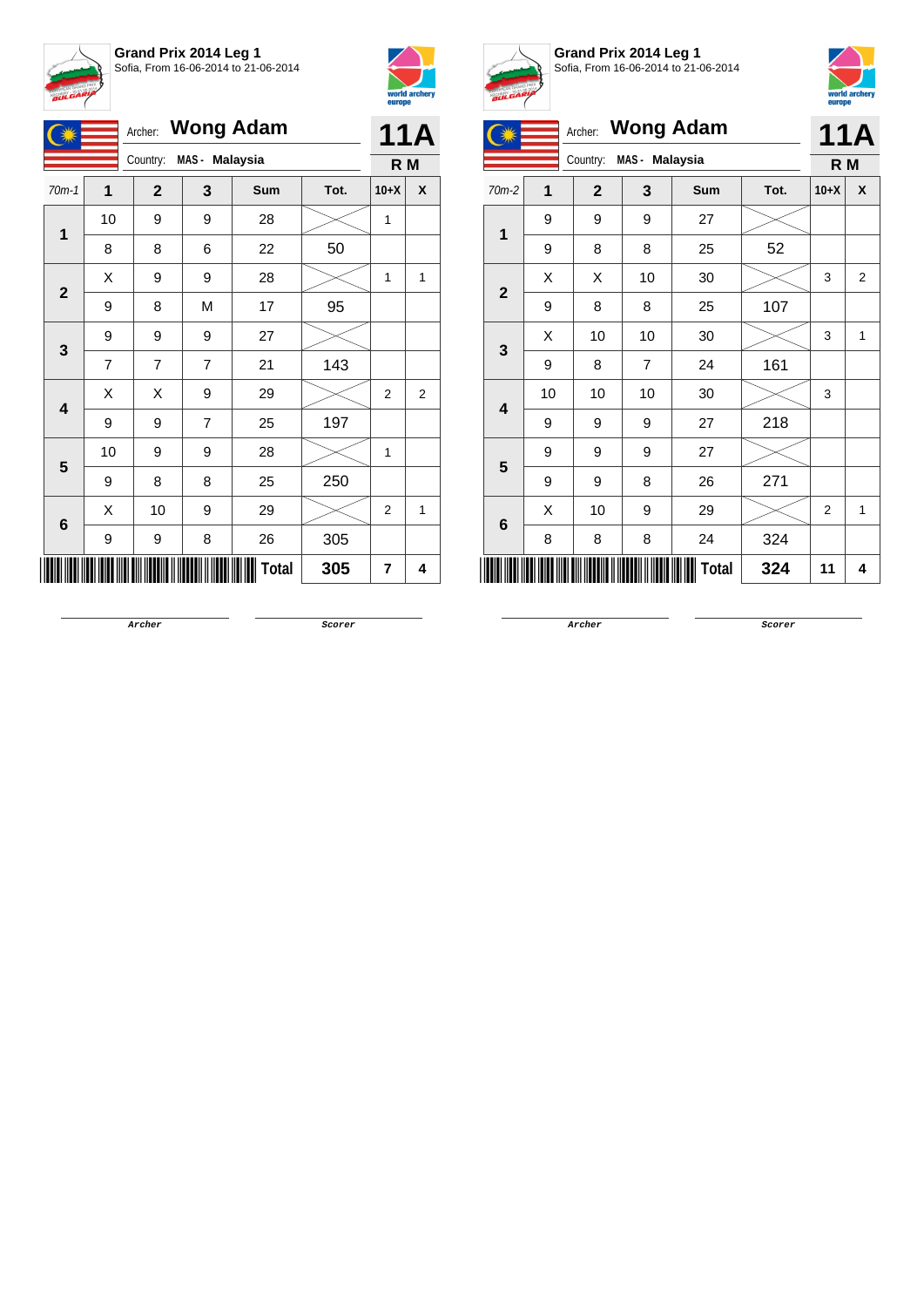







**Grand Prix 2014 Leg 1** Sofia, From 16-06-2014 to 21-06-2014



## Archer: **Asllani Hazir**

|                         |                |                |                | Archer: Asllani Hazir |      |              | 11B |
|-------------------------|----------------|----------------|----------------|-----------------------|------|--------------|-----|
|                         |                | Country:       | KOS- Kosovo    |                       |      | R M          |     |
| $70m-2$                 | $\mathbf 1$    | $\mathbf{2}$   | 3              | Sum                   | Tot. | $10+X$       | X   |
| 1                       | 9              | 8              | 8              | 25                    |      |              |     |
|                         | $\overline{7}$ | 6              | 3              | 16                    | 41   |              |     |
| $\mathbf{2}$            | 9              | 9              | 9              | 27                    |      |              |     |
|                         | 8              | $\overline{7}$ | 5              | 20                    | 88   |              |     |
| $\mathbf 3$             | 9              | 8              | $\overline{7}$ | 24                    |      |              |     |
|                         | $\overline{7}$ | 7              | 7              | 21                    | 133  |              |     |
| $\overline{\mathbf{4}}$ | 10             | 9              | 8              | 27                    |      | $\mathbf{1}$ |     |
|                         | 8              | 8              | 4              | 20                    | 180  |              |     |
| 5                       | 8              | 6              | 6              | 20                    |      |              |     |
|                         | 6              | 5              | 3              | 14                    | 214  |              |     |
| 6                       | Χ              | 10             | 9              | 29                    |      | 2            | 1   |
|                         | 9              | 6              | 5              | 20                    | 263  |              |     |
|                         |                |                |                | Total                 | 263  | 3            | 1   |

**Archer Scorer**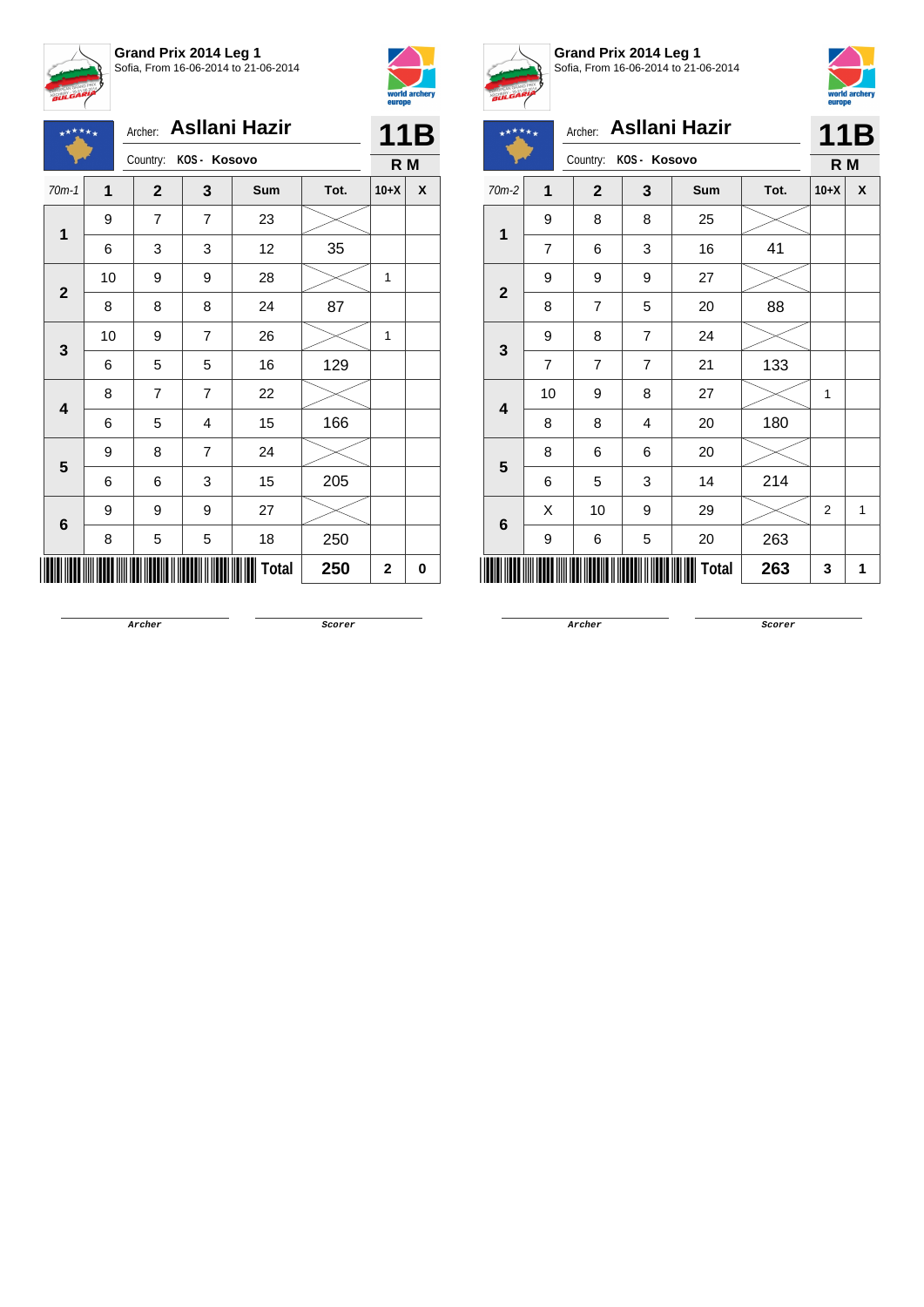



|                         |              | Archer:              | <b>Fioroli Alberto</b> |       |      |                |                |  |  |
|-------------------------|--------------|----------------------|------------------------|-------|------|----------------|----------------|--|--|
|                         |              | Country: ITA - Italy |                        |       |      | R M            | <b>11C</b>     |  |  |
| $70m-1$                 | $\mathbf{1}$ | $\mathbf{2}$         | 3                      | Sum   | Tot. | $10+X$         | X              |  |  |
| 1                       | 10           | 9                    | 9                      | 28    |      | 1              |                |  |  |
|                         | 9            | 8                    | 8                      | 25    | 53   |                |                |  |  |
| $\mathbf{2}$            | X            | X                    | 10                     | 30    |      | 3              | $\overline{2}$ |  |  |
|                         | 9            | 9                    | 9                      | 27    | 110  |                |                |  |  |
| 3                       | 10           | 9                    | 9                      | 28    |      | 1              |                |  |  |
|                         | 8            | 8                    | $\overline{7}$         | 23    | 161  |                |                |  |  |
| $\overline{\mathbf{4}}$ | 10           | 10                   | 9                      | 29    |      | 2              |                |  |  |
|                         | 9            | 9                    | 9                      | 27    | 217  |                |                |  |  |
| 5                       | 10           | 10                   | 9                      | 29    |      | $\overline{2}$ |                |  |  |
|                         | 9            | 9                    | $\overline{7}$         | 25    | 271  |                |                |  |  |
|                         | X            | X                    | 10                     | 30    |      | 3              | $\overline{2}$ |  |  |
| 6                       | 10           | 9                    | 9                      | 28    | 329  | 1              |                |  |  |
|                         |              |                      |                        | Total | 329  | 13             | 4              |  |  |



**Grand Prix 2014 Leg 1** Sofia, From 16-06-2014 to 21-06-2014



| <b>BULGARY</b> |    |                |             |                        |      | europe         | world archery |
|----------------|----|----------------|-------------|------------------------|------|----------------|---------------|
|                |    | Archer:        |             | <b>Fioroli Alberto</b> |      |                | <b>11C</b>    |
|                |    | Country:       | ITA - Italy |                        |      | R M            |               |
| $70m-2$        | 1  | $\overline{2}$ | 3           | <b>Sum</b>             | Tot. | $10+X$         | X             |
| 1              | 10 | 9              | 9           | 28                     |      | 1              |               |
|                | 9  | 9              | 8           | 26                     | 54   |                |               |
| $\overline{2}$ | 9  | 9              | 9           | 27                     |      |                |               |
|                | 9  | 8              | 8           | 25                     | 106  |                |               |
| 3              | 10 | 9              | 9           | 28                     |      | 1              |               |
|                | 9  | 9              | 8           | 26                     | 160  |                |               |
| 4              | 10 | 10             | 10          | 30                     |      | 3              |               |
|                | 10 | 10             | 8           | 28                     | 218  | $\overline{2}$ |               |
| 5              | X  | 9              | 9           | 28                     |      | 1              | 1             |
|                | 8  | 8              | 8           | 24                     | 270  |                |               |
| 6              | 10 | 10             | 10          | 30                     |      | 3              |               |
|                | 9  | 9              | 8           | 26                     | 326  |                |               |
|                |    |                |             | Total                  | 326  | 11             | 1             |

**Archer Scorer**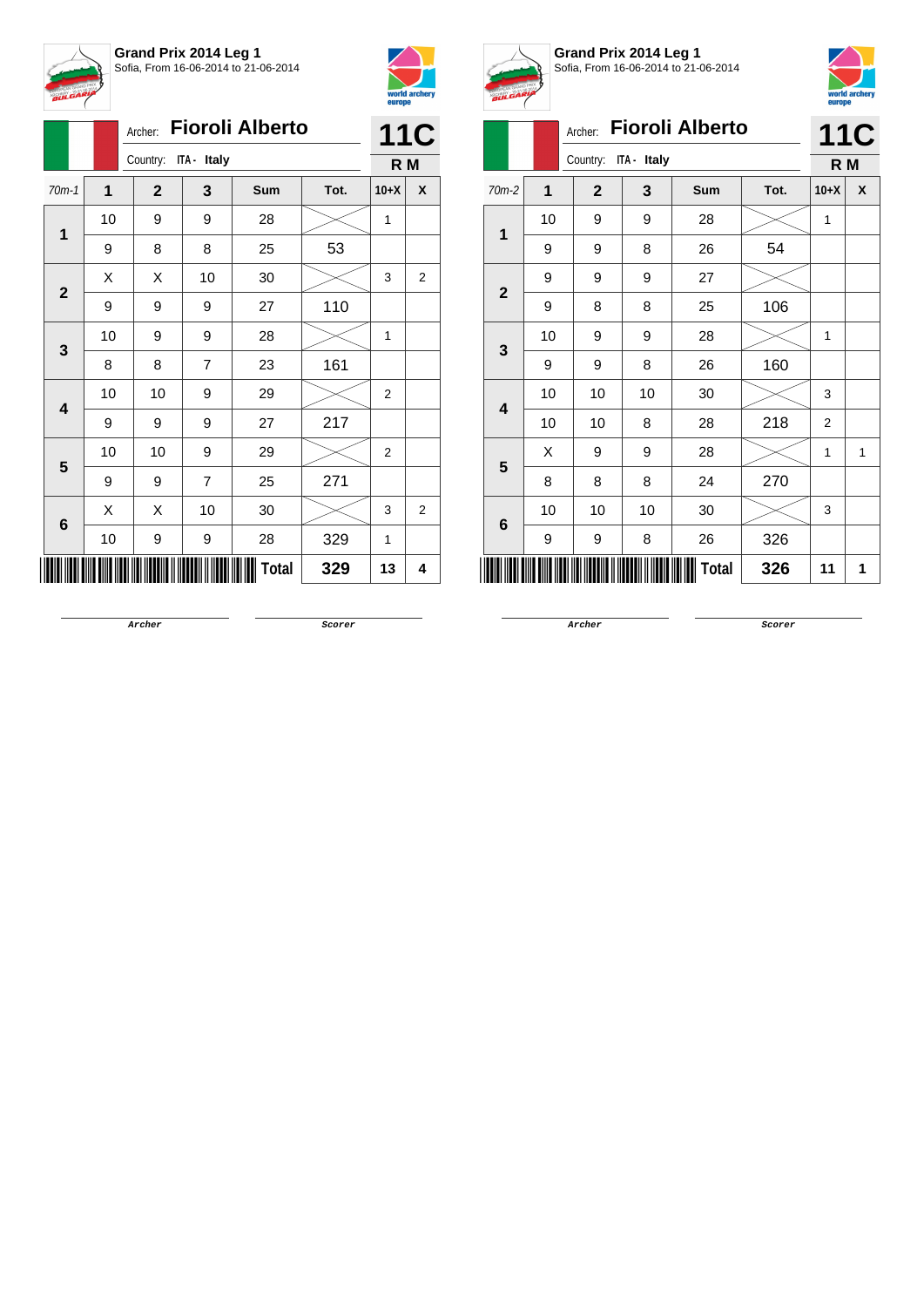



| Ä                       |             | Archer:      | <b>Bizjak Rok</b> |              |      |                | 11D |
|-------------------------|-------------|--------------|-------------------|--------------|------|----------------|-----|
|                         |             | Country:     | SLO - Slovenia    |              |      | R M            |     |
| $70m-1$                 | $\mathbf 1$ | $\mathbf{2}$ | 3                 | Sum          | Tot. | $10+X$         | X   |
|                         | Χ           | 10           | 9                 | 29           |      | $\overline{2}$ | 1   |
| 1                       | 8           | 8            | 8                 | 24           | 53   |                |     |
| $\mathbf{2}$            | X           | 10           | 9                 | 29           |      | 2              | 1   |
|                         | 9           | 9            | 8                 | 26           | 108  |                |     |
| 3                       | 9           | 9            | 9                 | 27           |      |                |     |
|                         | 9           | 9            | $\overline{7}$    | 25           | 160  |                |     |
| $\overline{\mathbf{4}}$ | Χ           | 10           | 10                | 30           |      | 3              | 1   |
|                         | 9           | 9            | 9                 | 27           | 217  |                |     |
| 5                       | 10          | 10           | 9                 | 29           |      | $\overline{2}$ |     |
|                         | 9           | 9            | 9                 | 27           | 273  |                |     |
|                         | 9           | 9            | 9                 | 27           |      |                |     |
| 6                       | 9           | 8            | 8                 | 25           | 325  |                |     |
|                         |             |              |                   | <b>Total</b> | 325  | 9              | 3   |



**Grand Prix 2014 Leg 1** Sofia, From 16-06-2014 to 21-06-2014



| Ä                       | x              | Archer:        | <b>Bizjak Rok</b> |       |      |                | <b>11D</b> |
|-------------------------|----------------|----------------|-------------------|-------|------|----------------|------------|
|                         |                | Country:       | SLO - Slovenia    |       |      | R M            |            |
| 70m-2                   | $\overline{1}$ | $\overline{2}$ | 3                 | Sum   | Tot. | $10+X$         | X          |
|                         | X              | 9              | 9                 | 28    |      | 1              | 1          |
| 1                       | 9              | 8              | 8                 | 25    | 53   |                |            |
| $\overline{2}$          | X              | 10             | 10                | 30    |      | 3              | 1          |
|                         | 9              | 9              | 7                 | 25    | 108  |                |            |
| 3                       | Χ              | 10             | 10                | 30    |      | 3              | 1          |
|                         | 10             | 9              | 9                 | 28    | 166  | $\mathbf{1}$   |            |
| $\overline{\mathbf{4}}$ | 10             | 10             | 10                | 30    |      | 3              |            |
|                         | 9              | 9              | 9                 | 27    | 223  |                |            |
| 5                       | 10             | 10             | 9                 | 29    |      | $\overline{2}$ |            |
|                         | 9              | 9              | 8                 | 26    | 278  |                |            |
|                         | 9              | 9              | 9                 | 27    |      |                |            |
| 6                       | 9              | 8              | 8                 | 25    | 330  |                |            |
|                         |                |                |                   | Total | 330  | 13             | 3          |

**Archer Scorer**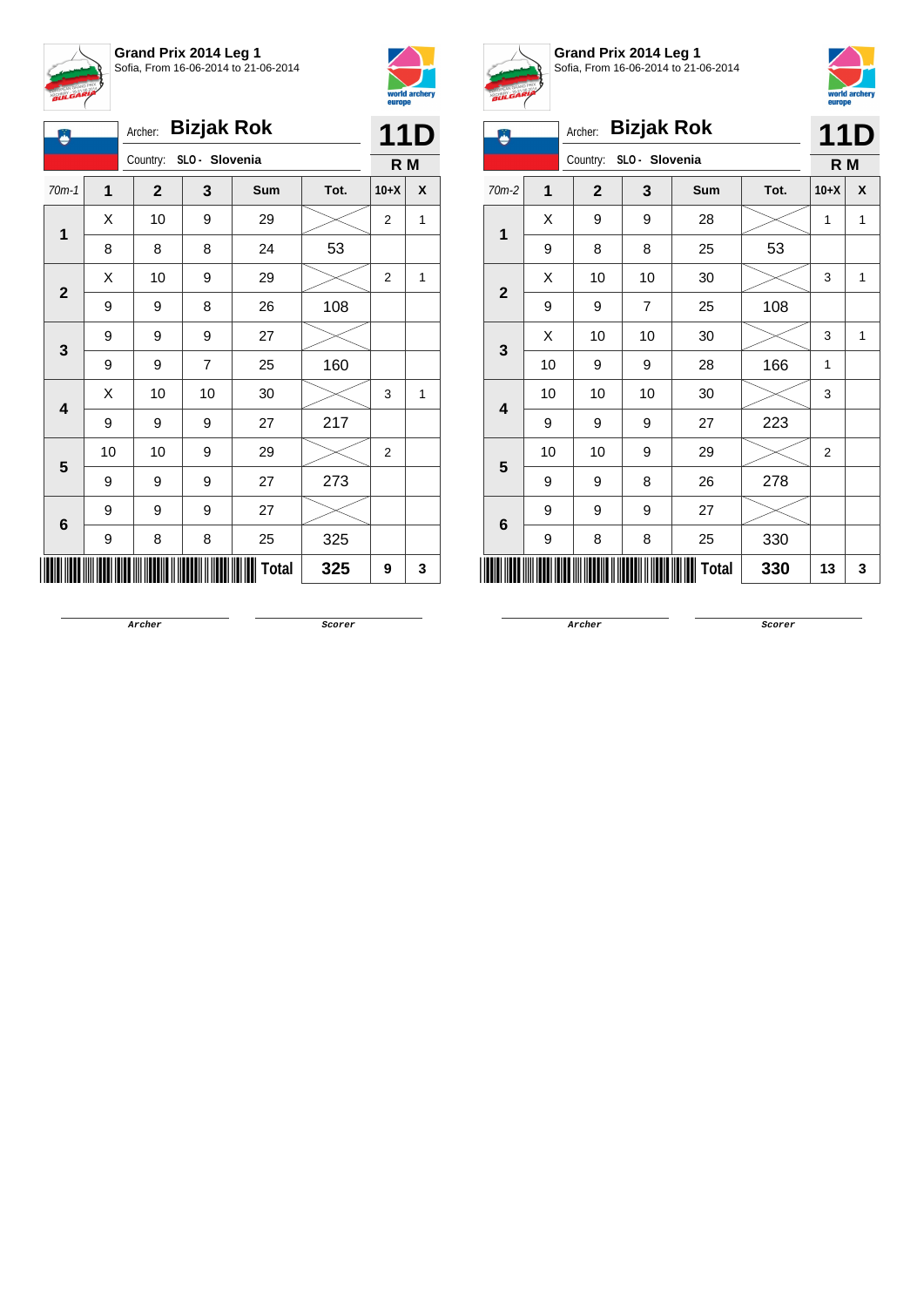



|              |                                   | Archer:      |    | <b>Kozhin Alexander</b> |      |                | <b>12A</b>   |
|--------------|-----------------------------------|--------------|----|-------------------------|------|----------------|--------------|
|              | Country: RUS - Russian Federation |              |    |                         |      | R <sub>M</sub> |              |
| $70m-1$      | 1                                 | $\mathbf{2}$ | 3  | Sum                     | Tot. | $10+X$         | X            |
|              | X                                 | 10           | 10 | 30                      |      | 3              | 1            |
| 1            | 9                                 | 8            | 7  | 24                      | 54   |                |              |
|              | 10                                | 10           | 9  | 29                      |      | $\overline{2}$ |              |
| $\mathbf{2}$ | 9                                 | 9            | 9  | 27                      | 110  |                |              |
|              | 9                                 | 9            | 9  | 27                      |      |                |              |
| 3            | 9                                 | 9            | 9  | 27                      | 164  |                |              |
|              | 10                                | 10           | 10 | 30                      |      | 3              |              |
| 4            | 10                                | 9            | 8  | 27                      | 221  | 1              |              |
| 5            | 10                                | 10           | 9  | 29                      |      | $\overline{2}$ |              |
|              | 9                                 | 9            | 8  | 26                      | 276  |                |              |
|              | X                                 | 10           | 9  | 29                      |      | $\overline{2}$ | 1            |
| 6            | 9                                 | 9            | 8  | 26                      | 331  |                |              |
|              |                                   |              |    | Total                   | 331  | 13             | $\mathbf{2}$ |



**Grand Prix 2014 Leg 1** Sofia, From 16-06-2014 to 21-06-2014



| <b>BULGARI</b>            |    |                |    |                                 |      | europe         | world archery |  |  |
|---------------------------|----|----------------|----|---------------------------------|------|----------------|---------------|--|--|
|                           |    | Archer:        |    | <b>Kozhin Alexander</b>         |      |                | <b>12A</b>    |  |  |
|                           |    | Country:       |    | <b>RUS - Russian Federation</b> |      | R M            |               |  |  |
| $70m-2$                   | 1  | $\overline{2}$ | 3  | <b>Sum</b>                      | Tot. | $10+X$         | X             |  |  |
| $\mathbf 1$               | X  | 9              | 9  | 28                              |      | 1              | 1             |  |  |
|                           | 9  | 9              | 8  | 26                              | 54   |                |               |  |  |
| $\mathbf{2}$              | X  | X              | X  | 30                              |      | 3              | 3             |  |  |
|                           | 10 | 10             | 9  | 29                              | 113  | 2              |               |  |  |
| 3                         | 10 | 10             | 10 | 30                              |      | 3              |               |  |  |
|                           | 9  | 9              | 8  | 26                              | 169  |                |               |  |  |
| 4                         | 10 | 10             | 9  | 29                              |      | $\overline{2}$ |               |  |  |
|                           | 9  | 9              | 8  | 26                              | 224  |                |               |  |  |
| 5                         | X  | X              | X  | 30                              |      | 3              | 3             |  |  |
|                           | 10 | 9              | 9  | 28                              | 282  | 1              |               |  |  |
| 6                         | X  | 10             | 10 | 30                              |      | 3              | 1             |  |  |
|                           | 9  | 9              | 9  | 27                              | 339  |                |               |  |  |
| <b>Total</b><br>339<br>18 |    |                |    |                                 |      |                |               |  |  |

**Archer Scorer**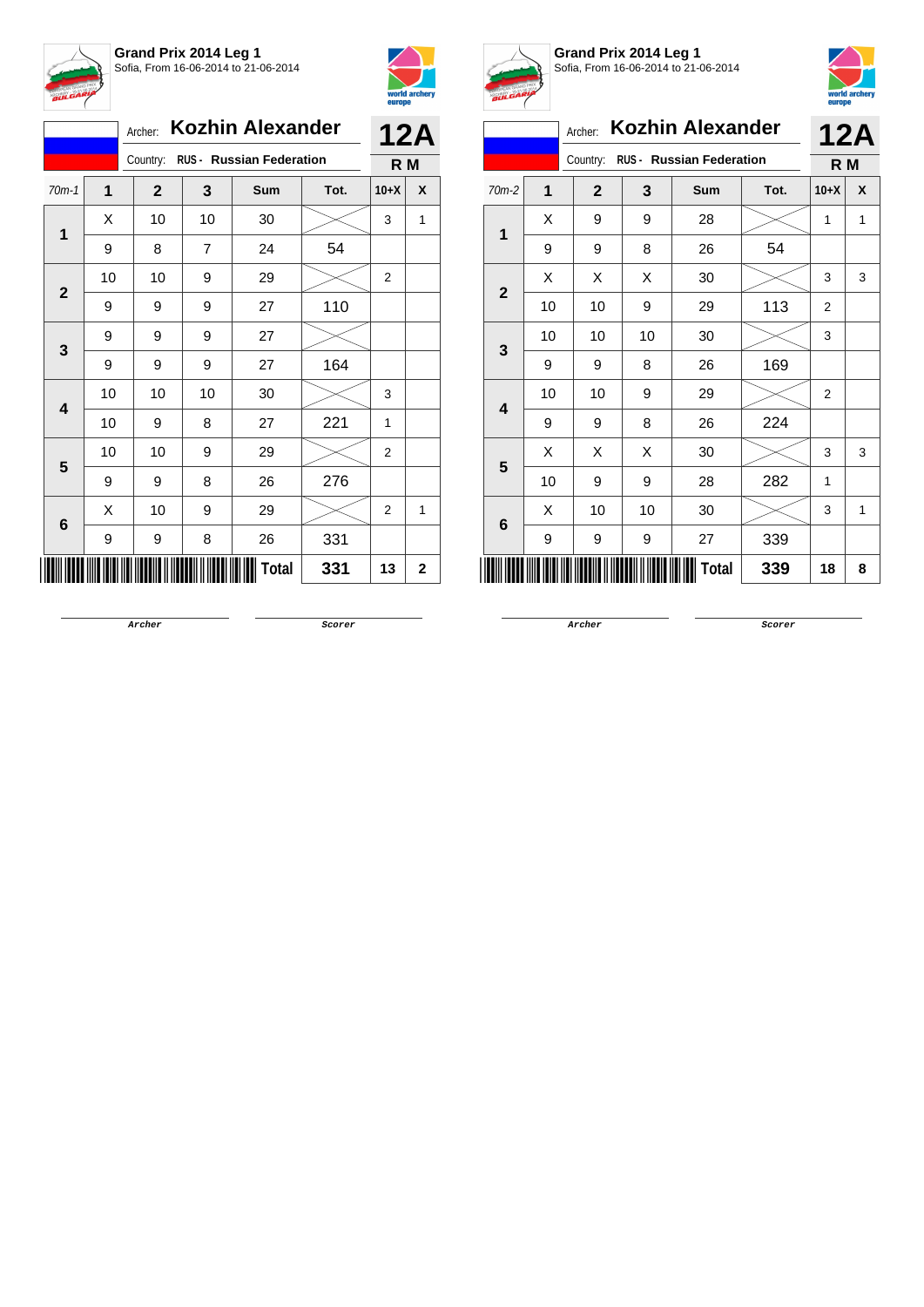



| $*$ ****     |                | Archer:        |                | <b>Luzhnica Bardhyl</b> |      | <b>12B</b>     |   |
|--------------|----------------|----------------|----------------|-------------------------|------|----------------|---|
|              |                | Country:       | KOS- Kosovo    |                         |      | R <sub>M</sub> |   |
| $70m-1$      | $\mathbf 1$    | $\mathbf{2}$   | 3              | Sum                     | Tot. | $10+X$         | X |
| $\mathbf{1}$ | 9              | 9              | 8              | 26                      |      |                |   |
|              | $\overline{7}$ | 5              | 4              | 16                      | 42   |                |   |
| $\mathbf{2}$ | 9              | 8              | 7              | 24                      |      |                |   |
|              | $\overline{7}$ | 4              | 3              | 14                      | 80   |                |   |
| 3            | 9              | 9              | 8              | 26                      |      |                |   |
|              | $\overline{7}$ | 4              | 3              | 14                      | 120  |                |   |
| 4            | 9              | 9              | 9              | 27                      |      |                |   |
|              | 8              | 6              | 3              | 17                      | 164  |                |   |
| 5            | 10             | 8              | 8              | 26                      |      | 1              |   |
|              | 8              | $\overline{7}$ | 3              | 18                      | 208  |                |   |
|              | 9              | 8              | $\overline{7}$ | 24                      |      |                |   |
| 6            | 7              | 7              | 5              | 19                      | 251  |                |   |
|              |                |                |                | Total                   | 251  | 1              | 0 |



**Grand Prix 2014 Leg 1** Sofia, From 16-06-2014 to 21-06-2014



Archer: **Luzhnica Bardhyl 12B**  $+ +$  $\star \star$ Country: **KOS - Kosovo R M** 70m-2 **1 2 3 Sum Tot. 10+X X** 9 9 9 27 **1** 9 | 8 | 8 | 25 | 52 8 | 7 | 23 **2** 7 | 6 | 4 | 17 | 92 8 | 8 | 7 | 23 **3** 7 | 6 | 4 | 17 | 132 8 8 7 23 **4** 7 | 6 | 2 | 15 | 170 9 | 9 | 7 | 25 **5**  $5$  | 4 | 1 | 10 | 205 9 | 8 | 7 | 24 **6** 7 | 6 | 4 | 17 | 246  $\sqrt{\frac{1}{100}}$  Total  $\sqrt{\frac{246}{500}}$ 

**Archer Scorer**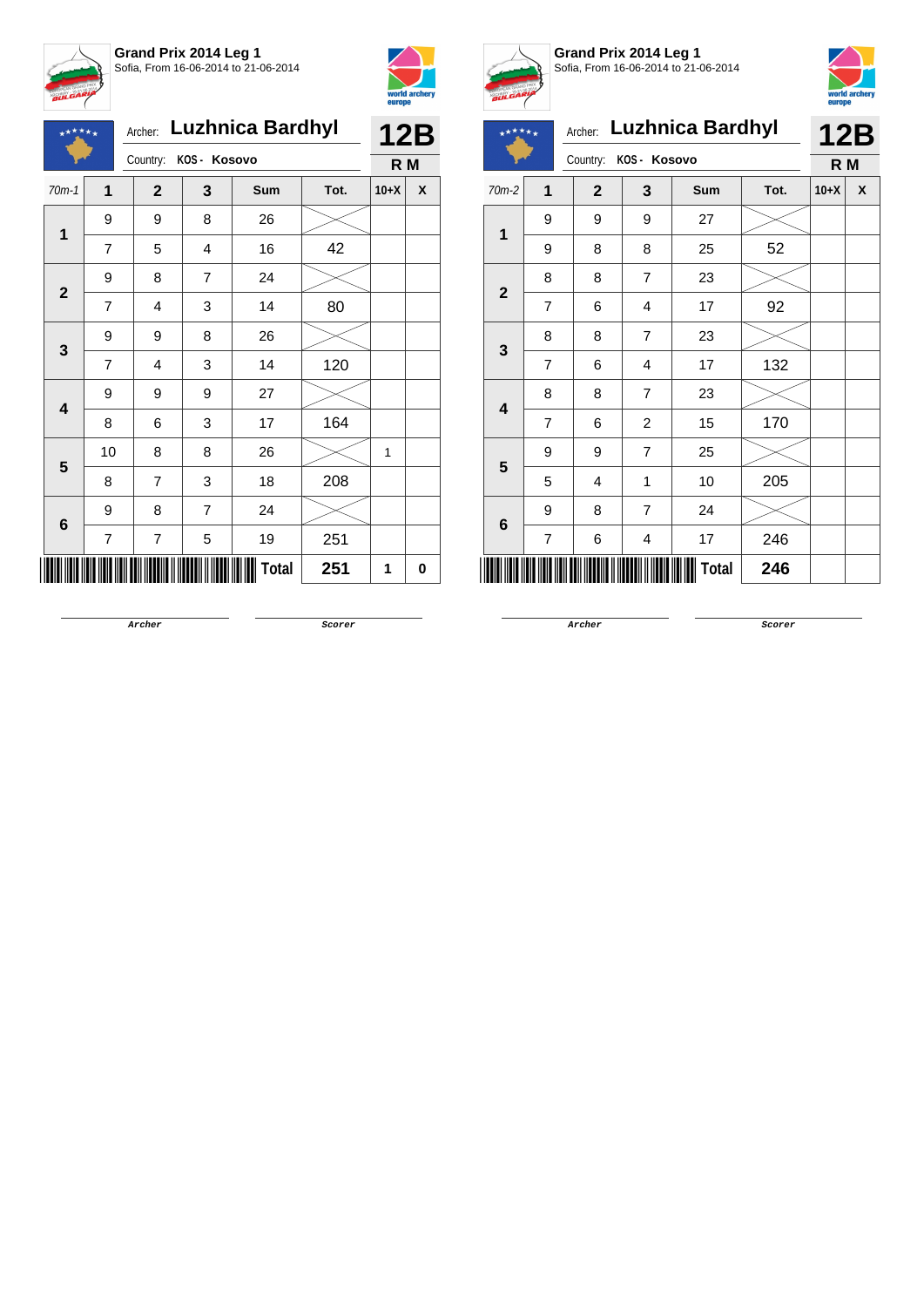



|              |    | Archer:                 |                | <b>Iakovidis Charalampos</b> |      |                | <b>12C</b> |
|--------------|----|-------------------------|----------------|------------------------------|------|----------------|------------|
|              |    | GRE- Greece<br>Country: |                |                              |      |                | R M        |
| $70m-1$      | 1  | $\mathbf{2}$            | 3              | Sum                          | Tot. | $10+X$         | X          |
|              | 8  | $\overline{7}$          | 7              | 22                           |      |                |            |
| 1            | 7  | $\overline{7}$          | 6              | 20                           | 42   |                |            |
|              | X  | 10                      | 9              | 29                           |      | $\overline{2}$ | 1          |
| $\mathbf{2}$ | 9  | 8                       | 5              | 22                           | 93   |                |            |
|              | 10 | 9                       | 8              | 27                           |      | 1              |            |
| 3            | 8  | 8                       | $\overline{7}$ | 23                           | 143  |                |            |
|              | 10 | 9                       | 9              | 28                           |      | 1              |            |
| 4            | 9  | 8                       | $\overline{7}$ | 24                           | 195  |                |            |
| 5            | 10 | 9                       | 9              | 28                           |      | 1              |            |
|              | 8  | 8                       | 8              | 24                           | 247  |                |            |
|              | X  | 10                      | 9              | 29                           |      | $\overline{2}$ | 1          |
| 6            | 8  | 8                       | 7              | 23                           | 299  |                |            |
|              |    |                         |                | Total                        | 299  | 7              | 2          |



**Grand Prix 2014 Leg 1** Sofia, From 16-06-2014 to 21-06-2014



|                         |                |                |                |                              |      | <b>DATOPO</b>  |              |
|-------------------------|----------------|----------------|----------------|------------------------------|------|----------------|--------------|
|                         |                | Archer:        |                | <b>lakovidis Charalampos</b> |      |                | <b>12C</b>   |
|                         |                | Country:       | GRE- Greece    |                              |      | R M            |              |
| 70m-2                   | 1              | $\mathbf{2}$   | 3              | <b>Sum</b>                   | Tot. | $10+X$         | X            |
| 1                       | X              | 10             | 9              | 29                           |      | $\overline{2}$ | 1            |
|                         | 8              | 6              | 6              | 20                           | 49   |                |              |
| $\mathbf{2}$            | 10             | 8              | 8              | 26                           |      | $\mathbf{1}$   |              |
|                         | $\overline{7}$ | $\overline{7}$ | 6              | 20                           | 95   |                |              |
| 3                       | 10             | 9              | $\overline{7}$ | 26                           |      | 1              |              |
|                         | 6              | 6              | 4              | 16                           | 137  |                |              |
| $\overline{\mathbf{4}}$ | 10             | 8              | 8              | 26                           |      | 1              |              |
|                         | 8              | $\overline{7}$ | $\overline{7}$ | 22                           | 185  |                |              |
| 5                       | 10             | 10             | 10             | 30                           |      | 3              |              |
|                         | 10             | 8              | 8              | 26                           | 241  | 1              |              |
| 6                       | X              | 9              | 9              | 28                           |      | 1              | 1            |
|                         | 8              | 8              | 7              | 23                           | 292  |                |              |
|                         |                |                |                | Total                        | 292  | 10             | $\mathbf{2}$ |

**Archer Scorer**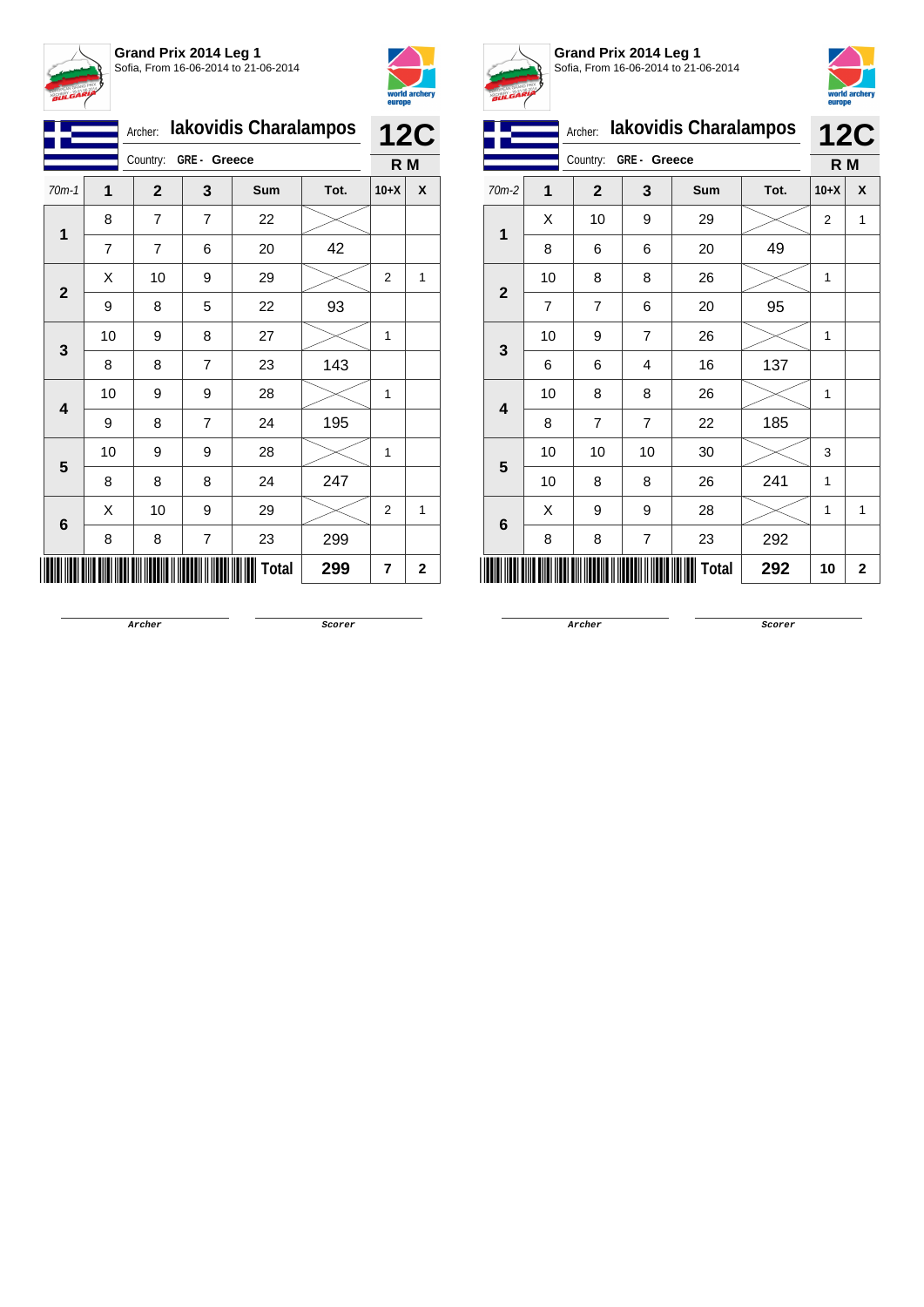



| A                       |             |              |                         | Archer: Komocar Jaka |      |                | <b>12D</b> |
|-------------------------|-------------|--------------|-------------------------|----------------------|------|----------------|------------|
|                         |             |              | Country: SLO - Slovenia |                      |      | R M            |            |
| $70m-1$                 | $\mathbf 1$ | $\mathbf{2}$ | 3                       | Sum                  | Tot. | $10+X$         | X          |
| 1                       | 10          | 9            | 9                       | 28                   |      | 1              |            |
|                         | 9           | 9            | 8                       | 26                   | 54   |                |            |
|                         | 10          | 10           | 9                       | 29                   |      | 2              |            |
| $\mathbf{2}$            | 9           | 9            | 8                       | 26                   | 109  |                |            |
|                         | X           | 10           | 10                      | 30                   |      | 3              | 1          |
| 3                       | 9           | 9            | 8                       | 26                   | 165  |                |            |
| $\overline{\mathbf{4}}$ | X           | 10           | 9                       | 29                   |      | $\overline{2}$ | 1          |
|                         | 9           | 8            | 8                       | 25                   | 219  |                |            |
| 5                       | Χ           | Χ            | Χ                       | 30                   |      | 3              | 3          |
|                         | X           | 9            | 8                       | 27                   | 276  | 1              | 1          |
| 6                       | X           | 10           | 10                      | 30                   |      | 3              | 1          |
|                         | 9           | 9            | 9                       | 27                   | 333  |                |            |
|                         |             |              |                         | <b>Total</b>         | 333  | 15             | 7          |



**Grand Prix 2014 Leg 1** Sofia, From 16-06-2014 to 21-06-2014



| Ã.                      | Archer:                 | Komocar Jaka   |                | 12D          |      |                |                |
|-------------------------|-------------------------|----------------|----------------|--------------|------|----------------|----------------|
|                         |                         | Country:       | SLO - Slovenia |              |      | R M            |                |
| $70m-2$                 | $\overline{\mathbf{1}}$ | $\overline{2}$ | 3              | Sum          | Tot. | $10+X$         | X              |
|                         | X                       | 10             | 9              | 29           |      | $\overline{2}$ | 1              |
| 1                       | 9                       | 8              | 8              | 25           | 54   |                |                |
|                         | 10                      | 10             | 9              | 29           |      | $\overline{2}$ |                |
| $\mathbf{2}$            | 9                       | 9              | 9              | 27           | 110  |                |                |
|                         | Χ                       | 10             | 10             | 30           |      | 3              | 1              |
| 3                       | 10                      | 9              | 9              | 28           | 168  | 1              |                |
| $\overline{\mathbf{4}}$ | Χ                       | Χ              | 10             | 30           |      | 3              | $\overline{2}$ |
|                         | 10                      | 10             | 9              | 29           | 227  | $\overline{2}$ |                |
|                         | 10                      | 10             | 9              | 29           |      | $\overline{2}$ |                |
| 5                       | 9                       | 8              | 7              | 24           | 280  |                |                |
|                         | Χ                       | 10             | 9              | 29           |      | 2              | 1              |
| 6                       | 9                       | 8              | $\overline{7}$ | 24           | 333  |                |                |
|                         |                         |                |                | <b>Total</b> | 333  | 17             | 5              |

**Archer Scorer**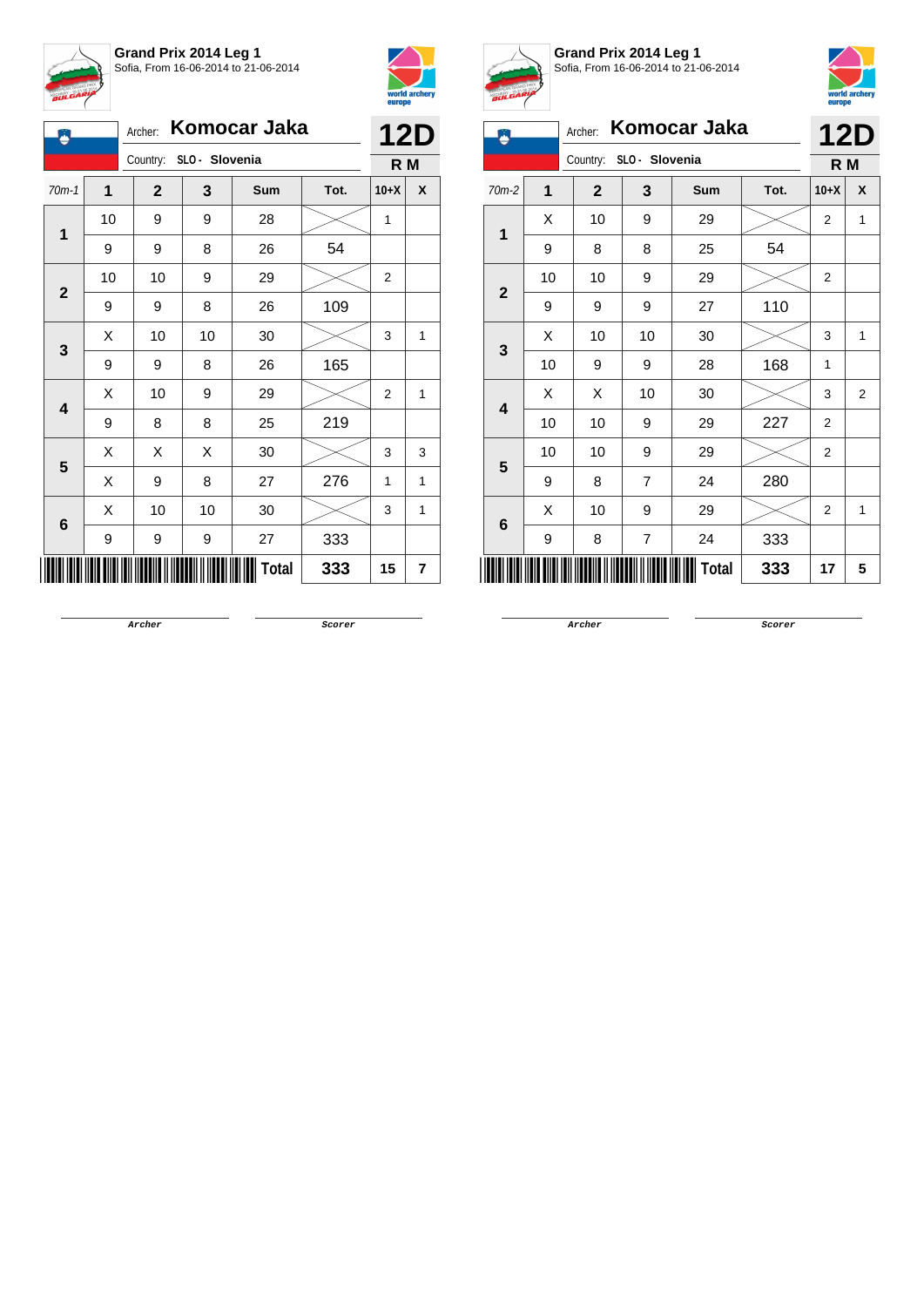



|                |    | Archer:        |                | <b>Garmaev Yuryi</b>            |      | <b>13A</b> |   |
|----------------|----|----------------|----------------|---------------------------------|------|------------|---|
|                |    | Country:       |                | <b>RUS - Russian Federation</b> |      | R M        |   |
| $70m-1$        | 1  | $\overline{2}$ | 3              | Sum                             | Tot. | $10+X$     | X |
| 1              | 10 | 10             | 9              | 29                              |      | 2          |   |
|                | 9  | 8              | 6              | 23                              | 52   |            |   |
| $\overline{2}$ | 10 | 9              | 9              | 28                              |      | 1          |   |
|                | 9  | 8              | 8              | 25                              | 105  |            |   |
| 3              | 9  | 8              | 8              | 25                              |      |            |   |
|                | 8  | 8              | 8              | 24                              | 154  |            |   |
| 4              | 9  | 9              | 9              | 27                              |      |            |   |
|                | 8  | 8              | $\overline{7}$ | 23                              | 204  |            |   |
| 5              | 10 | 9              | 9              | 28                              |      | 1          |   |
|                | 9  | 8              | $\overline{7}$ | 24                              | 256  |            |   |
| 6              | 10 | 10             | 9              | 29                              |      | 2          |   |
|                | 9  | 8              | 8              | 25                              | 310  |            |   |
|                |    |                |                | Total                           | 310  | 6          | 0 |



**Grand Prix 2014 Leg 1** Sofia, From 16-06-2014 to 21-06-2014



|                |    |                         |                |                          |      | <b>DATOPO</b>  |            |
|----------------|----|-------------------------|----------------|--------------------------|------|----------------|------------|
|                |    | Archer:                 |                | <b>Garmaev Yuryi</b>     |      |                | <b>13A</b> |
|                |    | Country:                |                | RUS - Russian Federation |      | R M            |            |
| $70m-2$        | 1  | $\overline{\mathbf{2}}$ | 3              | Sum                      | Tot. | $10+X$         | X          |
| 1              | 10 | 10                      | 10             | 30                       |      | 3              |            |
|                | 9  | 8                       | 5              | 22                       | 52   |                |            |
| $\mathbf{2}$   | 10 | 10                      | 9              | 29                       |      | $\overline{2}$ |            |
|                | 8  | 8                       | 8              | 24                       | 105  |                |            |
| 3              | 9  | 9                       | 9              | 27                       |      |                |            |
|                | 8  | 8                       | $\overline{7}$ | 23                       | 155  |                |            |
| 4              | 10 | 10                      | 9              | 29                       |      | $\overline{2}$ |            |
|                | 9  | 9                       | 9              | 27                       | 211  |                |            |
| $5\phantom{1}$ | 9  | 9                       | 9              | 27                       |      |                |            |
|                | 8  | 8                       | 6              | 22                       | 260  |                |            |
| 6              | 9  | 8                       | 8              | 25                       |      |                |            |
|                | 8  | $\overline{7}$          | $\overline{7}$ | 22                       | 307  |                |            |
|                |    |                         |                | Total                    | 307  | 7              | 0          |

**Archer Scorer**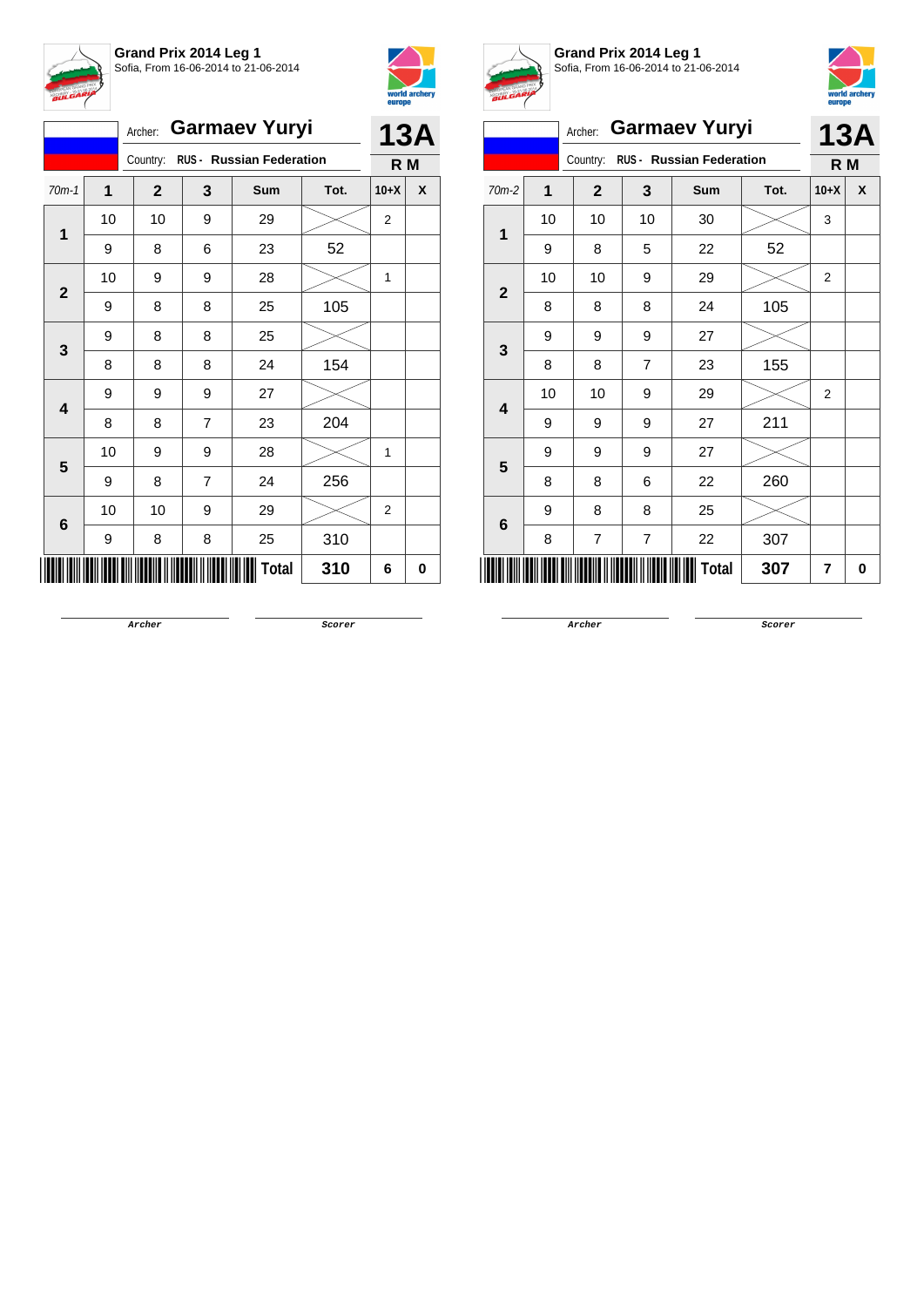





## Archer: **Luzhnica Atdhe**

|                 |                | Country:                                                                                                                                                                                                                                        | KOS - Kosovo |     |      | R M         |   |
|-----------------|----------------|-------------------------------------------------------------------------------------------------------------------------------------------------------------------------------------------------------------------------------------------------|--------------|-----|------|-------------|---|
| $70m-1$         | $\mathbf 1$    | $\mathbf{2}$                                                                                                                                                                                                                                    | $\mathbf 3$  | Sum | Tot. | $10+X$      | X |
| 1               | 10             | 10                                                                                                                                                                                                                                              | 8            | 28  |      | 2           |   |
|                 | 6              | 41<br>5<br>$\overline{c}$<br>13<br>9<br>8<br>26<br>90<br>$\overline{7}$<br>8<br>23<br>8<br>25<br>8<br>18<br>6<br>6<br>7<br>7<br>22<br>15<br>5<br>4<br>$\overline{7}$<br>8<br>24<br>19<br>6<br>6<br>8<br>8<br>24<br>20<br>6<br>6<br><b>Total</b> |              |     |      |             |   |
| $\mathbf 2$     | 9              |                                                                                                                                                                                                                                                 |              |     |      |             |   |
|                 | 8              |                                                                                                                                                                                                                                                 |              |     |      |             |   |
| $\mathbf{3}$    | 9              |                                                                                                                                                                                                                                                 |              |     |      |             |   |
|                 | 6              |                                                                                                                                                                                                                                                 |              |     | 133  |             |   |
| 4               | 8              |                                                                                                                                                                                                                                                 |              |     |      |             |   |
|                 | 6              |                                                                                                                                                                                                                                                 |              |     | 170  |             |   |
| 5               | 9              |                                                                                                                                                                                                                                                 |              |     |      |             |   |
|                 | $\overline{7}$ |                                                                                                                                                                                                                                                 |              |     | 213  |             |   |
| $6\phantom{1}6$ | 8              |                                                                                                                                                                                                                                                 |              |     |      |             |   |
|                 | 8              |                                                                                                                                                                                                                                                 |              |     | 257  |             |   |
|                 |                |                                                                                                                                                                                                                                                 |              |     | 257  | $\mathbf 2$ | 0 |



## **Grand Prix 2014 Leg 1** Sofia, From 16-06-2014 to 21-06-2014



| <b>BULGARY</b>                   |                |                          |                |                       |      |        | world archery<br>europe |
|----------------------------------|----------------|--------------------------|----------------|-----------------------|------|--------|-------------------------|
| $\star\star\star\star\star\star$ |                | Archer:                  |                | <b>Luzhnica Atdhe</b> |      |        | 13B                     |
|                                  |                | Country:<br>KOS - Kosovo | R M            |                       |      |        |                         |
| $70m-2$                          | 1              | $\mathbf{2}$             | 3              | <b>Sum</b>            | Tot. | $10+X$ | X                       |
| 1                                | 10             | 9                        | 9              | 28                    |      | 1      |                         |
|                                  | 9              | 8                        | 4              | 21                    | 49   |        |                         |
| $\overline{2}$                   | 10             | 8                        | 8              | 26                    |      | 1      |                         |
|                                  | $\overline{7}$ | 5                        | M              | 12                    | 87   |        |                         |
| 3                                | 10             | 9                        | 9              | 28                    |      | 1      |                         |
|                                  | 6              | 6                        | 3              | 15                    | 130  |        |                         |
| 4                                | 8              | 8                        | $\overline{7}$ | 23                    |      |        |                         |
|                                  | 6              | 6                        | 3              | 15                    | 168  |        |                         |
| 5                                | 8              | 7                        | 7              | 22                    |      |        |                         |
|                                  | $\overline{7}$ | $\overline{7}$           | M              | 14                    | 204  |        |                         |
| 6                                | 9              | $\overline{7}$           | 6              | 22                    |      |        |                         |
|                                  | 6              | 5                        | 5              | 16                    | 242  |        |                         |
|                                  |                |                          |                | Total                 | 242  | 3      | 0                       |

**Archer Scorer**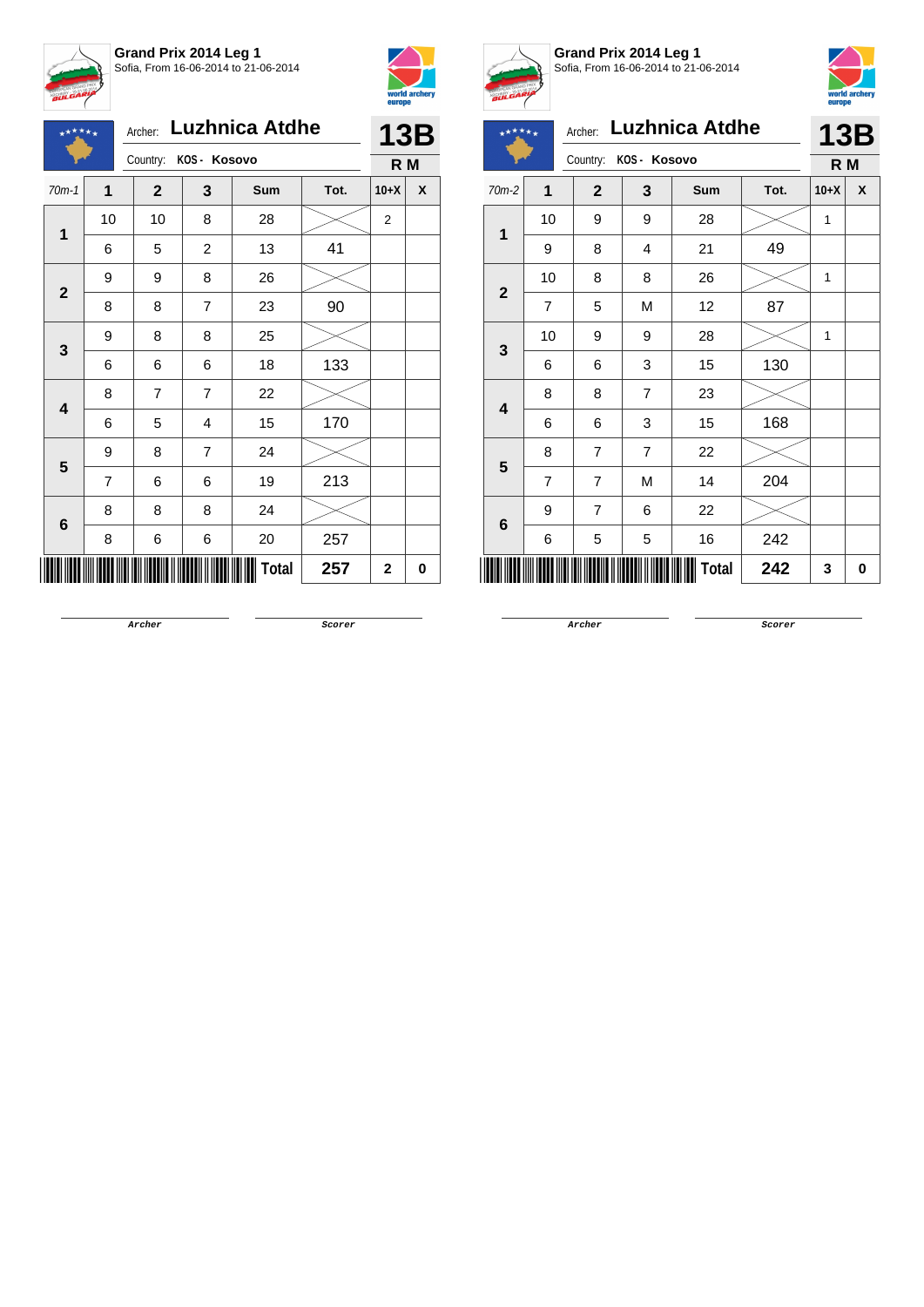



|                         |    | <b>Kalomoiris Georgios</b><br>Archer: |   |       |      | <b>13C</b> |              |  |
|-------------------------|----|---------------------------------------|---|-------|------|------------|--------------|--|
|                         |    | Country:<br>GRE- Greece               |   |       |      | R M        |              |  |
| $70m-1$                 | 1  | $\mathbf{2}$                          | 3 | Sum   | Tot. | $10+X$     | X            |  |
| 1                       | Χ  | 9                                     | 8 | 27    |      | 1          | 1            |  |
|                         | 8  | 8                                     | 6 | 22    | 49   |            |              |  |
| $\mathbf{2}$            | 9  | 9                                     | 9 | 27    |      |            |              |  |
|                         | 9  | 9                                     | 8 | 26    | 102  |            |              |  |
| 3                       | 9  | 8                                     | 7 | 24    |      |            |              |  |
|                         | 7  | 6                                     | 5 | 18    | 144  |            |              |  |
| $\overline{\mathbf{4}}$ | 10 | 9                                     | 9 | 28    |      | 1          |              |  |
|                         | 9  | 9                                     | 6 | 24    | 196  |            |              |  |
| 5                       | Χ  | 9                                     | 9 | 28    |      | 1          | $\mathbf{1}$ |  |
|                         | 9  | 8                                     | 8 | 25    | 249  |            |              |  |
| 6                       | 10 | 9                                     | 9 | 28    |      | 1          |              |  |
|                         | 9  | 8                                     | 6 | 23    | 300  |            |              |  |
|                         |    |                                       |   | Total | 300  | 4          | 2            |  |



**Grand Prix 2014 Leg 1** Sofia, From 16-06-2014 to 21-06-2014



|                         |                | Archer:      |             | <b>Kalomoiris Georgios</b> |      | <b>13C</b>     |             |  |
|-------------------------|----------------|--------------|-------------|----------------------------|------|----------------|-------------|--|
|                         |                | Country:     | GRE- Greece |                            |      | R M            |             |  |
| 70m-2                   | 1              | $\mathbf{2}$ | 3           | <b>Sum</b>                 | Tot. | $10+X$         | X           |  |
| 1                       | 9              | 9            | 9           | 27                         |      |                |             |  |
|                         | 9              | 7            | 5           | 21                         | 48   |                |             |  |
| $\overline{\mathbf{2}}$ | 9              | 9            | 8           | 26                         |      |                |             |  |
|                         | $\overline{7}$ | 6            | 4           | 17                         | 91   |                |             |  |
| 3                       | 9              | 9            | 9           | 27                         |      |                |             |  |
|                         | 9              | 8            | 7           | 24                         | 142  |                |             |  |
| $\overline{\mathbf{4}}$ | 10             | 9            | 9           | 28                         |      | $\mathbf{1}$   |             |  |
|                         | 8              | 8            | 8           | 24                         | 194  |                |             |  |
| 5                       | Χ              | 9            | 9           | 28                         |      | 1              | 1           |  |
|                         | 8              | 8            | 8           | 24                         | 246  |                |             |  |
| 6                       | X              | 10           | 8           | 28                         |      | $\overline{2}$ | 1           |  |
|                         | 8              | 7            | 7           | 22                         | 296  |                |             |  |
|                         |                |              |             | Total                      | 296  | 4              | $\mathbf 2$ |  |

**Archer Scorer**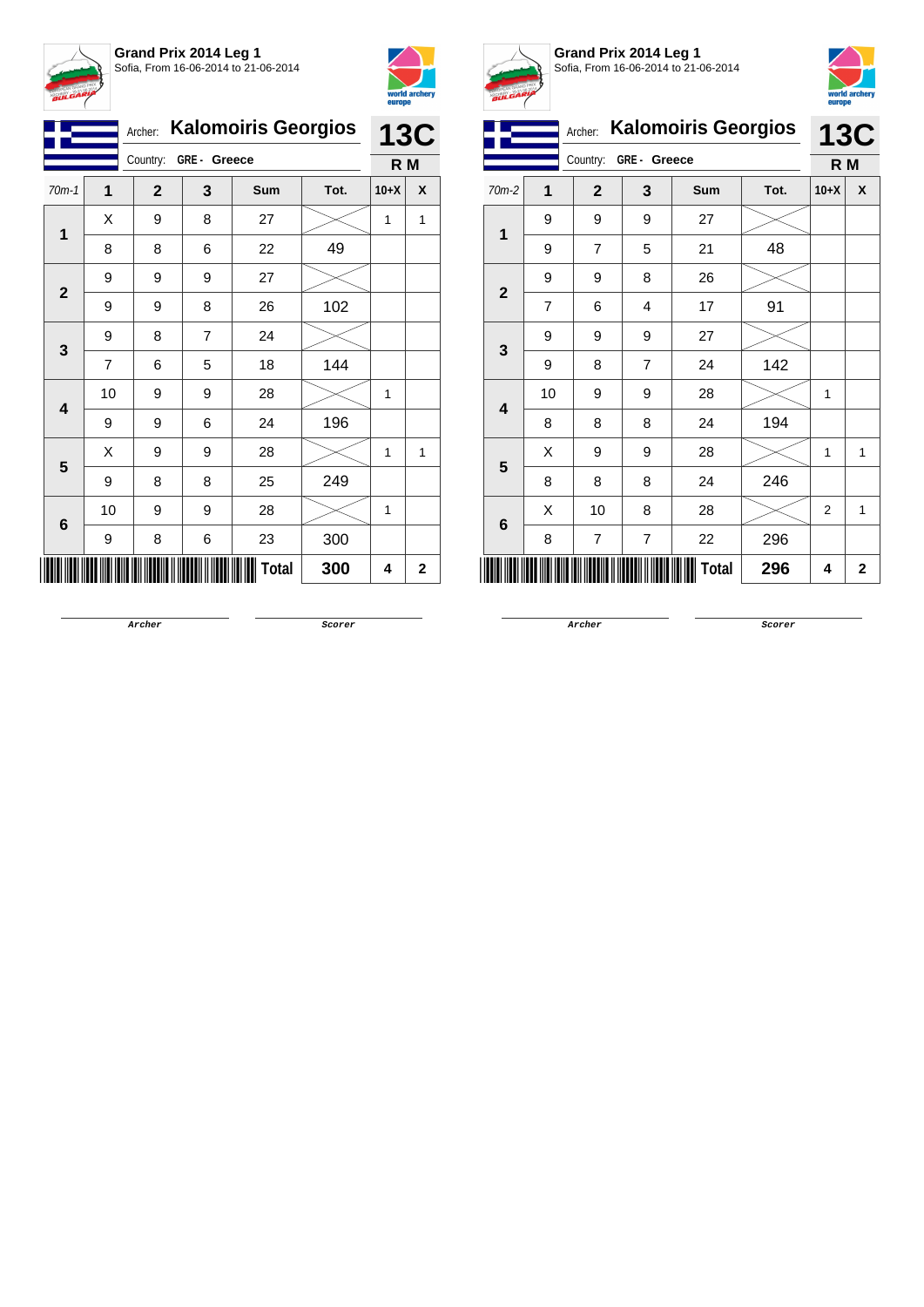



| <b>Rijavec Jan</b><br>Archer:<br>Ä |    |                            |                |              |      |                | <b>13D</b> |  |
|------------------------------------|----|----------------------------|----------------|--------------|------|----------------|------------|--|
|                                    |    | SLO - Slovenia<br>Country: |                |              |      |                | R M        |  |
| $70m-1$                            | 1  | $\mathbf{2}$               | 3              | Sum          | Tot. | $10+X$         | X          |  |
| 1                                  | 10 | 10                         | 9              | 29           |      | 2              |            |  |
|                                    | 9  | 9                          | 4              | 22           | 51   |                |            |  |
|                                    | X  | 10                         | 10             | 30           |      | 3              | 1          |  |
| $\mathbf{2}$                       | 8  | 8                          | $\overline{7}$ | 23           | 104  |                |            |  |
|                                    | Χ  | 10                         | 10             | 30           |      | 3              | 1          |  |
| 3                                  | 9  | 9                          | $\overline{7}$ | 25           | 159  |                |            |  |
|                                    | X  | Χ                          | X              | 30           |      | 3              | 3          |  |
| $\overline{\mathbf{4}}$            | 10 | 9                          | $\overline{7}$ | 26           | 215  | 1              |            |  |
| 5                                  | 10 | 10                         | 9              | 29           |      | $\overline{2}$ |            |  |
|                                    | 8  | 8                          | 8              | 24           | 268  |                |            |  |
|                                    | 10 | 10                         | 9              | 29           |      | $\overline{2}$ |            |  |
| 6                                  | 9  | 8                          | 7              | 24           | 321  |                |            |  |
|                                    |    |                            |                | <b>Total</b> | 321  | 16             | 5          |  |



**Grand Prix 2014 Leg 1** Sofia, From 16-06-2014 to 21-06-2014



| $\ddot{\bullet}$ | <b>Rijavec Jan</b><br>Archer: |                            |                |              |      |        | 13D |
|------------------|-------------------------------|----------------------------|----------------|--------------|------|--------|-----|
|                  |                               | SLO - Slovenia<br>Country: |                |              |      | R M    |     |
| $70m-2$          | $\overline{\mathbf{1}}$       | $\mathbf{2}$               | 3              | Sum          | Tot. | $10+X$ | X   |
| 1                | Χ                             | 9                          | 9              | 28           |      | 1      | 1   |
|                  | 8                             | 8                          | $\overline{7}$ | 23           | 51   |        |     |
|                  | 9                             | 9                          | 9              | 27           |      |        |     |
| $\mathbf{2}$     | 8                             | $\overline{7}$             | $\overline{7}$ | 22           | 100  |        |     |
| 3                | 10                            | 9                          | 9              | 28           |      | 1      |     |
|                  | 8                             | 8                          | 4              | 20           | 148  |        |     |
| 4                | 10                            | 10                         | 10             | 30           |      | 3      |     |
|                  | 9                             | 9                          | 6              | 24           | 202  |        |     |
| 5                | 9                             | 9                          | 9              | 27           |      |        |     |
|                  | 8                             | $\overline{7}$             | 7              | 22           | 251  |        |     |
|                  | 10                            | 10                         | 10             | 30           |      | 3      |     |
| $6\phantom{a}$   | 9                             | 9                          | 9              | 27           | 308  |        |     |
|                  |                               |                            |                | <b>Total</b> | 308  | 8      | 1   |

**Archer Scorer**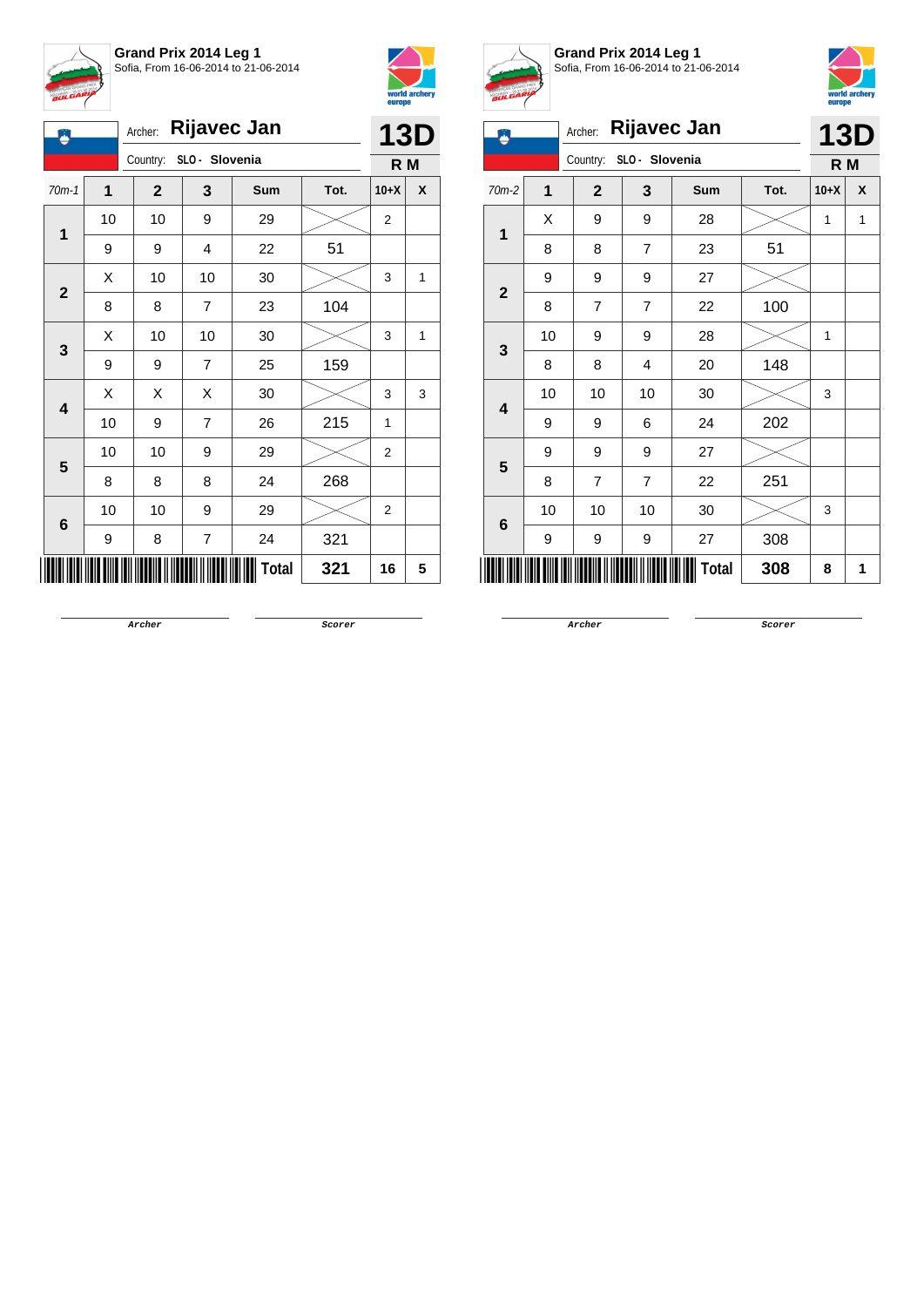



|              |    | Archer:        |    | <b>Borodin Alexey</b>             |      | 14A            |              |
|--------------|----|----------------|----|-----------------------------------|------|----------------|--------------|
|              |    |                |    | Country: RUS - Russian Federation |      | R <sub>M</sub> |              |
| $70m-1$      | 1  | $\overline{2}$ | 3  | Sum                               | Tot. | $10+X$         | X            |
| 1            | 10 | 9              | 8  | 27                                |      | 1              |              |
|              | 8  | 8              | 8  | 24                                | 51   |                |              |
| $\mathbf{2}$ | X  | 10             | 9  | 29                                |      | $\overline{2}$ | 1            |
|              | 9  | 8              | 7  | 24                                | 104  |                |              |
| 3            | X  | 10             | 10 | 30                                |      | 3              | 1            |
|              | 9  | 9              | 9  | 27                                | 161  |                |              |
| 4            | 10 | 9              | 9  | 28                                |      | 1              |              |
|              | 9  | 9              | 8  | 26                                | 215  |                |              |
| 5            | 10 | 9              | 9  | 28                                |      | 1              |              |
|              | 8  | 8              | 8  | 24                                | 267  |                |              |
| 6            | 10 | 9              | 9  | 28                                |      | 1              |              |
|              | 9  | 8              | 7  | 24                                | 319  |                |              |
|              |    |                |    | Total                             | 319  | 9              | $\mathbf{2}$ |



**Grand Prix 2014 Leg 1** Sofia, From 16-06-2014 to 21-06-2014



|                |              |              |   |                          |      | <b>carefe</b>  |   |  |
|----------------|--------------|--------------|---|--------------------------|------|----------------|---|--|
|                |              | Archer:      |   | <b>Borodin Alexey</b>    |      | 14A            |   |  |
|                |              | Country:     |   | RUS - Russian Federation |      | R M            |   |  |
| $70m-2$        | 1            | $\mathbf{2}$ | 3 | <b>Sum</b>               | Tot. | $10+X$         | X |  |
| 1              | Χ            | 10           | 9 | 29                       |      | $\overline{2}$ | 1 |  |
|                | 9            | 9            | 8 | 26                       | 55   |                |   |  |
| $\overline{2}$ | 10           | 9            | 9 | 28                       |      | 1              |   |  |
|                | 9            | 8            | 8 | 25                       | 108  |                |   |  |
| 3              | 10           | 10           | 9 | 29                       |      | $\overline{2}$ |   |  |
|                | 8            | 8            | 8 | 24                       | 161  |                |   |  |
| 4              | 10           | 9            | 9 | 28                       |      | 1              |   |  |
|                | 8            | 8            | 6 | 22                       | 211  |                |   |  |
| 5              | Χ            | 9            | 9 | 28                       |      | 1              | 1 |  |
|                | 9            | 9            | 8 | 26                       | 265  |                |   |  |
| 6              | 10           | 9            | 9 | 28                       |      | 1              |   |  |
|                | 8            | 8            | 8 | 24                       | 317  |                |   |  |
|                | Total<br>317 |              |   |                          |      |                |   |  |

**Archer Scorer**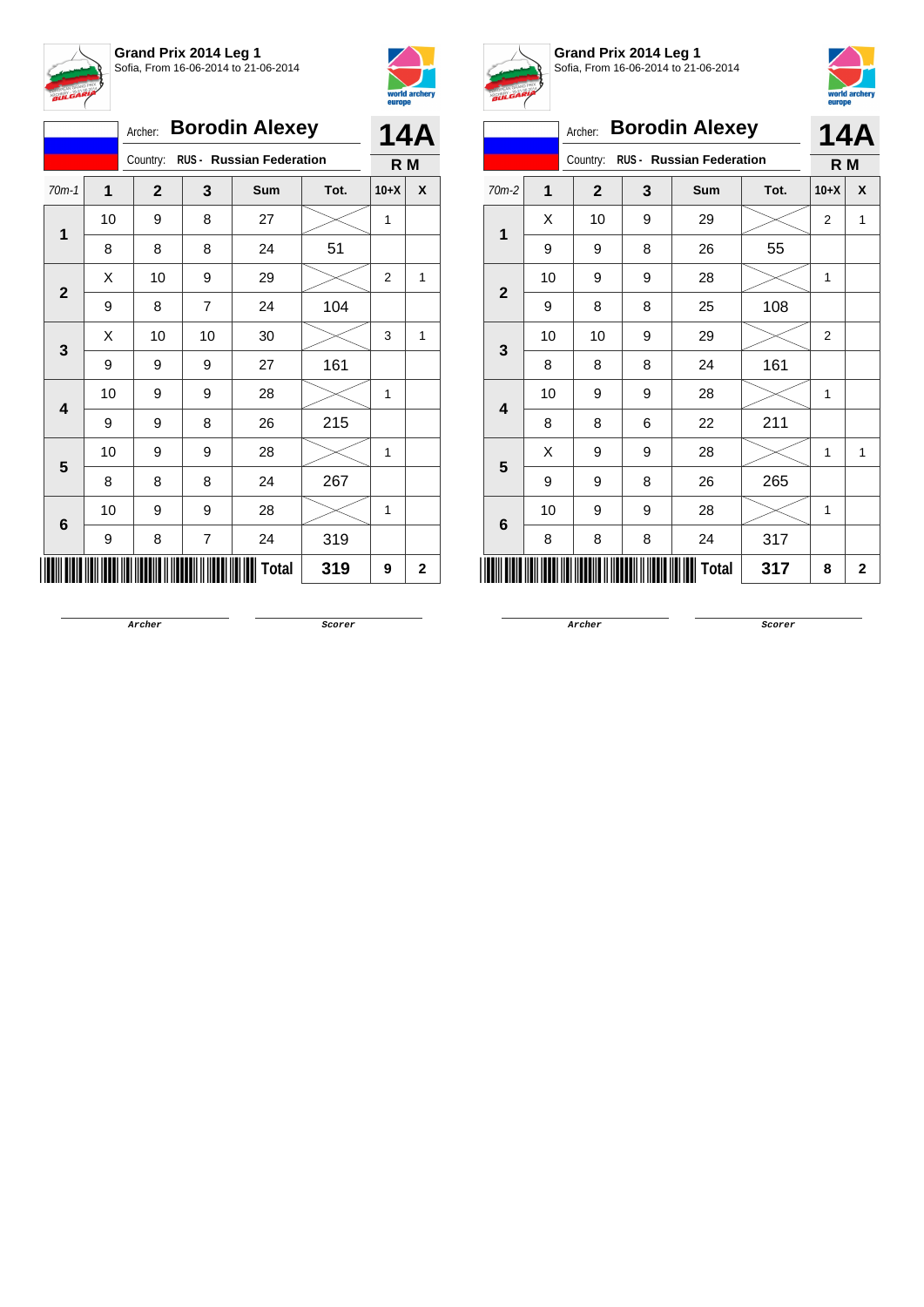





Archer: **Krasniqi Burim**

|                |                         | Country:       | KOS - Kosovo            |              |      | R M            |   |
|----------------|-------------------------|----------------|-------------------------|--------------|------|----------------|---|
| $70m-1$        | $\overline{\mathbf{1}}$ | $\mathbf{2}$   | 3                       | Sum          | Tot. | $10+X$         | X |
| $\mathbf 1$    | 9                       | 8              | 8                       | 25           |      |                |   |
|                | $\overline{7}$          | 5              | $\overline{c}$          | 14           | 39   |                |   |
| $\mathbf{2}$   | $\boldsymbol{9}$        | 8              | $\overline{\mathbf{7}}$ | 24           |      |                |   |
|                | 6                       | 6              | 6                       | 18           | 81   |                |   |
| 3              | 8                       | 8              | $\overline{7}$          | 23           |      |                |   |
|                | $\overline{7}$          | 7              | 6                       | 20           | 124  |                |   |
| 4              | 9                       | 8              | 8                       | 25           |      |                |   |
|                | $\overline{7}$          | $\overline{7}$ | 5                       | 19           | 168  |                |   |
| 5              | 9                       | 9              | 9                       | 27           |      |                |   |
|                | 9                       | $\overline{7}$ | 5                       | 21           | 216  |                |   |
| $6\phantom{1}$ | X                       | 10             | 9                       | 29           |      | $\overline{c}$ | 1 |
|                | 8                       | 8              | $\overline{7}$          | 23           | 268  |                |   |
|                |                         |                |                         | <b>Total</b> | 268  | $\mathbf 2$    | 1 |



**Grand Prix 2014 Leg 1** Sofia, From 16-06-2014 to 21-06-2014



| $\star^{\star\star\star\star}$ |                | Archer:        |                | <b>Krasniqi Burim</b> |      |              | 14B |  |
|--------------------------------|----------------|----------------|----------------|-----------------------|------|--------------|-----|--|
|                                |                | Country:       | KOS- Kosovo    |                       |      |              | R M |  |
| 70m-2                          | 1              | $\overline{2}$ | 3              | <b>Sum</b>            | Tot. | $10+X$       | X   |  |
| 1<br>$\mathbf{2}$              | 8              | 7              | $\overline{7}$ | 22                    |      |              |     |  |
|                                | 5              | 5              | 4              | 14                    | 36   |              |     |  |
|                                | 8              | 8              | $\overline{7}$ | 23                    |      |              |     |  |
|                                | 7              | 7              | M              | 14                    | 73   |              |     |  |
| 3                              | $\overline{7}$ | 7              | 6              | 20                    |      |              |     |  |
|                                | 6              | 5              | 5              | 16                    | 109  |              |     |  |
| 4                              | 9              | 9              | 9              | 27                    |      |              |     |  |
|                                | 8              | $\overline{7}$ | $\overline{2}$ | 17                    | 153  |              |     |  |
| 5                              | 10             | 9              | 8              | 27                    |      | $\mathbf{1}$ |     |  |
|                                | 8              | 6              | 6              | 20                    | 200  |              |     |  |
| 6                              | 9              | 8              | 8              | 25                    |      |              |     |  |
|                                | 7              | 7              | 3              | 17                    | 242  |              |     |  |
| <b>Total</b><br>242            |                |                |                |                       |      |              |     |  |

**Archer Scorer**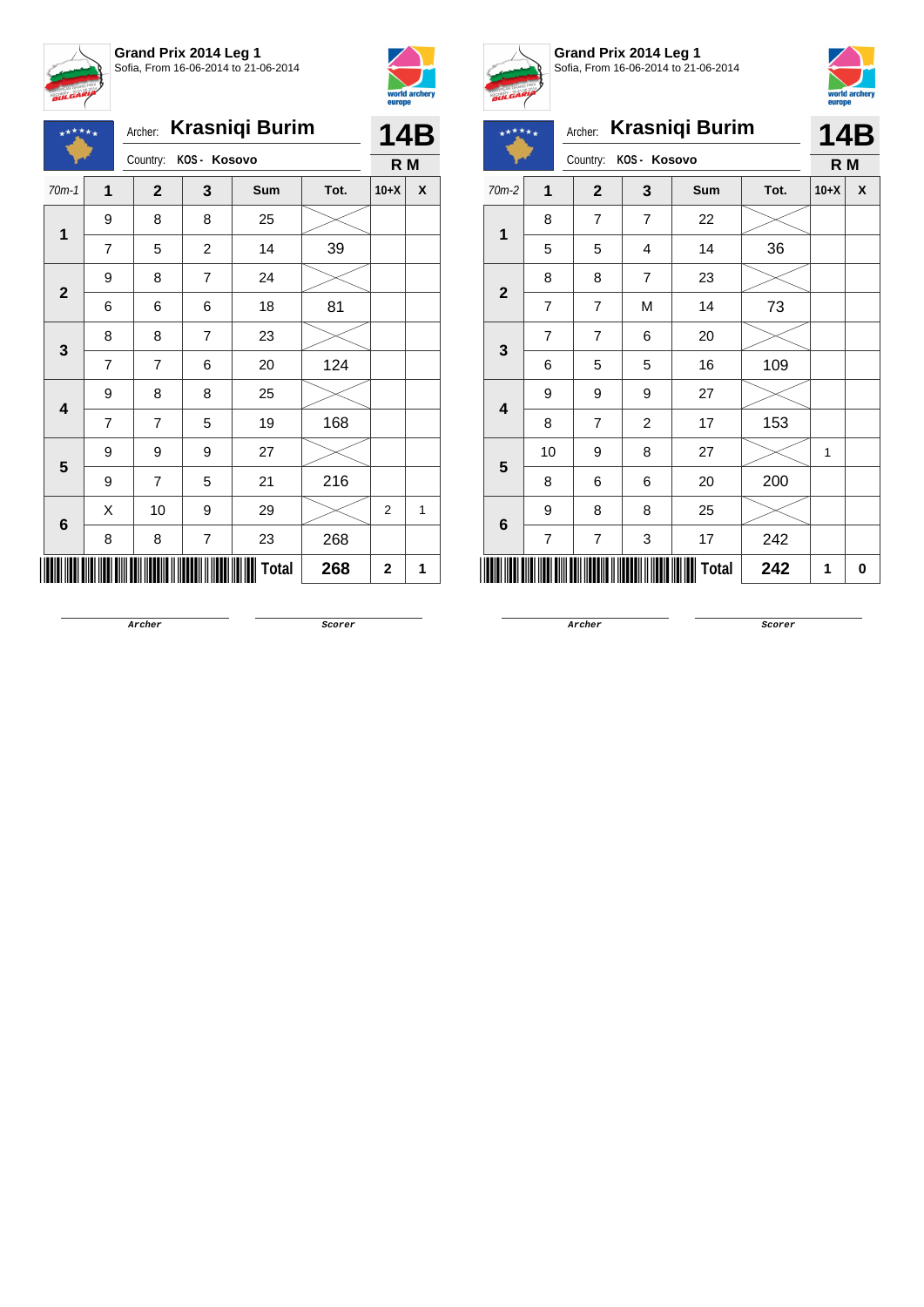



|              | <b>Karageorgiou Alexandros</b><br>Archer: |              |    |       |      | <b>14C</b>     |                |
|--------------|-------------------------------------------|--------------|----|-------|------|----------------|----------------|
|              | GRE- Greece<br>Country:                   |              |    |       |      | R M            |                |
| $70m-1$      | 1                                         | $\mathbf{2}$ | 3  | Sum   | Tot. | $10+X$         | X              |
| 1            | 10                                        | 10           | 9  | 29    |      | 2              |                |
|              | 9                                         | 8            | 8  | 25    | 54   |                |                |
| $\mathbf{2}$ | X                                         | X            | 10 | 30    |      | 3              | $\overline{2}$ |
|              | 9                                         | 9            | 8  | 26    | 110  |                |                |
|              | 10                                        | 10           | 9  | 29    |      | 2              |                |
| 3            | 9                                         | 9            | 8  | 26    | 165  |                |                |
| 4            | Χ                                         | Χ            | 10 | 30    |      | 3              | $\overline{2}$ |
|              | 10                                        | 10           | 9  | 29    | 224  | $\overline{2}$ |                |
| 5            | 10                                        | 9            | 9  | 28    |      | 1              |                |
|              | 9                                         | 8            | 7  | 24    | 276  |                |                |
|              | 10                                        | 10           | 9  | 29    |      | $\overline{2}$ |                |
| 6            | 9                                         | 8            | 8  | 25    | 330  |                |                |
|              |                                           |              |    | Total | 330  | 15             | 4              |



**Grand Prix 2014 Leg 1** Sofia, From 16-06-2014 to 21-06-2014



|              |    | Archer:      | <b>Karageorgiou Alexandros</b> |            | <b>14C</b> |                |                |
|--------------|----|--------------|--------------------------------|------------|------------|----------------|----------------|
|              |    | Country:     | GRE - Greece                   |            |            | R M            |                |
| 70m-2        | 1  | $\mathbf{2}$ | 3                              | <b>Sum</b> | Tot.       | $10+X$         | X              |
| 1            | 10 | 9            | 9                              | 28         |            | 1              |                |
|              | 9  | 8            | 8                              | 25         | 53         |                |                |
|              | 10 | 9            | 9                              | 28         |            | 1              |                |
| $\mathbf{2}$ | 9  | 9            | 8                              | 26         | 107        |                |                |
|              | 10 | 10           | 9                              | 29         |            | $\overline{2}$ |                |
| 3            | 8  | 8            | 6                              | 22         | 158        |                |                |
| 4            | Χ  | 10           | 9                              | 29         |            | 2              | 1              |
|              | 9  | 8            | $\overline{7}$                 | 24         | 211        |                |                |
|              | Χ  | X            | 9                              | 29         |            | $\overline{2}$ | $\overline{2}$ |
| 5            | 9  | 8            | $\overline{7}$                 | 24         | 264        |                |                |
|              | X  | 10           | 9                              | 29         |            | 2              | 1              |
| 6            | 9  | 8            | 8                              | 25         | 318        |                |                |
|              |    |              |                                | Total      | 318        | 10             | 4              |

**Archer Scorer**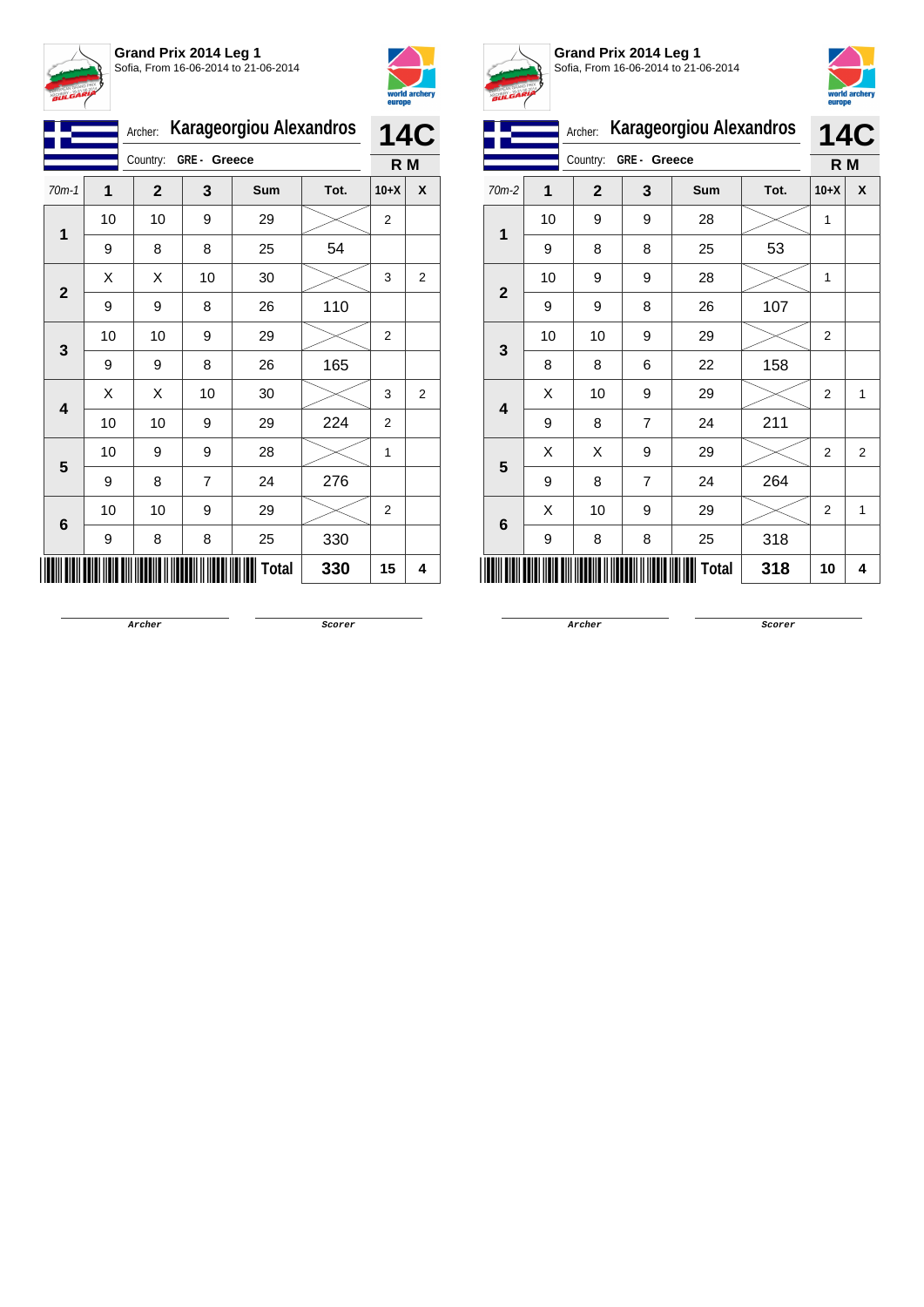



| ۵                       |    | Habjan Malavasic Den<br>Archer: | <b>14D</b> |       |      |                |   |
|-------------------------|----|---------------------------------|------------|-------|------|----------------|---|
|                         |    | Country: SLO - Slovenia         |            |       |      | R M            |   |
| $70m-1$                 | 1  | $\mathbf{2}$                    | 3          | Sum   | Tot. | $10+X$         | X |
| 1                       | 9  | 9                               | 8          | 26    |      |                |   |
|                         | 8  | 8                               | 6          | 22    | 48   |                |   |
| $\mathbf{2}$            | Χ  | 10                              | 9          | 29    |      | $\overline{2}$ | 1 |
|                         | 9  | 9                               | 8          | 26    | 103  |                |   |
| 3                       | 10 | 9                               | 9          | 28    |      | 1              |   |
|                         | 9  | 8                               | 7          | 24    | 155  |                |   |
| $\overline{\mathbf{4}}$ | 10 | 9                               | 9          | 28    |      | 1              |   |
|                         | 9  | 8                               | 8          | 25    | 208  |                |   |
| 5                       | Χ  | Χ                               | 9          | 29    |      | 2              | 2 |
|                         | 9  | 9                               | 8          | 26    | 263  |                |   |
| 6                       | 9  | 9                               | 9          | 27    |      |                |   |
|                         | 9  | 9                               | 8          | 26    | 316  |                |   |
|                         |    |                                 |            | Total | 316  | 6              | 3 |



**Grand Prix 2014 Leg 1** Sofia, From 16-06-2014 to 21-06-2014



| m                       | Habjan Malavasic Den<br>Archer: |              |                |       |      |                |                |
|-------------------------|---------------------------------|--------------|----------------|-------|------|----------------|----------------|
|                         |                                 | Country:     | SLO - Slovenia |       |      | R M            |                |
| $70m-2$                 | 1                               | $\mathbf{2}$ | 3              | Sum   | Tot. | $10+X$         | X              |
| 1                       | Χ                               | Χ            | Χ              | 30    |      | 3              | 3              |
|                         | 9                               | 8            | 8              | 25    | 55   |                |                |
| $\mathbf{2}$            | Χ                               | Χ            | 10             | 30    |      | 3              | $\overline{2}$ |
|                         | 10                              | 8            | $\overline{7}$ | 25    | 110  | $\mathbf{1}$   |                |
| 3                       | 10                              | 9            | 9              | 28    |      | 1              |                |
|                         | 9                               | 9            | 9              | 27    | 165  |                |                |
| $\overline{\mathbf{4}}$ | 10                              | 10           | 8              | 28    |      | $\overline{2}$ |                |
|                         | 8                               | 8            | 8              | 24    | 217  |                |                |
| 5                       | 10                              | 10           | 9              | 29    |      | 2              |                |
|                         | 9                               | 9            | 8              | 26    | 272  |                |                |
| 6                       | X                               | 10           | 10             | 30    |      | 3              | 1              |
|                         | 9                               | 9            | 9              | 27    | 329  |                |                |
|                         |                                 |              |                | Total | 329  | 15             | 6              |

**Archer Scorer**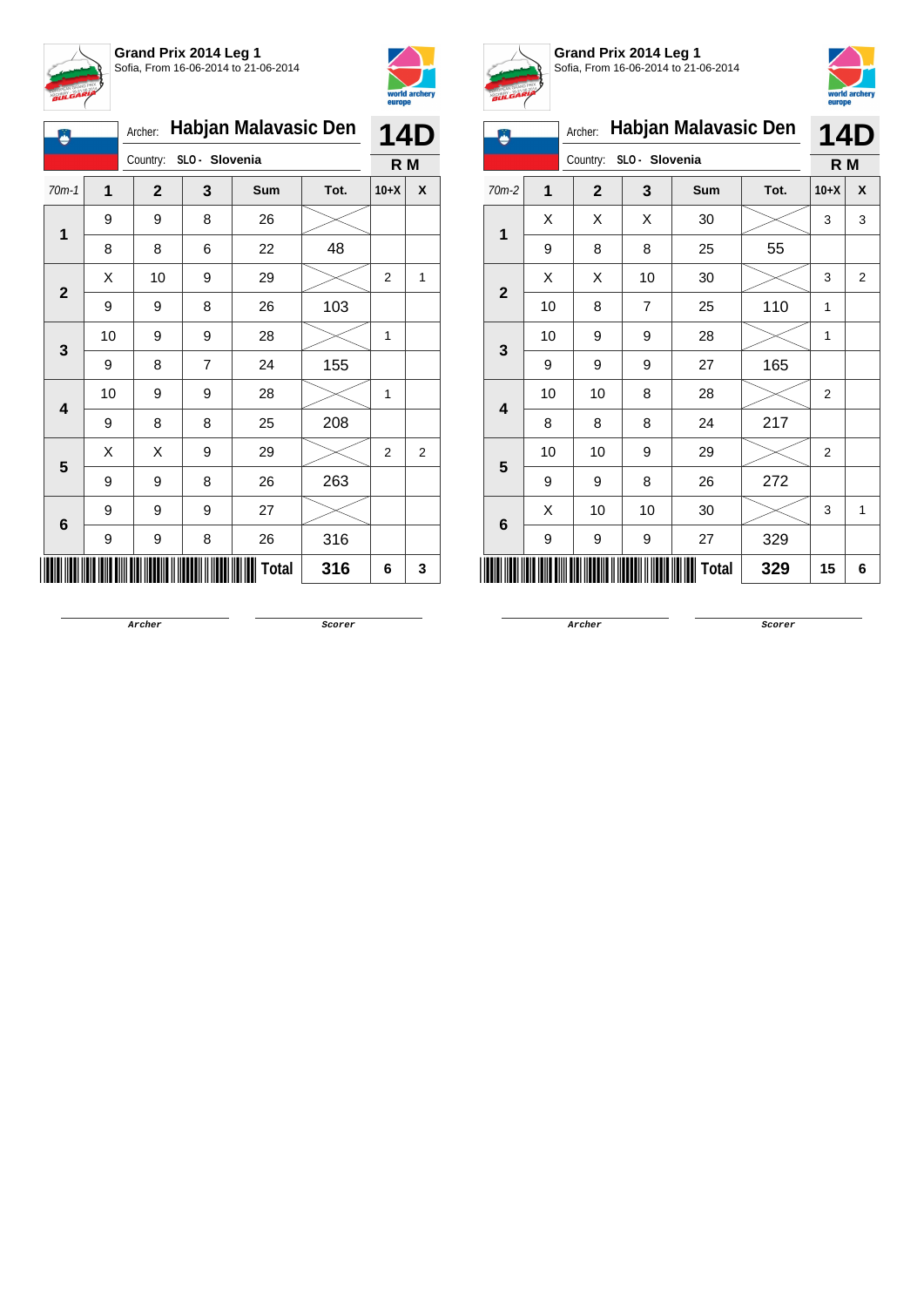



|              |                | Archer:        | Shahnazaryan Vasil |       |      |                |   |  |  |
|--------------|----------------|----------------|--------------------|-------|------|----------------|---|--|--|
|              |                | Country:       | ARM - Armenia      |       |      | R M            |   |  |  |
| $70m-1$      | 1              | $\mathbf{2}$   | 3                  | Sum   | Tot. | $10+X$         | X |  |  |
| 1            | 9              | 9              | 9                  | 27    |      |                |   |  |  |
|              | 9              | 8              | 8                  | 25    | 52   |                |   |  |  |
| $\mathbf{2}$ | 10             | 9              | 8                  | 27    |      | 1              |   |  |  |
|              | 8              | $\overline{7}$ | 6                  | 21    | 100  |                |   |  |  |
| 3            | Χ              | Χ              | 9                  | 29    |      | $\overline{2}$ | 2 |  |  |
|              | 8              | 8              | 7                  | 23    | 152  |                |   |  |  |
|              | 9              | 9              | 9                  | 27    |      |                |   |  |  |
| 4            | 8              | 8              | 6                  | 22    | 201  |                |   |  |  |
| 5            | Χ              | 10             | 9                  | 29    |      | 2              | 1 |  |  |
|              | 9              | 8              | 8                  | 25    | 255  |                |   |  |  |
| 6            | Χ              | 9              | 8                  | 27    |      | 1              | 1 |  |  |
|              | $\overline{7}$ | 7              | 6                  | 20    | 302  |                |   |  |  |
|              |                |                |                    | Total | 302  | 6              | 4 |  |  |



**Grand Prix 2014 Leg 1**



Sofia, From 16-06-2014 to 21-06-2014 Archer: **Shahnazaryan Vasil** Country: **ARM - Armenia 15A R M** 70m-2 **1 2 3 Sum Tot. 10+X X 1** 10 | 10 | 9 | 29 |  $\times$  | 2 9 | 7 | 6 | 22 | 51 **2**  $\textsf{X}$  | 10 | 10 | 30 |  $\textsf{X}$  | 3 | 1 9 | 8 | 8 | 25 | 106 **3** 10 | 9 | 8 | 27 |  $\times$  | 1 8 | 8 | 7 | 23 | 156 **4** 10 | 10 | 10 | 30 |  $\times$  | 3 9 9 8 26 212 **5** 10 | 9 | 9 | 28 |  $\times$  | 1 9 9 9 27 267 **6**  $\begin{array}{|c|c|c|c|c|c|}\hline \hspace{1.5cm}X & \hspace{1.6cm}9 & \hspace{1.6cm}9 & \hspace{1.6cm}28 & \hspace{1.6cm}28 & \hspace{1.6cm}\hline \end{array} \hspace{1.2cm} \begin{array}{|c|c|c|c|c|c|}\hline \hspace{1.5cm}X & \hspace{1.6cm}1 & \hspace{1.6cm}1 & \hspace{1.6cm}1\hline \end{array}$ 9 | 7 | 6 | 22 | 317 \*9385-R-M-2\* **Total 317 <sup>11</sup> <sup>2</sup>**

**Archer Scorer**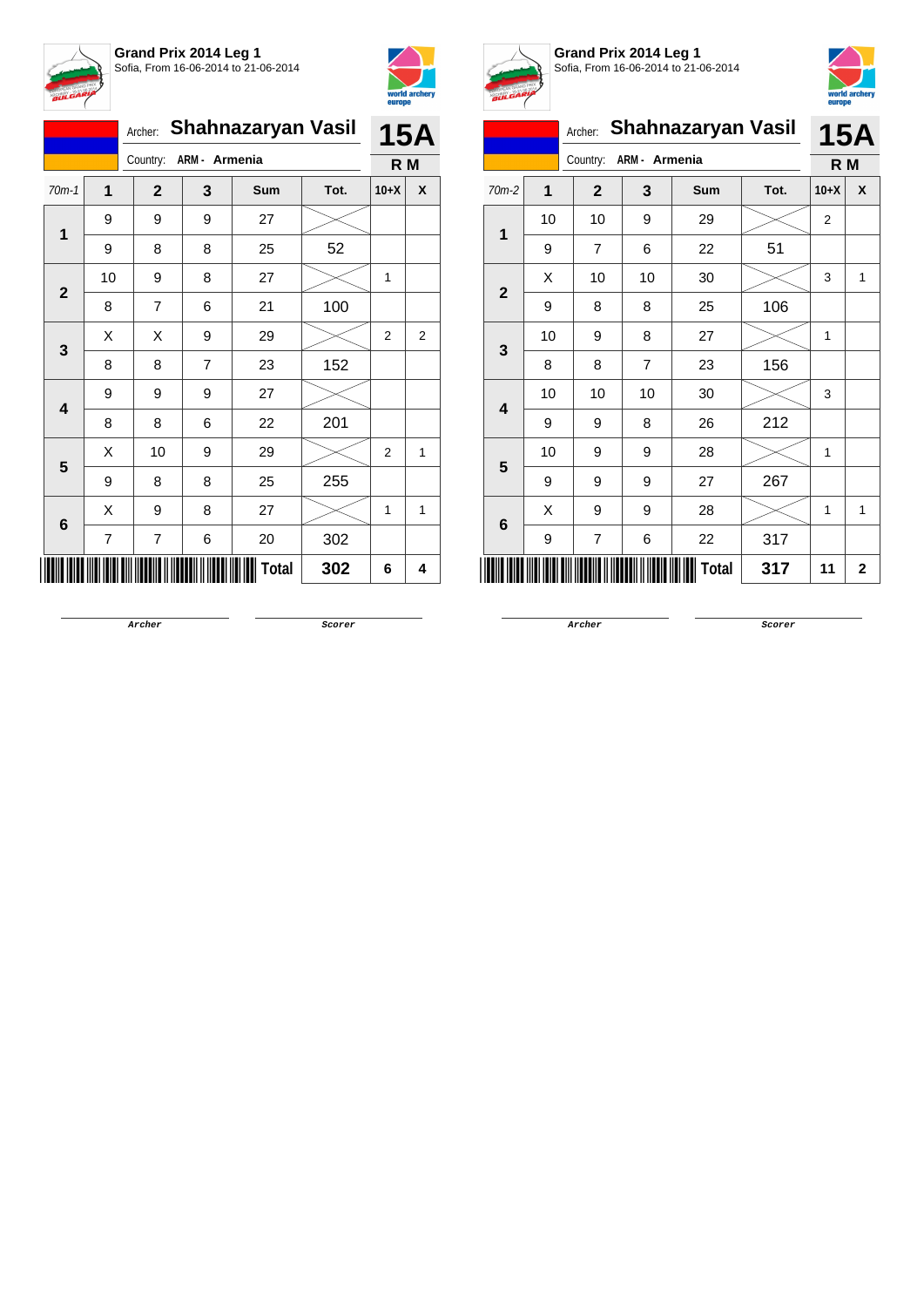



|                      |    | Archer: Corba Yusuf |              |              | <b>15B</b> |                |              |
|----------------------|----|---------------------|--------------|--------------|------------|----------------|--------------|
| $\mathbf{C}^{\star}$ |    | Country:            | TUR - Turkey |              |            | R M            |              |
| $70m-1$              | 1  | $\mathbf{2}$        | 3            | Sum          | Tot.       | $10+X$         | X            |
|                      | Χ  | 10                  | 10           | 30           |            | 3              | 1            |
| 1                    | 9  | 9                   | 8            | 26           | 56         |                |              |
|                      | 9  | 9                   | 9            | 27           |            |                |              |
| $\mathbf{2}$         | 8  | 8                   | 8            | 24           | 107        |                |              |
|                      | Χ  | 10                  | 10           | 30           |            | 3              | 1            |
| 3                    | 8  | 8                   | 8            | 24           | 161        |                |              |
|                      | 9  | 9                   | 9            | 27           |            |                |              |
| 4                    | 9  | 8                   | 6            | 23           | 211        |                |              |
| 5                    | 9  | 9                   | 9            | 27           |            |                |              |
|                      | 8  | 7                   | 6            | 21           | 259        |                |              |
|                      | 10 | 10                  | 9            | 29           |            | $\overline{2}$ |              |
| 6                    | 9  | 8                   | 8            | 25           | 313        |                |              |
|                      |    |                     |              | <b>Total</b> | 313        | 8              | $\mathbf{2}$ |



**Grand Prix 2014 Leg 1**



|                | <b>15B</b> |               |                |              |     |                |   |
|----------------|------------|---------------|----------------|--------------|-----|----------------|---|
| 70m-2          | Tot.       | R M<br>$10+X$ | X              |              |     |                |   |
|                | 10         | 9             | 9              | 28           |     | $\mathbf{1}$   |   |
| 1              | 9          | 9             | 8              | 26           | 54  |                |   |
|                | X          | 10            | 9              | 29           |     | $\overline{2}$ | 1 |
| $\overline{2}$ | 8          | 8             | $\overline{2}$ | 18           | 101 |                |   |
|                | 10         | 9             | 9              | 28           |     | 1              |   |
| 3              | 8          | 8             | 6              | 22           | 151 |                |   |
|                | X          | 9             | 9              | 28           |     | 1              | 1 |
| 4              | 9          | 9             | 6              | 24           | 203 |                |   |
|                | X          | 9             | 9              | 28           |     | 1              | 1 |
| 5              | 9          | 8             | 8              | 25           | 256 |                |   |
|                | 10         | 9             | 8              | 27           |     | 1              |   |
| 6              | 8          | 7             | 6              | 21           | 304 |                |   |
|                |            |               |                | <b>Total</b> | 304 | $\overline{7}$ | 3 |

**Archer Scorer**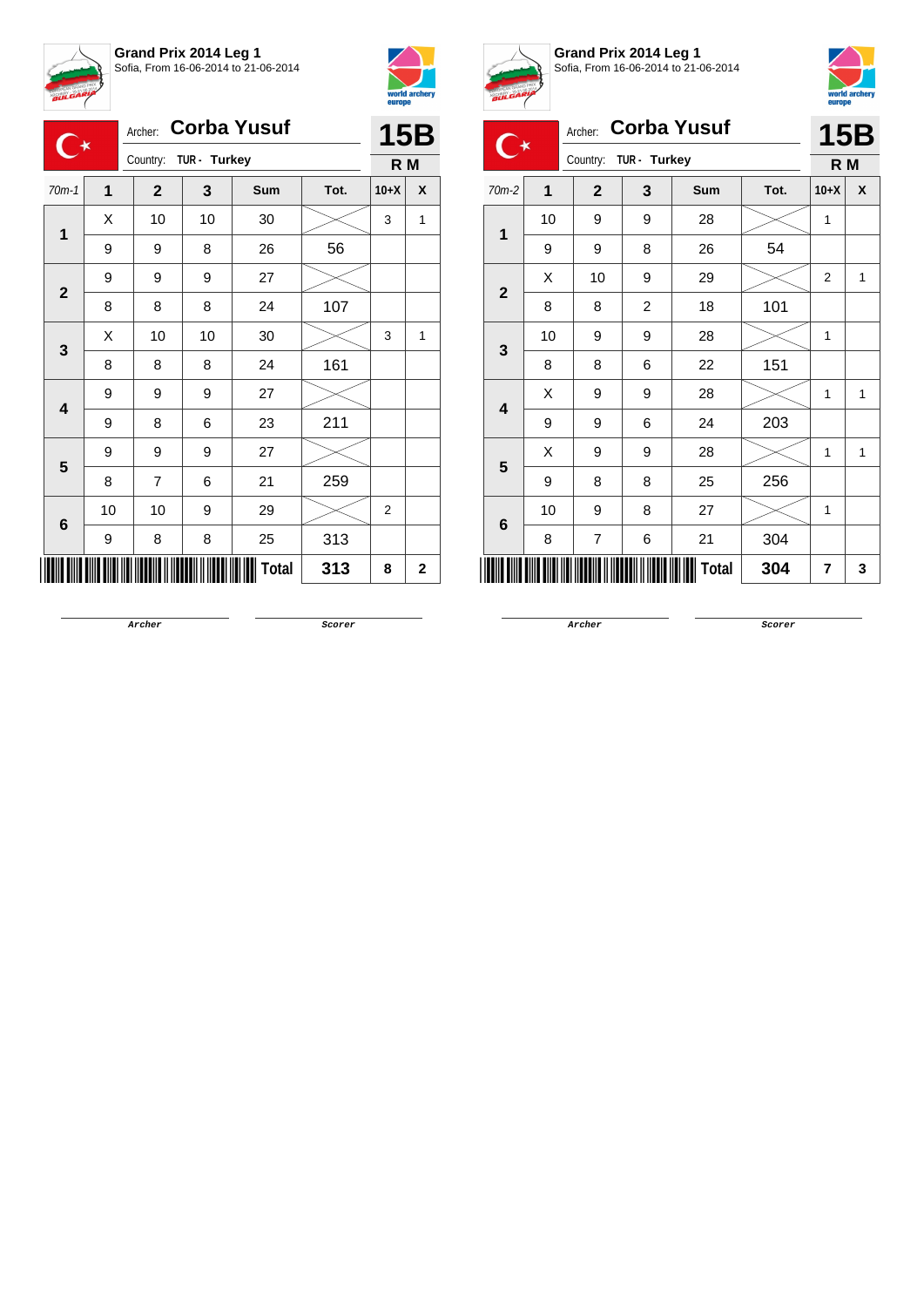



|              |    | Archer:        | <b>Van Bulck Mathias</b><br>BEL - Belgium |              |      |                |   |  |
|--------------|----|----------------|-------------------------------------------|--------------|------|----------------|---|--|
|              |    | Country:       |                                           |              |      |                |   |  |
| $70m-1$      | 1  | $\mathbf{2}$   | 3                                         | Sum          | Tot. | $10+X$         | X |  |
|              | 9  | 9              | 9                                         | 27           |      |                |   |  |
| 1            | 8  | 8              | 7                                         | 23           | 50   |                |   |  |
|              | Χ  | 10             | 9                                         | 29           |      | $\overline{2}$ | 1 |  |
| $\mathbf{2}$ | 9  | 8              | $\overline{7}$                            | 24           | 103  |                |   |  |
| 3            | X  | 10             | 10                                        | 30           |      | 3              | 1 |  |
|              | 9  | 9              | 8                                         | 26           | 159  |                |   |  |
|              | 10 | 9              | 9                                         | 28           |      | 1              |   |  |
| 4            | 8  | 7              | 7                                         | 22           | 209  |                |   |  |
| 5            | 10 | 9              | 9                                         | 28           |      | 1              |   |  |
|              | 9  | 8              | 8                                         | 25           | 262  |                |   |  |
| 6            | X  | 10             | 9                                         | 29           |      | 2              | 1 |  |
|              | 8  | $\overline{7}$ | $\overline{\mathbf{7}}$                   | 22           | 313  |                |   |  |
|              |    |                |                                           | <b>Total</b> | 313  | 9              | 3 |  |



**Grand Prix 2014 Leg 1** Sofia, From 16-06-2014 to 21-06-2014



|                |    |                |                      | emohe                    |      |                |                |
|----------------|----|----------------|----------------------|--------------------------|------|----------------|----------------|
|                |    | Archer:        |                      | <b>Van Bulck Mathias</b> |      |                | <b>15C</b>     |
|                |    | Country:       | <b>BEL</b> - Belgium |                          |      | R M            |                |
| $70m-2$        | 1  | $\overline{2}$ | 3                    | Sum                      | Tot. | $10+X$         | X              |
| 1              | 10 | 10             | 9                    | 29                       |      | $\overline{2}$ |                |
|                | 9  | 9              | 8                    | 26                       | 55   |                |                |
| $\overline{2}$ | X  | X              | 10                   | 30                       |      | 3              | $\overline{2}$ |
|                | 10 | 8              | $\overline{7}$       | 25                       | 110  | $\mathbf{1}$   |                |
| 3              | 9  | 9              | 9                    | 27                       |      |                |                |
|                | 8  | 8              | $\overline{7}$       | 23                       | 160  |                |                |
| 4              | 10 | 10             | 9                    | 29                       |      | $\overline{2}$ |                |
|                | 9  | 9              | $\overline{7}$       | 25                       | 214  |                |                |
| 5              | 10 | 10             | 10                   | 30                       |      | 3              |                |
|                | 9  | 9              | $\overline{7}$       | 25                       | 269  |                |                |
| 6              | 10 | 9              | 9                    | 28                       |      | 1              |                |
|                | 8  | 7              | 5                    | 20                       | 317  |                |                |
|                |    |                |                      | <b>Total</b>             | 317  | 12             | $\mathbf{2}$   |

**Archer Scorer**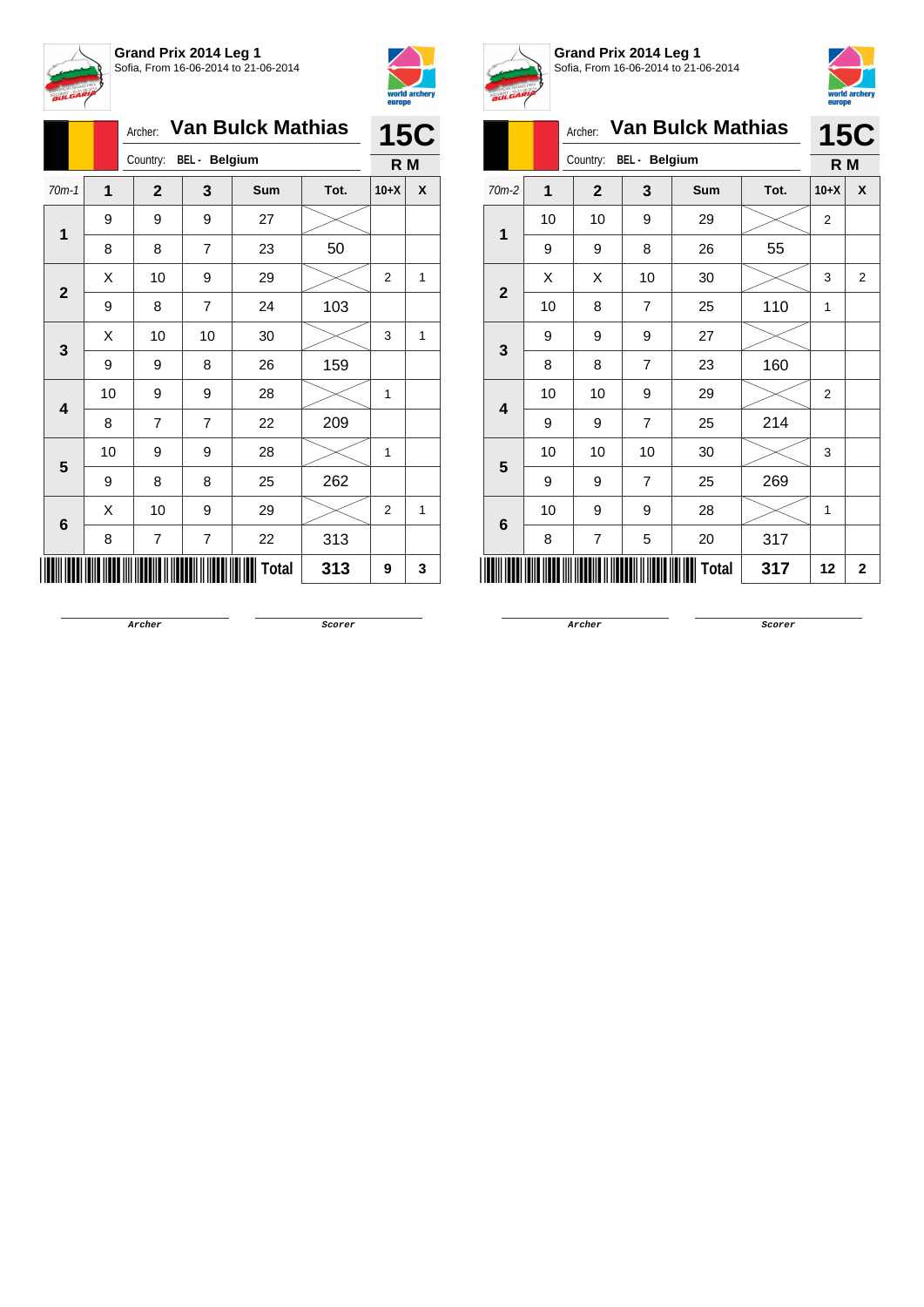



| بالله باكبر  |                          | Archer: Salman Ali Muhi | <b>15D</b>     |              |      |        |   |
|--------------|--------------------------|-------------------------|----------------|--------------|------|--------|---|
|              |                          | Country: IRQ - Iraq     |                |              |      | R M    |   |
| $70m-1$      | 1                        | $\mathbf{2}$            | 3              | Sum          | Tot. | $10+X$ | X |
| 1            | Χ                        | 9                       | 9              | 28           |      | 1      | 1 |
|              | 8                        | 8                       | 8              | 24           | 52   |        |   |
| $\mathbf{2}$ | 10                       | 10                      | 9              | 29           |      | 2      |   |
|              | 9                        | 9                       | 6              | 24           | 105  |        |   |
| 3            | X                        | 9                       | 8              | 27           |      | 1      | 1 |
|              | 8                        | 8                       | 6              | 22           | 154  |        |   |
| 4            | Χ                        | 10                      | 10             | 30           |      | 3      | 1 |
|              | 8                        | $\overline{7}$          | $\overline{7}$ | 22           | 206  |        |   |
| 5            | Χ                        | 10                      | 9              | 29           |      | 2      | 1 |
|              | 9                        | 8                       | 8              | 25           | 260  |        |   |
| 6            | 10                       | 9                       | 9              | 28           |      | 1      |   |
|              | $\overline{\mathcal{I}}$ | 6                       | 5              | 18           | 306  |        |   |
|              |                          |                         |                | <b>Total</b> | 306  | 10     | 4 |



**Grand Prix 2014 Leg 1** Sofia, From 16-06-2014 to 21-06-2014



|                |             | Archer:      |                | Salman Ali Muhi |      |                | <b>15D</b>       |
|----------------|-------------|--------------|----------------|-----------------|------|----------------|------------------|
| الله اکبر      |             | Country:     | IRQ - Iraq     |                 |      | R M            |                  |
| 70m-2          | $\mathbf 1$ | $\mathbf{2}$ | 3              | <b>Sum</b>      | Tot. | $10+X$         | $\boldsymbol{x}$ |
| 1              | 9           | 9            | 8              | 26              |      |                |                  |
|                | 8           | 7            | 6              | 21              | 47   |                |                  |
| $\overline{2}$ | 10          | 9            | $\overline{7}$ | 26              |      | 1              |                  |
|                | 6           | 6            | 5              | 17              | 90   |                |                  |
| $\mathbf{3}$   | X           | 10           | 9              | 29              |      | $\overline{2}$ | 1                |
|                | 9           | 7            | 7              | 23              | 142  |                |                  |
| 4              | 10          | 9            | 9              | 28              |      | 1              |                  |
|                | 9           | 8            | $\overline{7}$ | 24              | 194  |                |                  |
| 5              | 9           | 9            | 9              | 27              |      |                |                  |
|                | 8           | 8            | 6              | 22              | 243  |                |                  |
| 6              | 9           | 9            | 9              | 27              |      |                |                  |
|                | 9           | 8            | 8              | 25              | 295  |                |                  |
| Ш              |             |              |                | <b>Total</b>    | 295  | 4              | 1                |

**Archer Scorer**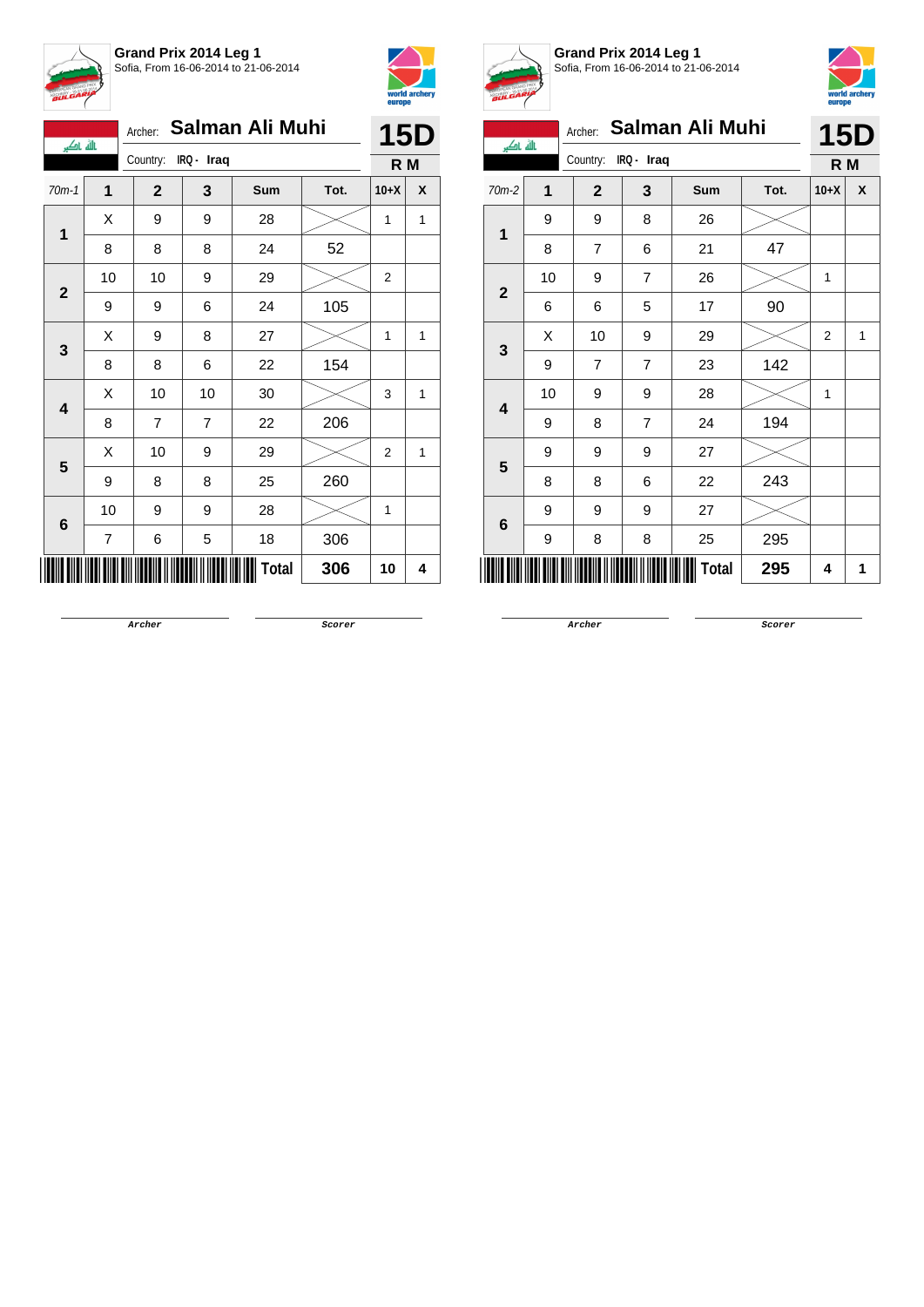



|              |    | <b>Khachatryan David</b><br>Archer: |                |       |      |        |              |  |  |
|--------------|----|-------------------------------------|----------------|-------|------|--------|--------------|--|--|
|              |    | Country:                            | ARM - Armenia  |       |      | R M    |              |  |  |
| $70m-1$      | 1  | $\mathbf{2}$                        | 3              | Sum   | Tot. | $10+X$ | X            |  |  |
| 1            | 10 | 8                                   | 8              | 26    |      | 1      |              |  |  |
|              | 8  | 6                                   | 6              | 20    | 46   |        |              |  |  |
| $\mathbf{2}$ | Χ  | 10                                  | 8              | 28    |      | 2      | 1            |  |  |
|              | 8  | 8                                   | $\overline{7}$ | 23    | 97   |        |              |  |  |
| 3            | X  | 10                                  | 8              | 28    |      | 2      | $\mathbf{1}$ |  |  |
|              | 8  | 7                                   | 5              | 20    | 145  |        |              |  |  |
| 4            | 9  | 9                                   | 8              | 26    |      |        |              |  |  |
|              | 8  | 7                                   | $\overline{7}$ | 22    | 193  |        |              |  |  |
| 5            | 9  | 9                                   | 8              | 26    |      |        |              |  |  |
|              | 8  | $\overline{7}$                      | 6              | 21    | 240  |        |              |  |  |
| 6            | 10 | 10                                  | 10             | 30    |      | 3      |              |  |  |
|              | 10 | 9                                   | 9              | 28    | 298  | 1      |              |  |  |
|              |    |                                     |                | Total | 298  | 9      | 2            |  |  |



**Grand Prix 2014 Leg 1**



Sofia, From 16-06-2014 to 21-06-2014 Archer: **Khachatryan David** Country: **ARM - Armenia 16A R M** 70m-2 **1 2 3 Sum Tot. 10+X X 1** 10 | 10 | 9 | 29 |  $\times$  | 2 8 | 8 | 5 | 21 | 50 **2**  $\begin{array}{|c|c|c|c|c|}\hline \text{X} & \text{X} & \text{10} & \text{30} & \text{20} & \text{32} \ \hline \end{array}$ 10 6 6 22 102 1 **3** 10 | 10 | 9 | 29 |  $\times$  | 2 8 | 8 | 7 | 23 | 154 **4** 10 | 9 | 9 | 28 |  $\times$  | 1 9 8 7 24 206 **5** 10 | 9 | 8 | 27 |  $\times$  | 1 7 7 7 21 254 **6** 9 | 8 | 8 | 25 7 | 7 | 6 | 20 | 299 \*9265-R-M-2\* **Total 299 <sup>10</sup> <sup>2</sup>**

**Archer Scorer**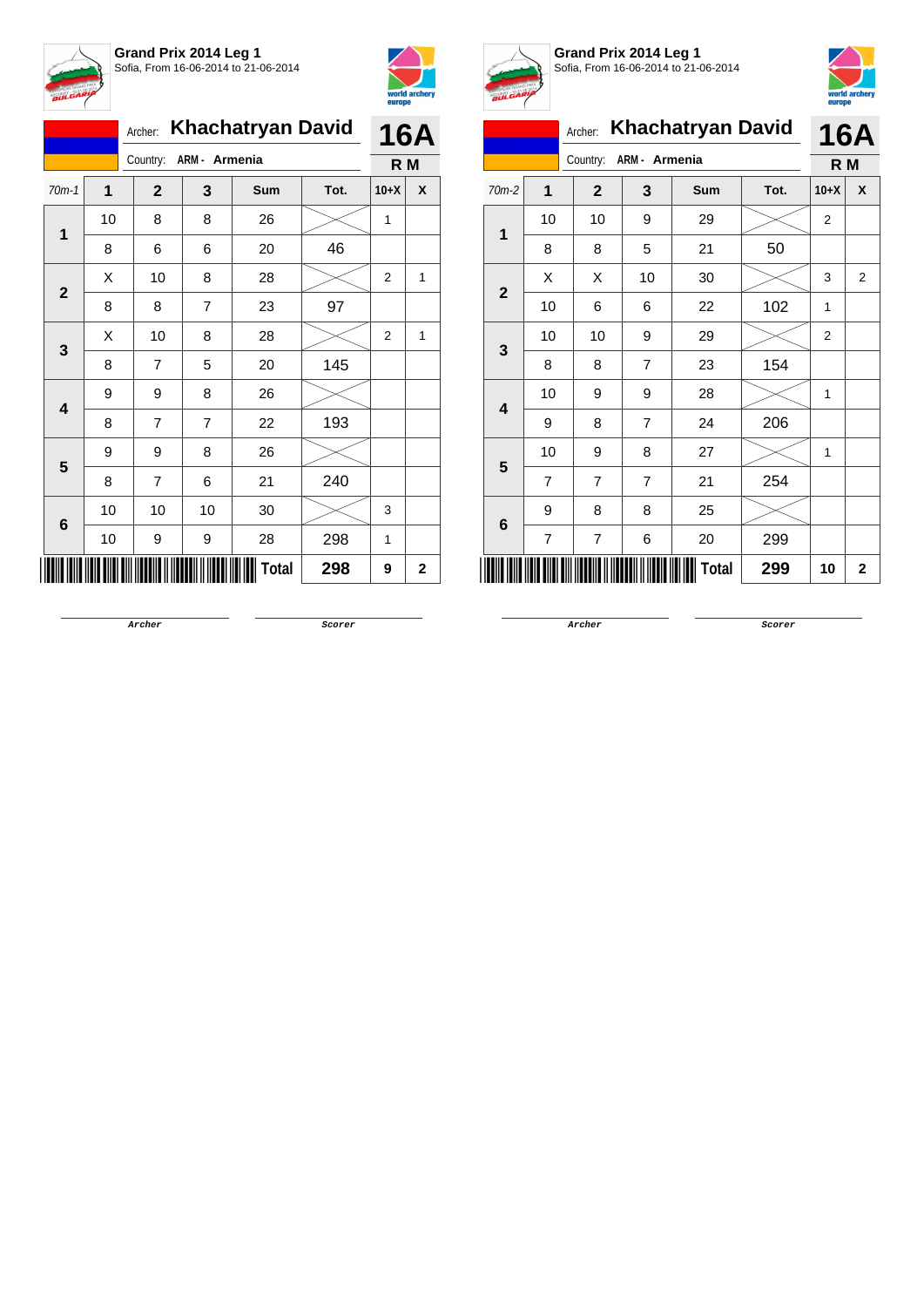



|                         | <b>BULGARI</b> |                                  |                | $0.001$ , $1.01111000000017$ |              |                | world archery<br>europe |  |
|-------------------------|----------------|----------------------------------|----------------|------------------------------|--------------|----------------|-------------------------|--|
|                         |                | <b>Kirsever Kerem</b><br>Archer: |                |                              |              |                | <b>16B</b>              |  |
|                         |                | Country:                         |                | TUR - Turkey                 |              |                | R M                     |  |
| $70m-1$                 | 1              | $\mathbf{2}$                     | 3              | Sum                          | Tot.         | $10+X$         | X                       |  |
| 1                       | 10             | 9                                | 9              | 28                           |              | 1              |                         |  |
|                         | 9              | $\overline{7}$                   | $\overline{7}$ | 23                           | 51           |                |                         |  |
| $\mathbf{2}$            | 10             | 10                               | 9              | 29                           |              | $\overline{2}$ |                         |  |
|                         | 9              | 9                                | 8              | 26                           | 106          |                |                         |  |
| 3                       | 10             | 10                               | 10             | 30                           |              | 3              |                         |  |
|                         | 9              | 9                                | 8              | 26                           | 162          |                |                         |  |
| $\overline{\mathbf{4}}$ | 10             | 9                                | 9              | 28                           |              | 1              |                         |  |
|                         | 9              | 8                                | $\overline{7}$ | 24                           | 214          |                |                         |  |
| 5                       | 10             | 10                               | 10             | 30                           |              | 3              |                         |  |
|                         | 9              | 8                                | $\overline{7}$ | 24                           | 268          |                |                         |  |
| 6                       | X              | 9                                | 9              | 28                           |              | 1              | 1                       |  |
|                         | 9              | 9                                | 8              | 26                           | 322          |                |                         |  |
|                         |                |                                  |                |                              | Total<br>322 | 11             | 1                       |  |



**Grand Prix 2014 Leg 1** Sofia, From 16-06-2014 to 21-06-2014



|              |                | Archer:      |              | <b>Kirsever Kerem</b> |      |                | 16B |
|--------------|----------------|--------------|--------------|-----------------------|------|----------------|-----|
|              |                | Country:     | TUR - Turkey |                       |      | R M            |     |
| 70m-2        | $\overline{1}$ | $\mathbf{2}$ | 3            | <b>Sum</b>            | Tot. | $10+X$         | X   |
| 1            | X              | 9            | 9            | 28                    |      | 1              | 1   |
|              | 9              | 8            | 8            | 25                    | 53   |                |     |
| $\mathbf{2}$ | X              | 10           | 9            | 29                    |      | $\overline{2}$ | 1   |
|              | 9              | 8            | 8            | 25                    | 107  |                |     |
| 3            | 10             | 10           | 9            | 29                    |      | $\overline{2}$ |     |
|              | 9              | 9            | 8            | 26                    | 162  |                |     |
| 4            | 10             | 9            | 9            | 28                    |      | 1              |     |
|              | 9              | 9            | 8            | 26                    | 216  |                |     |
| 5            | 10             | 9            | 9            | 28                    |      | 1              |     |
|              | 9              | 9            | 8            | 26                    | 270  |                |     |
| 6            | 9              | 9            | 9            | 27                    |      |                |     |
|              | 9              | 7            | 7            | 23                    | 320  |                |     |
|              |                |              |              | <b>Total</b>          | 320  | 7              | 2   |

**Archer Scorer**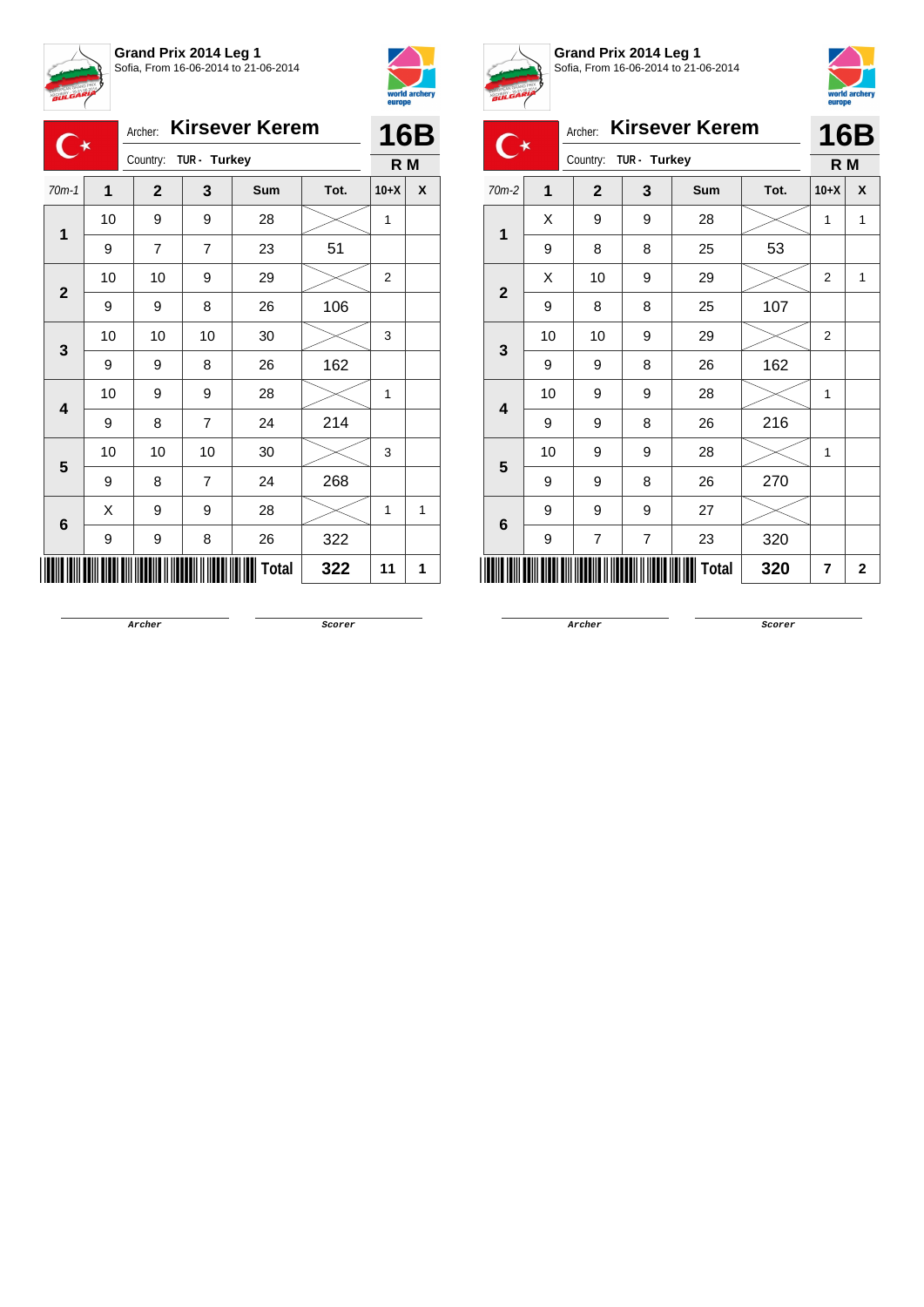



|                         |                |                | Archer: Schommers Nicolas<br>Country: BEL - Belgium |              |      |                |   |  |  |
|-------------------------|----------------|----------------|-----------------------------------------------------|--------------|------|----------------|---|--|--|
|                         |                |                |                                                     |              |      |                |   |  |  |
| $70m-1$                 | 1              | $\mathbf{2}$   | 3                                                   | Sum          | Tot. | $10+X$         | X |  |  |
| $\mathbf 1$             | 10             | 10             | 9                                                   | 29           |      | $\overline{c}$ |   |  |  |
|                         | 9              | 7              | M                                                   | 16           | 45   |                |   |  |  |
| $\mathbf{2}$            | 8              | 8              | 8                                                   | 24           |      |                |   |  |  |
|                         | $\overline{7}$ | 5              | 4                                                   | 16           | 85   |                |   |  |  |
| 3                       | 9              | 8              | 8                                                   | 25           |      |                |   |  |  |
|                         | 7              | 7              | 5                                                   | 19           | 129  |                |   |  |  |
| $\overline{\mathbf{4}}$ | 9              | 8              | 8                                                   | 25           |      |                |   |  |  |
|                         | 8              | $\overline{7}$ | 6                                                   | 21           | 175  |                |   |  |  |
| 5                       | 9              | 9              | 9                                                   | 27           |      |                |   |  |  |
|                         | 8              | 7              | 6                                                   | 21           | 223  |                |   |  |  |
| 6                       | 9              | 9              | 9                                                   | 27           |      |                |   |  |  |
|                         | 8              | 8              | $\overline{\mathbf{7}}$                             | 23           | 273  |                |   |  |  |
|                         |                |                |                                                     | <b>Total</b> | 273  | 2              | 0 |  |  |



**Grand Prix 2014 Leg 1** Sofia, From 16-06-2014 to 21-06-2014



| BULGARIA       |                |                |                      |                          |      | europe | world archery |
|----------------|----------------|----------------|----------------------|--------------------------|------|--------|---------------|
|                |                | Archer:        |                      | <b>Schommers Nicolas</b> |      |        | <b>16C</b>    |
|                |                | Country:       | <b>BEL</b> - Belgium |                          |      | R M    |               |
| $70m-2$        | 1              | $\mathbf{2}$   | 3                    | <b>Sum</b>               | Tot. | $10+X$ | X             |
| 1              | 10             | 9              | 9                    | 28                       |      | 1      |               |
|                | 8              | 8              | 6                    | 22                       | 50   |        |               |
| $\overline{2}$ | 9              | 8              | 8                    | 25                       |      |        |               |
|                | 8              | $\overline{7}$ | 6                    | 21                       | 96   |        |               |
| 3              | 10             | 9              | 9                    | 28                       |      | 1      |               |
|                | 8              | 8              | $\overline{7}$       | 23                       | 147  |        |               |
| 4              | 9              | 8              | 8                    | 25                       |      |        |               |
|                | 8              | $\overline{7}$ | 6                    | 21                       | 193  |        |               |
| 5              | 9              | 9              | 9                    | 27                       |      |        |               |
|                | 8              | 8              | 5                    | 21                       | 241  |        |               |
| 6              | X              | 9              | 8                    | 27                       |      | 1      | 1             |
|                | $\overline{7}$ | 7              | 6                    | 20                       | 288  |        |               |
|                |                |                |                      | Total                    | 288  | 3      | 1             |

**Archer Scorer**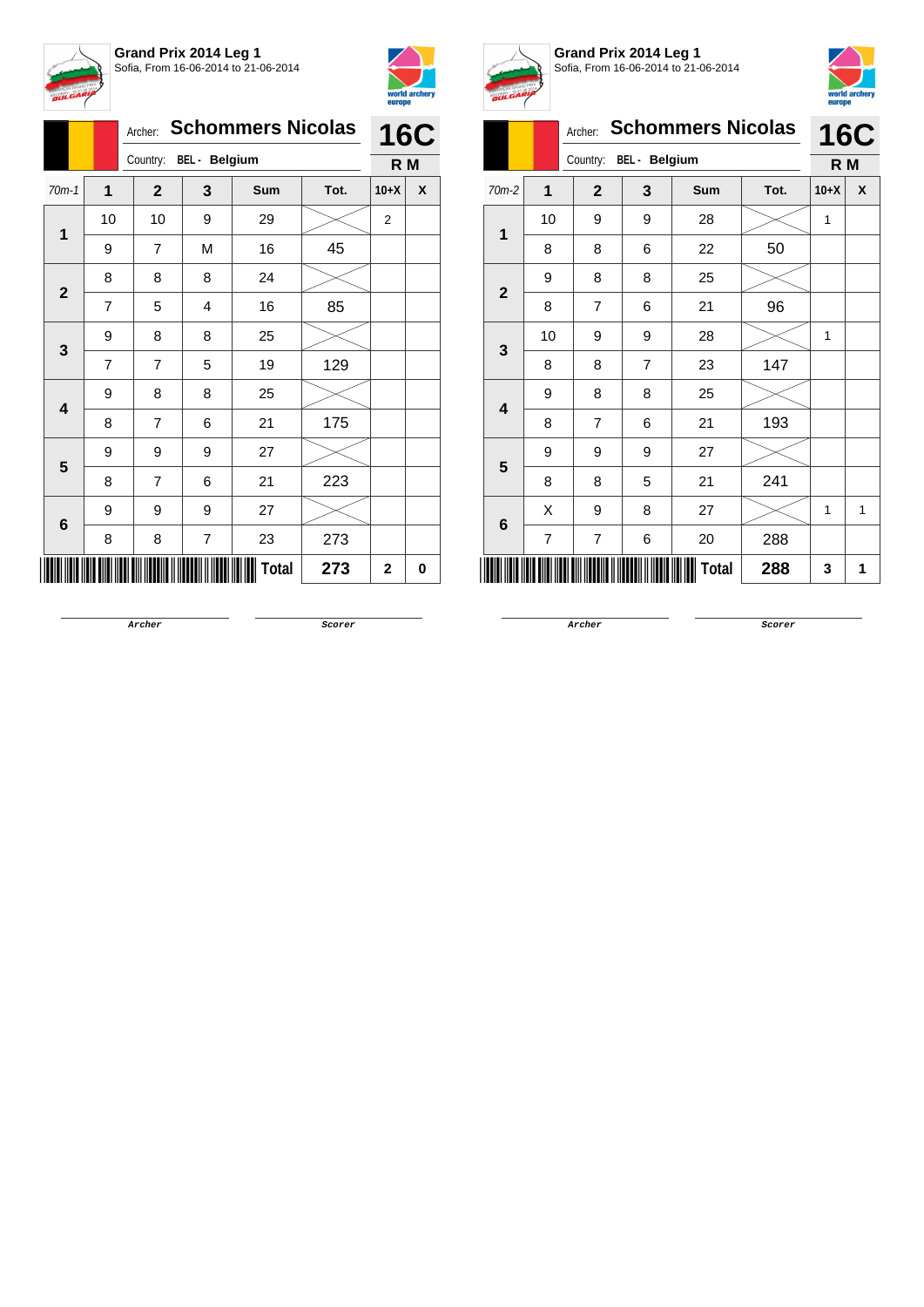



| الله الكبر              |                | Archer:        |            | Al-Hamadani Ali Adnan Mohammed |      | <b>16D</b>     |   |
|-------------------------|----------------|----------------|------------|--------------------------------|------|----------------|---|
|                         |                | Country:       | IRQ - Iraq |                                |      | R M            |   |
| $70m-1$                 | 1              | $\mathbf{2}$   | 3          | Sum                            | Tot. | $10+X$         | X |
|                         | 9              | 8              | 8          | 25                             |      |                |   |
| 1                       | $\overline{7}$ | $\overline{7}$ | 6          | 20                             | 45   |                |   |
| $\mathbf{2}$            | 9              | 9              | 7          | 25                             |      |                |   |
|                         | $\overline{7}$ | 7              | 5          | 19                             | 89   |                |   |
| 3                       | 10             | 10             | 9          | 29                             |      | $\overline{2}$ |   |
|                         | 9              | 7              | 5          | 21                             | 139  |                |   |
| $\overline{\mathbf{4}}$ | Χ              | 9              | 9          | 28                             |      | 1              | 1 |
|                         | 9              | 8              | 6          | 23                             | 190  |                |   |
| 5                       | 10             | 10             | 9          | 29                             |      | $\overline{2}$ |   |
|                         | 8              | 5              | 4          | 17                             | 236  |                |   |
| 6                       | 8              | 8              | 8          | 24                             |      |                |   |
|                         | 8              | 8              | 8          | 24                             | 284  |                |   |
|                         |                |                |            | <b>Total</b>                   | 284  | 5              | 1 |



**Grand Prix 2014 Leg 1** Sofia, From 16-06-2014 to 21-06-2014



| بالله باكبر             |                | Archer:        |            | Al-Hamadani Ali Adnan Mohammed |      |                | <b>16D</b> |  |
|-------------------------|----------------|----------------|------------|--------------------------------|------|----------------|------------|--|
|                         |                | Country:       | IRQ - Iraq |                                |      | R M            |            |  |
| $70m-2$                 | 1              | $\mathbf 2$    | 3          | Sum                            | Tot. | $10+X$         | X          |  |
| 1                       | 10             | 9              | 8          | 27                             |      | 1              |            |  |
|                         | 6              | 6              | 4          | 16                             | 43   |                |            |  |
| $\overline{\mathbf{2}}$ | Χ              | 10             | 9          | 29                             |      | $\overline{2}$ | 1          |  |
|                         | $\overline{7}$ | 7              | 6          | 20                             | 92   |                |            |  |
| 3                       | 9              | 9              | 9          | 27                             |      |                |            |  |
|                         | 9              | 9              | 6          | 24                             | 143  |                |            |  |
| 4                       | 10             | 9              | 8          | 27                             |      | 1              |            |  |
|                         | 8              | $\overline{7}$ | 6          | 21                             | 191  |                |            |  |
| 5                       | 9              | 9              | 9          | 27                             |      |                |            |  |
|                         | 8              | $\overline{7}$ | 6          | 21                             | 239  |                |            |  |
| 6                       | X              | 9              | 9          | 28                             |      | 1              | 1          |  |
|                         | 8              | 8              | 8          | 24                             | 291  |                |            |  |
|                         |                |                |            | Total                          | 291  | 5              | 2          |  |

**Archer Scorer**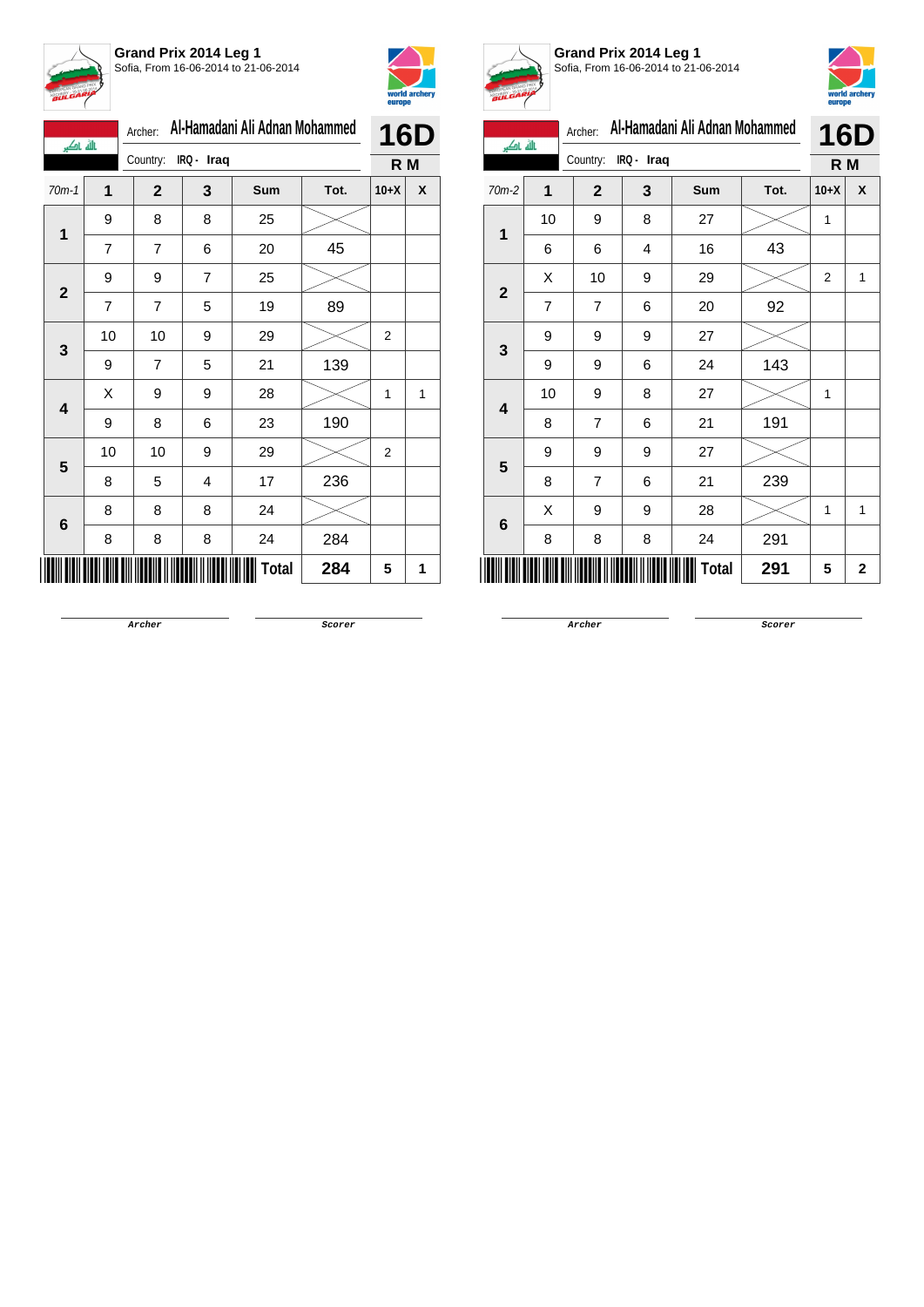



|              | <b>Hazarumyan Gevorg</b><br>Archer: |              |                |            |      |        | <b>17A</b> |
|--------------|-------------------------------------|--------------|----------------|------------|------|--------|------------|
|              |                                     | Country:     | ARM - Armenia  |            |      | R M    |            |
| $70m-1$      | $\mathbf 1$                         | $\mathbf{2}$ | 3              | <b>Sum</b> | Tot. | $10+X$ | X          |
| 1            | 9                                   | 9            | 9              | 27         |      |        |            |
|              | 8                                   | 7            | 7              | 22         | 49   |        |            |
| $\mathbf{2}$ | X                                   | Χ            | 9              | 29         |      | 2      | 2          |
|              | 9                                   | 8            | 8              | 25         | 103  |        |            |
| 3            | 9                                   | 9            | 9              | 27         |      |        |            |
|              | 8                                   | 7            | 4              | 19         | 149  |        |            |
| 4            | 10                                  | 10           | 10             | 30         |      | 3      |            |
|              | 8                                   | 8            | 8              | 24         | 203  |        |            |
| 5            | Χ                                   | 9            | 9              | 28         |      | 1      | 1          |
|              | 9                                   | 8            | 8              | 25         | 256  |        |            |
| 6            | 10                                  | 9            | 9              | 28         |      | 1      |            |
|              | 9                                   | 9            | $\overline{7}$ | 25         | 309  |        |            |
|              |                                     |              |                | Total      | 309  | 7      | 3          |



**Grand Prix 2014 Leg 1** Sofia, From 16-06-2014 to 21-06-2014



## Archer: **Hazarumyan Gevorg** Country: **ARM - Armenia 17A R M** 70m-2 **1 2 3 Sum Tot. 10+X X**

| $\mathbf{1}$            | Χ  | 10 | 9                | 29           |     | $\overline{2}$   | 1 |
|-------------------------|----|----|------------------|--------------|-----|------------------|---|
|                         | 8  | 8  | 6                | 22           | 51  |                  |   |
| $\mathbf{2}$            | 9  | 9  | $\boldsymbol{9}$ | 27           |     |                  |   |
|                         | 9  | 8  | 8                | 25           | 103 |                  |   |
|                         | Χ  | 10 | $\boldsymbol{9}$ | 29           |     | $\boldsymbol{2}$ | 1 |
| 3                       | 8  | 8  | 8                | 24           | 156 |                  |   |
| 4                       | 10 | 9  | $\boldsymbol{9}$ | 28           |     | 1                |   |
|                         | 9  | 8  | $\overline{7}$   | 24           | 208 |                  |   |
| $\overline{\mathbf{5}}$ | Χ  | 10 | 10               | 30           |     | 3                | 1 |
|                         | 9  | 8  | 5                | 22           | 260 |                  |   |
| 6                       | 10 | 10 | 9                | 29           |     | $\boldsymbol{2}$ |   |
|                         | 9  | 7  | $\overline{7}$   | 23           | 312 |                  |   |
| ║║                      |    |    |                  | <b>Total</b> | 312 | 10               | 3 |

**Archer Scorer**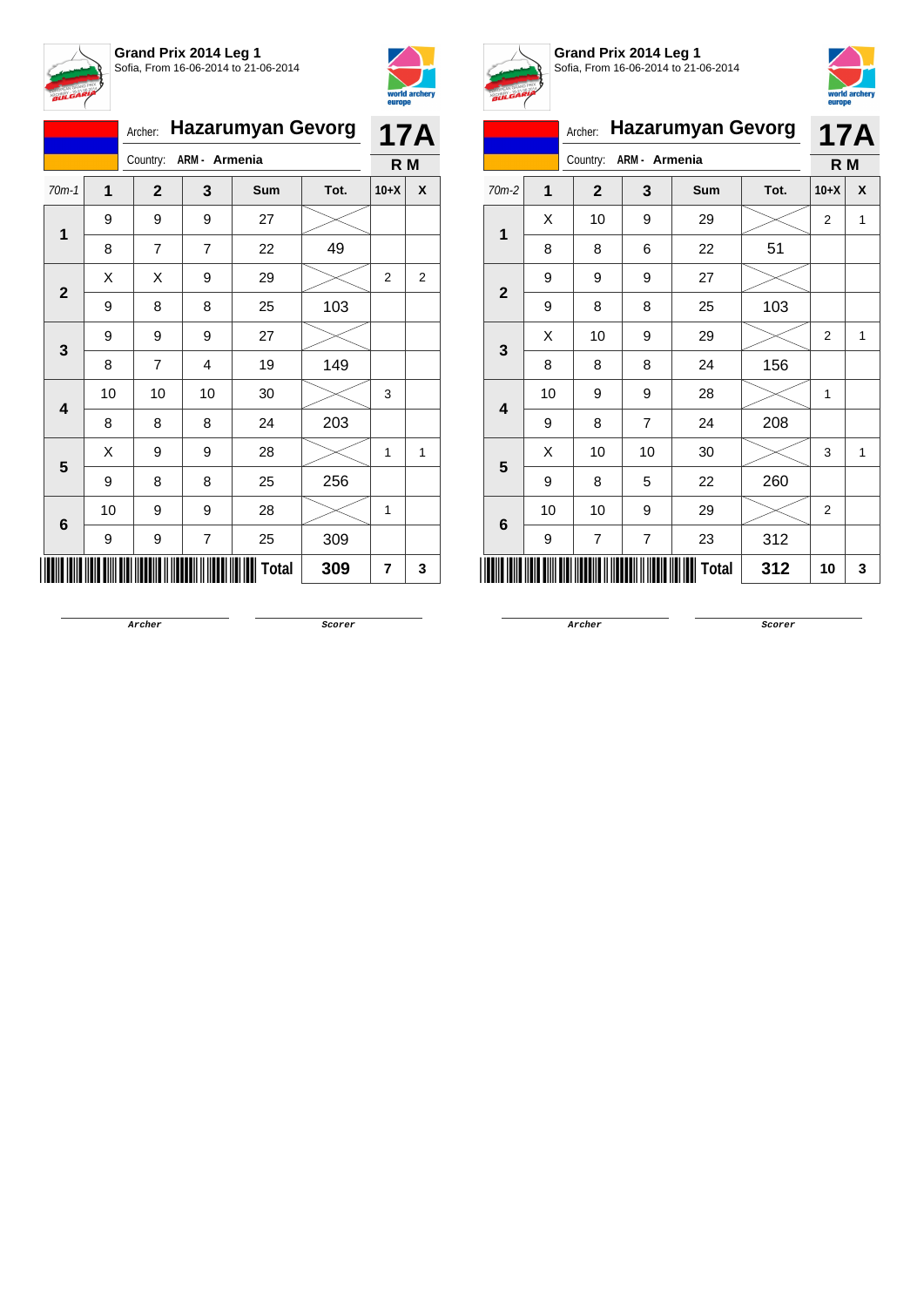



|                         |    | Archer:               |   | <b>Cinar Sermet</b> |      | <b>17B</b> |   |
|-------------------------|----|-----------------------|---|---------------------|------|------------|---|
|                         |    | Country: TUR - Turkey |   |                     |      | R M        |   |
| $70m-1$                 | 1  | $\mathbf{2}$          | 3 | <b>Sum</b>          | Tot. | $10+X$     | X |
| 1                       | 10 | 9                     | 9 | 28                  |      | 1          |   |
|                         | 9  | 8                     | 8 | 25                  | 53   |            |   |
| $\mathbf 2$             | 9  | 9                     | 9 | 27                  |      |            |   |
|                         | 8  | 8                     | 7 | 23                  | 103  |            |   |
| 3                       | 10 | 9                     | 9 | 28                  |      | 1          |   |
|                         | 9  | 8                     | 8 | 25                  | 156  |            |   |
| $\overline{\mathbf{4}}$ | 10 | 10                    | 9 | 29                  |      | 2          |   |
|                         | 9  | 8                     | 6 | 23                  | 208  |            |   |
| 5                       | X  | 9                     | 9 | 28                  |      | 1          | 1 |
|                         | 9  | 8                     | 7 | 24                  | 260  |            |   |
| 6                       | 10 | 9                     | 9 | 28                  |      | 1          |   |
|                         | 9  | 8                     | 7 | 24                  | 312  |            |   |
|                         |    |                       |   | <b>Total</b>        | 312  | 6          | 1 |



**Grand Prix 2014 Leg 1** Sofia, From 16-06-2014 to 21-06-2014



| <b>BULGARY</b> |   |                          |                |                     |      |                | world archery<br>europe |  |  |
|----------------|---|--------------------------|----------------|---------------------|------|----------------|-------------------------|--|--|
|                |   | Archer:                  |                | <b>Cinar Sermet</b> |      | 17B            |                         |  |  |
|                |   | Country:<br>TUR - Turkey |                |                     |      |                | R <sub>M</sub>          |  |  |
| $70m-2$        | 1 | $\overline{2}$           | 3              | <b>Sum</b>          | Tot. | $10+X$         | X                       |  |  |
| 1              | X | 10                       | 9              | 29                  |      | $\overline{2}$ | 1                       |  |  |
|                | 9 | 9                        | 6              | 24                  | 53   |                |                         |  |  |
| $\overline{2}$ | X | X                        | 9              | 29                  |      | $\overline{2}$ | 2                       |  |  |
|                | 9 | 8                        | 8              | 25                  | 107  |                |                         |  |  |
| 3              | X | 10                       | 9              | 29                  |      | $\overline{2}$ | 1                       |  |  |
|                | 9 | 9                        | 9              | 27                  | 163  |                |                         |  |  |
| 4              | X | X                        | 9              | 29                  |      | 2              | 2                       |  |  |
|                | 9 | 8                        | 8              | 25                  | 217  |                |                         |  |  |
| 5              | X | X                        | 9              | 29                  |      | $\overline{2}$ | $\overline{2}$          |  |  |
|                | 8 | 8                        | $\overline{7}$ | 23                  | 269  |                |                         |  |  |
| 6              | X | 10                       | 10             | 30                  |      | 3              | 1                       |  |  |
|                | 9 | 9                        | 9              | 27                  | 326  |                |                         |  |  |
|                |   |                          |                | Total               | 326  | 13             | 9                       |  |  |

**Archer Scorer**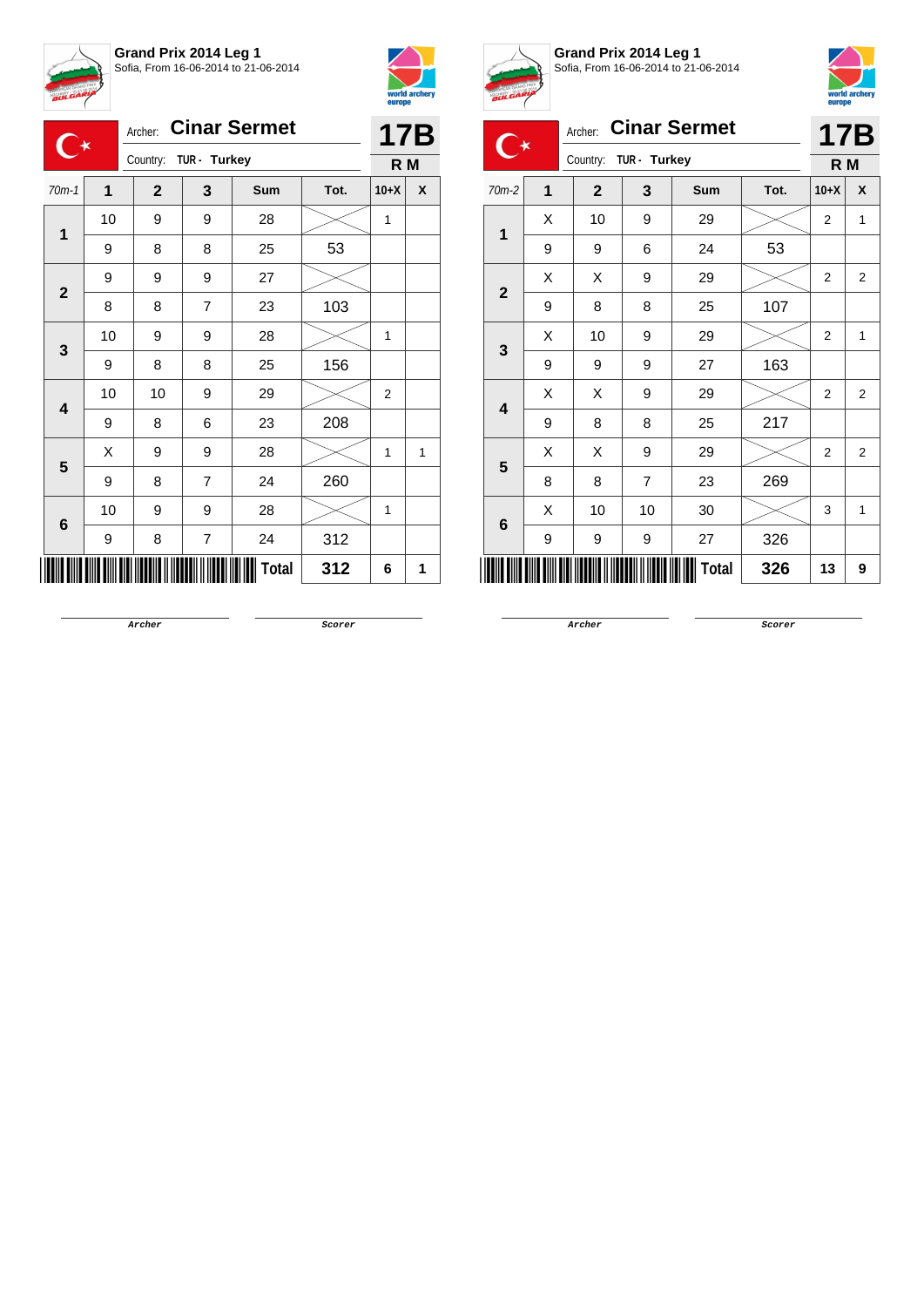



|              |   | Archer:        |                      | <b>Royen Laurent</b> |      |                | <b>17C</b>     |
|--------------|---|----------------|----------------------|----------------------|------|----------------|----------------|
|              |   | Country:       | <b>BEL</b> - Belgium |                      |      |                |                |
| $70m-1$      | 1 | $\mathbf{2}$   | 3                    | Sum                  | Tot. | $10+X$         | X              |
|              | 9 | 9              | 8                    | 26                   |      |                |                |
| 1            | 7 | $\overline{7}$ | 5                    | 19                   | 45   |                |                |
| $\mathbf{2}$ | X | X              | 9                    | 29                   |      | $\overline{2}$ | $\overline{2}$ |
|              | 9 | 8              | $\overline{7}$       | 24                   | 98   |                |                |
|              | 9 | 8              | 8                    | 25                   |      |                |                |
| 3            | 8 | $\overline{7}$ | 6                    | 21                   | 144  |                |                |
|              | 9 | 9              | 9                    | 27                   |      |                |                |
| 4            | 9 | 8              | 8                    | 25                   | 196  |                |                |
| 5            | X | 10             | 10                   | 30                   |      | 3              | 1              |
|              | 9 | 8              | $\overline{7}$       | 24                   | 250  |                |                |
|              | X | X              | 9                    | 29                   |      | $\overline{2}$ | $\overline{2}$ |
| 6            | 8 | 8              | 8                    | 24                   | 303  |                |                |
|              |   |                |                      | <b>Total</b>         | 303  | 7              | 5              |



**Grand Prix 2014 Leg 1** Sofia, From 16-06-2014 to 21-06-2014



|   |                | A. | Archer:        |                      | <b>Royen Laurent</b> |      |                | <b>17C</b>  |
|---|----------------|----|----------------|----------------------|----------------------|------|----------------|-------------|
|   |                |    | Country:       | <b>BEL</b> - Belgium |                      |      | R <sub>M</sub> |             |
|   | $70m-2$        | 1  | $\overline{2}$ | 3                    | Sum                  | Tot. | $10+X$         | X           |
| 1 |                | 10 | 8              | 8                    | 26                   |      | 1              |             |
|   |                | 8  | $\overline{7}$ | $\overline{7}$       | 22                   | 48   |                |             |
|   | $\overline{2}$ | 9  | 9              | 9                    | 27                   |      |                |             |
|   |                | 8  | $\overline{7}$ | $\overline{7}$       | 22                   | 97   |                |             |
|   | 3              | X  | 10             | 10                   | 30                   |      | 3              | 1           |
|   |                | 9  | 9              | 8                    | 26                   | 153  |                |             |
|   | 4              | 10 | 9              | 9                    | 28                   |      | 1              |             |
|   |                | 9  | 8              | 8                    | 25                   | 206  |                |             |
| 5 |                | X  | 10             | 10                   | 30                   |      | 3              | 1           |
|   |                | 9  | 8              | 6                    | 23                   | 259  |                |             |
|   | 6              | 9  | 9              | 9                    | 27                   |      |                |             |
|   |                | 8  | 8              | 7                    | 23                   | 309  |                |             |
|   |                |    |                |                      | Total                | 309  | 8              | $\mathbf 2$ |

**Archer Scorer**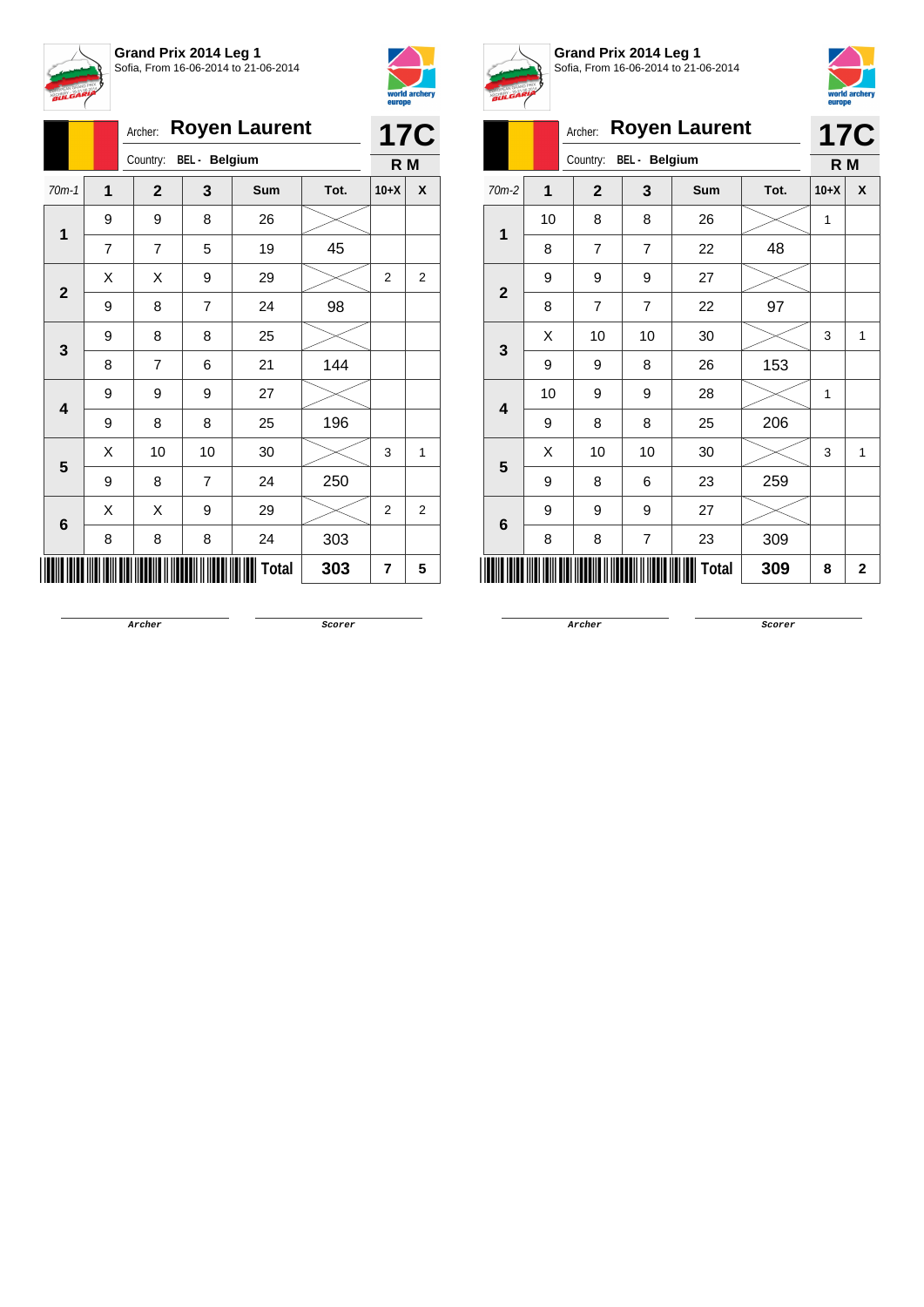



| الله الكبر              |                | Archer:        |                | <b>Jassim Mohammed Mahmood</b> |      | <b>17D</b> |   |  |
|-------------------------|----------------|----------------|----------------|--------------------------------|------|------------|---|--|
|                         |                | Country:       | IRQ - Iraq     |                                |      | R M        |   |  |
| $70m-1$                 | 1              | $\mathbf{2}$   | 3              | Sum                            | Tot. | $10+X$     | X |  |
| 1                       | Χ              | 9              | 9              | 28                             |      | 1          | 1 |  |
|                         | 9              | 8              | 7              | 24                             | 52   |            |   |  |
| $\mathbf{2}$            | 10             | 9              | 9              | 28                             |      | 1          |   |  |
|                         | 9              | 8              | 4              | 21                             | 101  |            |   |  |
| 3                       | 10             | 9              | 9              | 28                             |      | 1          |   |  |
|                         | 9              | 9              | 7              | 25                             | 154  |            |   |  |
| $\overline{\mathbf{4}}$ | 9              | 8              | $\overline{7}$ | 24                             |      |            |   |  |
|                         | $\overline{7}$ | $\overline{7}$ | 6              | 20                             | 198  |            |   |  |
| 5                       | 10             | 9              | 8              | 27                             |      | 1          |   |  |
|                         | 7              | $\overline{7}$ | 4              | 18                             | 243  |            |   |  |
|                         | 9              | 7              | $\overline{7}$ | 23                             |      |            |   |  |
| 6                       | 7              | 6              | 6              | 19                             | 285  |            |   |  |
|                         |                |                |                | Total                          | 285  | 4          | 1 |  |



**Grand Prix 2014 Leg 1** Sofia, From 16-06-2014 to 21-06-2014



| بالله باكبر    |    | <b>Jassim Mohammed Mahmood</b><br>Archer: |              |                |       |      |                |   |  |
|----------------|----|-------------------------------------------|--------------|----------------|-------|------|----------------|---|--|
|                |    |                                           | Country:     | IRQ - Iraq     |       |      | R M            |   |  |
| 70m-2          | 1  |                                           | $\mathbf{2}$ | 3              | Sum   | Tot. | $10+X$         | X |  |
| 1              | X  |                                           | 10           | 10             | 30    |      | 3              | 1 |  |
|                | 9  |                                           | 9            | $\overline{7}$ | 25    | 55   |                |   |  |
| $\overline{2}$ | 9  |                                           | 9            | 9              | 27    |      |                |   |  |
|                | 8  |                                           | 7            | 6              | 21    | 103  |                |   |  |
| 3              | X  |                                           | 9            | 9              | 28    |      | 1              | 1 |  |
|                | 9  |                                           | 7            | 4              | 20    | 151  |                |   |  |
| 4              | X  |                                           | 10           | 9              | 29    |      | $\overline{2}$ | 1 |  |
|                | 9  |                                           | 9            | 8              | 26    | 206  |                |   |  |
| 5              | Х  |                                           | Х            | 10             | 30    |      | 3              | 2 |  |
|                | 10 |                                           | 9            | 8              | 27    | 263  | 1              |   |  |
| 6              | 9  |                                           | 9            | 9              | 27    |      |                |   |  |
|                | 9  |                                           | 6            | 6              | 21    | 311  |                |   |  |
|                |    |                                           |              |                | Total | 311  | 10             | 5 |  |

**Archer Scorer**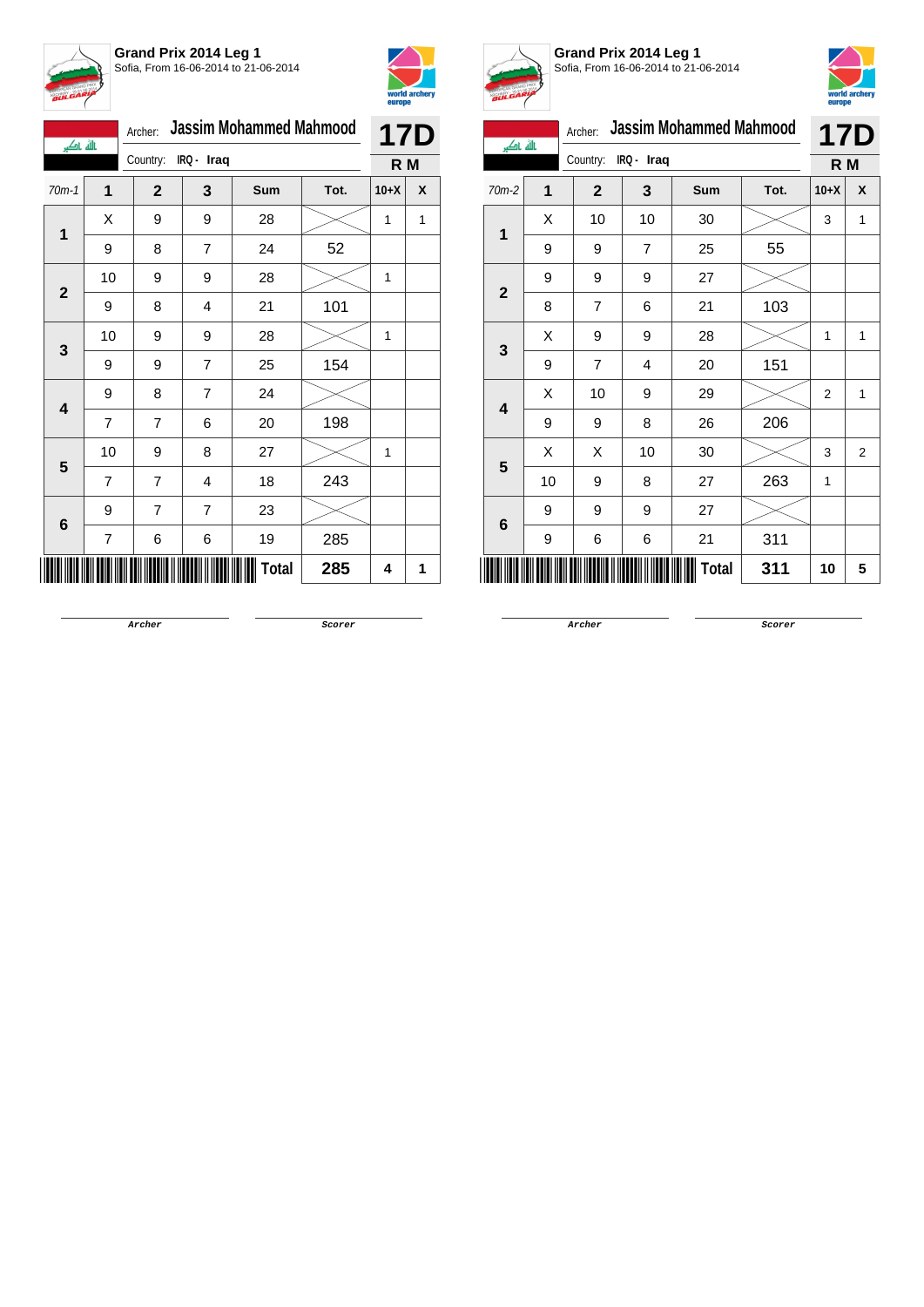



| Ф            |   |    | <b>Prodanovic Nikola</b><br>Archer: | <b>18A</b>              |            |      |                |   |
|--------------|---|----|-------------------------------------|-------------------------|------------|------|----------------|---|
|              |   |    | Country: SRB - Serbia               | R M                     |            |      |                |   |
| $70m-1$      |   | 1  | $\mathbf{2}$                        | 3                       | <b>Sum</b> | Tot. | $10+X$         | X |
| 1            |   | X  | 10                                  | 9                       | 29         |      | $\overline{2}$ | 1 |
|              |   | 9  | 8                                   | 8                       | 25         | 54   |                |   |
|              |   | X  | 10                                  | 9                       | 29         |      | 2              | 1 |
| $\mathbf{2}$ |   | 8  | 7                                   | 5                       | 20         | 103  |                |   |
|              |   | 10 | 9                                   | 9                       | 28         |      | 1              |   |
|              | 3 | 9  | 9                                   | 8                       | 26         | 157  |                |   |
|              |   | 10 | 8                                   | 8                       | 26         |      | 1              |   |
| 4            |   | 8  | 8                                   | 8                       | 24         | 207  |                |   |
| 5            |   | 10 | 9                                   | 9                       | 28         |      | 1              |   |
|              |   | 9  | 8                                   | 8                       | 25         | 260  |                |   |
|              |   | X  | 9                                   | 9                       | 28         |      | 1              | 1 |
| 6            |   | 9  | 7                                   | $\overline{\mathbf{7}}$ | 23         | 311  |                |   |
|              |   |    |                                     |                         | Total      | 311  | 8              | 3 |



**Grand Prix 2014 Leg 1** Sofia, From 16-06-2014 to 21-06-2014



| ക<br>麗       |                | <b>Prodanovic Nikola</b><br>Archer: |                |              |      |        | <b>18A</b>     |  |
|--------------|----------------|-------------------------------------|----------------|--------------|------|--------|----------------|--|
|              |                | Country:                            | SRB - Serbia   | R M          |      |        |                |  |
| $70m-2$      | $\overline{1}$ | $\mathbf{2}$                        | 3              | Sum          | Tot. | $10+X$ | X              |  |
| 1            | X              | 10                                  | 9              | 29           |      | 2      | 1              |  |
|              | 9              | 9                                   | 5              | 23           | 52   |        |                |  |
| $\mathbf{2}$ | X              | X                                   | 8              | 28           |      | 2      | $\overline{2}$ |  |
|              | 8              | 8                                   | 8              | 24           | 104  |        |                |  |
| 3            | 10             | 10                                  | 9              | 29           |      | 2      |                |  |
|              | 9              | $\overline{7}$                      | $\overline{7}$ | 23           | 156  |        |                |  |
| 4            | 10             | 10                                  | 9              | 29           |      | 2      |                |  |
|              | 8              | $\overline{7}$                      | $\overline{7}$ | 22           | 207  |        |                |  |
| 5            | 9              | 9                                   | 9              | 27           |      |        |                |  |
|              | 9              | 8                                   | 7              | 24           | 258  |        |                |  |
|              | 9              | 9                                   | 8              | 26           |      |        |                |  |
| 6            | 8              | 8                                   | 6              | 22           | 306  |        |                |  |
|              |                |                                     |                | <b>Total</b> | 306  | 8      | 3              |  |

**Archer Scorer**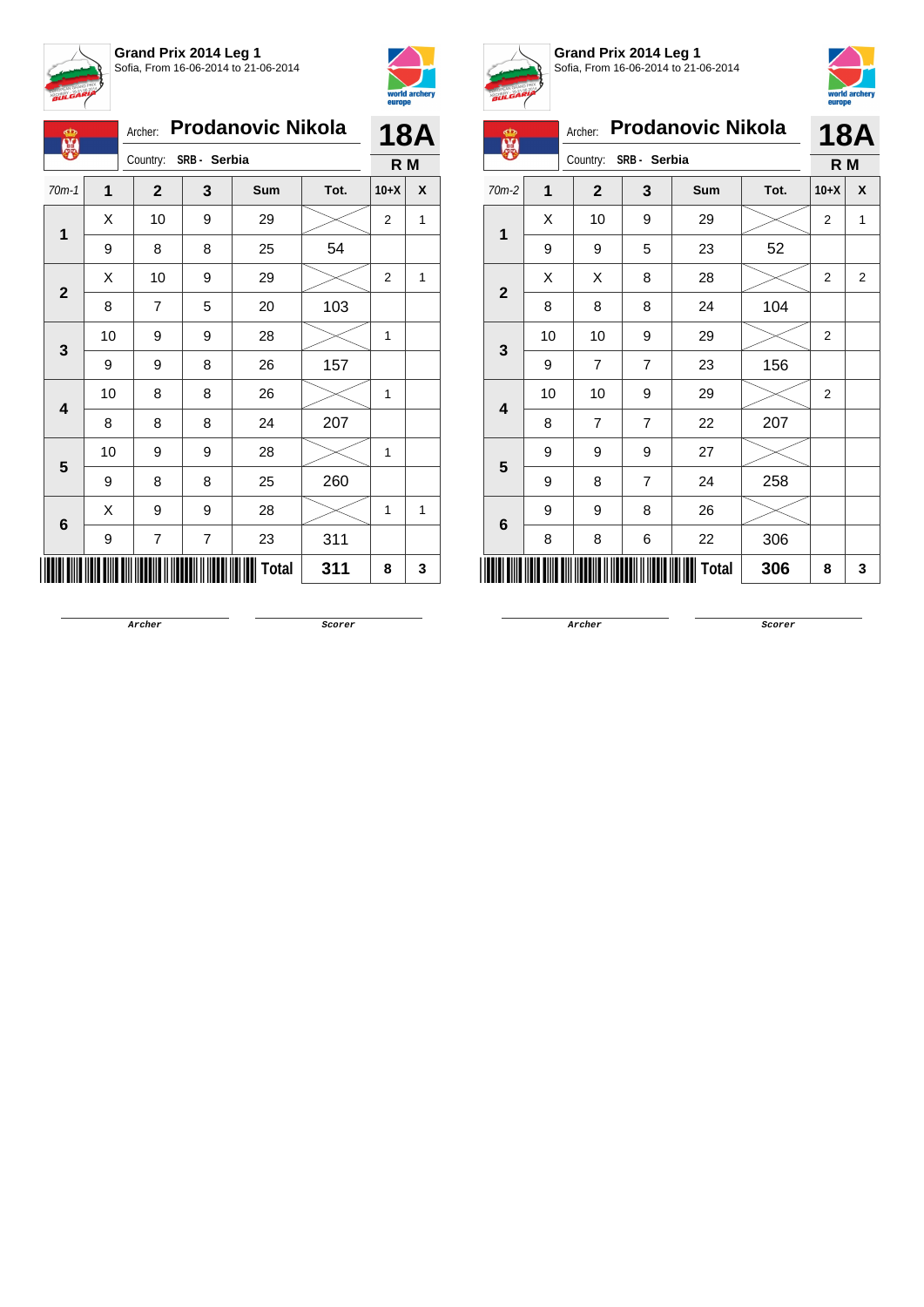



|  | Q                       |                | Hurban Jr. Vladimir<br>Archer: | <b>18B</b>     |       |      |                |   |
|--|-------------------------|----------------|--------------------------------|----------------|-------|------|----------------|---|
|  |                         |                | Country: SVK - Slovakia        |                | R M   |      |                |   |
|  | $70m-1$                 | 1              | $\overline{2}$                 | 3              | Sum   | Tot. | $10+X$         | X |
|  | $\mathbf{1}$            | Χ              | 9                              | 9              | 28    |      | 1              | 1 |
|  |                         | 9              | $\overline{7}$                 | $\overline{7}$ | 23    | 51   |                |   |
|  | $\overline{\mathbf{2}}$ | 10             | 10                             | 9              | 29    |      | $\overline{2}$ |   |
|  |                         | 9              | $\overline{7}$                 | 6              | 22    | 102  |                |   |
|  | 3                       | X              | 8                              | 8              | 26    |      | 1              | 1 |
|  |                         | $\overline{7}$ | $\overline{7}$                 | 4              | 18    | 146  |                |   |
|  | 4                       | 10             | 10                             | 10             | 30    |      | 3              |   |
|  |                         | 9              | 9                              | 9              | 27    | 203  |                |   |
|  | 5                       | 9              | 9                              | 8              | 26    |      |                |   |
|  |                         | 8              | 8                              | 8              | 24    | 253  |                |   |
|  | 6                       | X              | 9                              | 9              | 28    |      | 1              | 1 |
|  |                         | 8              | 8                              | 8              | 24    | 305  |                |   |
|  |                         |                |                                |                | Total | 305  | 8              | 3 |



**Grand Prix 2014 Leg 1** Sofia, From 16-06-2014 to 21-06-2014



| <b>18B</b><br>R M<br>X |
|------------------------|
|                        |
|                        |
|                        |
|                        |
|                        |
|                        |
|                        |
|                        |
|                        |
| $\overline{2}$         |
|                        |
|                        |
|                        |
|                        |
|                        |
| $\overline{2}$         |
|                        |

**Archer Scorer**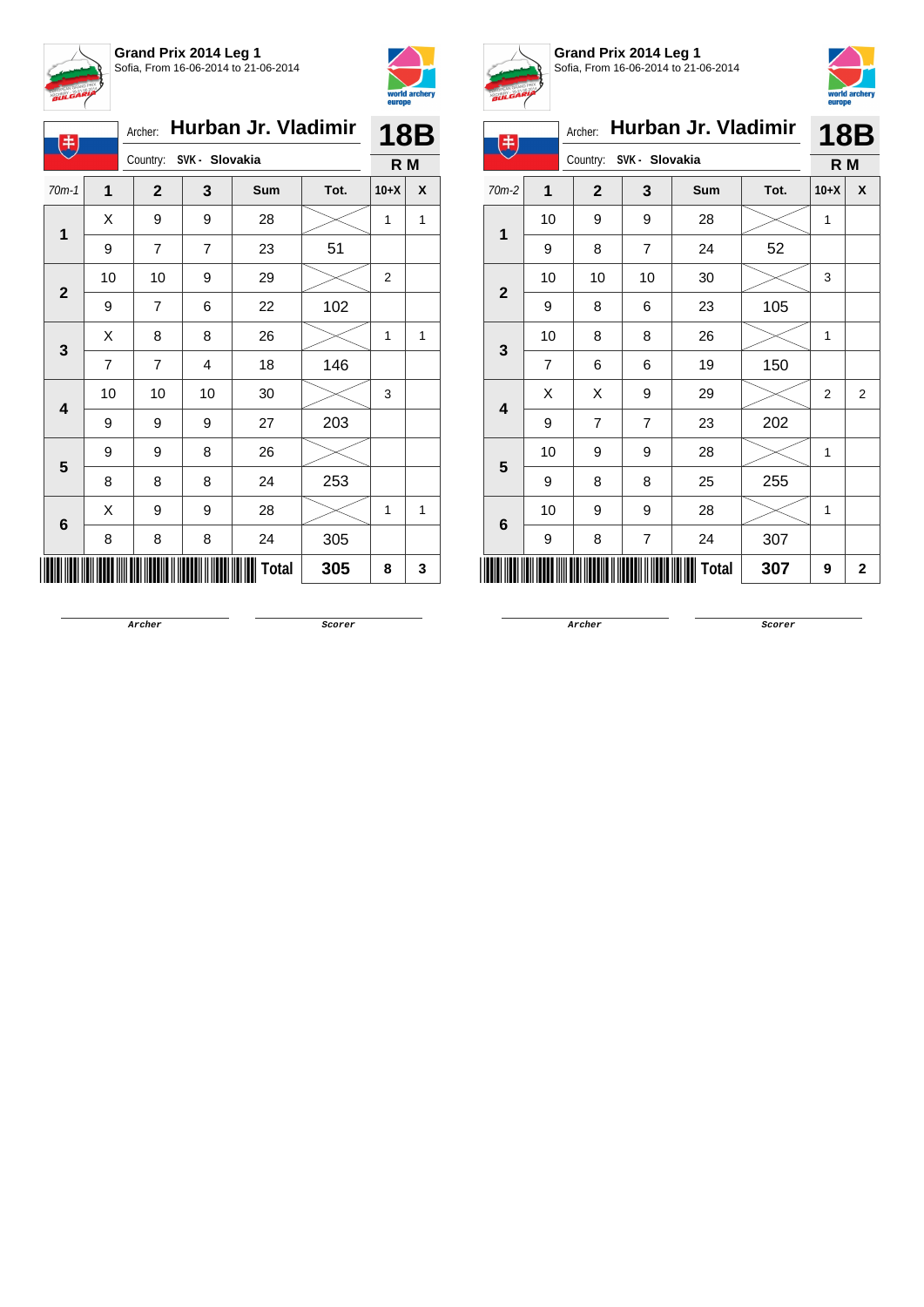



|              |    | <b>Abdorraboh Farhan</b><br>Archer: | <b>18C</b>     |       |      |        |   |
|--------------|----|-------------------------------------|----------------|-------|------|--------|---|
|              |    | Country:<br>QAT - Qatar             | R <sub>M</sub> |       |      |        |   |
| $70m-1$      | 1  | $\mathbf{2}$                        | 3              | Sum   | Tot. | $10+X$ | X |
| 1            | 9  | 9                                   | 8              | 26    |      |        |   |
|              | 8  | 8                                   | $\overline{7}$ | 23    | 49   |        |   |
| $\mathbf{2}$ | 10 | 9                                   | 9              | 28    |      | 1      |   |
|              | 8  | 7                                   | 6              | 21    | 98   |        |   |
| 3            | 10 | 9                                   | 9              | 28    |      | 1      |   |
|              | 9  | 8                                   | 6              | 23    | 149  |        |   |
|              | 9  | 8                                   | 8              | 25    |      |        |   |
| 4            | 8  | 6                                   | 5              | 19    | 193  |        |   |
| 5            | 10 | 9                                   | 9              | 28    |      | 1      |   |
|              | 8  | 7                                   | 5              | 20    | 241  |        |   |
|              | 10 | 9                                   | 9              | 28    |      | 1      |   |
| 6            | 8  | 8                                   | 6              | 22    | 291  |        |   |
|              |    |                                     |                | Total | 291  | 4      | 0 |



**Grand Prix 2014 Leg 1** Sofia, From 16-06-2014 to 21-06-2014



| <b>BULGARY</b> |    |                                     |                |            |      | europe         | world archery |  |
|----------------|----|-------------------------------------|----------------|------------|------|----------------|---------------|--|
|                |    | <b>Abdorraboh Farhan</b><br>Archer: |                |            |      |                | <b>18C</b>    |  |
|                |    | Country:<br>QAT - Qatar             |                |            |      |                | R M           |  |
| $70m-2$        | 1  | $\overline{2}$                      | 3              | <b>Sum</b> | Tot. | $10 + X$       | X             |  |
| 1              | 10 | 10                                  | 9              | 29         |      | $\overline{2}$ |               |  |
|                | 8  | $\overline{7}$                      | 6              | 21         | 50   |                |               |  |
| $\mathbf{2}$   | 9  | 9                                   | 9              | 27         |      |                |               |  |
|                | 9  | 9                                   | 6              | 24         | 101  |                |               |  |
| 3              | X  | 9                                   | 9              | 28         |      | 1              | 1             |  |
|                | 6  | 5                                   | $\overline{c}$ | 13         | 142  |                |               |  |
| 4              | 10 | 9                                   | 9              | 28         |      | $\mathbf{1}$   |               |  |
|                | 8  | 8                                   | $\overline{7}$ | 23         | 193  |                |               |  |
| 5              | X  | X                                   | 10             | 30         |      | 3              | 2             |  |
|                | 9  | 8                                   | 8              | 25         | 248  |                |               |  |
| 6              | 8  | 8                                   | 8              | 24         |      |                |               |  |
|                | 8  | 8                                   | 5              | 21         | 293  |                |               |  |
|                |    |                                     |                | Total      | 293  | 7              | 3             |  |

**Archer Scorer**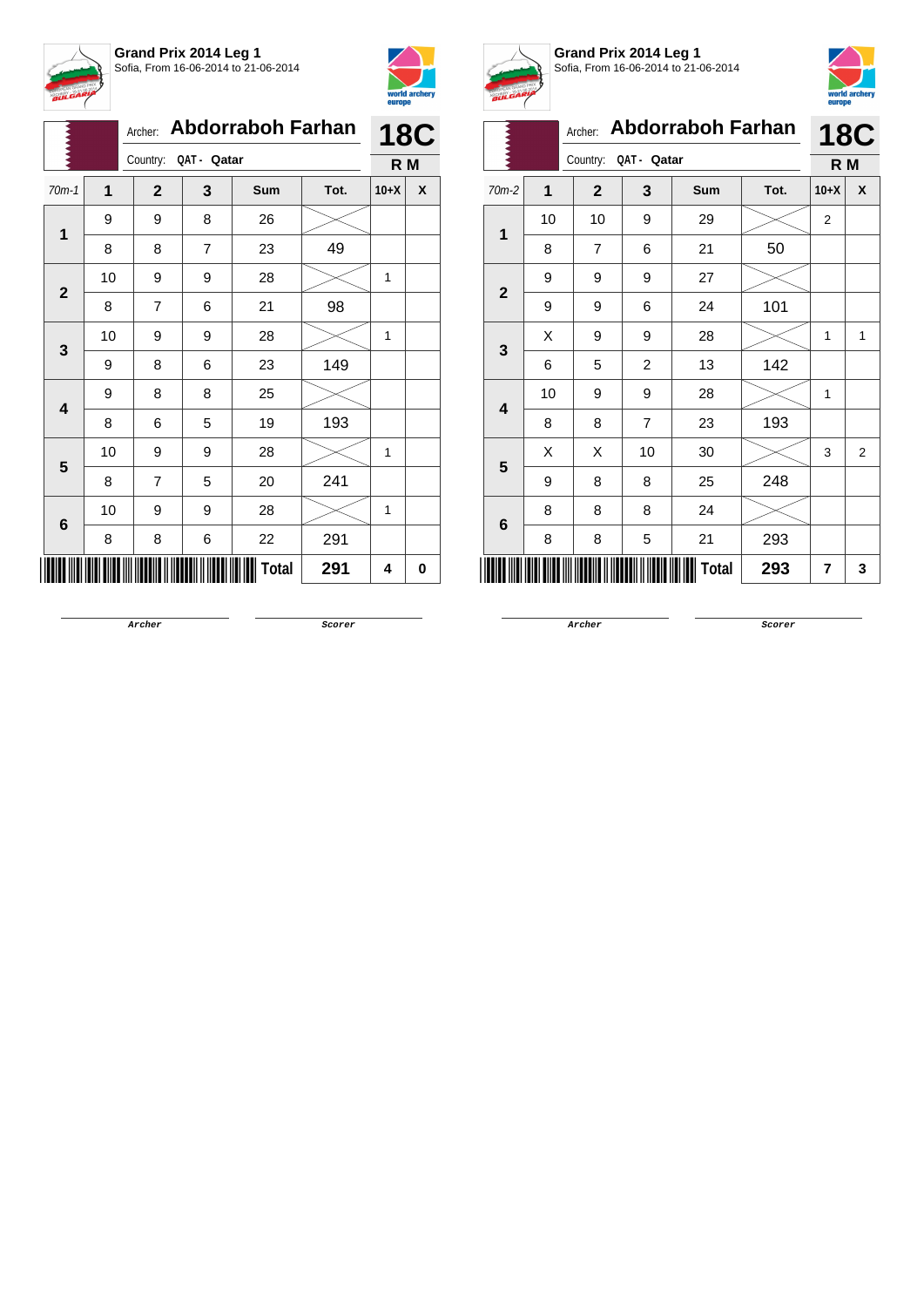



|                         |    | <b>Orlic Vedran</b><br>Archer: | <b>18D</b> |                |      |                |              |
|-------------------------|----|--------------------------------|------------|----------------|------|----------------|--------------|
|                         |    | Country: CRO- Croatia          |            | R <sub>M</sub> |      |                |              |
| $70m-1$                 | 1  | $\mathbf{2}$                   | 3          | Sum            | Tot. | $10+X$         | X            |
| $\mathbf 1$             | 10 | 9                              | 9          | 28             |      | 1              |              |
|                         | 8  | 8                              | M          | 16             | 44   |                |              |
| $\mathbf{2}$            | 9  | 9                              | 9          | 27             |      |                |              |
|                         | 9  | 8                              | 8          | 25             | 96   |                |              |
| 3                       | 10 | 10                             | 9          | 29             |      | $\overline{2}$ |              |
|                         | 9  | 8                              | 8          | 25             | 150  |                |              |
| $\overline{\mathbf{4}}$ | 9  | 9                              | 9          | 27             |      |                |              |
|                         | 8  | 8                              | 7          | 23             | 200  |                |              |
| 5                       | Χ  | 10                             | 9          | 29             |      | $\overline{2}$ | 1            |
|                         | 9  | 9                              | 6          | 24             | 253  |                |              |
|                         | X  | 10                             | 9          | 29             |      | $\overline{2}$ | 1            |
| 6                       | 8  | 7                              | 6          | 21             | 303  |                |              |
|                         |    |                                |            | <b>Total</b>   | 303  | 7              | $\mathbf{2}$ |



**Grand Prix 2014 Leg 1** Sofia, From 16-06-2014 to 21-06-2014



|                | 6 m                 | <b>Orlic Vedran</b><br>Archer: | <b>18D</b>     |            |      |        |                |  |
|----------------|---------------------|--------------------------------|----------------|------------|------|--------|----------------|--|
|                |                     | Country:                       | CRO- Croatia   |            |      |        |                |  |
| $70m-2$        | $\mathbf 1$         | $\overline{2}$                 | 3              | <b>Sum</b> | Tot. | $10+X$ | X              |  |
| 1              | 9                   | 9                              | 9              | 27         |      |        |                |  |
|                | 9                   | 8                              | 8              | 25         | 52   |        |                |  |
| $\overline{2}$ | X                   | X                              | X              | 30         |      | 3      | 3              |  |
|                | 9                   | 8                              | $\overline{7}$ | 24         | 106  |        |                |  |
| 3              | X                   | X                              | 10             | 30         |      | 3      | $\overline{2}$ |  |
|                | 9                   | 8                              | 8              | 25         | 161  |        |                |  |
| 4              | X                   | X                              | 10             | 30         |      | 3      | $\overline{2}$ |  |
|                | 9                   | 8                              | 8              | 25         | 216  |        |                |  |
| 5              | 9                   | 9                              | 9              | 27         |      |        |                |  |
|                | 9                   | 8                              | 8              | 25         | 268  |        |                |  |
| 6              | 9                   | 9                              | 9              | 27         |      |        |                |  |
|                | 9                   | 8                              | 7              | 24         | 319  |        |                |  |
|                | <b>Total</b><br>319 |                                |                |            |      |        | 7              |  |

**Archer Scorer**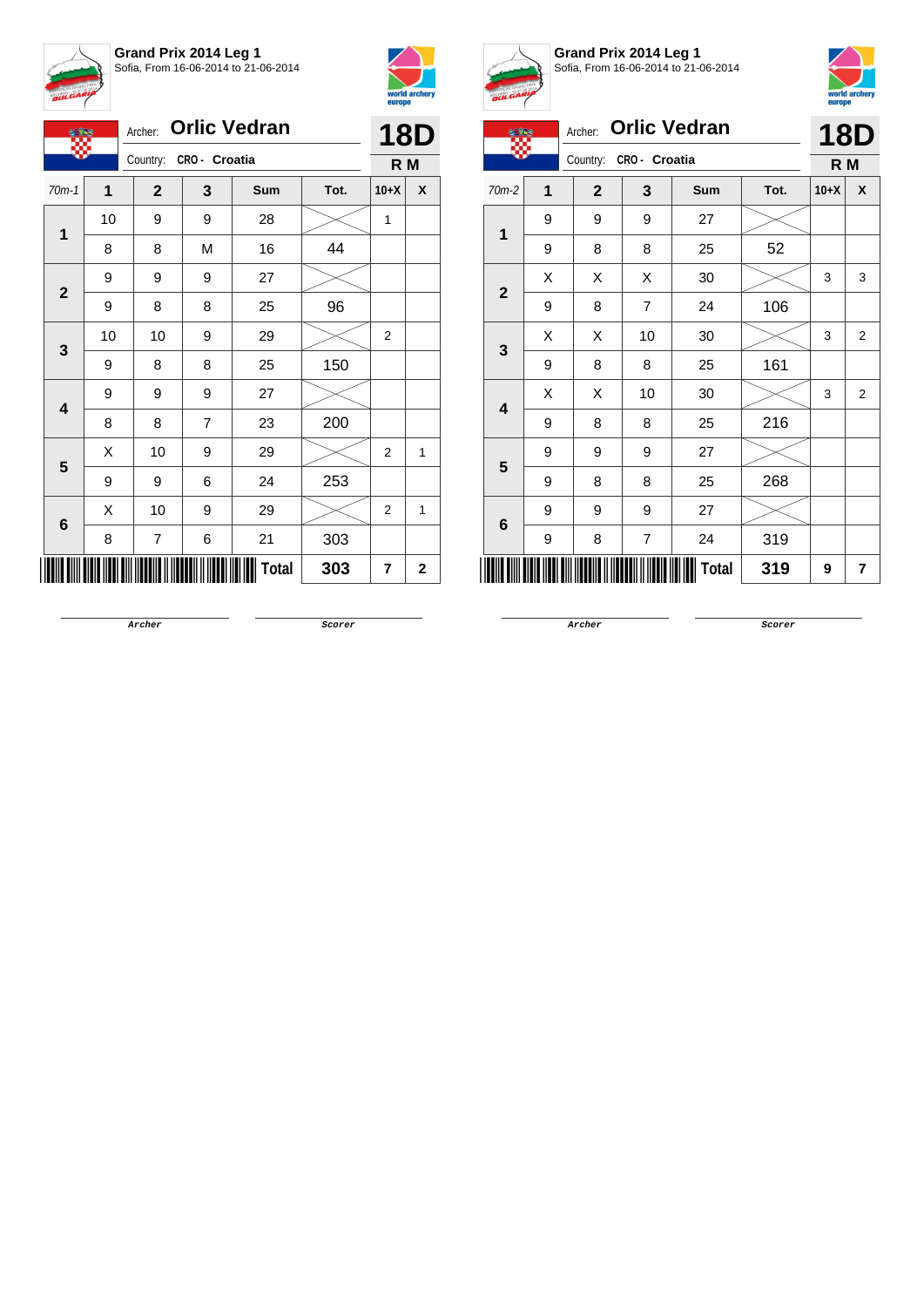



| Ф<br><b>AR</b>          |   | Archer:      |                         | <b>Svilanovic Dragan</b> |      |        | <b>19A</b>   |
|-------------------------|---|--------------|-------------------------|--------------------------|------|--------|--------------|
|                         |   |              | Country: SRB - Serbia   |                          |      | R M    |              |
| $70m-1$                 | 1 | $\mathbf{2}$ | 3                       | Sum                      | Tot. | $10+X$ | X            |
| $\mathbf 1$             | 9 | 9            | 9                       | 27                       |      |        |              |
|                         | 9 | 8            | 7                       | 24                       | 51   |        |              |
| $\mathbf{2}$            | 9 | 9            | 7                       | 25                       |      |        |              |
|                         | 6 | 6            | 6                       | 18                       | 94   |        |              |
| 3                       | 9 | 9            | 9                       | 27                       |      |        |              |
|                         | 9 | 7            | $\overline{7}$          | 23                       | 144  |        |              |
| $\overline{\mathbf{4}}$ | 8 | 8            | 8                       | 24                       |      |        |              |
|                         | 7 | 7            | 1                       | 15                       | 183  |        |              |
| 5                       | 9 | 9            | 9                       | 27                       |      |        |              |
|                         | 9 | 9            | 6                       | 24                       | 234  |        |              |
| 6                       | X | 10           | 9                       | 29                       |      | 2      | $\mathbf{1}$ |
|                         | 9 | 8            | $\overline{\mathbf{7}}$ | 24                       | 287  |        |              |
|                         |   |              |                         | <b>Total</b>             | 287  | 2      | 1            |



**Grand Prix 2014 Leg 1** Sofia, From 16-06-2014 to 21-06-2014



| ന്മ            |                   | Archer:                 |                | <b>Svilanovic Dragan</b> |        |                | <b>19A</b> |  |
|----------------|-------------------|-------------------------|----------------|--------------------------|--------|----------------|------------|--|
| 麗              |                   | Country:                | SRB- Serbia    |                          |        | R M            |            |  |
| $70m-2$        | 1                 | $\overline{\mathbf{2}}$ | 3              | Tot.                     | $10+X$ | X              |            |  |
| 1              | Χ                 | 10                      | 9              | 29                       |        | $\overline{2}$ | 1          |  |
|                | 8                 | 8                       | $\overline{7}$ | 23                       | 52     |                |            |  |
| $\overline{2}$ |                   |                         |                |                          |        |                |            |  |
|                | 6                 | 5                       | $\overline{c}$ | 13                       | 89     |                |            |  |
| 3              | 10                | 10                      | 9              | 29                       |        | $\overline{2}$ |            |  |
|                | 9                 | 9                       | 6              | 24                       | 142    |                |            |  |
| 4              | Χ<br>9<br>28<br>9 |                         |                |                          |        |                |            |  |
|                | 9                 | 8                       | 8              | 25                       | 195    |                |            |  |
| 5              | 10                | 10                      | 9              | 29                       |        | $\overline{2}$ |            |  |
|                | 9                 | 9                       | $\overline{7}$ | 25                       | 249    |                |            |  |
| 6              | 9                 | 9                       | 9              | 27                       |        |                |            |  |
|                | 300               |                         |                |                          |        |                |            |  |
| Total<br>300   |                   |                         |                |                          |        |                |            |  |

**Archer Scorer**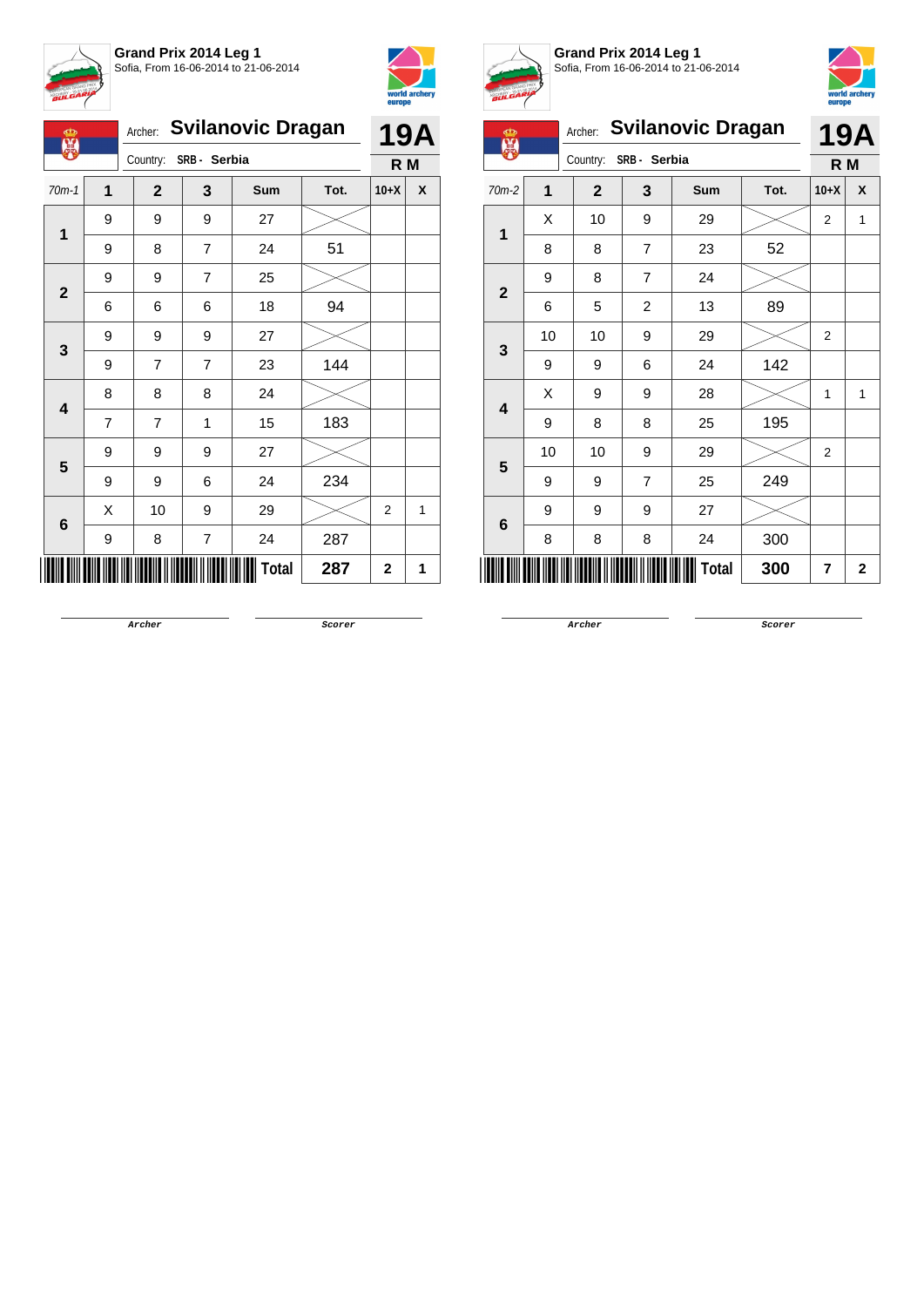



| $\ddagger$              | Archer:        | <b>Kohler Andrej</b>    |                  | <b>19B</b>   |      |        |             |
|-------------------------|----------------|-------------------------|------------------|--------------|------|--------|-------------|
|                         |                | Country: SVK - Slovakia |                  |              |      | R M    |             |
| $70m-1$                 | 1              | $\mathbf{2}$            | 3                | Sum          | Tot. | $10+X$ | X           |
| $\mathbf 1$             | 9              | 9                       | 9                | 27           |      |        |             |
|                         | 9              | 8                       | 8                | 25           | 52   |        |             |
|                         | Χ              | 9                       | 8                | 27           |      | 1      | 1           |
| $\mathbf{2}$            | 8              | $\overline{7}$          | $\overline{7}$   | 22           | 101  |        |             |
|                         | 9              | 9                       | 8                | 26           |      |        |             |
| 3                       | 7              | 7                       | 5                | 19           | 146  |        |             |
| $\overline{\mathbf{4}}$ | 10             | 10                      | 8                | 28           |      | 2      |             |
|                         | 8              | 8                       | $\overline{7}$   | 23           | 197  |        |             |
| 5                       | 9              | 8                       | 8                | 25           |      |        |             |
|                         | 8              | 8                       | $\overline{7}$   | 23           | 245  |        |             |
| 6                       | Χ              | 9                       | 9                | 28           |      | 1      | 1           |
|                         | $\overline{7}$ | 7                       | $\boldsymbol{7}$ | 21           | 294  |        |             |
|                         |                |                         |                  | <b>Total</b> | 294  | 4      | $\mathbf 2$ |



**Grand Prix 2014 Leg 1** Sofia, From 16-06-2014 to 21-06-2014



| 电                       |                |                |                | Archer: Kohler Andrej |      |                | <b>19B</b>  |
|-------------------------|----------------|----------------|----------------|-----------------------|------|----------------|-------------|
|                         |                | Country:       | SVK - Slovakia |                       |      | R M            |             |
| $70m-2$                 | $\overline{1}$ | $\mathbf{2}$   | 3              | Sum                   | Tot. | $10+X$         | X           |
| 1                       | 9              | 9              | 9              | 27                    |      |                |             |
|                         | 8              | $\overline{7}$ | 4              | 19                    | 46   |                |             |
| $\overline{2}$          | 9              | 9              | 9              | 27                    |      |                |             |
|                         | 8              | 8              | 6              | 22                    | 95   |                |             |
| 3                       | X              | 10             | 8              | 28                    |      | $\overline{2}$ | 1           |
|                         | 8              | $\overline{7}$ | 6              | 21                    | 144  |                |             |
| $\overline{\mathbf{4}}$ | 9              | 9              | 9              | 27                    |      |                |             |
|                         | 9              | 8              | $\overline{7}$ | 24                    | 195  |                |             |
| 5                       | 10             | 8              | 8              | 26                    |      | 1              |             |
|                         | 8              | $\overline{7}$ | 6              | 21                    | 242  |                |             |
| 6                       | X              | 8              | 8              | 26                    |      | 1              | 1           |
|                         | 8              | 7              | 7              | 22                    | 290  |                |             |
|                         |                |                |                | Total                 | 290  | 4              | $\mathbf 2$ |

**Archer Scorer**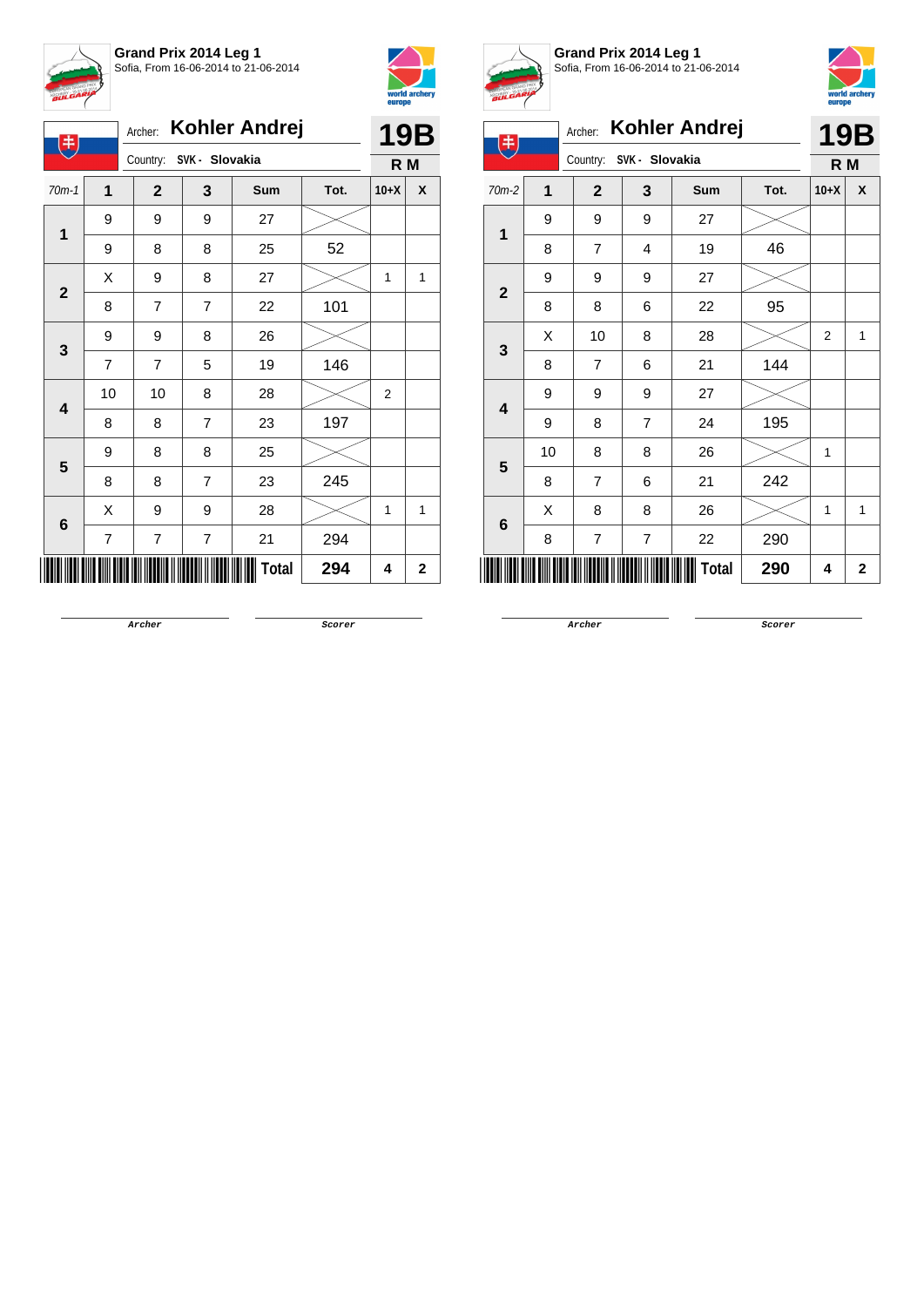



|              |                |                      |                         | Archer: Salem Ali Ahmed |      |                | <b>19C</b>   |
|--------------|----------------|----------------------|-------------------------|-------------------------|------|----------------|--------------|
|              |                | Country: QAT - Qatar |                         |                         |      | R M            |              |
| $70m-1$      | $\overline{1}$ | $\mathbf{2}$         | 3                       | Sum                     | Tot. | $10+X$         | X            |
| 1            | X              | 10                   | 9                       | 29                      |      | $\overline{2}$ | 1            |
|              | 8              | 7                    | 6                       | 21                      | 50   |                |              |
|              | 10             | 9                    | 9                       | 28                      |      | 1              |              |
| $\mathbf{2}$ | 8              | 8                    | 6                       | 22                      | 100  |                |              |
|              | Χ              | 9                    | 9                       | 28                      |      | 1              | 1            |
| 3            | 9              | 9                    | 6                       | 24                      | 152  |                |              |
|              | 10             | 10                   | 9                       | 29                      |      | $\overline{2}$ |              |
| 4            | 9              | 9                    | 7                       | 25                      | 206  |                |              |
| 5            | 9              | 9                    | 9                       | 27                      |      |                |              |
|              | 9              | 8                    | 8                       | 25                      | 258  |                |              |
|              | 10             | 9                    | 8                       | 27                      |      | 1              |              |
| 6            | 8              | 8                    | $\overline{\mathbf{7}}$ | 23                      | 308  |                |              |
|              |                |                      |                         | Total                   | 308  | 7              | $\mathbf{2}$ |



**Grand Prix 2014 Leg 1** Sofia, From 16-06-2014 to 21-06-2014



|                 | <b>Salem Ali Ahmed</b> |                |                |     |      |        |            |  |  |  |  |
|-----------------|------------------------|----------------|----------------|-----|------|--------|------------|--|--|--|--|
|                 |                        | Archer:        |                |     |      |        | <b>19C</b> |  |  |  |  |
|                 |                        | Country:       | QAT - Qatar    |     |      | R M    |            |  |  |  |  |
| 70m-2           | 1                      | $\mathbf{2}$   | 3              | Sum | Tot. | $10+X$ | X          |  |  |  |  |
| 1               | 9                      | 8              | 8              | 25  |      |        |            |  |  |  |  |
|                 | 8                      | 8              | 5              | 21  | 46   |        |            |  |  |  |  |
| $\overline{2}$  | 10                     | 9              | 9              | 28  |      | 1      |            |  |  |  |  |
|                 | 8                      | 8              | 7              | 23  | 97   |        |            |  |  |  |  |
| $\mathbf{3}$    | 9                      | 9              | 8              | 26  |      |        |            |  |  |  |  |
|                 | 8                      | $\overline{7}$ | 6              | 21  | 144  |        |            |  |  |  |  |
| 4               | 9                      | 9              | 9              | 27  |      |        |            |  |  |  |  |
|                 | 8                      | 7              | 6              | 21  | 192  |        |            |  |  |  |  |
| 5               | 10                     | 9              | 9              | 28  |      | 1      |            |  |  |  |  |
|                 | $\overline{7}$         | $\overline{7}$ | $\overline{7}$ | 21  | 241  |        |            |  |  |  |  |
| $6\phantom{1}6$ | 10                     | 10             | 9              | 29  |      | 2      |            |  |  |  |  |
|                 | 9                      | 8              | 8              | 25  | 295  |        |            |  |  |  |  |
| Total<br>295    |                        |                |                |     |      |        |            |  |  |  |  |

**Archer Scorer**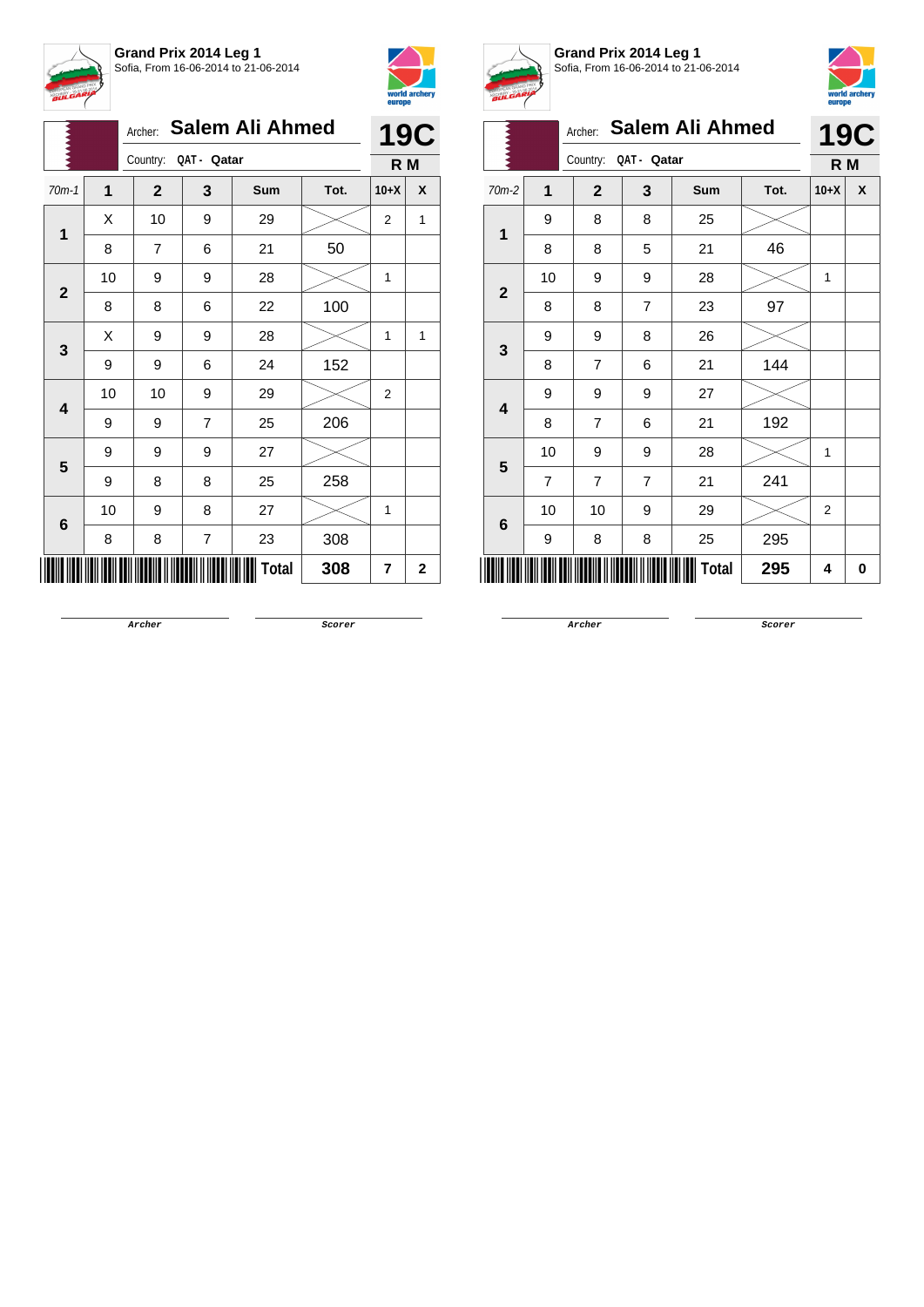

**Grand Prix 2014 Leg 1** Sofia, From 16-06-2014 to 21-06-2014



|              |    |              |                | Archer: Mihalic Matija |      |                | <b>19D</b> |
|--------------|----|--------------|----------------|------------------------|------|----------------|------------|
|              |    | Country:     | CRO- Croatia   |                        |      | R M            |            |
| $70m-1$      | 1  | $\mathbf{2}$ | 3              | Sum                    | Tot. | $10+X$         | X          |
|              | 9  | 9            | 9              | 27                     |      |                |            |
| 1            | 8  | 8            | 8              | 24                     | 51   |                |            |
|              | X  | 10           | 9              | 29                     |      | 2              | 1          |
| $\mathbf{2}$ | 9  | 8            | $\overline{7}$ | 24                     | 104  |                |            |
|              | 10 | 10           | 9              | 29                     |      | $\mathbf{2}$   |            |
| 3            | 8  | 8            | $\overline{7}$ | 23                     | 156  |                |            |
|              | 10 | 9            | 9              | 28                     |      | 1              |            |
| 4            | 8  | 8            | 8              | 24                     | 208  |                |            |
| 5            | 10 | 9            | 9              | 28                     |      | 1              |            |
|              | 8  | 7            | $\overline{7}$ | 22                     | 258  |                |            |
|              | X  | 10           | 9              | 29                     |      | $\overline{2}$ | 1          |
| 6            | 9  | 8            | 6              | 23                     | 310  |                |            |
|              |    |              |                | <b>Total</b>           | 310  | 8              | 2          |



**Grand Prix 2014 Leg 1** Sofia, From 16-06-2014 to 21-06-2014



| <b>BULGARY</b> |                |                |                |                       |      | europe         | world archery  |  |  |  |
|----------------|----------------|----------------|----------------|-----------------------|------|----------------|----------------|--|--|--|
|                |                | Archer:        |                | <b>Mihalic Matija</b> |      | <b>19D</b>     |                |  |  |  |
|                |                | Country:       | CRO - Croatia  |                       |      | R M            |                |  |  |  |
| $70m-2$        | $\overline{1}$ | $\overline{2}$ | 3              | Sum                   | Tot. | $10+X$         | X              |  |  |  |
| 1              | X              | 10             | 10             | 30                    |      | 3              | 1              |  |  |  |
|                | 9              | 9              | 9              | 27                    | 57   |                |                |  |  |  |
| $\mathbf 2$    | 10             | 9              | 9              | 28                    |      | 1              |                |  |  |  |
|                | 9              | 9              | 8              | 26                    | 111  |                |                |  |  |  |
| 3              | 9              | 9              | 9              | 27                    |      |                |                |  |  |  |
|                | 8              | 8              | 6              | 22                    | 160  |                |                |  |  |  |
| 4              | 9              | 9              | 9              | 27                    |      |                |                |  |  |  |
|                | 8              | 8              | 8              | 24                    | 211  |                |                |  |  |  |
| 5              | X              | 10             | 9              | 29                    |      | $\overline{2}$ | 1              |  |  |  |
|                | 9              | 8              | $\overline{7}$ | 24                    | 264  |                |                |  |  |  |
| 6              | 10             | 10             | 9              | 29                    |      | 2              |                |  |  |  |
|                | 9              | 9              | 8              | 26                    | 319  |                |                |  |  |  |
|                |                |                |                | <b>Total</b>          | 319  | 8              | $\overline{2}$ |  |  |  |
|                |                |                |                |                       |      |                |                |  |  |  |

**Archer Scorer**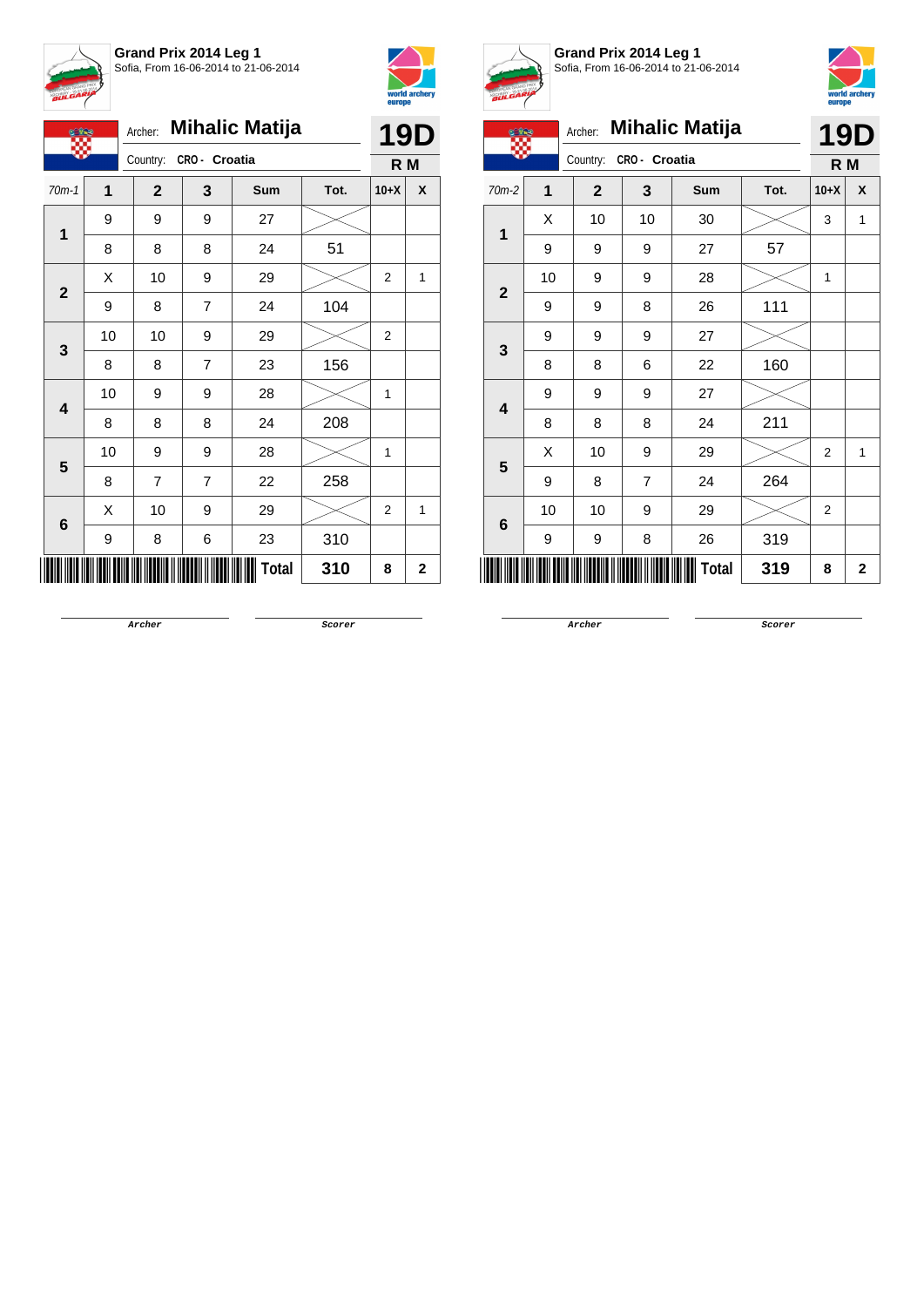



| Ф<br>麗                  | Archer: | <b>Popovic Luka</b> |                | <b>20A</b> |      |                |              |
|-------------------------|---------|---------------------|----------------|------------|------|----------------|--------------|
|                         |         | Country:            | SRB - Serbia   |            |      | R <sub>M</sub> |              |
| $70m-1$                 | 1       | $\mathbf{2}$        | 3              | Sum        | Tot. | $10+X$         | X            |
| $\mathbf 1$             | X       | Χ                   | 9              | 29         |      | 2              | 2            |
|                         | 9       | 8                   | 8              | 25         | 54   |                |              |
| $\mathbf{2}$            | Χ       | Χ                   | 9              | 29         |      | 2              | 2            |
|                         | 9       | 8                   | 8              | 25         | 108  |                |              |
| 3                       | X       | 10                  | 9              | 29         |      | $\overline{2}$ | $\mathbf{1}$ |
|                         | 9       | 8                   | 7              | 24         | 161  |                |              |
| $\overline{\mathbf{4}}$ | 10      | 9                   | 9              | 28         |      | 1              |              |
|                         | 9       | 8                   | $\overline{7}$ | 24         | 213  |                |              |
| 5                       | 10      | 10                  | 8              | 28         |      | 2              |              |
|                         | 8       | 8                   | $\overline{7}$ | 23         | 264  |                |              |
| $\bf 6$                 | 10      | 10                  | 9              | 29         |      | $\overline{2}$ |              |
|                         | 9       | 8                   | 7              | 24         | 317  |                |              |
|                         |         |                     |                | Total      | 317  | 11             | 5            |



**Grand Prix 2014 Leg 1** Sofia, From 16-06-2014 to 21-06-2014



| <b>Popovic Luka</b><br>Archer:<br><b>20A</b><br>ക<br>盟<br>Country:<br>SRB - Serbia<br>R M<br>$\overline{1}$<br>$\overline{2}$<br>3<br>70m-2<br>X<br>Sum<br>Tot.<br>$10+X$<br>28<br>Χ<br>9<br>9<br>$\mathbf{1}$<br>1<br>1<br>8<br>8<br>6<br>22<br>50<br>29<br>Χ<br>Χ<br>9<br>$\overline{2}$<br>$\overline{2}$<br>$\overline{\mathbf{2}}$<br>105<br>9<br>8<br>26<br>9<br>10<br>29<br>Χ<br>9<br>2<br>1<br>3<br>$\overline{7}$<br>157<br>8<br>8<br>23<br>30<br>Χ<br>Χ<br>X<br>3<br>3<br>$\overline{\mathbf{4}}$<br>216<br>10<br>10<br>9<br>29<br>$\overline{2}$<br>29<br>10<br>9<br>X<br>$\overline{2}$<br>1<br>5<br>24<br>269<br>9<br>$\overline{7}$<br>8<br>X<br>27<br>8<br>9<br>1<br>1<br>6<br>320<br>8<br>8<br>8<br>24<br><b>Total</b><br>320<br>13<br>9 |  |  |  |  |  |  |  |  |  |  |  |  |
|----------------------------------------------------------------------------------------------------------------------------------------------------------------------------------------------------------------------------------------------------------------------------------------------------------------------------------------------------------------------------------------------------------------------------------------------------------------------------------------------------------------------------------------------------------------------------------------------------------------------------------------------------------------------------------------------------------------------------------------------------------|--|--|--|--|--|--|--|--|--|--|--|--|
|                                                                                                                                                                                                                                                                                                                                                                                                                                                                                                                                                                                                                                                                                                                                                          |  |  |  |  |  |  |  |  |  |  |  |  |
|                                                                                                                                                                                                                                                                                                                                                                                                                                                                                                                                                                                                                                                                                                                                                          |  |  |  |  |  |  |  |  |  |  |  |  |
|                                                                                                                                                                                                                                                                                                                                                                                                                                                                                                                                                                                                                                                                                                                                                          |  |  |  |  |  |  |  |  |  |  |  |  |
|                                                                                                                                                                                                                                                                                                                                                                                                                                                                                                                                                                                                                                                                                                                                                          |  |  |  |  |  |  |  |  |  |  |  |  |
|                                                                                                                                                                                                                                                                                                                                                                                                                                                                                                                                                                                                                                                                                                                                                          |  |  |  |  |  |  |  |  |  |  |  |  |
|                                                                                                                                                                                                                                                                                                                                                                                                                                                                                                                                                                                                                                                                                                                                                          |  |  |  |  |  |  |  |  |  |  |  |  |
|                                                                                                                                                                                                                                                                                                                                                                                                                                                                                                                                                                                                                                                                                                                                                          |  |  |  |  |  |  |  |  |  |  |  |  |
|                                                                                                                                                                                                                                                                                                                                                                                                                                                                                                                                                                                                                                                                                                                                                          |  |  |  |  |  |  |  |  |  |  |  |  |
|                                                                                                                                                                                                                                                                                                                                                                                                                                                                                                                                                                                                                                                                                                                                                          |  |  |  |  |  |  |  |  |  |  |  |  |
|                                                                                                                                                                                                                                                                                                                                                                                                                                                                                                                                                                                                                                                                                                                                                          |  |  |  |  |  |  |  |  |  |  |  |  |
|                                                                                                                                                                                                                                                                                                                                                                                                                                                                                                                                                                                                                                                                                                                                                          |  |  |  |  |  |  |  |  |  |  |  |  |
|                                                                                                                                                                                                                                                                                                                                                                                                                                                                                                                                                                                                                                                                                                                                                          |  |  |  |  |  |  |  |  |  |  |  |  |
|                                                                                                                                                                                                                                                                                                                                                                                                                                                                                                                                                                                                                                                                                                                                                          |  |  |  |  |  |  |  |  |  |  |  |  |
|                                                                                                                                                                                                                                                                                                                                                                                                                                                                                                                                                                                                                                                                                                                                                          |  |  |  |  |  |  |  |  |  |  |  |  |
|                                                                                                                                                                                                                                                                                                                                                                                                                                                                                                                                                                                                                                                                                                                                                          |  |  |  |  |  |  |  |  |  |  |  |  |
|                                                                                                                                                                                                                                                                                                                                                                                                                                                                                                                                                                                                                                                                                                                                                          |  |  |  |  |  |  |  |  |  |  |  |  |

**Archer Scorer**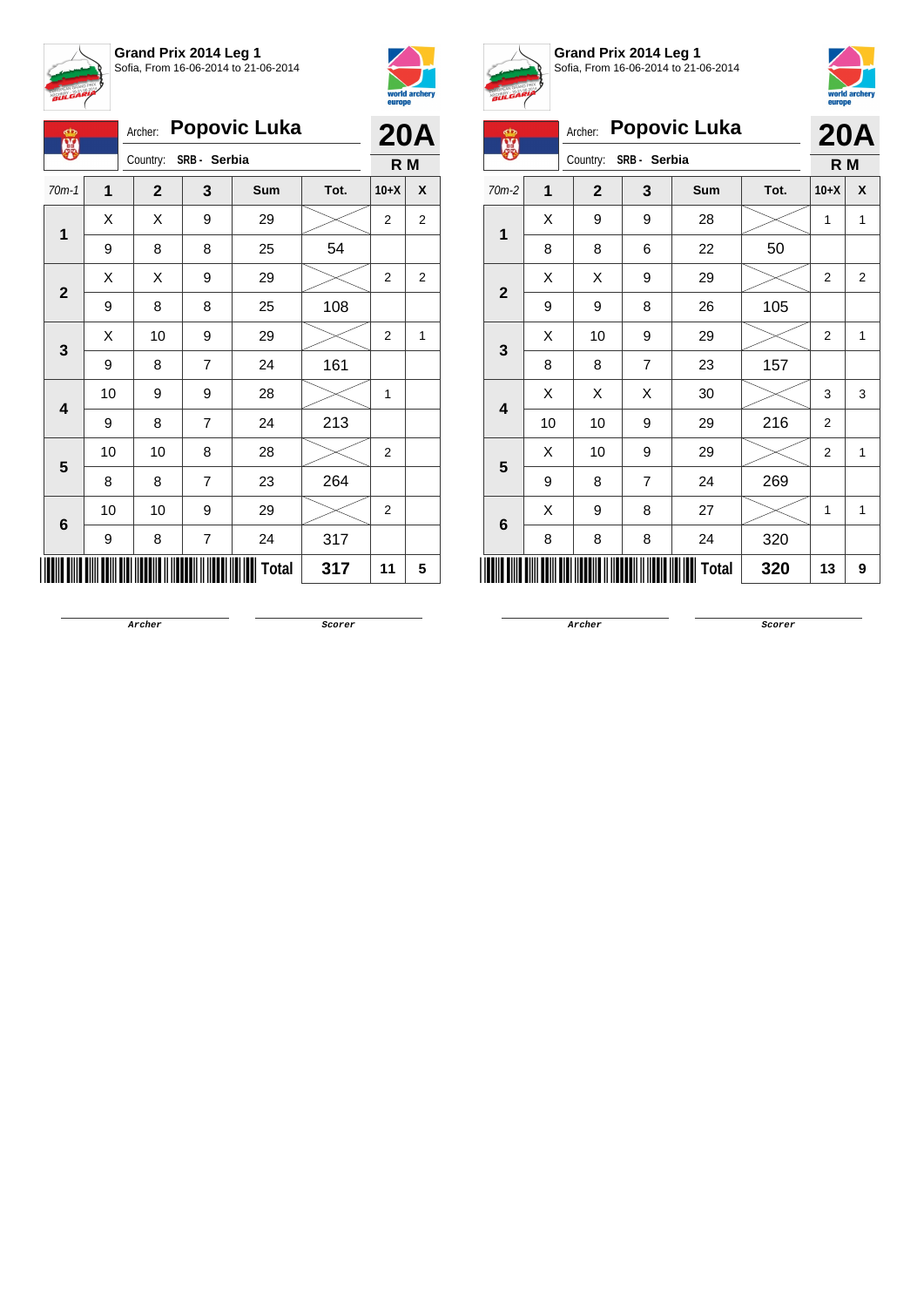



| 电                       |    | Archer:                 | <b>Balaz Boris</b>      |       |      |                  | <b>20B</b>     |
|-------------------------|----|-------------------------|-------------------------|-------|------|------------------|----------------|
|                         |    | Country: SVK - Slovakia |                         |       |      | R M              |                |
| $70m-1$                 | 1  | $\mathbf{2}$            | 3                       | Sum   | Tot. | $10+X$           | X              |
| 1                       | 10 | 9                       | 9                       | 28    |      | 1                |                |
|                         | 9  | 9                       | 9                       | 27    | 55   |                  |                |
| $\mathbf{2}$            | Χ  | 10                      | 10                      | 30    |      | 3                | 1              |
|                         | 9  | 9                       | 8                       | 26    | 111  |                  |                |
| 3                       | 10 | 10                      | 9                       | 29    |      | $\overline{2}$   |                |
|                         | 9  | 8                       | 8                       | 25    | 165  |                  |                |
| $\overline{\mathbf{4}}$ | X  | 10                      | 9                       | 29    |      | 2                | 1              |
|                         | 9  | 9                       | 9                       | 27    | 221  |                  |                |
| 5                       | Χ  | Χ                       | 10                      | 30    |      | 3                | $\overline{2}$ |
|                         | 9  | 9                       | $\overline{7}$          | 25    | 276  |                  |                |
|                         | X  | Χ                       | 9                       | 29    |      | $\boldsymbol{2}$ | $\overline{2}$ |
| 6                       | 8  | 8                       | $\overline{\mathbf{7}}$ | 23    | 328  |                  |                |
|                         |    |                         |                         | Total | 328  | 13               | 6              |



**Grand Prix 2014 Leg 1** Sofia, From 16-06-2014 to 21-06-2014



| A.                      |    |                         |    |                    |      |                |   |
|-------------------------|----|-------------------------|----|--------------------|------|----------------|---|
| 中                       |    | Archer:                 |    | <b>Balaz Boris</b> |      | <b>20B</b>     |   |
|                         |    | Country: SVK - Slovakia |    |                    |      | R <sub>M</sub> |   |
| $70m-2$                 | 1  | $\overline{2}$          | 3  | Sum                | Tot. | $10+X$         | X |
| 1                       | X  | 10                      | 8  | 28                 |      | $\overline{2}$ | 1 |
|                         | 8  | 8                       | 8  | 24                 | 52   |                |   |
| $\overline{2}$          | 9  | 9                       | 9  | 27                 |      |                |   |
|                         | 8  | $\overline{7}$          | 7  | 22                 | 101  |                |   |
| 3                       | 10 | 10                      | 9  | 29                 |      | 2              |   |
|                         | 9  | 8                       | 6  | 23                 | 153  |                |   |
| $\overline{\mathbf{4}}$ | X  | 9                       | 8  | 27                 |      | 1              | 1 |
|                         | 8  | 8                       | 8  | 24                 | 204  |                |   |
| 5                       | Χ  | 10                      | 10 | 30                 |      | 3              | 1 |
|                         | 9  | 9                       | 8  | 26                 | 260  |                |   |
| 6                       | X  | 10                      | 10 | 30                 |      | 3              | 1 |
|                         | 9  | 9                       | 8  | 26                 | 316  |                |   |
|                         |    |                         |    | Total              | 316  | 11             | 4 |
|                         |    |                         |    |                    |      |                |   |

**Archer Scorer**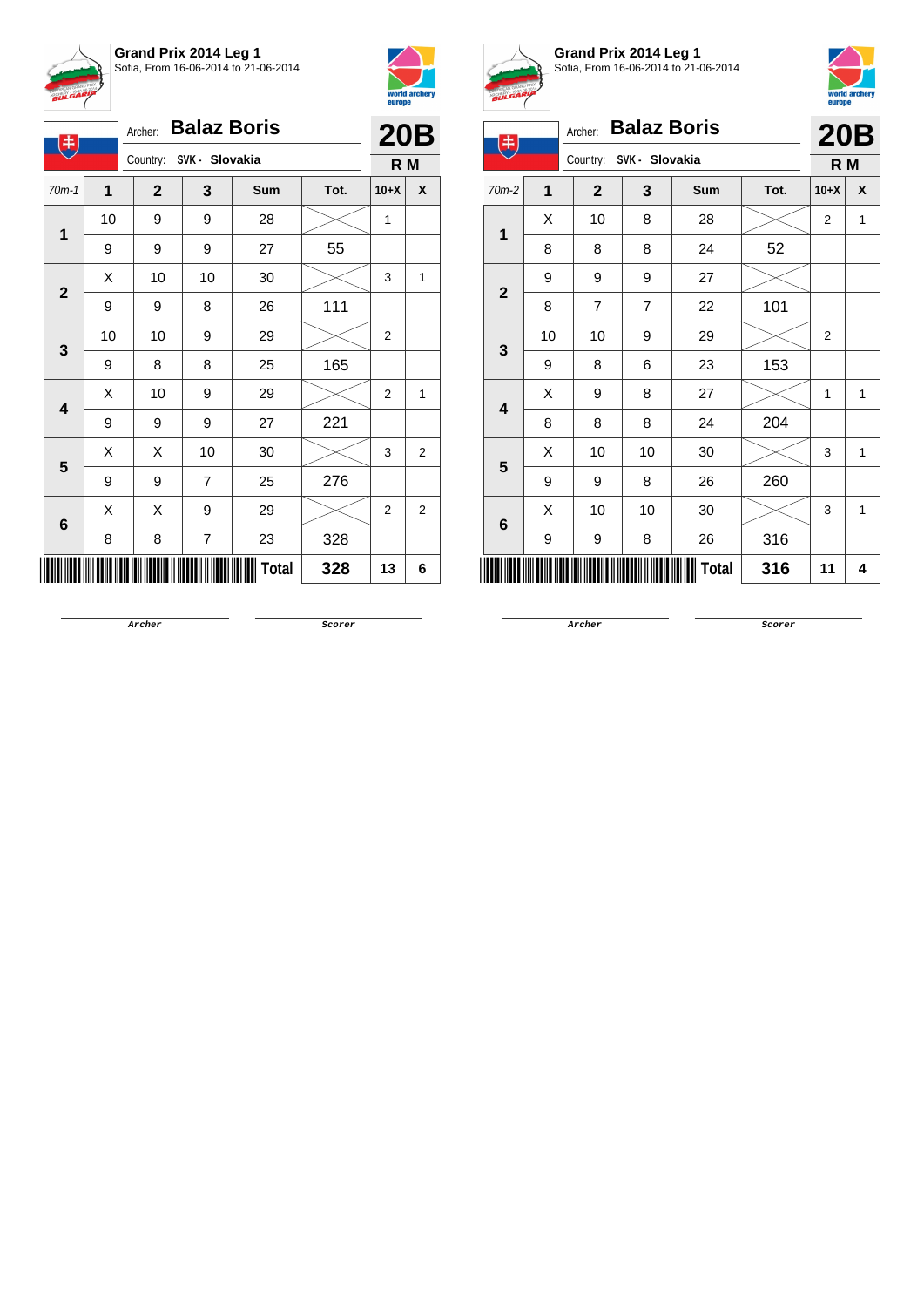



|                   |         |    | Archer:              | Al-Mohanadi Ibrahim | <b>20C</b> |      |                |   |
|-------------------|---------|----|----------------------|---------------------|------------|------|----------------|---|
|                   |         |    | Country: QAT - Qatar |                     |            |      | R M            |   |
|                   | $70m-1$ | 1  | $\overline{2}$       | 3                   | Sum        | Tot. | $10+X$         | X |
|                   |         | X  | 9                    | 9                   | 28         |      | 1              | 1 |
| 1<br>$\mathbf{2}$ | 9       | 9  | 8                    | 26                  | 54         |      |                |   |
|                   |         | Χ  | 10                   | 10                  | 30         |      | 3              | 1 |
|                   |         | 9  | 9                    | 8                   | 26         | 110  |                |   |
|                   |         | X  | 10                   | 10                  | 30         |      | 3              | 1 |
| 3                 | 10      | 8  | 8                    | 26                  | 166        | 1    |                |   |
|                   | 4       | 9  | 9                    | 8                   | 26         |      |                |   |
|                   |         | 8  | 8                    | $\overline{7}$      | 23         | 215  |                |   |
|                   | 5       | 10 | 10                   | 9                   | 29         |      | $\overline{2}$ |   |
|                   |         | 9  | 9                    | 8                   | 26         | 270  |                |   |
|                   |         | Χ  | 10                   | 9                   | 29         |      | $\overline{2}$ | 1 |
|                   | 6       | 8  | 8                    | 7                   | 23         | 322  |                |   |
|                   |         |    |                      |                     | Total      | 322  | 12             | 4 |



**Grand Prix 2014 Leg 1** Sofia, From 16-06-2014 to 21-06-2014



| <i>p</i> .   |                |                         |                |                     |      | europe         |            |  |
|--------------|----------------|-------------------------|----------------|---------------------|------|----------------|------------|--|
|              |                | Archer:                 |                | Al-Mohanadi Ibrahim |      |                | <b>20C</b> |  |
|              |                | Country:<br>QAT - Qatar |                |                     |      |                | R M        |  |
| $70m-2$      | $\overline{1}$ | $\mathbf{2}$            | 3              | <b>Sum</b>          | Tot. | $10+X$         | X          |  |
| 1            | X              | 10                      | 10             | 30                  |      | 3              | 1          |  |
|              | 9              | 8                       | $\overline{7}$ | 24                  | 54   |                |            |  |
| $\mathbf{2}$ | 10             | 9                       | 8              | 27                  |      | 1              |            |  |
|              | 8              | $\overline{7}$          | M              | 15                  | 96   |                |            |  |
|              | 9              | 9                       | 9              | 27                  |      |                |            |  |
| 3            | 9              | 9                       | $\overline{7}$ | 25                  | 148  |                |            |  |
| 4            | 10             | 9                       | 9              | 28                  |      | 1              |            |  |
|              | 9              | 9                       | $\overline{7}$ | 25                  | 201  |                |            |  |
| 5            | X              | 10                      | 9              | 29                  |      | $\overline{2}$ | 1          |  |
|              | 8              | 8                       | $\overline{7}$ | 23                  | 253  |                |            |  |
| 6            | 10             | 9                       | 9              | 28                  |      | 1              |            |  |
|              | 9              | 9                       | 9              | 27                  | 308  |                |            |  |
|              |                |                         |                | Total               | 308  | 8              | 2          |  |

**Archer Scorer**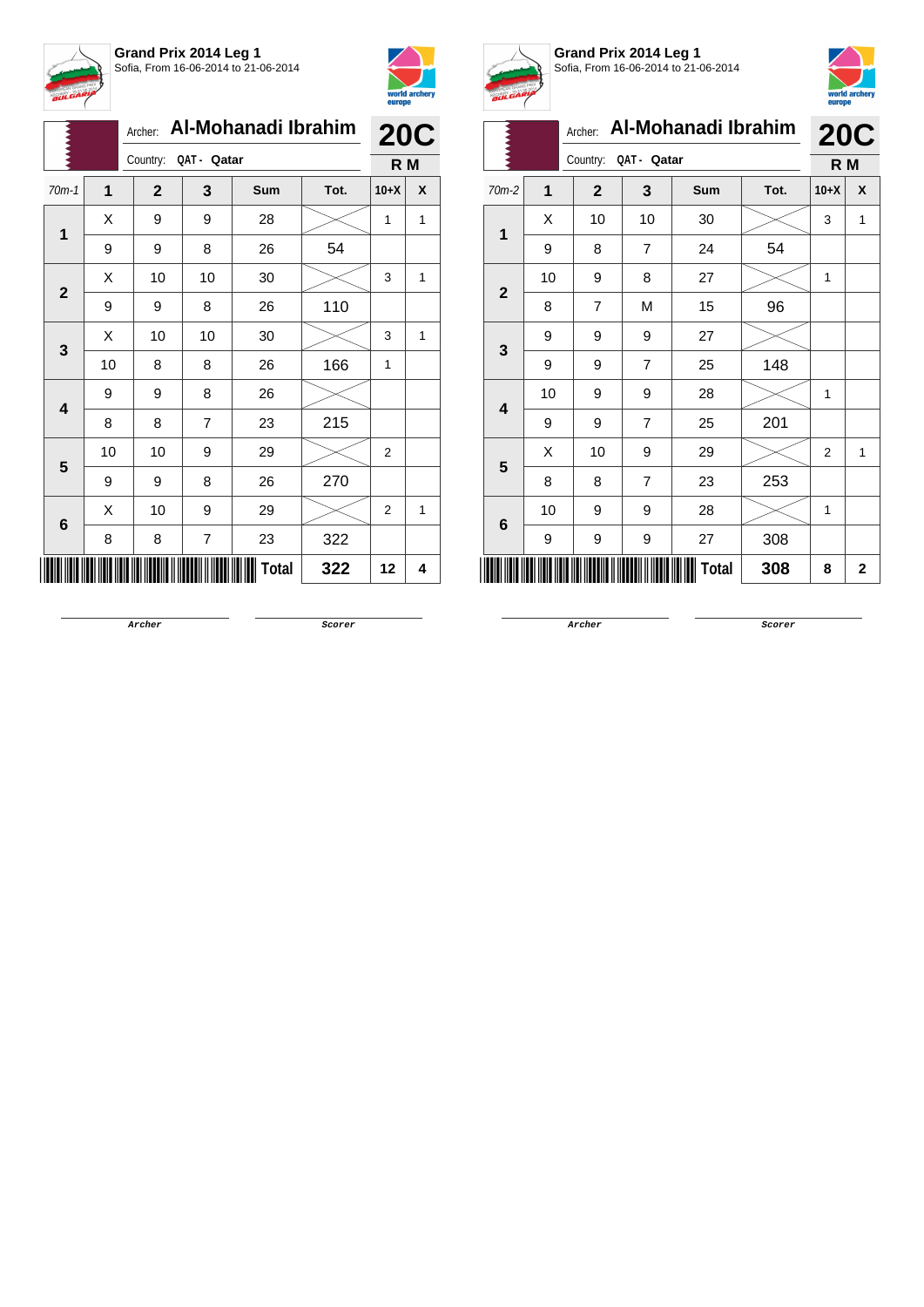



|                                       |         |                |                       |                | Archer: Lapsins Eduards |      | <b>20D</b> |     |  |
|---------------------------------------|---------|----------------|-----------------------|----------------|-------------------------|------|------------|-----|--|
|                                       |         |                | Country: LAT - Latvia |                |                         |      |            | R M |  |
|                                       | $70m-1$ | 1              | $\mathbf{2}$          | 3              | Sum                     | Tot. | $10+X$     | X   |  |
|                                       |         | 10             | 9                     | 9              | 28                      |      | 1          |     |  |
| 1<br>$\mathbf{2}$<br>3<br>4<br>5<br>6 | 8       | 7              | $\overline{7}$        | 22             | 50                      |      |            |     |  |
|                                       |         | Х              | 10                    | 9              | 29                      |      | 2          | 1   |  |
|                                       |         | 8              | 8                     | 8              | 24                      | 103  |            |     |  |
|                                       |         | 10             | 9                     | 9              | 28                      |      | 1          |     |  |
|                                       | 9       | 9              | 8                     | 26             | 157                     |      |            |     |  |
|                                       |         | 9<br>9<br>9    | 27                    |                |                         |      |            |     |  |
|                                       |         | 9              | 8                     | $\overline{7}$ | 24                      | 208  |            |     |  |
|                                       |         | 10             | 9                     | 9              | 28                      |      | 1          |     |  |
|                                       |         | 9              | 9                     | 8              | 26                      | 262  |            |     |  |
|                                       | 9       | 9              | 8                     | 26             |                         |      |            |     |  |
|                                       | 8       | $\overline{7}$ | 6                     | 21             | 309                     |      |            |     |  |
|                                       |         |                |                       |                | <b>Total</b>            | 309  | 5          | 1   |  |



**Grand Prix 2014 Leg 1** Sofia, From 16-06-2014 to 21-06-2014



|                          |                | Archer:                  | <b>Lapsins Eduards</b> |            |      | <b>20D</b>     |              |
|--------------------------|----------------|--------------------------|------------------------|------------|------|----------------|--------------|
|                          |                | Country:<br>LAT - Latvia | R M                    |            |      |                |              |
| $70m-2$                  | $\overline{1}$ | $\overline{2}$           | 3                      | <b>Sum</b> | Tot. | $10+X$         | $\mathbf{x}$ |
| $\overline{1}$           | 10             | 9                        | 9                      | 28         |      | 1              |              |
|                          | 8              | $\overline{7}$           | 6                      | 21         | 49   |                |              |
| $\overline{2}$           | 9              | 9                        | 9                      | 27         |      |                |              |
|                          | 8              | 7                        | 6                      | 21         | 97   |                |              |
| 3                        | X              | 10                       | 9                      | 29         |      | $\overline{2}$ | 1            |
|                          | 9              | 9                        | 6                      | 24         | 150  |                |              |
| 4                        | 10             | 9                        | 9                      | 28         |      | 1              |              |
|                          | 9              | 8                        | 6                      | 23         | 201  |                |              |
| 5                        | 9              | 9                        | 8                      | 26         |      |                |              |
|                          | 8              | 7                        | 7                      | 22         | 249  |                |              |
| 6                        | 9              | 9                        | 8                      | 26         |      |                |              |
|                          | $\overline{7}$ | 7                        | 6                      | 20         | 295  |                |              |
| <b>Total</b><br>295<br>4 |                |                          |                        |            |      |                | 1            |

**Archer Scorer**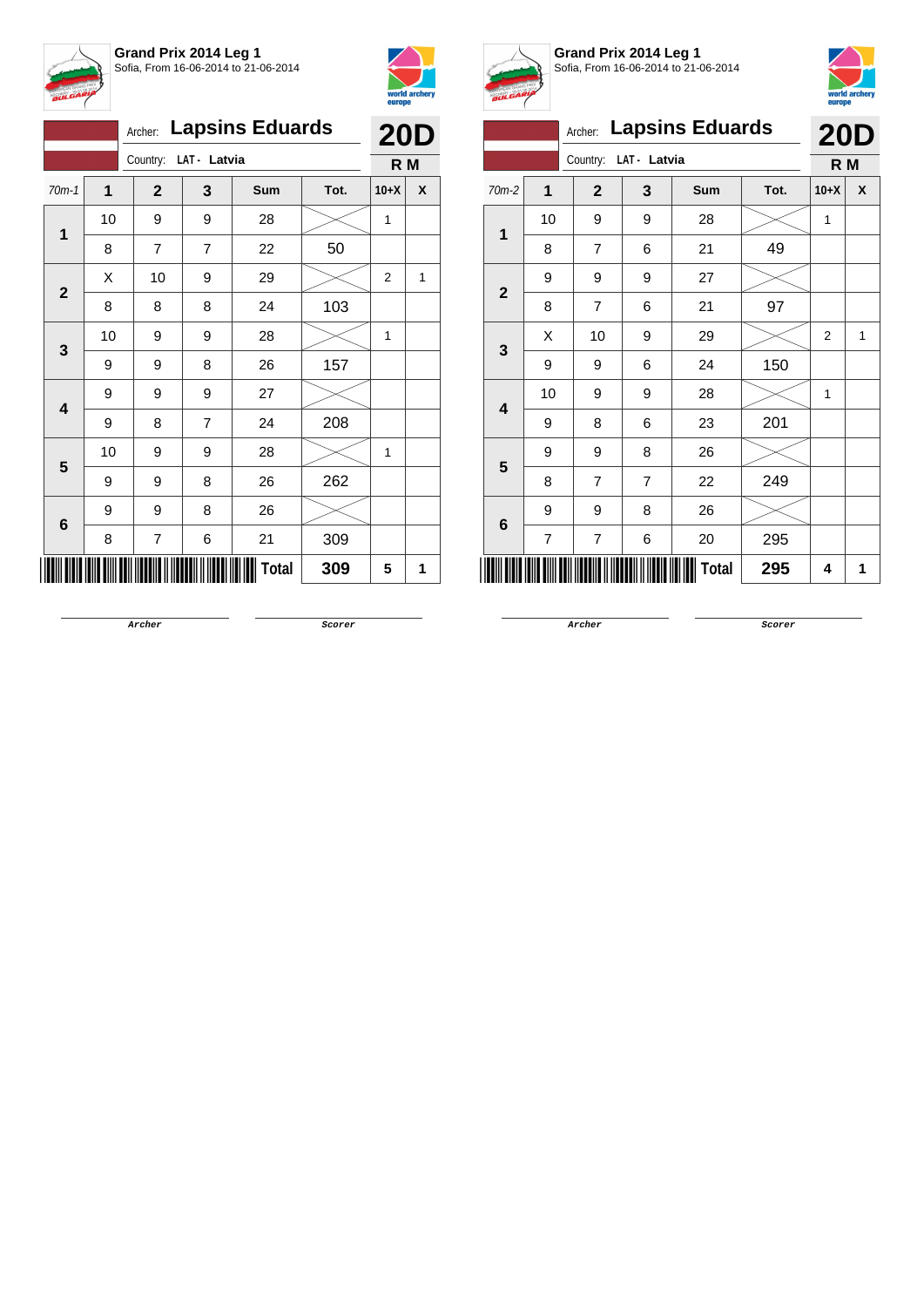



|                         |    |                |    | Archer: Latev Asparuh      |      | <b>21A</b> |   |
|-------------------------|----|----------------|----|----------------------------|------|------------|---|
|                         |    | Country:       |    | <b>BULRH - Bulgaria RH</b> |      | R M        |   |
| $70m-1$                 | 1  | $\mathbf{2}$   | 3  | Sum                        | Tot. | $10+X$     | X |
| $\overline{1}$          | X  | 9              | 9  | 28                         |      | 1          | 1 |
|                         | 8  | 8              | 8  | 24                         | 52   |            |   |
| $\mathbf{2}$            | 10 | 10             | 10 | 30                         |      | 3          |   |
|                         | 10 | 8              | 6  | 24                         | 106  | 1          |   |
| 3                       | 10 | 9              | 9  | 28                         |      | 1          |   |
|                         | 8  | $\overline{7}$ | 7  | 22                         | 156  |            |   |
| $\overline{\mathbf{4}}$ | 9  | 9              | 8  | 26                         |      |            |   |
|                         | 8  | 8              | 7  | 23                         | 205  |            |   |
| 5                       | 9  | 9              | 9  | 27                         |      |            |   |
|                         | 8  | 8              | 8  | 24                         | 256  |            |   |
|                         | 10 | 10             | 10 | 30                         |      | 3          |   |
| 6                       | 9  | 8              | 7  | 24                         | 310  |            |   |
|                         |    |                |    | Total                      | 310  | 9          | 1 |



**Grand Prix 2014 Leg 1** Sofia, From 16-06-2014 to 21-06-2014



| <b>Latev Asparuh</b><br>Archer: |                                        |                |                |       |      |                | 21A          |
|---------------------------------|----------------------------------------|----------------|----------------|-------|------|----------------|--------------|
|                                 | <b>BULRH - Bulgaria RH</b><br>Country: |                |                |       |      | R M            |              |
| $70m-2$                         | $\overline{\mathbf{1}}$                | $\overline{2}$ | 3              | Sum   | Tot. | $10+X$         | X            |
| 1                               | 10                                     | 8              | 8              | 26    |      | 1              |              |
|                                 | 8                                      | 8              | 8              | 24    | 50   |                |              |
| $\overline{2}$                  | 10                                     | 9              | 9              | 28    |      | 1              |              |
|                                 | 8                                      | 8              | $\overline{7}$ | 23    | 101  |                |              |
| 3                               | 10                                     | 10             | 9              | 29    |      | $\overline{2}$ |              |
|                                 | 9                                      | 8              | 8              | 25    | 155  |                |              |
| 4                               | X                                      | 9              | 9              | 28    |      | 1              | 1            |
|                                 | 9                                      | 8              | $\overline{7}$ | 24    | 207  |                |              |
| 5                               | 10                                     | 9              | 9              | 28    |      | 1              |              |
|                                 | 8                                      | 8              | 8              | 24    | 259  |                |              |
|                                 | Χ                                      | 10             | 10             | 30    |      | 3              | 1            |
| 6                               | 9                                      | 8              | 8              | 25    | 314  |                |              |
|                                 |                                        |                |                | Total | 314  | 9              | $\mathbf{2}$ |

**Archer Scorer**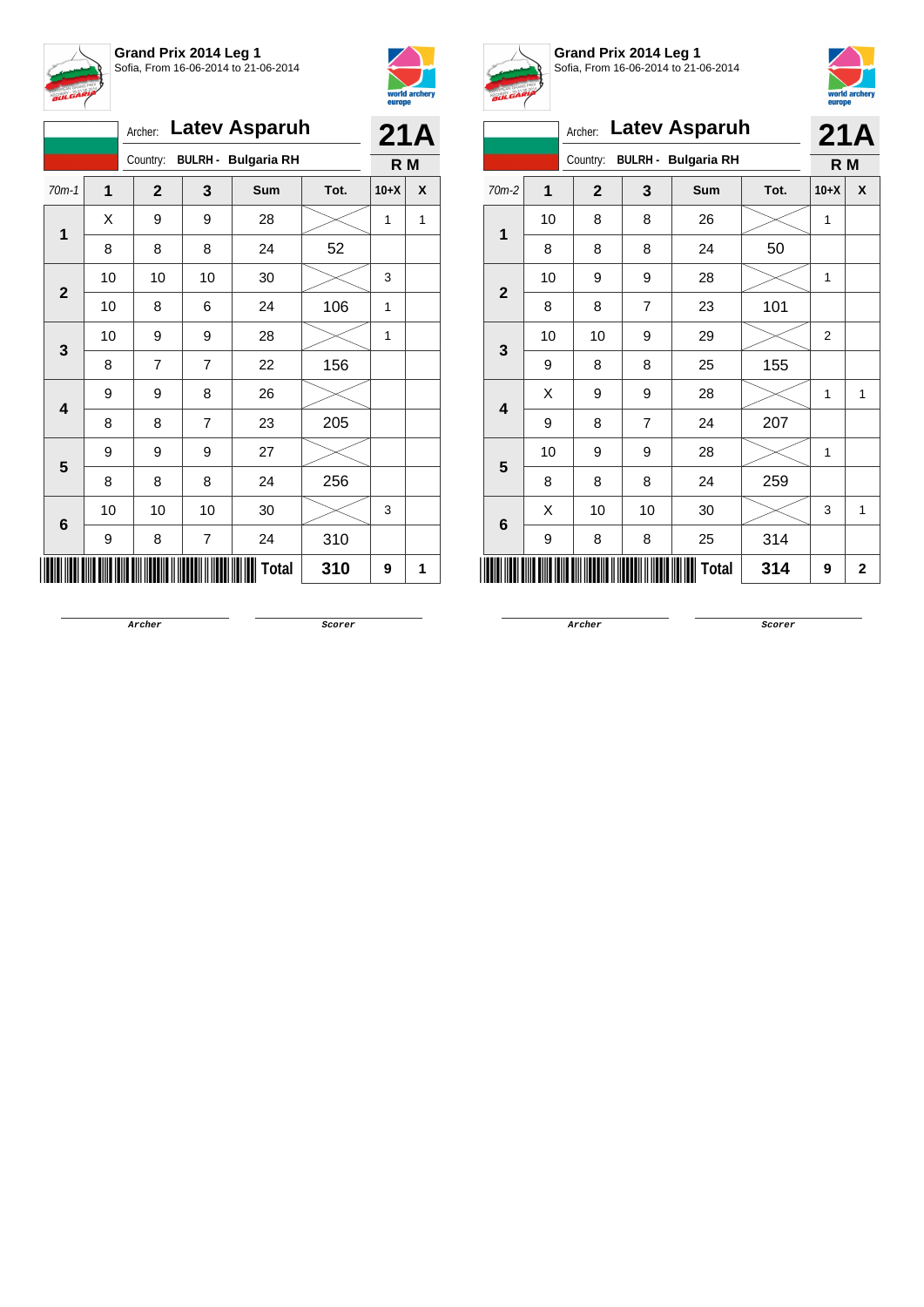



|                                                             | Ojamae Pearu Jakob<br>Archer: |                |                        |                |            |      |                | 21B          |
|-------------------------------------------------------------|-------------------------------|----------------|------------------------|----------------|------------|------|----------------|--------------|
|                                                             |                               |                | Country: EST - Estonia |                |            |      | R M            |              |
|                                                             | $70m-1$                       | 1              | $\mathbf{2}$           | 3              | <b>Sum</b> | Tot. | $10+X$         | X            |
|                                                             |                               | 10             | 10                     | 10             | 30         |      | 3              |              |
|                                                             | 10                            | 9              | $\overline{7}$         | 26             | 56         | 1    |                |              |
|                                                             |                               | 10             | 9                      | 9              | 28         |      | 1              |              |
|                                                             |                               | $\overline{7}$ | $\overline{7}$         | 6              | 20         | 104  |                |              |
|                                                             |                               | Χ              | 9                      | 9              | 28         |      | 1              | $\mathbf{1}$ |
| 1<br>$\mathbf{2}$<br>3<br>$\overline{\mathbf{4}}$<br>5<br>6 | 9                             | 9              | 8                      | 26             | 158        |      |                |              |
|                                                             |                               | 10             | 10                     | 9              | 29         |      | $\overline{2}$ |              |
|                                                             |                               | 9              | 6                      | 3              | 18         | 205  |                |              |
|                                                             |                               | 10             | 9                      | 8              | 27         |      | 1              |              |
|                                                             |                               | 8              | 7                      | $\overline{7}$ | 22         | 254  |                |              |
|                                                             |                               | X              | 10                     | 10             | 30         |      | 3              | 1            |
|                                                             | 9                             | 9              | 8                      | 26             | 310        |      |                |              |
|                                                             |                               |                |                        |                | Total      | 310  | 12             | 2            |



**Grand Prix 2014 Leg 1** Sofia, From 16-06-2014 to 21-06-2014



|                                      |                |                |              |      | europe             |     |
|--------------------------------------|----------------|----------------|--------------|------|--------------------|-----|
|                                      | Archer:        |                |              |      | 21B                |     |
| EST - Estonia<br>Country:<br>$70m-2$ |                |                |              |      |                    |     |
| 1                                    | $\mathbf 2$    | 3              | Sum          | Tot. | $10+X$             | X   |
| X                                    | 9              | 9              | 28           |      | 1                  | 1   |
| 9                                    | 8              | 6              | 23           | 51   |                    |     |
| 9                                    | 9              | 9              | 27           |      |                    |     |
| 9                                    | 9              | 8              | 26           | 104  |                    |     |
| X                                    | 9              | 8              | 27           |      | 1                  | 1   |
| 8                                    | 8              | 8              | 24           | 155  |                    |     |
| X                                    | 9              | 9              | 28           |      | 1                  | 1   |
| 8                                    | 8              | 6              | 22           | 205  |                    |     |
| 9                                    | 9              | 9              | 27           |      |                    |     |
| $\overline{7}$                       | $\overline{7}$ | $\overline{7}$ | 21           | 253  |                    |     |
| X                                    | 9              | 9              | 28           |      | 1                  | 1   |
| 9                                    | 8              | 7              | 24           | 305  |                    |     |
|                                      |                |                | <b>Total</b> | 305  | 4                  | 4   |
|                                      |                |                |              |      | Ojamae Pearu Jakob | R M |

**Archer Scorer**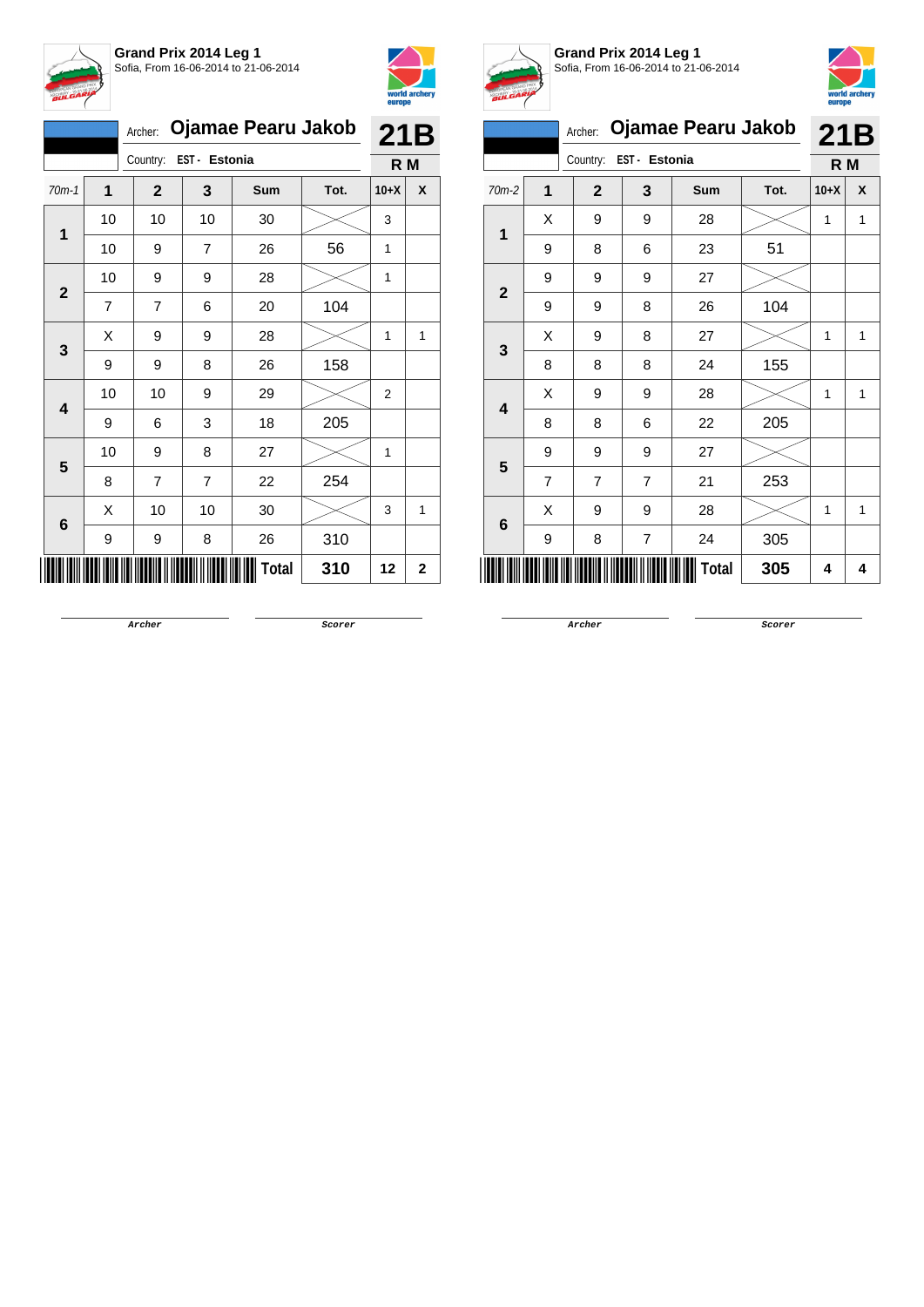



|                     |    | Archer:        |                 | <b>Sigauskas Vladas</b> |      | <b>21C</b> |   |
|---------------------|----|----------------|-----------------|-------------------------|------|------------|---|
|                     |    | Country:       | LTU - Lithuania |                         |      | R M        |   |
| $70m-1$             | 1  | $\mathbf{2}$   | 3               | <b>Sum</b>              | Tot. | $10+X$     | X |
|                     | 9  | 9              | 9               | 27                      |      |            |   |
| 1<br>$\overline{2}$ | 8  | $\overline{7}$ | $\overline{7}$  | 22                      | 49   |            |   |
|                     | 10 | 9              | 9               | 28                      |      | 1          |   |
|                     | 9  | 9              | 9               | 27                      | 104  |            |   |
| 3                   | 10 | 10             | 9               | 29                      |      | 2          |   |
|                     | 9  | 9              | 7               | 25                      | 158  |            |   |
| 4                   | 9  | 9              | 8               | 26                      |      |            |   |
|                     | 8  | 8              | 6               | 22                      | 206  |            |   |
| 5                   | 10 | 10             | 10              | 30                      |      | 3          |   |
|                     | 9  | 9              | $\overline{7}$  | 25                      | 261  |            |   |
| $6\phantom{1}$      | 10 | 9              | 8               | 27                      |      | 1          |   |
|                     | 8  | 8              | 7               | 23                      | 311  |            |   |
|                     |    |                |                 | <b>Total</b>            | 311  | 7          | 0 |



**Grand Prix 2014 Leg 1** Sofia, From 16-06-2014 to 21-06-2014



|              |                |              |                 |                         |      | europe         |                |
|--------------|----------------|--------------|-----------------|-------------------------|------|----------------|----------------|
|              |                | Archer:      |                 | <b>Sigauskas Vladas</b> |      | <b>21C</b>     |                |
|              |                | Country:     | LTU - Lithuania |                         |      | R M            |                |
| $70m-2$      | $\overline{1}$ | $\mathbf{2}$ | 3               | Sum                     | Tot. | $10+X$         | X              |
| 1            | 10             | 10           | 9               | 29                      |      | $\overline{2}$ |                |
|              | 8              | 8            | 8               | 24                      | 53   |                |                |
|              | X              | X            | 9               | 29                      |      | $\overline{2}$ | $\overline{2}$ |
| $\mathbf{2}$ | 9              | 9            | 8               | 26                      | 108  |                |                |
| 3            | 10             | 9            | 9               | 28                      |      | 1              |                |
|              | 8              | 8            | 5               | 21                      | 157  |                |                |
| 4            | 10             | 9            | 9               | 28                      |      | 1              |                |
|              | 8              | 8            | 6               | 22                      | 207  |                |                |
| 5            | 10             | 9            | 8               | 27                      |      | 1              |                |
|              | 7              | 6            | 5               | 18                      | 252  |                |                |
|              | Χ              | 9            | 8               | 27                      |      | 1              | 1              |
| 6            | $\overline{7}$ | 6            | 6               | 19                      | 298  |                |                |
| ║║           |                |              |                 | Total                   | 298  | 8              | 3              |

**Archer Scorer**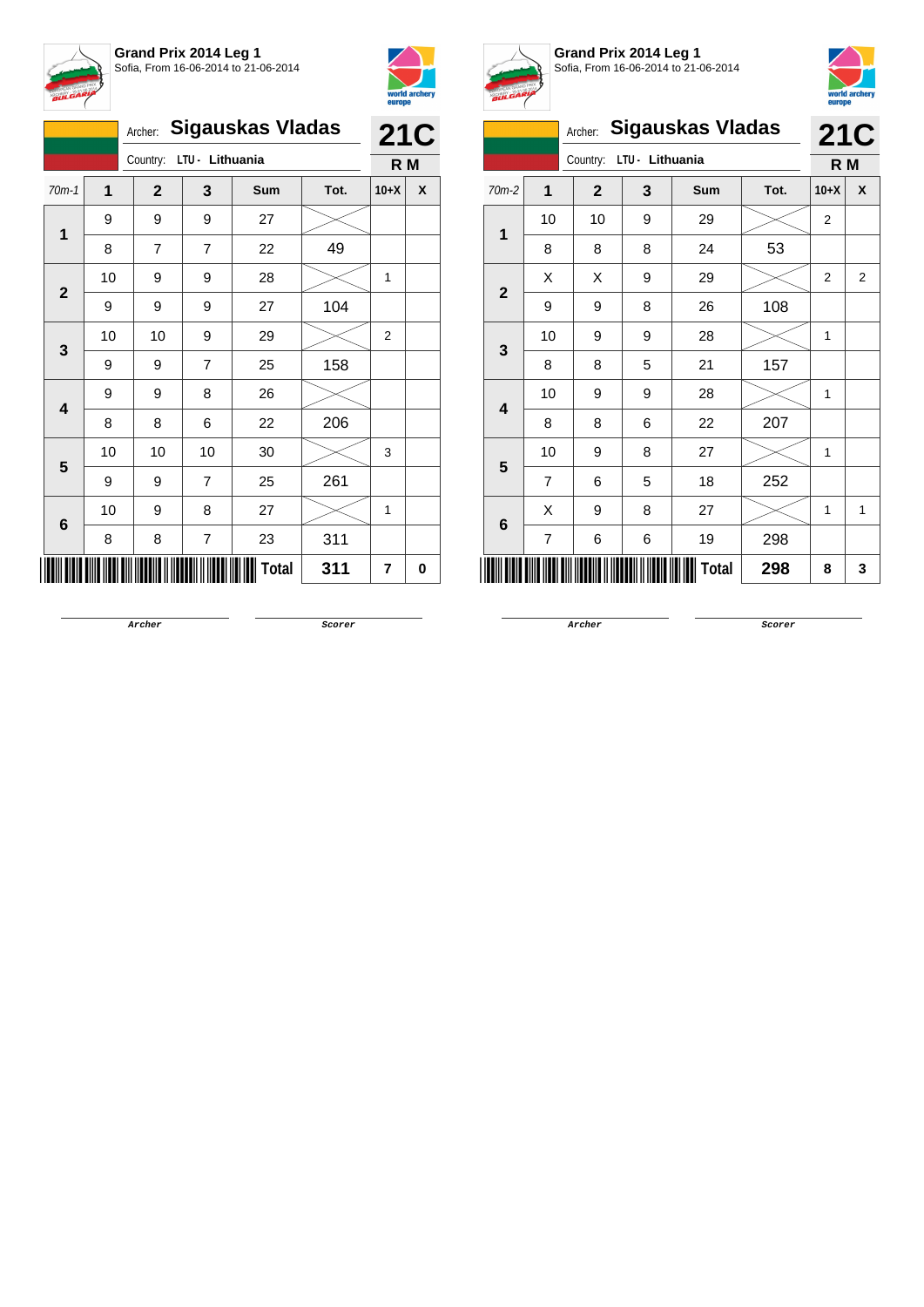



|                         | <b>Apsitis Janis</b><br>Archer: |                       |                |       |      |                | 21D          |
|-------------------------|---------------------------------|-----------------------|----------------|-------|------|----------------|--------------|
|                         |                                 | Country: LAT - Latvia |                |       |      | R <sub>M</sub> |              |
| $70m-1$                 | 1                               | $\mathbf{2}$          | 3              | Sum   | Tot. | $10+X$         | X            |
|                         | 10                              | 9                     | 9              | 28    |      | 1              |              |
| 1                       | 9                               | 8                     | $\overline{7}$ | 24    | 52   |                |              |
| $\mathbf{2}$            | Χ                               | 10                    | 9              | 29    |      | $\overline{2}$ | 1            |
|                         | 8                               | 7                     | $\overline{7}$ | 22    | 103  |                |              |
| 3                       | 10                              | 9                     | 9              | 28    |      | 1              |              |
|                         | 8                               | 8                     | 8              | 24    | 155  |                |              |
| $\overline{\mathbf{4}}$ | 10                              | 10                    | 9              | 29    |      | 2              |              |
|                         | 8                               | 8                     | 6              | 22    | 206  |                |              |
| 5                       | Χ                               | 9                     | 9              | 28    |      | 1              | $\mathbf{1}$ |
|                         | 8                               | 8                     | 7              | 23    | 257  |                |              |
|                         | 10                              | 10                    | 9              | 29    |      | $\overline{2}$ |              |
| $\bf 6$                 | 9                               | 9                     | 8              | 26    | 312  |                |              |
|                         |                                 |                       |                | Total | 312  | 9              | 2            |



**Grand Prix 2014 Leg 1** Sofia, From 16-06-2014 to 21-06-2014



|              |    | Archer:        |                | <b>Apsitis Janis</b> |      | <b>21D</b>     |   |  |
|--------------|----|----------------|----------------|----------------------|------|----------------|---|--|
|              |    | Country:       | LAT - Latvia   |                      |      |                |   |  |
| $70m-2$      | 1  | $\overline{2}$ | 3              | Sum                  | Tot. | $10+X$         | X |  |
| 1            | X  | 9              | 9              | 28                   |      | 1              | 1 |  |
|              | 8  | $\overline{7}$ | $\overline{7}$ | 22                   | 50   |                |   |  |
| $\mathbf{2}$ | 9  | 9              | 9              | 27                   |      |                |   |  |
|              | 9  | 8              | $\overline{7}$ | 24                   | 101  |                |   |  |
| 3            | 9  | 9              | 8              | 26                   |      |                |   |  |
|              | 7  | 7              | 4              | 18                   | 145  |                |   |  |
| 4            | 10 | 10             | 9              | 29                   |      | $\overline{2}$ |   |  |
|              | 9  | 9              | 9              | 27                   | 201  |                |   |  |
| 5            | 9  | 9              | 9              | 27                   |      |                |   |  |
|              | 9  | 9              | 8              | 26                   | 254  |                |   |  |
| 6            | 9  | 9              | 9              | 27                   |      |                |   |  |
|              | 9  | 8              | 8              | 25                   | 306  |                |   |  |
|              |    |                |                | Total                | 306  | 3              | 1 |  |

**Archer Scorer**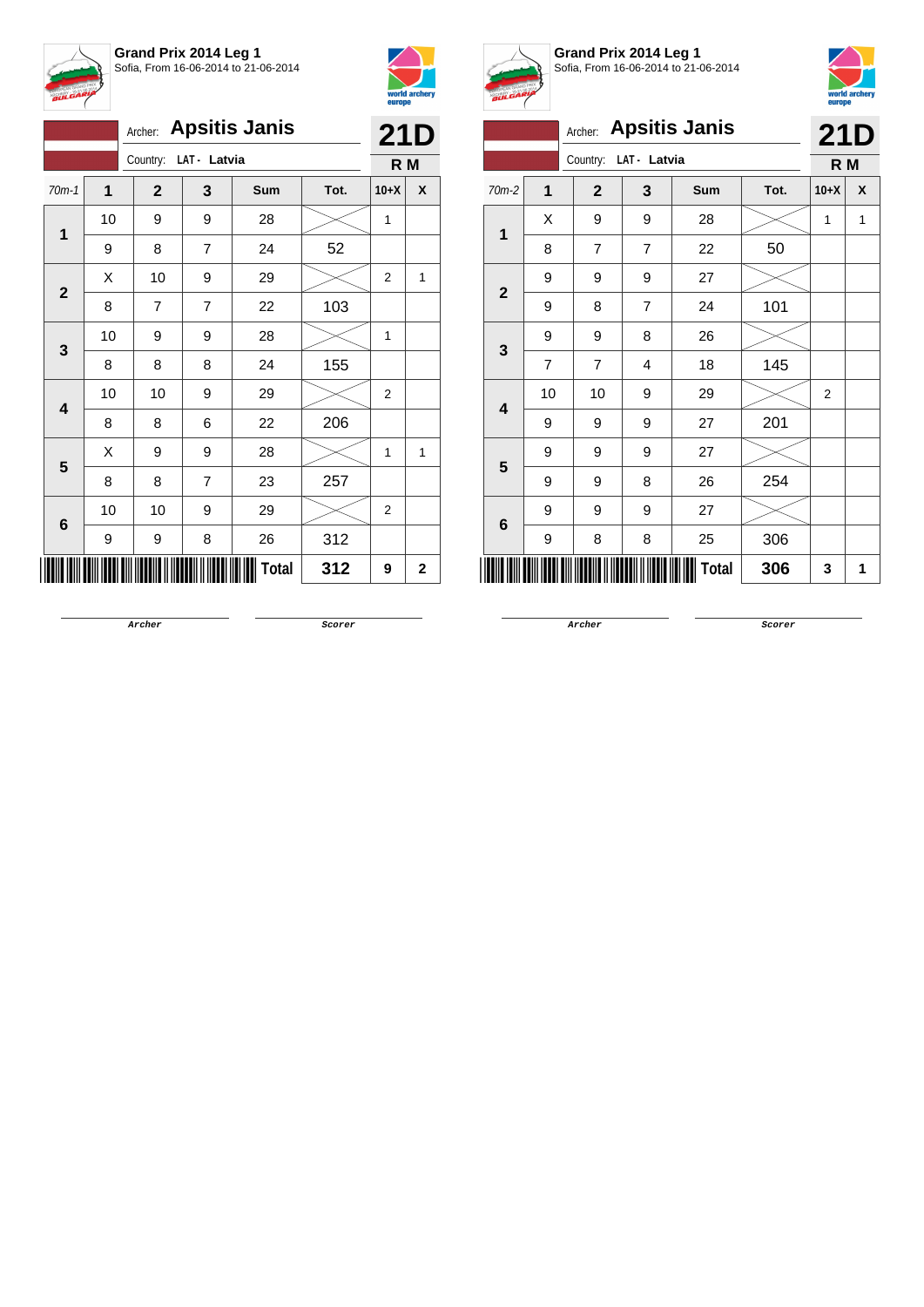



| tin         |             | Archer:        | <b>Grischke Marvin</b>  | 22A                          |      |                |   |
|-------------|-------------|----------------|-------------------------|------------------------------|------|----------------|---|
|             |             |                |                         | Country: LIE - Liechtenstein |      | R M            |   |
| $70m-1$     | $\mathbf 1$ | $\mathbf{2}$   | $\mathbf{3}$            | Sum                          | Tot. | $10+X$         | X |
|             | Χ           | 10             | 9                       | 29                           |      | $\overline{c}$ | 1 |
| 1           | 9           | 9              | 8                       | 26                           | 55   |                |   |
|             | Χ           | Χ              | 10                      | 30                           |      | 3              | 2 |
| $\mathbf 2$ | 8           | 8              | 8                       | 24                           | 109  |                |   |
| 3           | 10          | 10             | 10                      | 30                           |      | 3              |   |
|             | 8           | 7              | 7                       | 22                           | 161  |                |   |
| 4           | X           | 9              | 9                       | 28                           |      | 1              | 1 |
|             | 9           | 7              | 6                       | 22                           | 211  |                |   |
| 5           | 10          | 9              | 9                       | 28                           |      | 1              |   |
|             | 8           | $\overline{7}$ | $\overline{7}$          | 22                           | 261  |                |   |
|             | X           | 10             | 9                       | 29                           |      | 2              | 1 |
| 6           | 9           | 8              | $\overline{\mathbf{7}}$ | 24                           | 314  |                |   |
|             |             |                |                         | Total                        | 314  | 12             | 5 |



**Grand Prix 2014 Leg 1** Sofia, From 16-06-2014 to 21-06-2014



| <b>SB</b>                       | <b>Grischke Marvin</b> |              | 22A |              |      |                |                |
|---------------------------------|------------------------|--------------|-----|--------------|------|----------------|----------------|
| LIE - Liechtenstein<br>Country: |                        |              |     |              |      | R M            |                |
| 70m-2                           | $\mathbf 1$            | $\mathbf{2}$ | 3   | Sum          | Tot. | $10+X$         | X              |
|                                 | 10                     | 10           | 9   | 29           |      | $\overline{2}$ |                |
| 1                               | 9                      | 8            | 7   | 24           | 53   |                |                |
|                                 | X                      | 10           | 9   | 29           |      | $\overline{2}$ | 1              |
| $\overline{2}$                  | 9                      | 8            | 8   | 25           | 107  |                |                |
|                                 | 10                     | 9            | 9   | 28           |      | 1              |                |
| 3                               | 8                      | 8            | 8   | 24           | 159  |                |                |
|                                 | 10                     | 10           | 10  | 30           |      | 3              |                |
| 4                               | 9                      | 8            | 8   | 25           | 214  |                |                |
|                                 | X                      | 10           | 10  | 30           |      | 3              | 1              |
| 5                               | 9                      | 8            | 8   | 25           | 269  |                |                |
|                                 | X                      | Χ            | 9   | 29           |      | $\overline{2}$ | $\overline{2}$ |
| 6                               | 9                      | 7            | 6   | 22           | 320  |                |                |
|                                 |                        |              |     | <b>Total</b> | 320  | 13             | 4              |

**Archer Scorer**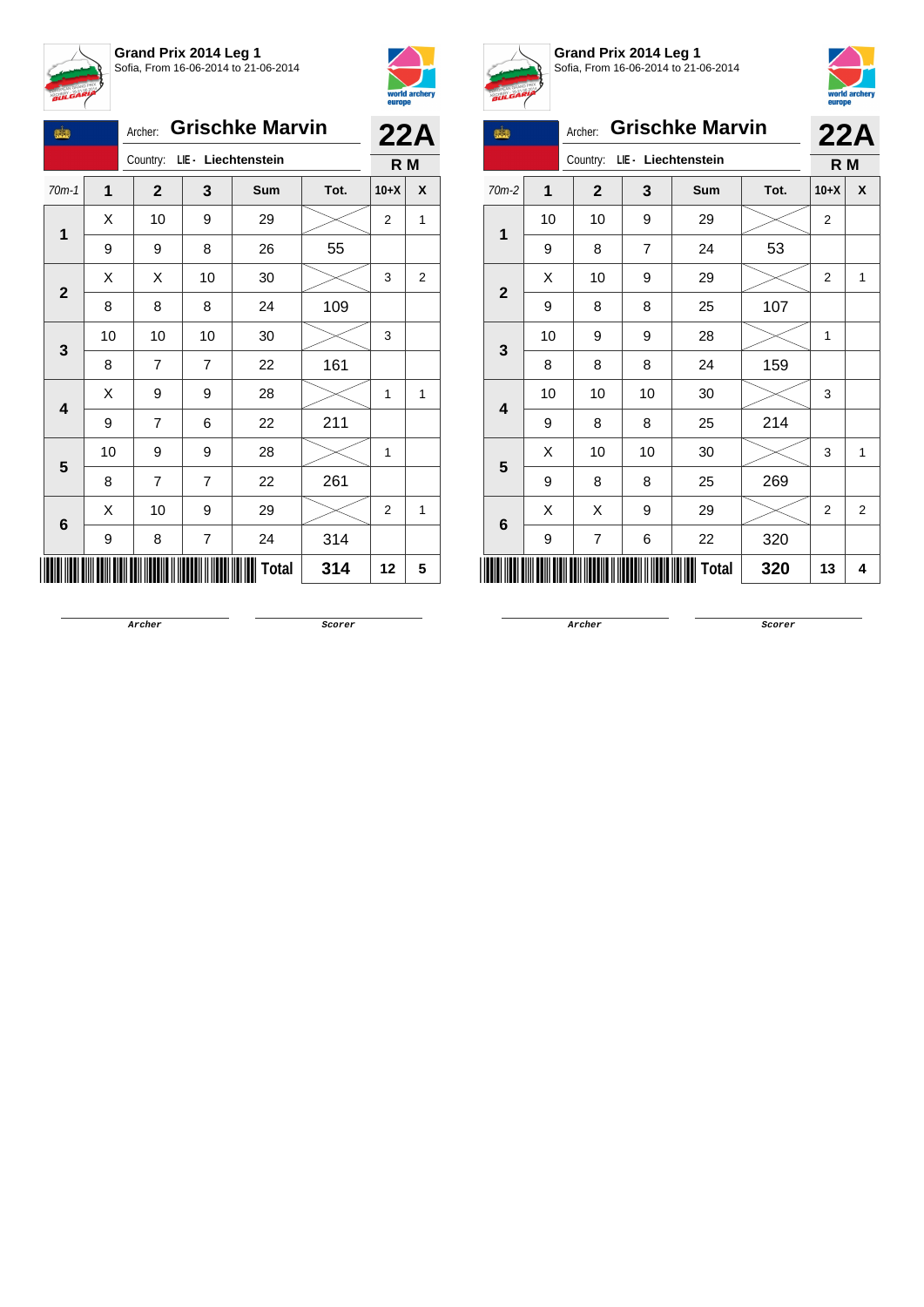

**Grand Prix 2014 Leg 1** Sofia, From 16-06-2014 to 21-06-2014



|                         |                         | Archer:        | <b>Mitov Ivan</b> |                     |      | 22B            |   |
|-------------------------|-------------------------|----------------|-------------------|---------------------|------|----------------|---|
|                         |                         | Country:       |                   | BUL.P - Bulgaria P. |      | R <sub>M</sub> |   |
| $70m-1$                 | $\overline{\mathbf{1}}$ | $\mathbf{2}$   | 3                 | Sum                 | Tot. | $10+X$         | X |
|                         | Χ                       | 9              | 8                 | 27                  |      | 1              | 1 |
| 1                       | 7                       | 5              | 5                 | 17                  | 44   |                |   |
|                         | 9                       | 9              | 8                 | 26                  |      |                |   |
| $\mathbf{2}$            | 8                       | $\overline{7}$ | $\overline{7}$    | 22                  | 92   |                |   |
|                         | 9                       | 9              | 8                 | 26                  |      |                |   |
| 3                       | 8                       | 7              | 6                 | 21                  | 139  |                |   |
|                         | 9                       | 8              | 8                 | 25                  |      |                |   |
| $\overline{\mathbf{4}}$ | 8                       | 8              | 7                 | 23                  | 187  |                |   |
|                         | 9                       | 9              | 8                 | 26                  |      |                |   |
| 5                       | 8                       | 8              | 6                 | 22                  | 235  |                |   |
|                         | 9                       | 8              | 8                 | 25                  |      |                |   |
| 6                       | 8                       | $\overline{7}$ | 5                 | 20                  | 280  |                |   |
|                         |                         |                |                   | Total               | 280  | 1              | 1 |



**Grand Prix 2014 Leg 1** Sofia, From 16-06-2014 to 21-06-2014



| <b>BULGARIA</b> |                |                                 |                   |              |      | europe         | world archery |
|-----------------|----------------|---------------------------------|-------------------|--------------|------|----------------|---------------|
|                 |                | Archer:                         | <b>Mitov Ivan</b> |              |      | 22B            |               |
|                 |                | BUL.P - Bulgaria P.<br>Country: |                   |              |      | R M            |               |
| $70m-2$         | $\overline{1}$ | $\mathbf{2}$                    | 3                 | <b>Sum</b>   | Tot. | $10+X$         | X             |
| $\mathbf 1$     | 9              | 7                               | $\overline{7}$    | 23           |      |                |               |
|                 | $\overline{7}$ | $\overline{7}$                  | 6                 | 20           | 43   |                |               |
| $\overline{2}$  | X              | 10                              | 9                 | 29           |      | $\overline{2}$ | 1             |
|                 | 7              | 6                               | 6                 | 19           | 91   |                |               |
| 3               | 10             | 9                               | 8                 | 27           |      | $\mathbf{1}$   |               |
|                 | 8              | $\overline{7}$                  | $\overline{7}$    | 22           | 140  |                |               |
| 4               | 9              | 8                               | 8                 | 25           |      |                |               |
|                 | 8              | 6                               | 6                 | 20           | 185  |                |               |
| 5               | $\overline{7}$ | 6                               | 6                 | 19           |      |                |               |
|                 | 6              | 6                               | 5                 | 17           | 221  |                |               |
| 6               | 10             | 10                              | 8                 | 28           |      | $\overline{2}$ |               |
|                 | 8              | $\overline{7}$                  | 4                 | 19           | 268  |                |               |
|                 |                |                                 |                   | <b>Total</b> | 268  | 5              | 1             |

**Archer Scorer**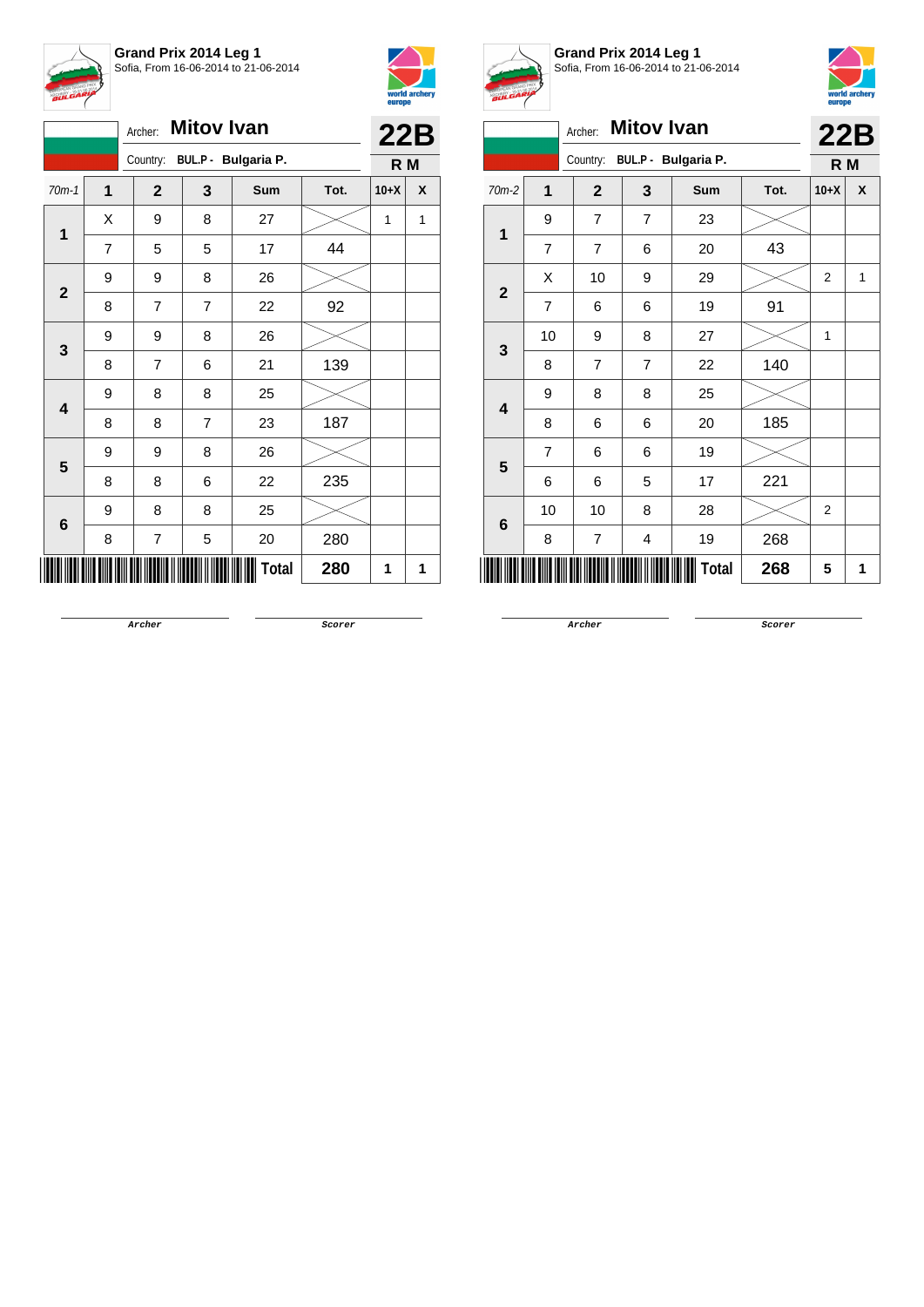





Archer: **El Helali Mimis**

| <b>Shang and</b>        |                     | Country:     | CYP- Cyprus    |     |      | R M            |             |
|-------------------------|---------------------|--------------|----------------|-----|------|----------------|-------------|
| $70m-1$                 | 1                   | $\mathbf{2}$ | 3              | Sum | Tot. | $10+X$         | χ           |
| 1                       | 10                  | 9            | 9              | 28  |      | 1              |             |
|                         | 9                   | 8            | 6              | 23  | 51   |                |             |
| $\mathbf{2}$            | X                   | 10           | 9              | 29  |      | 2              | 1           |
|                         | 9                   | 9            | 8              | 26  | 106  |                |             |
| 3                       | 10                  | 9            | 9              | 28  |      | $\mathbf{1}$   |             |
|                         | 9                   | 9            | 9              | 27  | 161  |                |             |
| $\overline{\mathbf{4}}$ | 10                  | 10           | 9              | 29  |      | $\mathbf 2$    |             |
|                         | 9                   | 9            | $\overline{7}$ | 25  | 215  |                |             |
| 5                       | 9                   | 9            | 9              | 27  |      |                |             |
|                         | 9                   | 8            | 8              | 25  | 267  |                |             |
| $\bf 6$                 | Χ                   | 10           | 9              | 29  |      | $\overline{2}$ | 1           |
|                         | 9                   | 9            | 8              | 26  | 322  |                |             |
|                         | <b>Total</b><br>322 |              |                |     |      | 8              | $\mathbf 2$ |



**Grand Prix 2014 Leg 1** Sofia, From 16-06-2014 to 21-06-2014



| <i>p</i> .,    | europe |                |              |                         |        |                |                |
|----------------|--------|----------------|--------------|-------------------------|--------|----------------|----------------|
|                |        |                |              | Archer: El Helali Mimis |        |                | <b>22C</b>     |
|                |        | Country:       | CYP - Cyprus |                         |        | R M            |                |
| $70m-2$        | 1      | $\overline{2}$ | 3            | Tot.                    | $10+X$ | X              |                |
| $\mathbf 1$    | X      | X              | 10           | 30                      |        | 3              | $\overline{2}$ |
|                | 10     | 10             | 8            | 28                      | 58     | $\overline{2}$ |                |
| $\overline{2}$ | 10     | 10             | 10           | 30                      |        | 3              |                |
|                | 9      | 9              | 8            | 26                      | 114    |                |                |
| 3              | 9      | 9              | 9            | 27                      |        |                |                |
|                | 9      | 9              | 8            | 26                      | 167    |                |                |
| 4              | X      | 9              | 9            | 28                      |        | 1              | $\mathbf{1}$   |
|                | 9      | 9              | 9            | 27                      | 222    |                |                |
| 5              | 10     | 10             | 10           | 30                      |        | 3              |                |
|                | 9      | 9              | 9            | 27                      | 279    |                |                |
| 6              | X      | 10             | 10           | 30                      |        | 3              | 1              |
|                | 9      | 9              | 8            | 26                      | 335    |                |                |
|                | 15     | 4              |              |                         |        |                |                |

**Archer Scorer**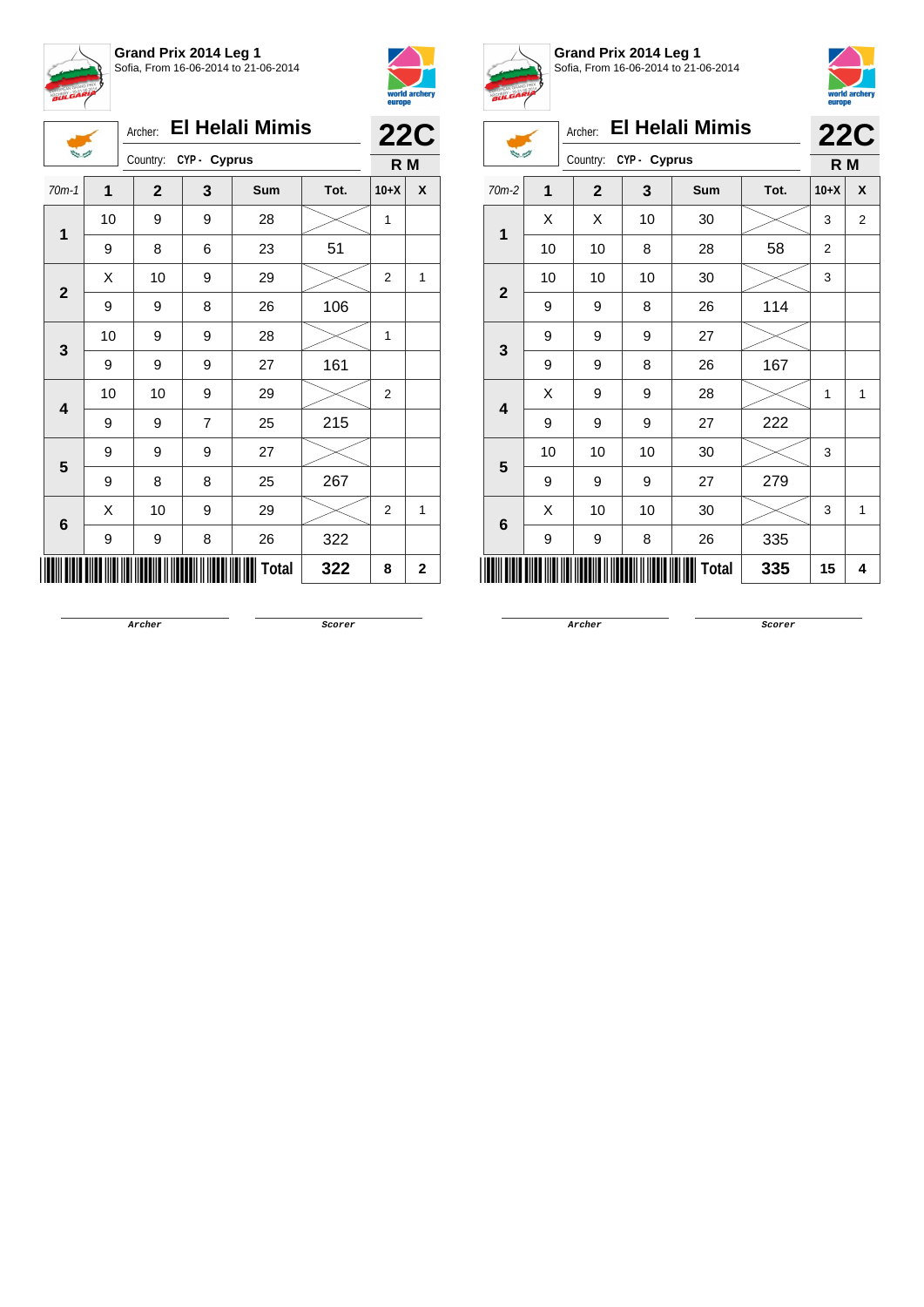



Ξ

Ī Ī

|              |    | Archer:        |                | <b>Rathgeb Benjamin</b>         |      |                   |              |  |
|--------------|----|----------------|----------------|---------------------------------|------|-------------------|--------------|--|
|              |    |                |                | Country: SUIT - Switzerland TAT |      | <b>22D</b><br>R M |              |  |
| $70m-1$      | 1  | $\mathbf{2}$   | 3              | Sum                             | Tot. | $10+X$            | X            |  |
|              | 10 | 10             | 9              | 29                              |      | $\overline{2}$    |              |  |
| 1            | 9  | 6              | 5              | 20                              | 49   |                   |              |  |
|              | 9  | 9              | 8              | 26                              |      |                   |              |  |
| $\mathbf{2}$ | 8  | 8              | $\overline{7}$ | 23                              | 98   |                   |              |  |
|              | Χ  | 10             | 9              | 29                              |      | 2                 | 1            |  |
| 3            | 8  | 8              | 4              | 20                              | 147  |                   |              |  |
|              | X  | 9              | 8              | 27                              |      | 1                 | 1            |  |
| 4            | 8  | $\overline{7}$ | $\overline{7}$ | 22                              | 196  |                   |              |  |
|              | 9  | 9              | 8              | 26                              |      |                   |              |  |
| 5            | 8  | 8              | 6              | 22                              | 244  |                   |              |  |
|              | 10 | 9              | 9              | 28                              |      | 1                 |              |  |
| 6            | 9  | 6              | 5              | 20                              | 292  |                   |              |  |
|              |    |                |                | <b>Total</b>                    | 292  | 6                 | $\mathbf{2}$ |  |



**Grand Prix 2014 Leg 1** Sofia, From 16-06-2014 to 21-06-2014



|                |                |                |                |                         |      |                | europe |
|----------------|----------------|----------------|----------------|-------------------------|------|----------------|--------|
|                |                | Archer:        |                | <b>Rathgeb Benjamin</b> |      | <b>22D</b>     |        |
|                |                | Country:       |                | SUIT - Switzerland TAT  |      | R <sub>M</sub> |        |
| $70m-2$        | 1              | $\mathbf{2}$   | 3              | Sum                     | Tot. | $10+X$         | X      |
| 1              | 9              | 8              | 8              | 25                      |      |                |        |
|                | 8              | $\overline{7}$ | $\overline{7}$ | 22                      | 47   |                |        |
| $\overline{2}$ | 9              | 9              | 9              | 27                      |      |                |        |
|                | 9              | 9              | 5              | 23                      | 97   |                |        |
| 3              | 9              | 9              | 8              | 26                      |      |                |        |
|                | $\overline{7}$ | $\overline{7}$ | $\overline{7}$ | 21                      | 144  |                |        |
| 4              | 10             | 10             | 9              | 29                      |      | 2              |        |
|                | 9              | $\overline{7}$ | $\overline{7}$ | 23                      | 196  |                |        |
| 5              | X              | 9              | 9              | 28                      |      | 1              | 1      |
|                | 8              | 8              | 3              | 19                      | 243  |                |        |
| 6              | X              | 10             | 9              | 29                      |      | $\overline{2}$ | 1      |
|                | 9              | 9              | 9              | 27                      | 299  |                |        |
|                |                |                |                | Total                   | 299  | 5              | 2      |

**Archer Scorer**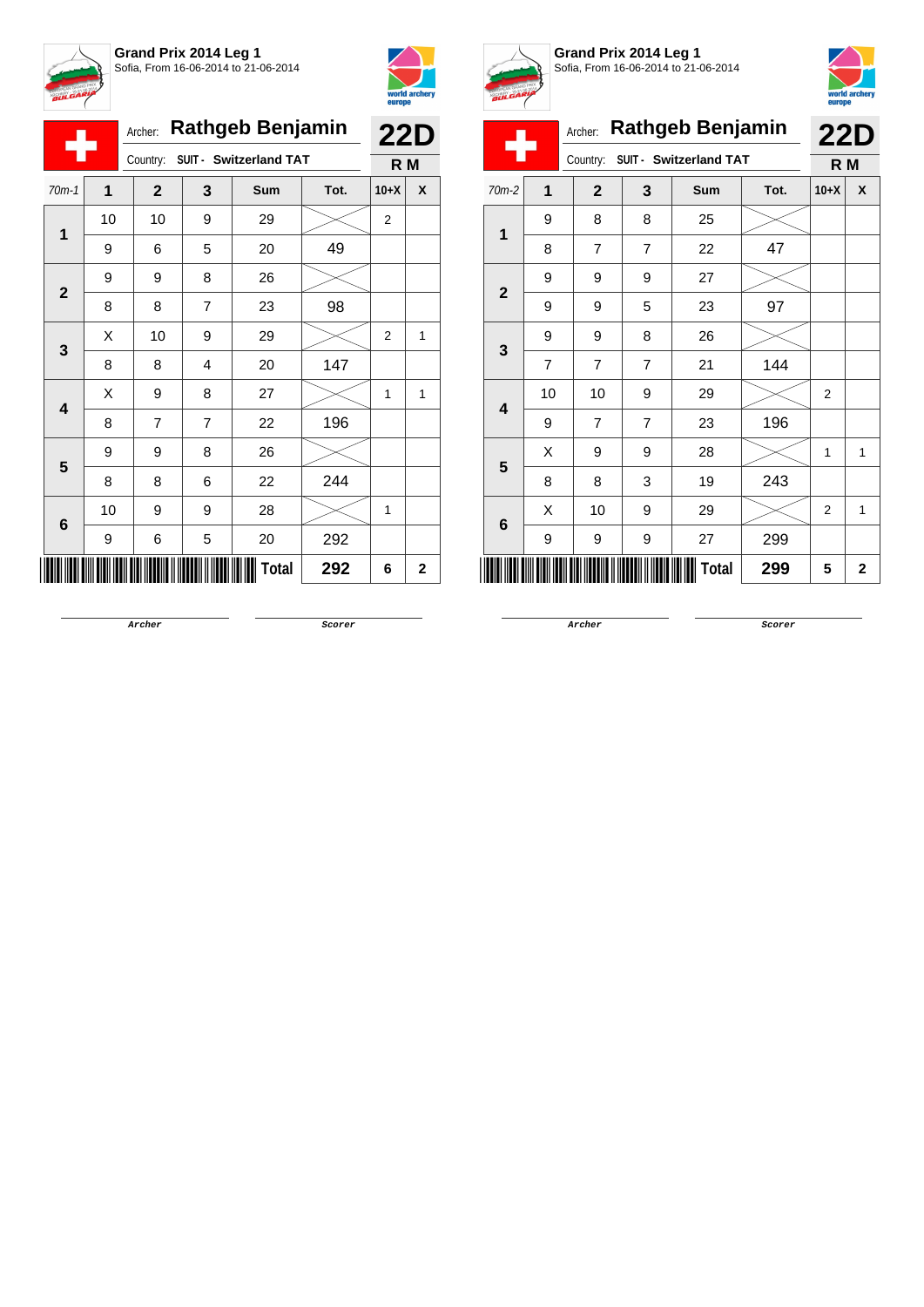



|                |    | Archer:      |                | <b>Ruevski Konstantin</b>  |      | 23A    |             |
|----------------|----|--------------|----------------|----------------------------|------|--------|-------------|
|                |    | Country:     |                | <b>BULRH - Bulgaria RH</b> |      | R M    |             |
| $70m-1$        | 1  | $\mathbf{2}$ | 3              | Sum                        | Tot. | $10+X$ | X           |
| 1              | 10 | 9            | 9              | 28                         |      | 1      |             |
|                | 8  | 8            | $\overline{7}$ | 23                         | 51   |        |             |
| $\overline{2}$ | Χ  | 10           | 8              | 28                         |      | 2      | 1           |
|                | 8  | 7            | 6              | 21                         | 100  |        |             |
| 3              | 10 | 9            | 8              | 27                         |      | 1      |             |
|                | 8  | 7            | 1              | 16                         | 143  |        |             |
| 4              | 9  | 9            | 8              | 26                         |      |        |             |
|                | 8  | 8            | $\overline{7}$ | 23                         | 192  |        |             |
| 5              | Χ  | 9            | 9              | 28                         |      | 1      | 1           |
|                | 9  | 9            | 9              | 27                         | 247  |        |             |
|                | 9  | 9            | 8              | 26                         |      |        |             |
| 6              | 8  | 8            | 7              | 23                         | 296  |        |             |
|                |    |              |                | <b>Total</b>               | 296  | 5      | $\mathbf 2$ |



**Grand Prix 2014 Leg 1** Sofia, From 16-06-2014 to 21-06-2014



| BULGARIA       |    |                |                |                            |      | europe         | world archery |  |
|----------------|----|----------------|----------------|----------------------------|------|----------------|---------------|--|
|                |    | Archer:        |                | <b>Ruevski Konstantin</b>  |      | 23A            |               |  |
|                |    | Country:       |                | <b>BULRH - Bulgaria RH</b> |      | R M            |               |  |
| $70m-2$        | 1  | $\overline{2}$ | 3              | Sum                        | Tot. | $10+X$         | X             |  |
| 1              | 9  | 9              | 8              | 26                         |      |                |               |  |
|                | 8  | $\overline{7}$ | $\overline{7}$ | 22                         | 48   |                |               |  |
| $\overline{2}$ | 10 | 9              | 9              | 28                         |      | 1              |               |  |
|                | 9  | 8              | 8              | 25                         | 101  |                |               |  |
| 3              | 10 | 10             | 9              | 29                         |      | 2              |               |  |
|                | 8  | 7              | 6              | 21                         | 151  |                |               |  |
| 4              | 9  | 9              | 8              | 26                         |      |                |               |  |
|                | 8  | $\overline{7}$ | $\overline{7}$ | 22                         | 199  |                |               |  |
| 5              | X  | 10             | 10             | 30                         |      | 3              | 1             |  |
|                | 10 | 9              | 6              | 25                         | 254  | 1              |               |  |
| 6              | X  | 10             | 9              | 29                         |      | $\overline{2}$ | 1             |  |
|                | 9  | 9              | 9              | 27                         | 310  |                |               |  |
|                |    |                |                | Total                      | 310  | 9              | $\mathbf{2}$  |  |

**Archer Scorer**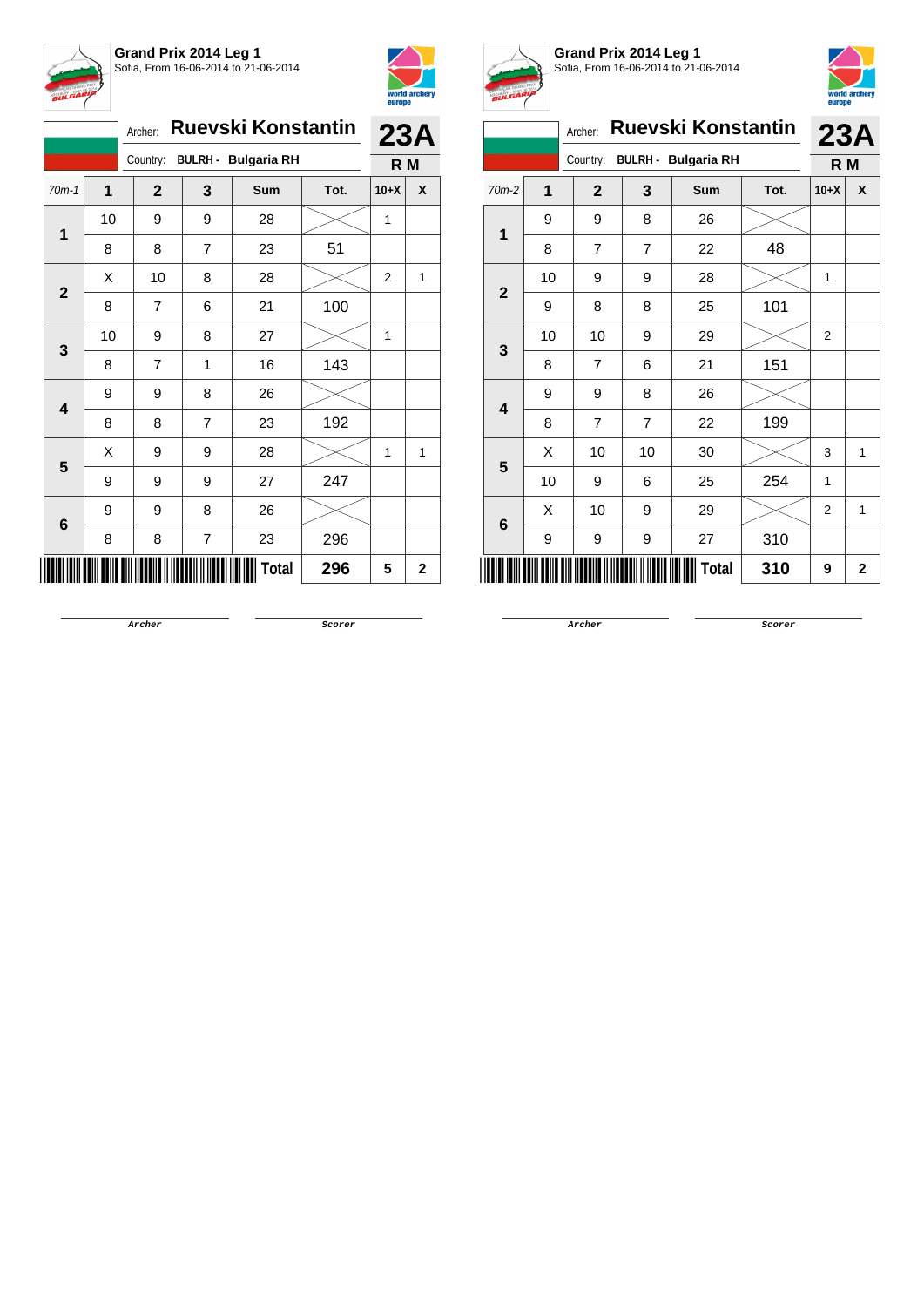



|                         |                | Archer:        | <b>Popescu Dan</b>     |              |      |        |   |  |  |
|-------------------------|----------------|----------------|------------------------|--------------|------|--------|---|--|--|
|                         |                |                | Country: ROU - Romania |              |      |        |   |  |  |
| $70m-1$                 | 1              | $\mathbf{2}$   | 3                      | Sum          | Tot. | $10+X$ | X |  |  |
| $\mathbf 1$             | 9              | 8              | 8                      | 25           |      |        |   |  |  |
|                         | 8              | $\overline{7}$ | 5                      | 20           | 45   |        |   |  |  |
| $\mathbf{2}$            | X              | 9              | 8                      | 27           |      | 1      | 1 |  |  |
|                         | 8              | 7              | 5                      | 20           | 92   |        |   |  |  |
| 3                       | 9              | 9              | 9                      | 27           |      |        |   |  |  |
|                         | 8              | 6              | 6                      | 20           | 139  |        |   |  |  |
| $\overline{\mathbf{4}}$ | 10             | 10             | 9                      | 29           |      | 2      |   |  |  |
|                         | 8              | 7              | 6                      | 21           | 189  |        |   |  |  |
| 5                       | 9              | 9              | 9                      | 27           |      |        |   |  |  |
|                         | 9              | 8              | 6                      | 23           | 239  |        |   |  |  |
| 6                       | 9              | 9              | $\overline{7}$         | 25           |      |        |   |  |  |
|                         | $\overline{7}$ | 7              | 4                      | 18           | 282  |        |   |  |  |
|                         |                |                |                        | <b>Total</b> | 282  | 3      | 1 |  |  |



**Grand Prix 2014 Leg 1** Sofia, From 16-06-2014 to 21-06-2014



|                         | x              | Archer:        |                | <b>Popescu Dan</b> |      |                | 23B |
|-------------------------|----------------|----------------|----------------|--------------------|------|----------------|-----|
|                         |                | Country:       | ROU - Romania  |                    |      | R M            |     |
| $70m-2$                 | 1              | $\overline{2}$ | 3              | Sum                | Tot. | $10+X$         | X   |
| 1                       | $\overline{7}$ | 7              | 6              | 20                 |      |                |     |
|                         | 6              | 6              | 4              | 16                 | 36   |                |     |
| $\overline{\mathbf{2}}$ | Χ              | 9              | 8              | 27                 |      | 1              | 1   |
|                         | $\overline{7}$ | $\overline{7}$ | 4              | 18                 | 81   |                |     |
| 3                       | Χ              | 9              | 9              | 28                 |      | 1              | 1   |
|                         | $\overline{7}$ | $\overline{7}$ | $\overline{4}$ | 18                 | 127  |                |     |
| 4                       | 10             | 10             | 10             | 30                 |      | 3              |     |
|                         | 9              | 8              | 7              | 24                 | 181  |                |     |
| 5                       | 9              | 8              | 8              | 25                 |      |                |     |
|                         | 8              | 8              | 5              | 21                 | 227  |                |     |
| 6                       | Χ              | 10             | 8              | 28                 |      | 2              | 1   |
|                         | 7              | 7              | 6              | 20                 | 275  |                |     |
|                         |                |                |                | Total              | 275  | $\overline{7}$ | 3   |

**Archer Scorer**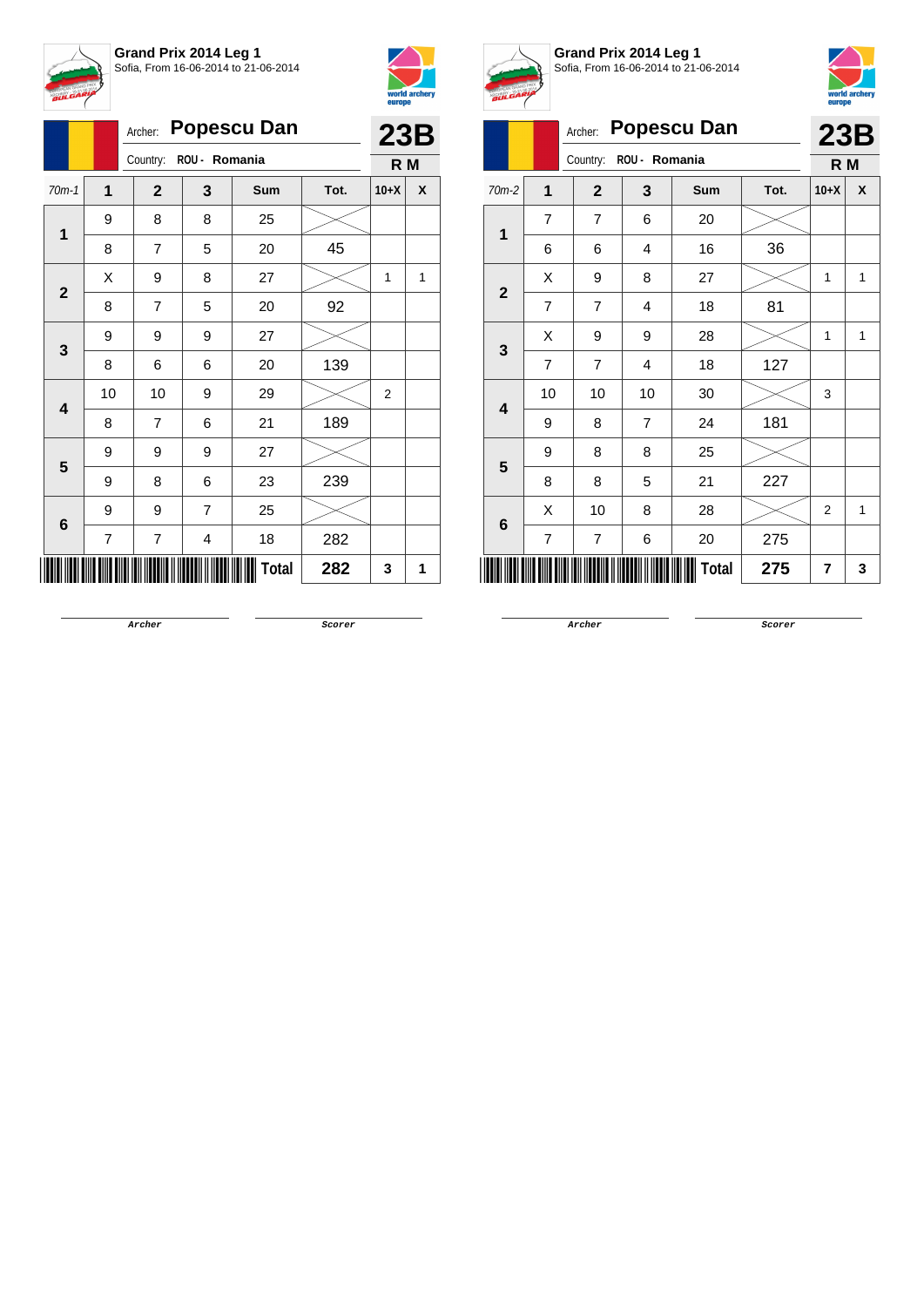



|                            | Archer: Rufer Thomas |              |                |              |      |                |                   |  |
|----------------------------|----------------------|--------------|----------------|--------------|------|----------------|-------------------|--|
| Country: SUI - Switzerland |                      |              |                |              |      |                | <b>23C</b><br>R M |  |
| $70m-1$                    | 1                    | $\mathbf{2}$ | 3              | Sum          | Tot. | $10+X$         | X                 |  |
| $\mathbf 1$                | X                    | 10           | 9              | 29           |      | 2              | 1                 |  |
|                            | 9                    | 8            | 8              | 25           | 54   |                |                   |  |
|                            | 10                   | 10           | 9              | 29           |      | $\overline{2}$ |                   |  |
| $\overline{2}$             | 9                    | 8            | 8              | 25           | 108  |                |                   |  |
|                            | 10                   | 10           | 9              | 29           |      | 2              |                   |  |
| 3                          | 9                    | 9            | 9              | 27           | 164  |                |                   |  |
|                            | Χ                    | 9            | 9              | 28           |      | 1              | 1                 |  |
| $\overline{\mathbf{4}}$    | 9                    | 9            | 8              | 26           | 218  |                |                   |  |
| 5                          | 10                   | 10           | 9              | 29           |      | 2              |                   |  |
|                            | 9                    | 8            | $\overline{7}$ | 24           | 271  |                |                   |  |
|                            | 10                   | 9            | 9              | 28           |      | 1              |                   |  |
| 6                          | 9                    | 8            | 7              | 24           | 323  |                |                   |  |
|                            |                      |              |                | <b>Total</b> | 323  | 10             | $\overline{2}$    |  |



**Grand Prix 2014 Leg 1** Sofia, From 16-06-2014 to 21-06-2014



|                  |    |              |                   |                     |      | europe         |                |  |  |
|------------------|----|--------------|-------------------|---------------------|------|----------------|----------------|--|--|
|                  |    | Archer:      |                   | <b>Rufer Thomas</b> |      |                | <b>23C</b>     |  |  |
|                  |    | Country:     | SUI - Switzerland |                     |      | R M            |                |  |  |
| $70m-2$          | 1  | $\mathbf{2}$ | 3                 | Sum                 | Tot. | $10+X$         | X              |  |  |
| 1                | X  | 10           | 9                 | 29                  |      | $\overline{2}$ | 1              |  |  |
|                  | 8  | 8            | 8                 | 24                  | 53   |                |                |  |  |
| $\overline{2}$   | Χ  | 10           | 10                | 30                  |      | 3              | 1              |  |  |
|                  | 9  | 8            | 8                 | 25                  | 108  |                |                |  |  |
| 3                | 10 | 10           | 9                 | 29                  |      | $\overline{2}$ |                |  |  |
|                  | 9  | 9            | $\overline{7}$    | 25                  | 162  |                |                |  |  |
| $\boldsymbol{4}$ | 9  | 9            | 9                 | 27                  |      |                |                |  |  |
|                  | 9  | 9            | 8                 | 26                  | 215  |                |                |  |  |
| 5                | X  | X            | 10                | 30                  |      | 3              | $\overline{2}$ |  |  |
|                  | 10 | 9            | 8                 | 27                  | 272  | 1              |                |  |  |
|                  | 10 | 10           | 9                 | 29                  |      | $\overline{2}$ |                |  |  |
| 6                | 9  | 8            | 8                 | 25                  | 326  |                |                |  |  |
|                  |    |              |                   | Total               | 326  | 13             | 4              |  |  |
|                  |    |              |                   |                     |      |                |                |  |  |

**Archer Scorer**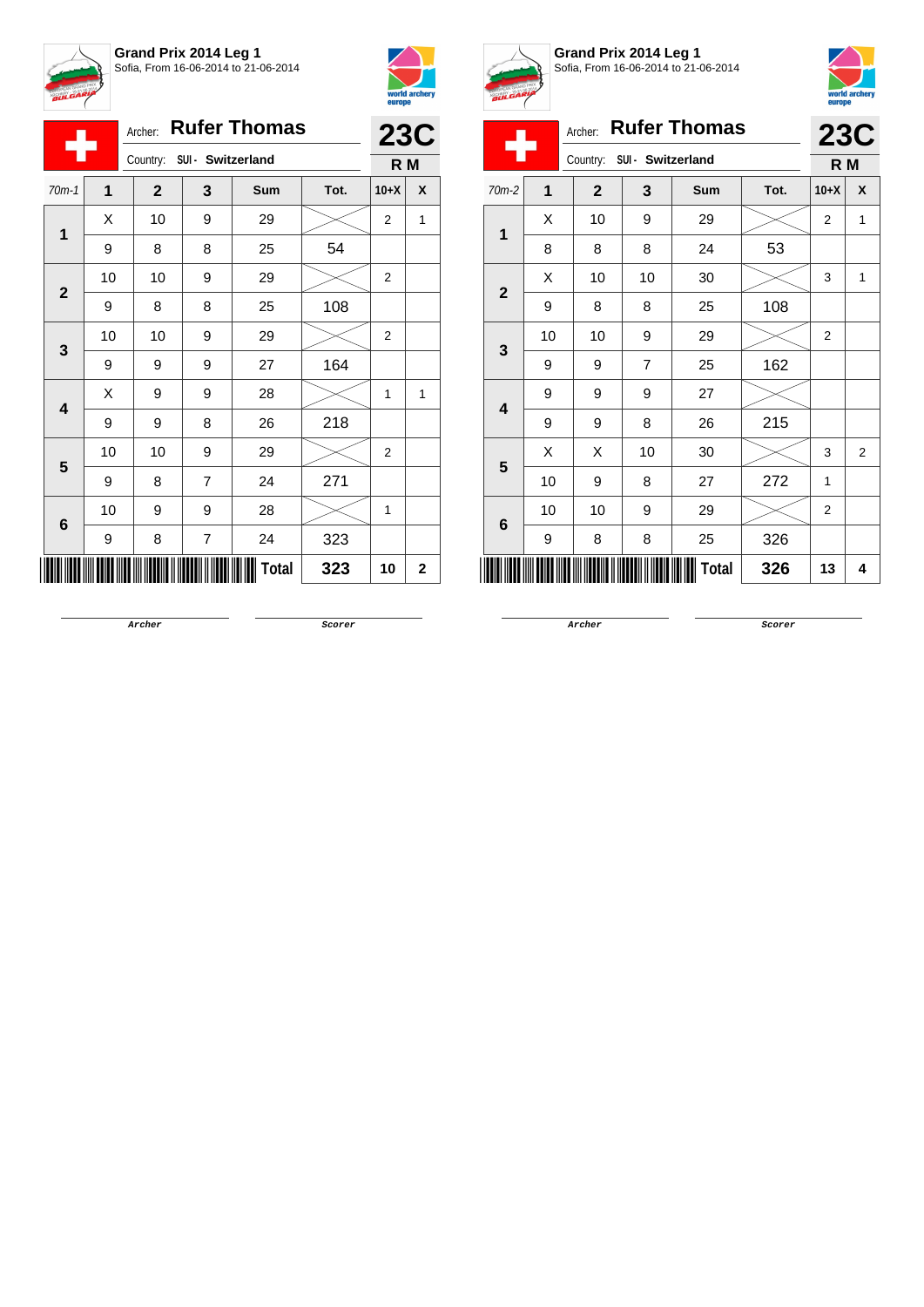



|              | Archer: Staneva Daniela<br>Country: BUL - Bulgaria |                |                |        |      |        |              |  |  |  |  |
|--------------|----------------------------------------------------|----------------|----------------|--------|------|--------|--------------|--|--|--|--|
|              |                                                    |                |                |        |      | C W    | <b>27A</b>   |  |  |  |  |
| $50m-1$      | $\mathbf 1$                                        | $\mathbf{2}$   | 3              | Sum    | Tot. | $10+X$ | X            |  |  |  |  |
| $\mathbf{1}$ | 9                                                  | 9              | 8              | 26     |      |        |              |  |  |  |  |
|              | 8                                                  | 7              | $\overline{7}$ | 22     | 48   |        |              |  |  |  |  |
| $\mathbf{2}$ | 10                                                 | 9              | 9              | 28     |      | 1      |              |  |  |  |  |
|              | 8                                                  | 8              | 7              | 23     | 99   |        |              |  |  |  |  |
| 3            | 10                                                 | 10             | 9              | 29     |      | 2      |              |  |  |  |  |
|              | 9                                                  | 7              | $\overline{7}$ | 23     | 151  |        |              |  |  |  |  |
| 4            | X                                                  | 10             | 10             | $30\,$ |      | 3      | $\mathbf{1}$ |  |  |  |  |
|              | 8                                                  | 8              | 6              | 22     | 203  |        |              |  |  |  |  |
| 5            | 8                                                  | 8              | 8              | 24     |      |        |              |  |  |  |  |
|              | 8                                                  | $\overline{7}$ | $\overline{7}$ | 22     | 249  |        |              |  |  |  |  |
| $\bf 6$      | 10                                                 | 9              | 8              | 27     |      | 1      |              |  |  |  |  |
|              | $\overline{7}$                                     | 6              | 6              | 19     | 295  |        |              |  |  |  |  |
|              |                                                    |                |                | Total  | 295  | 7      | 1            |  |  |  |  |



**Grand Prix 2014 Leg 1** Sofia, From 16-06-2014 to 21-06-2014



|                         | <b>Carego</b>                     |                |                       |              |      |                |              |  |  |
|-------------------------|-----------------------------------|----------------|-----------------------|--------------|------|----------------|--------------|--|--|
|                         | <b>Staneva Daniela</b><br>Archer: |                |                       |              |      |                |              |  |  |
|                         |                                   | Country:       | <b>BUL</b> - Bulgaria |              |      | C W            | 27A          |  |  |
| $50m-2$                 | $\overline{1}$                    | $\mathbf{2}$   | 3                     | Sum          | Tot. | $10+X$         | X            |  |  |
| 1                       | $10$                              | 8              | 8                     | 26           |      | 1              |              |  |  |
|                         | 8                                 | $\overline{7}$ | $\overline{7}$        | 22           | 48   |                |              |  |  |
| $\overline{\mathbf{2}}$ | 10                                | 9              | 9                     | 28           |      | 1              |              |  |  |
|                         | 8                                 | 6              | 5                     | 19           | 95   |                |              |  |  |
| 3                       | X                                 | 10             | 9                     | 29           |      | $\overline{2}$ | 1            |  |  |
|                         | 8                                 | 8              | $\overline{7}$        | 23           | 147  |                |              |  |  |
| 4                       | X                                 | 9              | 9                     | 28           |      | 1              | 1            |  |  |
|                         | 9                                 | 7              | $\overline{7}$        | 23           | 198  |                |              |  |  |
| 5                       | 9                                 | 9              | 9                     | 27           |      |                |              |  |  |
|                         | 9                                 | 9              | 8                     | 26           | 251  |                |              |  |  |
| 6                       | 10                                | 10             | 10                    | 30           |      | 3              |              |  |  |
|                         | 8                                 | 8              | 8                     | 24           | 305  |                |              |  |  |
|                         |                                   |                |                       | <b>Total</b> | 305  | 8              | $\mathbf{2}$ |  |  |
|                         |                                   |                |                       |              |      |                |              |  |  |

**Archer Scorer**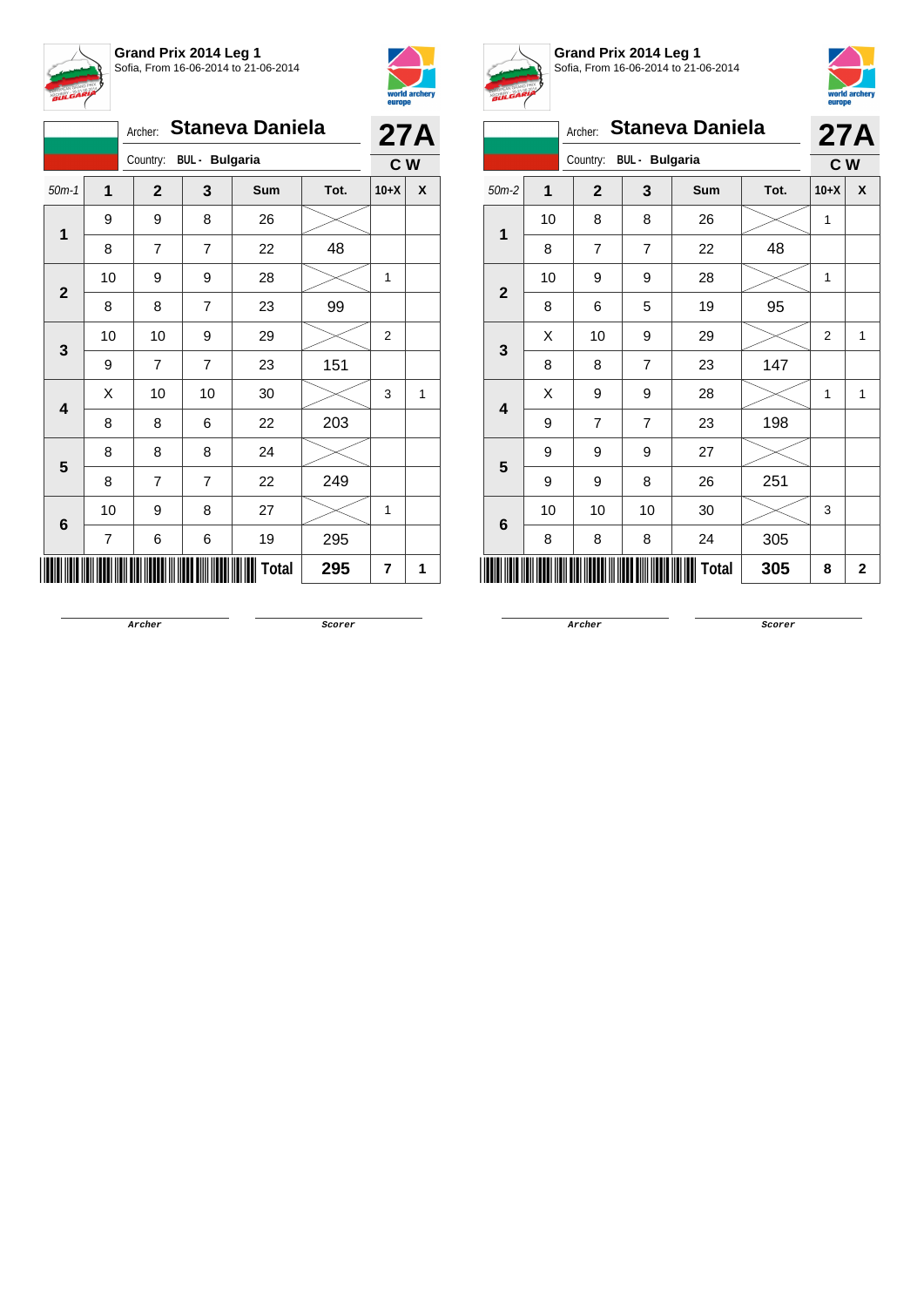



|                         | Frandsen Ida<br>Archer:   |              |    |              |      |        |                |  |  |
|-------------------------|---------------------------|--------------|----|--------------|------|--------|----------------|--|--|
|                         | Country:<br>DEN - Denmark |              |    |              |      |        |                |  |  |
| $50m-1$                 | 1                         | $\mathbf{2}$ | 3  | Sum          | Tot. | $10+X$ | X              |  |  |
|                         | Χ                         | Χ            | 10 | 30           |      | 3      | $\overline{2}$ |  |  |
| 1                       | 9                         | 9            | 9  | 27           | 57   |        |                |  |  |
|                         | X                         | Χ            | 10 | 30           |      | 3      | 2              |  |  |
| $\mathbf{2}$            | 10                        | 9            | 9  | 28           | 115  | 1      |                |  |  |
|                         | X                         | Χ            | 10 | 30           |      | 3      | 2              |  |  |
| 3                       | 9                         | 9            | 8  | 26           | 171  |        |                |  |  |
|                         | 10                        | 9            | 9  | 28           |      | 1      |                |  |  |
| $\overline{\mathbf{4}}$ | 9                         | 9            | 9  | 27           | 226  |        |                |  |  |
| 5                       | Χ                         | 10           | 10 | 30           |      | 3      | $\mathbf{1}$   |  |  |
|                         | 9                         | 9            | 9  | 27           | 283  |        |                |  |  |
|                         | 10                        | 9            | 9  | 28           |      | 1      |                |  |  |
| 6                       | 9                         | 9            | 8  | 26           | 337  |        |                |  |  |
|                         |                           |              |    | <b>Total</b> | 337  | 15     | 7              |  |  |



**Grand Prix 2014 Leg 1** Sofia, From 16-06-2014 to 21-06-2014



|                |    | Archer:        |                | <b>Frandsen Ida</b> |      |                | 27B            |
|----------------|----|----------------|----------------|---------------------|------|----------------|----------------|
|                |    | Country:       | DEN - Denmark  |                     |      | C W            |                |
| $50m-2$        | 1  | $\overline{2}$ | 3              | <b>Sum</b>          | Tot. | $10+X$         | X              |
| 1              | X  | 10             | 10             | 30                  |      | 3              | 1              |
|                | 9  | 9              | 9              | 27                  | 57   |                |                |
| $\overline{2}$ | X  | X              | 10             | 30                  |      | 3              | $\overline{2}$ |
|                | 9  | 9              | 9              | 27                  | 114  |                |                |
| 3              | X  | 10             | 9              | 29                  |      | $\overline{2}$ | 1              |
|                | 8  | 8              | $\overline{7}$ | 23                  | 166  |                |                |
| 4              | 10 | 10             | 10             | 30                  |      | 3              |                |
|                | 10 | 9              | 8              | 27                  | 223  | 1              |                |
| 5              | 10 | 10             | 10             | 30                  |      | 3              |                |
|                | 9  | 9              | 9              | 27                  | 280  |                |                |
| 6              | X  | Χ              | 10             | 30                  |      | 3              | $\overline{2}$ |
|                | 10 | 9              | 9              | 28                  | 338  | 1              |                |
|                |    |                |                | <b>Total</b>        | 338  | 19             | 6              |

**Archer Scorer**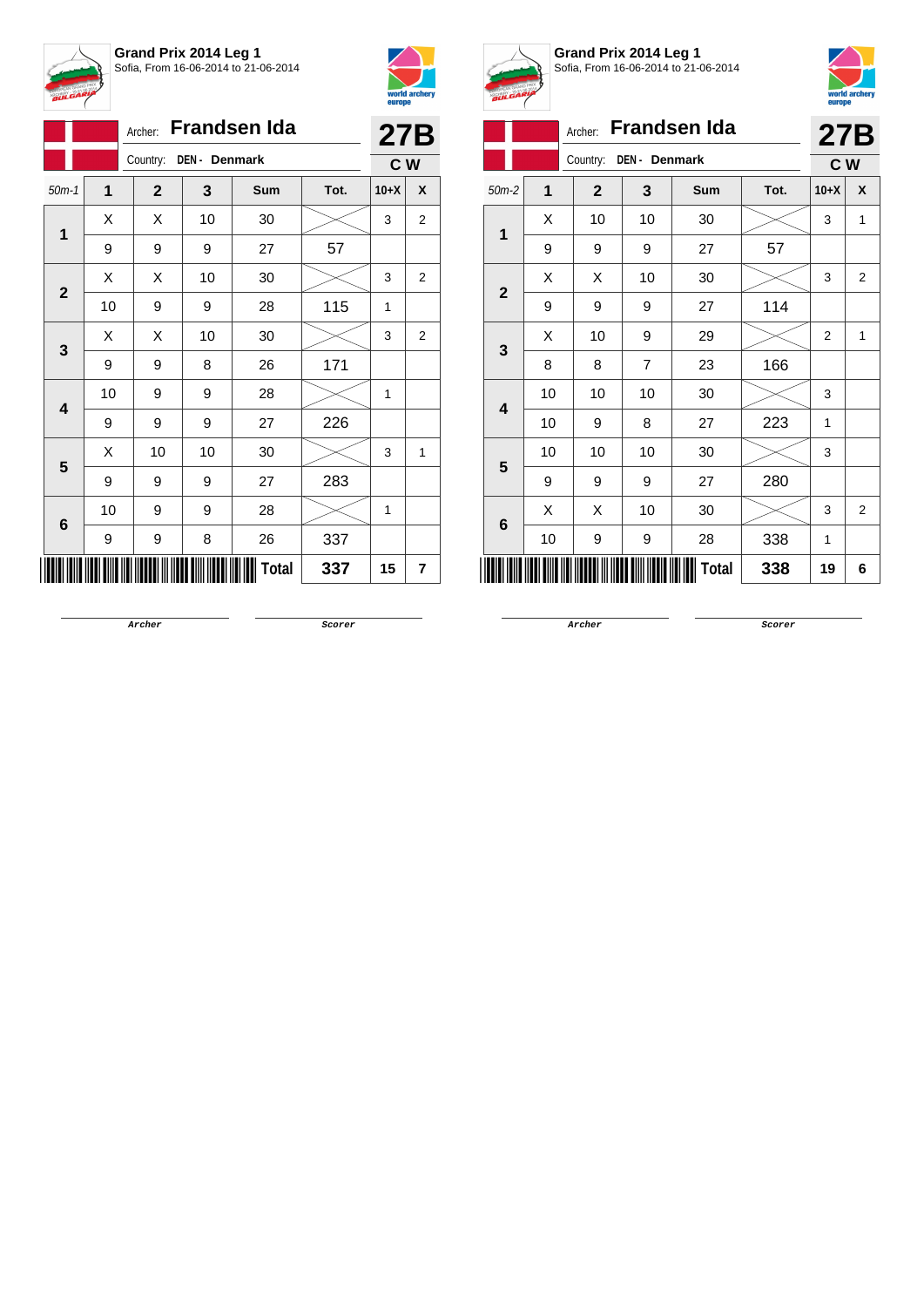



|                         | <b>Tontoeva Diana</b>             | <b>27C</b>   |    |              |      |                |                |
|-------------------------|-----------------------------------|--------------|----|--------------|------|----------------|----------------|
|                         | Country: RUS - Russian Federation |              |    |              |      |                |                |
| $50m-1$                 | 1                                 | $\mathbf{2}$ | 3  | Sum          | Tot. | $10+X$         | X              |
| 1                       | X                                 | 10           | 9  | 29           |      | 2              | 1              |
|                         | 9                                 | 9            | 9  | 27           | 56   |                |                |
| $\mathbf{2}$            | Χ                                 | 9            | 9  | 28           |      | 1              | 1              |
|                         | 9                                 | 9            | 8  | 26           | 110  |                |                |
| 3                       | 10                                | 10           | 10 | 30           |      | 3              |                |
|                         | 9                                 | 9            | 8  | 26           | 166  |                |                |
| $\overline{\mathbf{4}}$ | X                                 | Χ            | 10 | $30\,$       |      | 3              | 2              |
|                         | 10                                | 10           | 9  | 29           | 225  | $\overline{2}$ |                |
| 5                       | X                                 | Χ            | X  | 30           |      | 3              | 3              |
|                         | 10                                | 9            | 9  | 28           | 283  | 1              |                |
|                         | X                                 | Χ            | 10 | 30           |      | 3              | $\overline{2}$ |
| 6                       | 10                                | 9            | 9  | 28           | 341  | 1              |                |
|                         |                                   |              |    | <b>Total</b> | 341  | 19             | 9              |



**Grand Prix 2014 Leg 1** Sofia, From 16-06-2014 to 21-06-2014



|                         | А. | Archer:        |    | <b>Tontoeva Diana</b>           |      | <b>27C</b>     |   |
|-------------------------|----|----------------|----|---------------------------------|------|----------------|---|
|                         |    | Country:       |    | <b>RUS - Russian Federation</b> |      | C <sub>W</sub> |   |
| $50m-2$                 | 1  | $\overline{2}$ | 3  | Sum                             | Tot. | $10+X$         | X |
| 1                       | X  | 10             | 10 | 30                              |      |                |   |
|                         | 9  | 9              | 9  | 27                              | 57   |                |   |
|                         | X  | 10             | 10 | 30                              |      |                |   |
| $\overline{2}$          | 10 | 9              | 8  | 27                              | 114  |                |   |
|                         | X  | X              | X  | 30                              |      |                |   |
| 3                       | 10 | 9              | 8  | 27                              | 171  |                |   |
| $\overline{\mathbf{4}}$ | X  | 10             | 10 | 30                              |      |                |   |
|                         | 10 | 10             | 9  | 29                              | 230  |                |   |
| 5                       | 10 | 10             | 10 | 30                              |      |                |   |
|                         | 9  | 9              | 9  | 27                              | 287  |                |   |
|                         | X  | 10             | 9  | 29                              |      |                |   |
| 6                       | 9  | 8              | 8  | 25                              | 341  |                |   |
|                         |    |                |    | <b>Total</b>                    | 341  |                |   |

**Archer Scorer**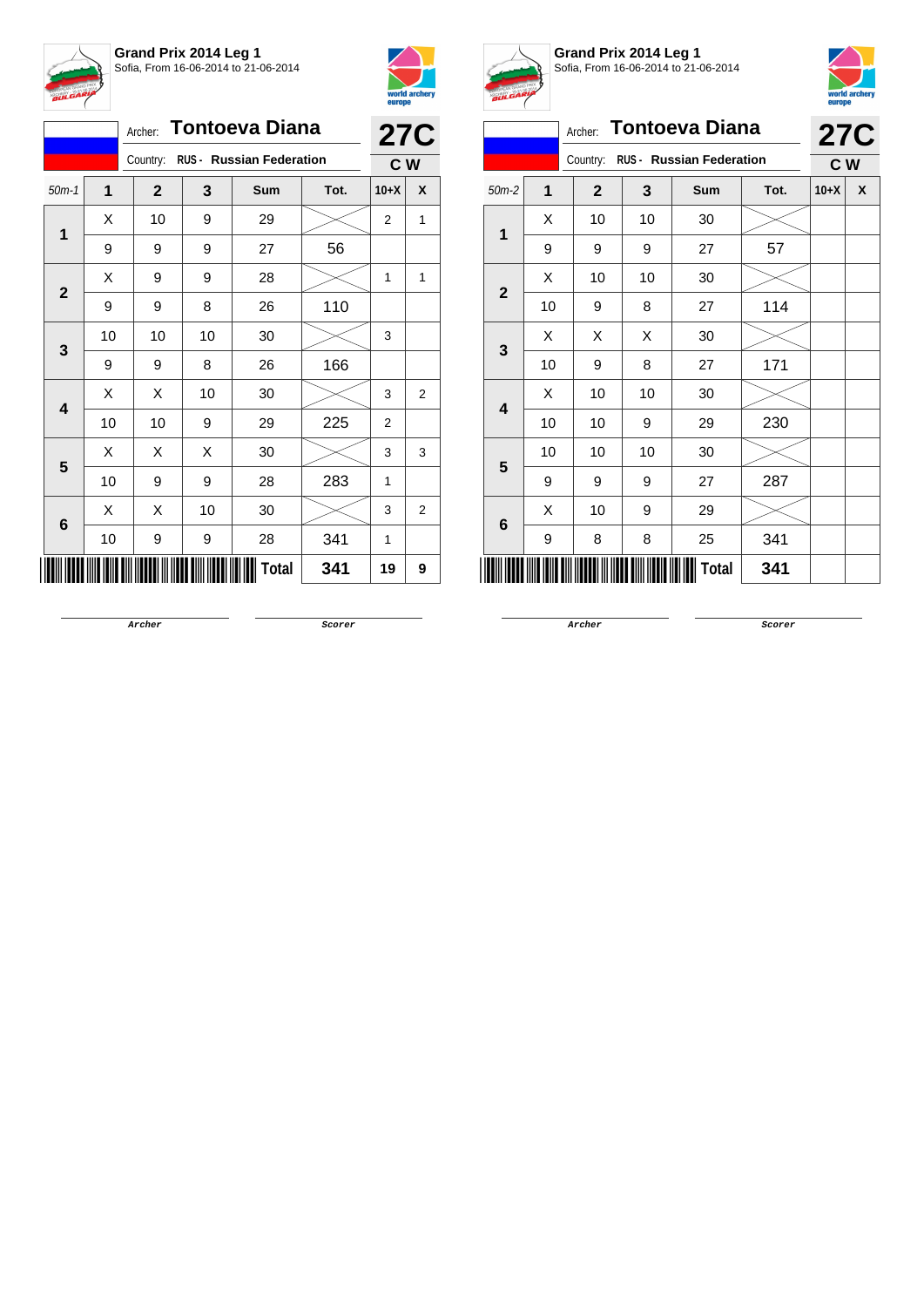



| 电            |    | Archer:                 |    | Durna Katarina |      | <b>27D</b> |                |  |
|--------------|----|-------------------------|----|----------------|------|------------|----------------|--|
|              |    | Country: SVK - Slovakia |    |                |      |            | C W            |  |
| $50m-1$      | 1  | $\mathbf{2}$            | 3  | Sum            | Tot. | $10+X$     | X              |  |
| 1            | 10 | 10                      | 10 | 30             |      | 3          |                |  |
|              | 9  | 9                       | 8  | 26             | 56   |            |                |  |
| $\mathbf{2}$ | X  | Χ                       | 10 | 30             |      | 3          | 2              |  |
|              | 9  | 9                       | 8  | 26             | 112  |            |                |  |
| 3            | X  | Χ                       | 10 | 30             |      | 3          | $\overline{2}$ |  |
|              | 10 | 9                       | 9  | 28             | 170  | 1          |                |  |
| 4            | X  | Χ                       | 10 | 30             |      | 3          | $\overline{2}$ |  |
|              | 10 | 9                       | 9  | 28             | 228  | 1          |                |  |
| 5            | X  | Χ                       | 10 | 30             |      | 3          | $\overline{2}$ |  |
|              | 10 | 9                       | 8  | 27             | 285  | 1          |                |  |
| 6            | 10 | 10                      | 9  | 29             |      | 2          |                |  |
|              | 9  | 9                       | 8  | 26             | 340  |            |                |  |
|              |    |                         |    | Total          | 340  | 20         | 8              |  |



**Grand Prix 2014 Leg 1** Sofia, From 16-06-2014 to 21-06-2014



| 电              |    | Archer:        |                | Durna Katarina |      | <b>27D</b> |                |  |  |
|----------------|----|----------------|----------------|----------------|------|------------|----------------|--|--|
|                |    | Country:       | SVK - Slovakia |                |      | C W        |                |  |  |
| $50m-2$        | 1  | $\overline{2}$ | 3              | Sum            | Tot. | $10+X$     | X              |  |  |
| 1              | X  | X              | 10             | 30             |      | 3          | $\overline{2}$ |  |  |
|                | 9  | 9              | 9              | 27             | 57   |            |                |  |  |
| $\overline{2}$ | X  | 10             | 10             | 30             |      | 3          | 1              |  |  |
|                | 9  | 9              | 8              | 26             | 113  |            |                |  |  |
| 3              | X  | X              | 10             | 30             |      | 3          | $\overline{2}$ |  |  |
|                | 9  | 8              | 8              | 25             | 168  |            |                |  |  |
| 4              | X  | Χ              | Χ              | 30             |      | 3          | 3              |  |  |
|                | 10 | 9              | 8              | 27             | 225  | 1          |                |  |  |
| $5\phantom{1}$ | 9  | 9              | 9              | 27             |      |            |                |  |  |
|                | 9  | 9              | 8              | 26             | 278  |            |                |  |  |
| 6              | X  | 10             | 10             | 30             |      | 3          | 1              |  |  |
|                | 10 | 9              | 9              | 28             | 336  | 1          |                |  |  |
|                | 17 | 9              |                |                |      |            |                |  |  |

**Archer Scorer**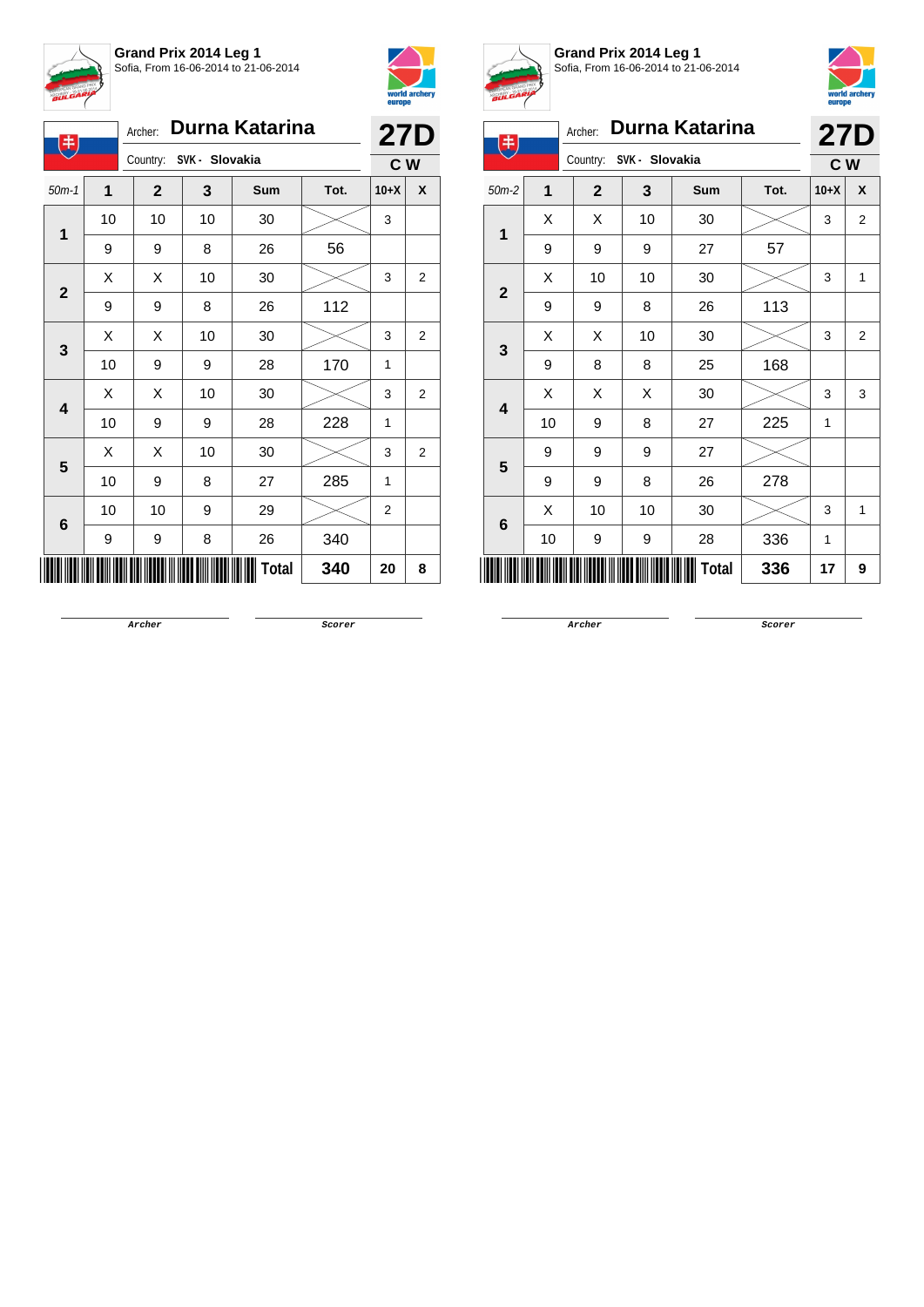



|                                   | Velichkova Deniza | <b>28A</b>   |                |  |       |      |              |     |
|-----------------------------------|-------------------|--------------|----------------|--|-------|------|--------------|-----|
| <b>BUL</b> - Bulgaria<br>Country: |                   |              |                |  |       |      |              | C W |
| $50m-1$                           | $\overline{1}$    | $\mathbf{2}$ | 3              |  | Sum   | Tot. | $10+X$       | X   |
| 1                                 | 10                | 9            | 9              |  | 28    |      | 1            |     |
|                                   | 8                 | 8            | $\overline{7}$ |  | 23    | 51   |              |     |
| $\overline{2}$                    | 10                | 10           | 9              |  | 29    |      | 2            |     |
|                                   | 9                 | 8            | 6              |  | 23    | 103  |              |     |
| 3                                 | 9                 | 9            | 9              |  | 27    |      |              |     |
|                                   | 8                 | 8            | 8              |  | 24    | 154  |              |     |
|                                   | 10                | 9            | 9              |  | 28    |      | $\mathbf{1}$ |     |
| 4                                 | 8                 | 8            | 6              |  | 22    | 204  |              |     |
| 5                                 | 9                 | 9            | 8              |  | 26    |      |              |     |
|                                   | 8                 | 8            | $\overline{7}$ |  | 23    | 253  |              |     |
|                                   | Χ                 | 9            | 8              |  | 27    |      | 1            | 1   |
| 6                                 | 8                 | 8            | 7              |  | 23    | 303  |              |     |
|                                   |                   |              |                |  | Total | 303  | 5            | 1   |



**Grand Prix 2014 Leg 1** Sofia, From 16-06-2014 to 21-06-2014



|                         | <b>DATOPO</b>  |              |                         |       |     |                |              |  |  |
|-------------------------|----------------|--------------|-------------------------|-------|-----|----------------|--------------|--|--|
|                         |                | <b>28A</b>   |                         |       |     |                |              |  |  |
|                         |                | Country:     | <b>BUL</b> - Bulgaria   |       |     | C W            |              |  |  |
| $50m-2$                 | $\overline{1}$ | $\mathbf{2}$ | 3<br>Tot.<br><b>Sum</b> |       |     | $10+X$         | X            |  |  |
| 1                       | X              | 10           | 9                       | 29    |     | $\overline{2}$ | 1            |  |  |
|                         | 9              | 8            | 8                       | 25    | 54  |                |              |  |  |
| $\overline{\mathbf{2}}$ | 10             | 9            | 9                       | 28    |     | 1              |              |  |  |
|                         | 8              | 8            | 8                       | 24    | 106 |                |              |  |  |
| 3                       | 10             | 9            | 8                       | 27    |     | 1              |              |  |  |
|                         | 8              | 8            | $\overline{7}$          | 23    | 156 |                |              |  |  |
| 4                       | X              | 10           | 9                       | 29    |     | $\overline{2}$ | 1            |  |  |
|                         | 9              | 9            | $\overline{7}$          | 25    | 210 |                |              |  |  |
| $5\phantom{1}$          | 9              | 9            | 9                       | 27    |     |                |              |  |  |
|                         | 9              | 9            | 9                       | 27    | 264 |                |              |  |  |
|                         | 9              | 9            | 9                       | 27    |     |                |              |  |  |
| 6                       | 9              | 8            | $\overline{7}$          | 24    | 315 |                |              |  |  |
|                         |                |              |                         | Total | 315 | 6              | $\mathbf{2}$ |  |  |
|                         |                |              |                         |       |     |                |              |  |  |

**Archer Scorer**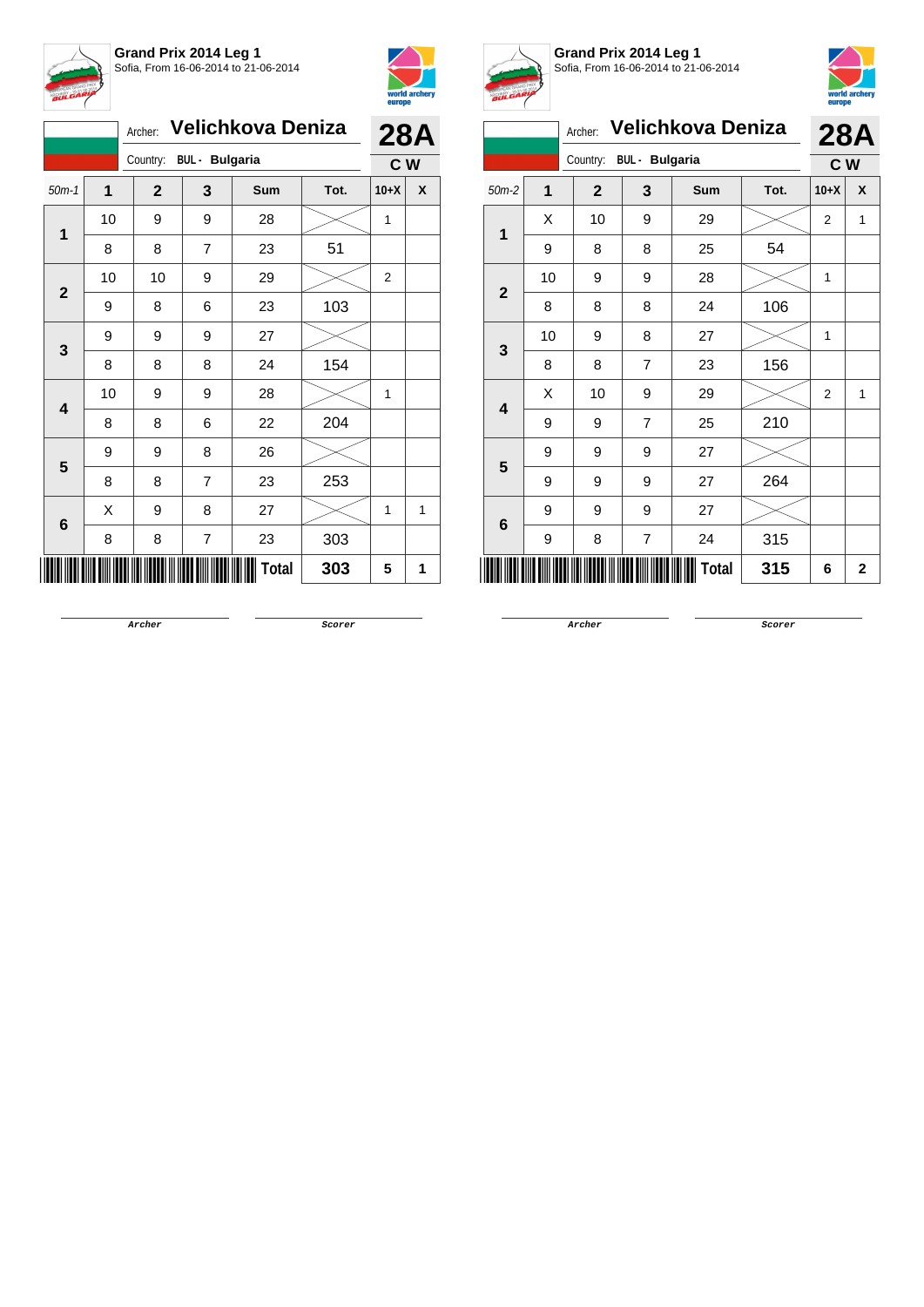



| ✿                       |             | <b>Pahter Helen</b><br>Archer: |                |              |      |                   |   |  |  |
|-------------------------|-------------|--------------------------------|----------------|--------------|------|-------------------|---|--|--|
|                         |             | Country:                       | ISR - Israel   |              |      | <b>28B</b><br>C W |   |  |  |
| $50m-1$                 | $\mathbf 1$ | $\mathbf{2}$                   | 3              | Sum          | Tot. | $10+X$            | X |  |  |
| 1                       | X           | 9                              | 8              | 27           |      | 1                 | 1 |  |  |
|                         | 8           | 8                              | $\overline{7}$ | 23           | 50   |                   |   |  |  |
| $\mathbf{2}$            | X           | Χ                              | 9              | 29           |      | 2                 | 2 |  |  |
|                         | 9           | 9                              | 8              | 26           | 105  |                   |   |  |  |
| 3                       | X           | 10                             | 8              | 28           |      | 2                 | 1 |  |  |
|                         | 8           | 8                              | 8              | 24           | 157  |                   |   |  |  |
| $\overline{\mathbf{4}}$ | X           | X                              | 10             | 30           |      | 3                 | 2 |  |  |
|                         | 10          | 8                              | 8              | 26           | 213  | 1                 |   |  |  |
| 5                       | X           | 10                             | 10             | 30           |      | 3                 | 1 |  |  |
|                         | 9           | 9                              | 9              | 27           | 270  |                   |   |  |  |
|                         | 10          | 9                              | 9              | 28           |      | 1                 |   |  |  |
| $\bf 6$                 | 9           | 9                              | 8              | 26           | 324  |                   |   |  |  |
|                         |             |                                |                | <b>Total</b> | 324  | 13                | 7 |  |  |



**Grand Prix 2014 Leg 1** Sofia, From 16-06-2014 to 21-06-2014



| $B^{ULFT}$                |    |             |              |                     |      |                |                |  |  |  |
|---------------------------|----|-------------|--------------|---------------------|------|----------------|----------------|--|--|--|
| ✿                         |    | Archer:     |              | <b>Pahter Helen</b> |      | <b>28B</b>     |                |  |  |  |
|                           |    | Country:    | ISR - Israel |                     |      | C W            |                |  |  |  |
| $50m-2$                   | 1  | $\mathbf 2$ | 3            | Sum                 | Tot. | $10+X$         | X              |  |  |  |
| 1                         | 9  | 9           | 9            | 27                  |      |                |                |  |  |  |
|                           | 8  | 8           | 8            | 24                  | 51   |                |                |  |  |  |
| $\overline{2}$            | 10 | 10          | 9            | 29                  |      | $\overline{2}$ |                |  |  |  |
|                           | 9  | 9           | 8            | 26                  | 106  |                |                |  |  |  |
| 3                         | X  | X           | 10           | 30                  |      | 3              | $\overline{2}$ |  |  |  |
|                           | 9  | 9           | 8            | 26                  | 162  |                |                |  |  |  |
| 4                         | 10 | 10          | 9            | 29                  |      | 2              |                |  |  |  |
|                           | 9  | 8           | 8            | 25                  | 216  |                |                |  |  |  |
| 5                         | 10 | 9           | 9            | 28                  |      | $\mathbf{1}$   |                |  |  |  |
|                           | 9  | 9           | 9            | 27                  | 271  |                |                |  |  |  |
| 6                         | 10 | 10          | 10           | 30                  |      | 3              |                |  |  |  |
|                           | 9  | 8           | 8            | 25                  | 326  |                |                |  |  |  |
| <b>Total</b><br>326<br>11 |    |             |              |                     |      |                |                |  |  |  |
|                           |    |             |              |                     |      |                |                |  |  |  |

**Archer Scorer**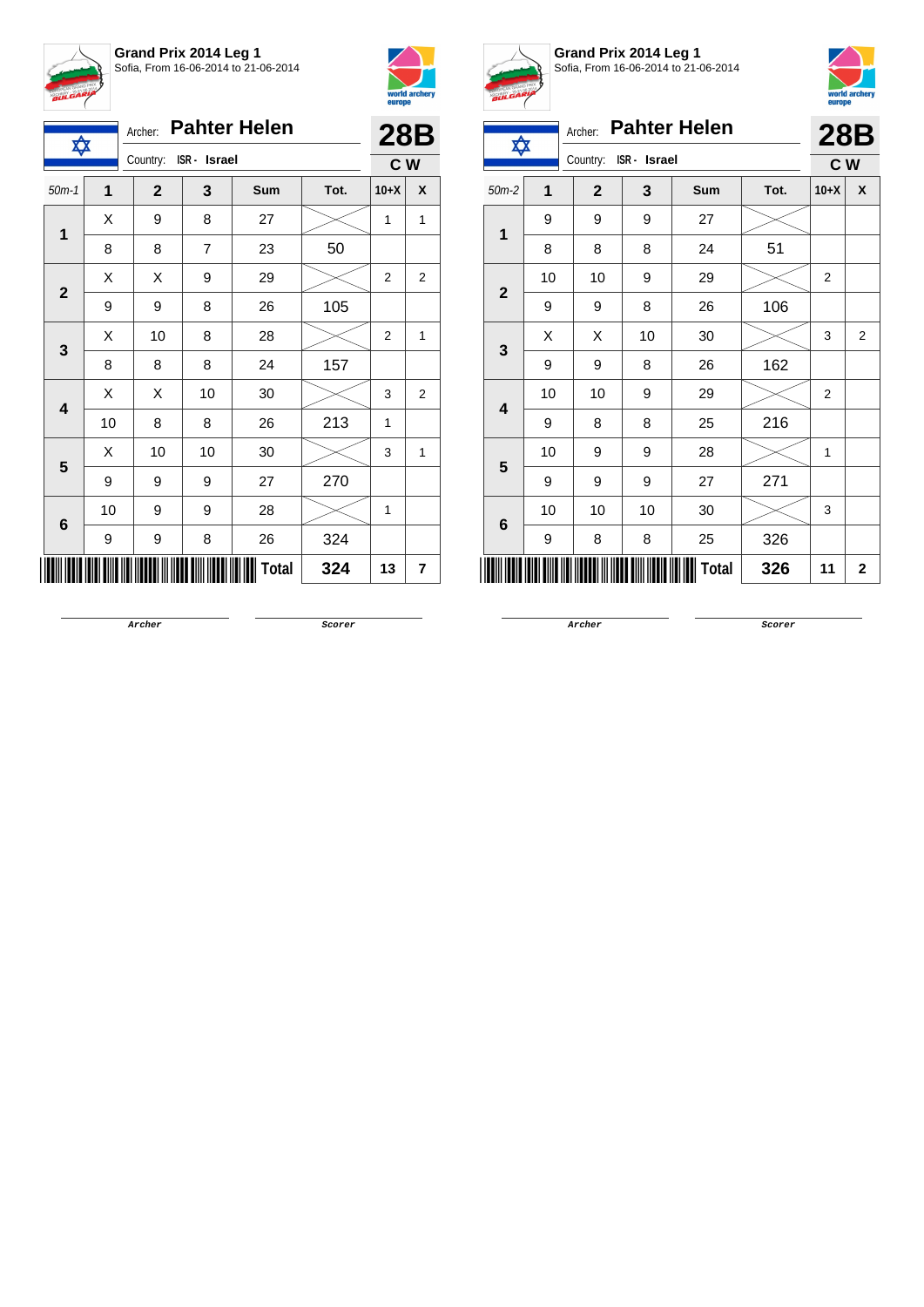



|             |    | Archer:      |                | Novikova Elena                    |      |        | <b>28C</b>     |
|-------------|----|--------------|----------------|-----------------------------------|------|--------|----------------|
|             |    |              |                | Country: RUS - Russian Federation |      | C W    |                |
| $50m-1$     | 1  | $\mathbf{2}$ | 3              | Sum                               | Tot. | $10+X$ | X              |
| 1           | X  | 10           | 9              | 29                                |      | 2      | 1              |
|             | 9  | 8            | 8              | 25                                | 54   |        |                |
|             | X  | Χ            | 9              | 29                                |      | 2      | 2              |
| $\mathbf 2$ | 9  | 8            | $\overline{7}$ | 24                                | 107  |        |                |
|             | X  | X            | 10             | 30                                |      | 3      | $\overline{2}$ |
| 3           | 10 | 9            | 9              | 28                                | 165  | 1      |                |
|             | 10 | 10           | 9              | 29                                |      | 2      |                |
| 4           | 9  | 9            | $\overline{7}$ | 25                                | 219  |        |                |
|             | X  | 10           | 9              | 29                                |      | 2      | 1              |
| 5           | 9  | 9            | 8              | 26                                | 274  |        |                |
|             | X  | 9            | 9              | 28                                |      | 1      | 1              |
| 6           | 9  | 8            | 8              | 25                                | 327  |        |                |
|             |    |              |                | Total                             | 327  | 13     | 7              |



**Grand Prix 2014 Leg 1** Sofia, From 16-06-2014 to 21-06-2014



| <b>BULGARI</b>                              |    |                           |              |                |  |            |      | europe         | world archery  |
|---------------------------------------------|----|---------------------------|--------------|----------------|--|------------|------|----------------|----------------|
|                                             |    | Novikova Elena<br>Archer: |              |                |  |            |      |                | <b>28C</b>     |
| <b>RUS - Russian Federation</b><br>Country: |    |                           |              |                |  |            |      | c <sub>w</sub> |                |
| $50m-2$                                     | 1  |                           | $\mathbf{2}$ | 3              |  | <b>Sum</b> | Tot. | $10+X$         | X              |
| $\mathbf{1}$                                | X  |                           | X            | 10             |  | 30         |      | 3              | $\overline{2}$ |
|                                             | 9  |                           | 9            | 8              |  | 26         | 56   |                |                |
| $\overline{2}$                              | 10 |                           | 10           | 9              |  | 29         |      | $\overline{2}$ |                |
|                                             | 9  |                           | 9            | 8              |  | 26         | 111  |                |                |
| 3                                           | 10 |                           | 9            | 9              |  | 28         |      | 1              |                |
|                                             | 9  |                           | 9            | 9              |  | 27         | 166  |                |                |
| $\overline{\mathbf{4}}$                     | X  |                           | X            | 9              |  | 29         |      | 2              | $\overline{2}$ |
|                                             | 9  |                           | 8            | $\overline{7}$ |  | 24         | 219  |                |                |
| 5                                           | X  |                           | 10           | 10             |  | 30         |      | 3              | 1              |
|                                             | 10 |                           | 10           | 8              |  | 28         | 277  | $\overline{2}$ |                |
|                                             | 10 |                           | 10           | 9              |  | 29         |      | $\overline{2}$ |                |
| 6                                           | 9  |                           | 9            | 8              |  | 26         | 332  |                |                |
| Total<br>332                                |    |                           |              |                |  |            |      |                | 5              |
|                                             |    |                           |              |                |  |            |      |                |                |

**Archer Scorer**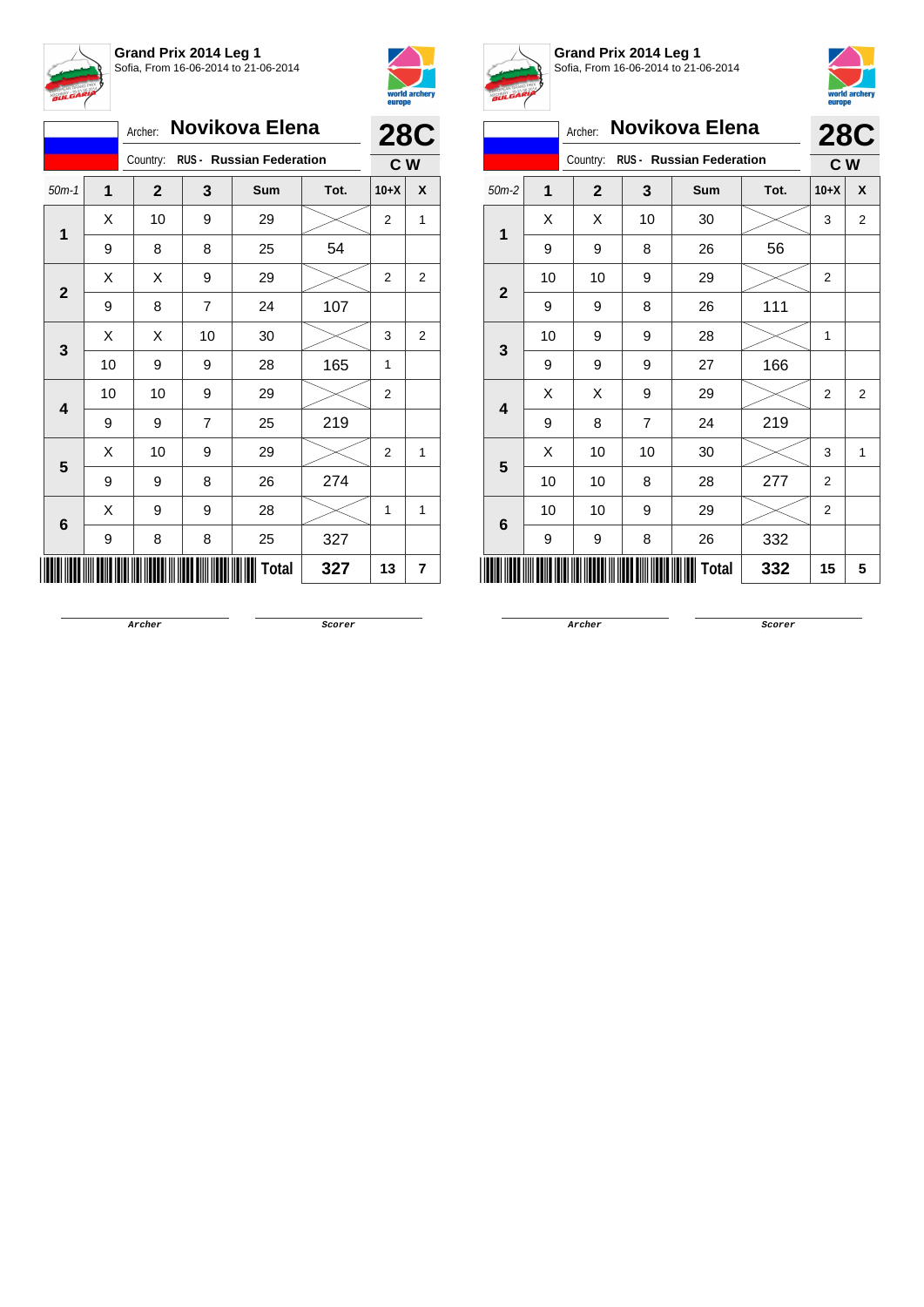



| بالله باكبر    |    | Archer:        |            | Almashhadani Fatimah |      |        | <b>28D</b> |
|----------------|----|----------------|------------|----------------------|------|--------|------------|
|                |    | Country:       | IRQ - Iraq |                      |      | C W    |            |
| $50m-1$        | 1  | $\overline{2}$ | 3          | <b>Sum</b>           | Tot. | $10+X$ | X          |
| $\mathbf{1}$   | 9  | 9              | 9          | 27                   |      |        |            |
|                | 9  | 8              | 8          | 25                   | 52   |        |            |
| $\overline{2}$ | Χ  | 10             | 10         | 30                   |      | 3      | 1          |
|                | 9  | 9              | 9          | 27                   | 109  |        |            |
| 3              | 10 | 10             | 10         | 30                   |      | 3      |            |
|                | 9  | 9              | 7          | 25                   | 164  |        |            |
| 4              | 10 | 9              | 9          | 28                   |      | 1      |            |
|                | 9  | 9              | 9          | 27                   | 219  |        |            |
| 5              | Х  | 10             | 10         | 30                   |      | 3      | 1          |
|                | 9  | 9              | 9          | 27                   | 276  |        |            |
| 6              | X  | 9              | 9          | 28                   |      | 1      | 1          |
|                | 9  | 9              | 9          | 27                   | 331  |        |            |
|                |    |                |            | Total                | 331  | 11     | 3          |



**Grand Prix 2014 Leg 1** Sofia, From 16-06-2014 to 21-06-2014



| <b>BULGARY</b>          |    |              |            |                      |      | europe         | world arcnery |
|-------------------------|----|--------------|------------|----------------------|------|----------------|---------------|
| الله اکبر               |    | Archer:      |            | Almashhadani Fatimah |      | <b>28D</b>     |               |
|                         |    | Country:     | IRQ - Iraq |                      |      | C W            |               |
| $50m-2$                 | 1  | $\mathbf{2}$ | 3          | <b>Sum</b>           | Tot. | $10+X$         | X             |
| 1                       | X  | 10           | 9          | 29                   |      | $\overline{2}$ | 1             |
|                         | 9  | 9            | 8          | 26                   | 55   |                |               |
| $\overline{2}$          | X  | X            | 9          | 29                   |      | 2              | 2             |
|                         | 9  | 9            | 8          | 26                   | 110  |                |               |
| 3                       | X  | 10           | 10         | 30                   |      | 3              | 1             |
|                         | 9  | 9            | 9          | 27                   | 167  |                |               |
| $\overline{\mathbf{4}}$ | 10 | 10           | 10         | 30                   |      | 3              |               |
|                         | 10 | 10           | 9          | 29                   | 226  | $\overline{2}$ |               |
| 5                       | X  | X            | X          | 30                   |      | 3              | 3             |
|                         | 10 | 10           | 10         | 30                   | 286  | 3              |               |
|                         | 10 | 10           | 10         | 30                   |      | 3              |               |
| 6                       | 9  | 9            | 9          | 27                   | 343  |                |               |
|                         |    |              |            | Total                | 343  | 21             | 7             |
|                         |    |              |            |                      |      |                |               |

**Archer Scorer**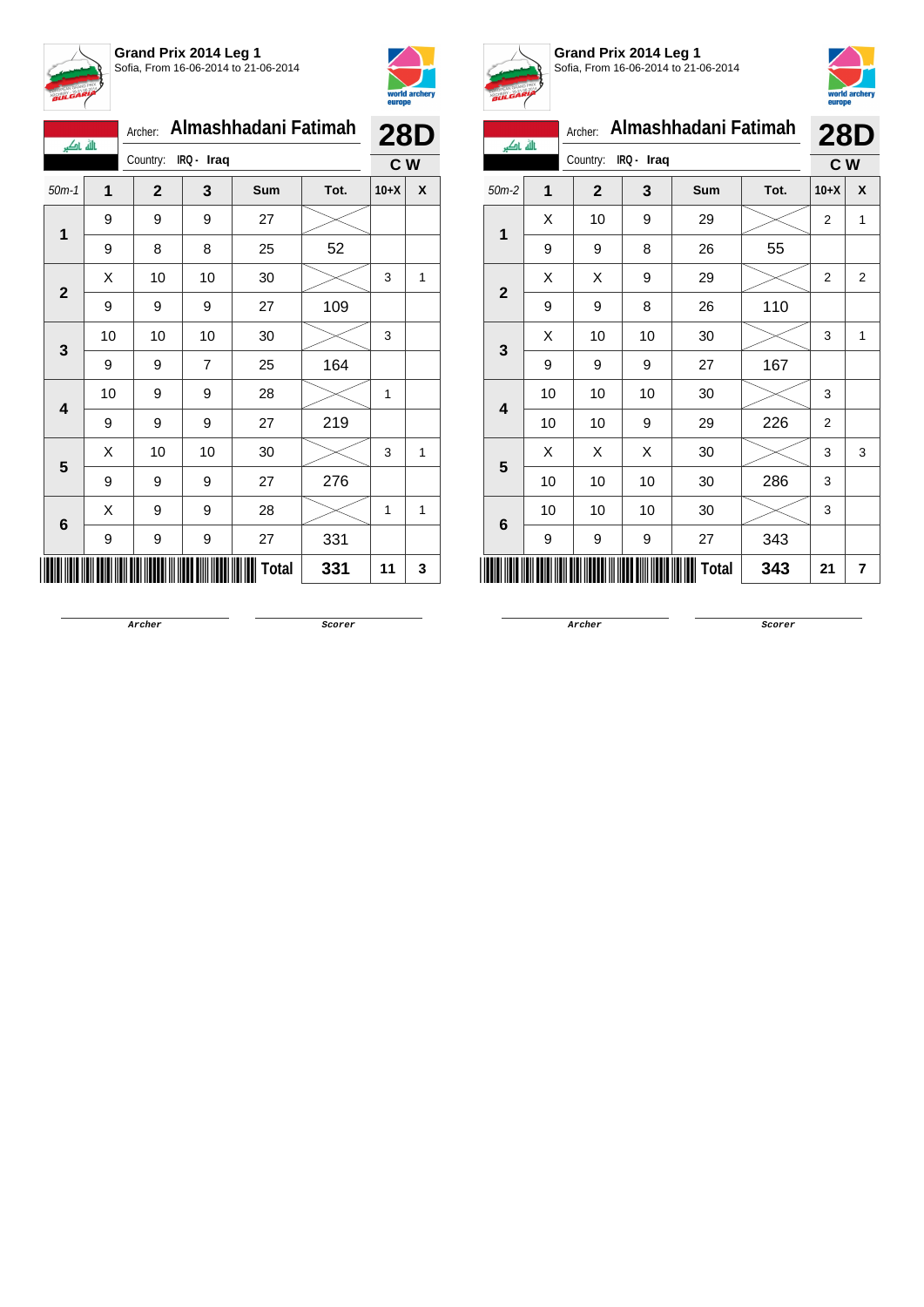

**Grand Prix 2014 Leg 1** Sofia, From 16-06-2014 to 21-06-2014



| Д            |    | <b>29A</b>   |                |       |      |        |                |
|--------------|----|--------------|----------------|-------|------|--------|----------------|
|              |    | Country:     | SLO - Slovenia |       |      | C W    |                |
| $50m-1$      | 1  | $\mathbf{2}$ | 3              | Sum   | Tot. | $10+X$ | X              |
| 1            | Χ  | 10           | 10             | 30    |      | 3      | 1              |
|              | 10 | 9            | 9              | 28    | 58   | 1      |                |
|              | Χ  | Χ            | Χ              | 30    |      | 3      | 3              |
| $\mathbf{2}$ | 10 | 10           | 9              | 29    | 117  | 2      |                |
| 3            | Χ  | Χ            | 10             | 30    |      | 3      | $\overline{2}$ |
|              | 10 | 9            | 9              | 28    | 175  | 1      |                |
| 4            | Χ  | Χ            | X              | 30    |      | 3      | 3              |
|              | Χ  | 10           | 10             | 30    | 235  | 3      | 1              |
| 5            | Χ  | Χ            | Χ              | 30    |      | 3      | 3              |
|              | 10 | 10           | 9              | 29    | 294  | 2      |                |
|              | 10 | 10           | 9              | 29    |      | 2      |                |
| 6            | 9  | 9            | 9              | 27    | 350  |        |                |
|              |    |              |                | Total | 350  | 26     | 13             |



**Grand Prix 2014 Leg 1** Sofia, From 16-06-2014 to 21-06-2014



| 凧           |    | Archer:     | <b>Cerne Toja</b> |              |      |                | <b>29A</b>     |
|-------------|----|-------------|-------------------|--------------|------|----------------|----------------|
|             |    | Country:    | SLO - Slovenia    |              |      | C <sub>W</sub> |                |
| $50m-2$     | 1  | $\mathbf 2$ | 3                 | Sum          | Tot. | $10+X$         | X              |
| 1           | Χ  | 10          | 10                | 30           |      | 3              | 1              |
|             | 9  | 9           | 9                 | 27           | 57   |                |                |
|             | X  | 10          | 9                 | 29           |      | $\overline{2}$ | 1              |
| $\mathbf 2$ | 9  | 9           | 9                 | 27           | 113  |                |                |
|             | Χ  | Χ           | 10                | 30           |      | 3              | $\overline{2}$ |
| 3           | 10 | 10          | 9                 | 29           | 172  | $\overline{2}$ |                |
|             | X  | X           | 10                | 30           |      | 3              | $\overline{2}$ |
| 4           | 10 | 10          | 9                 | 29           | 231  | $\overline{2}$ |                |
|             | Χ  | X           | X                 | 30           |      | 3              | 3              |
| 5           | 10 | 10          | 10                | 30           | 291  | 3              |                |
|             | X  | X           | X                 | 30           |      | 3              | 3              |
| 6           | 10 | 10          | 10                | 30           | 351  | 3              |                |
|             |    |             |                   | <b>Total</b> | 351  | 27             | 12             |

**Archer Scorer**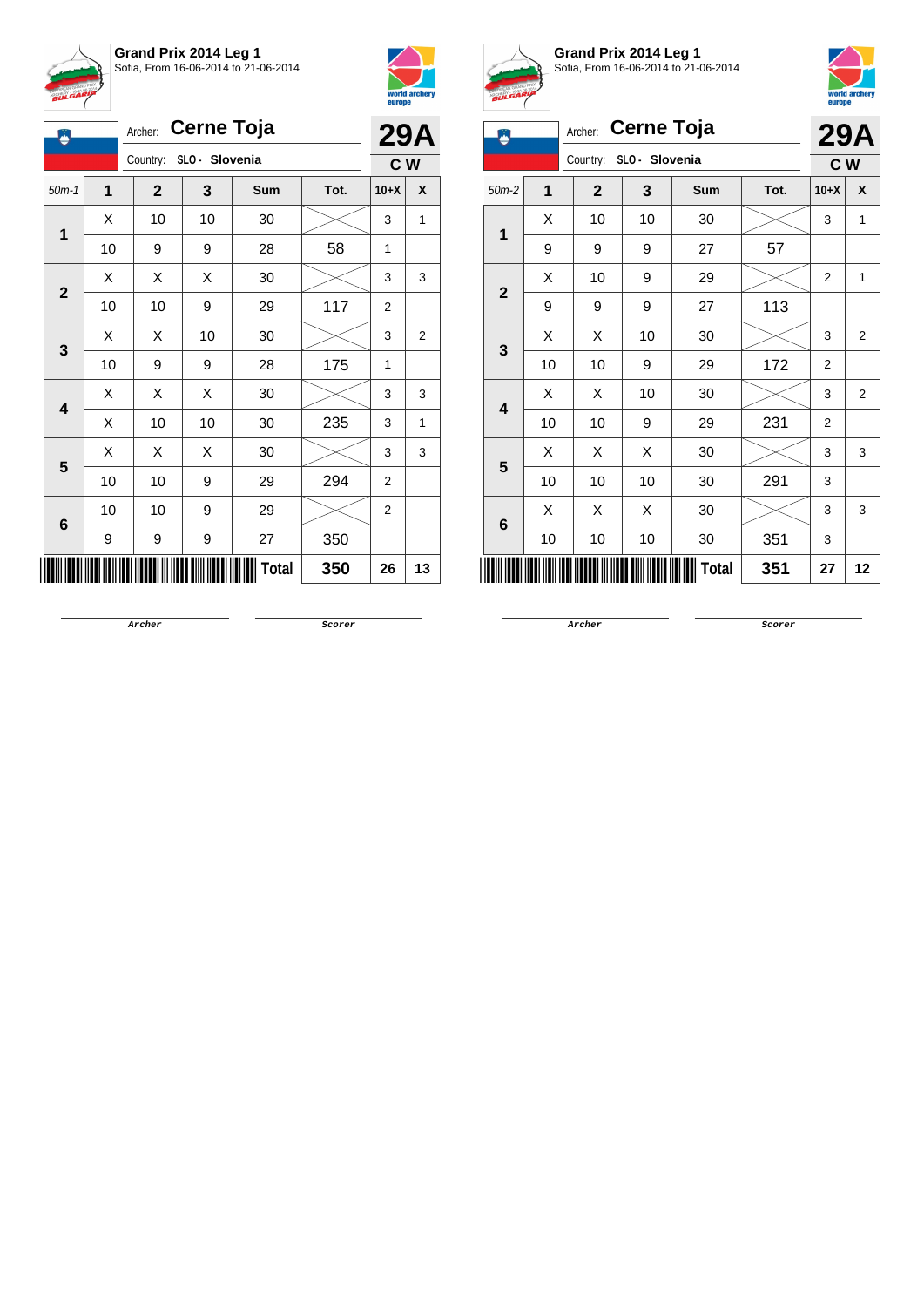



|              |                | Archer:      |                      | <b>Dessoy Catheline</b> |      |                | <b>29B</b>   |
|--------------|----------------|--------------|----------------------|-------------------------|------|----------------|--------------|
|              |                | Country:     | <b>BEL</b> - Belgium |                         |      | C W            |              |
| $50m-1$      | $\overline{1}$ | $\mathbf{2}$ | 3                    | <b>Sum</b>              | Tot. | $10+X$         | X            |
| 1            | 10             | 10           | 10                   | 30                      |      | 3              |              |
|              | 9              | 9            | 9                    | 27                      | 57   |                |              |
| $\mathbf{2}$ | 10             | 10           | 10                   | 30                      |      | 3              |              |
|              | 10             | 9            | 9                    | 28                      | 115  | 1              |              |
| 3            | X              | 10           | 10                   | 30                      |      | 3              | $\mathbf{1}$ |
|              | 10             | 9            | 8                    | 27                      | 172  | 1              |              |
| 4            | 10             | 10           | 9                    | 29                      |      | 2              |              |
|              | 9              | 9            | 9                    | 27                      | 228  |                |              |
| 5            | 10             | 10           | 9                    | 29                      |      | $\overline{2}$ |              |
|              | 9              | 9            | 8                    | 26                      | 283  |                |              |
| 6            | 9              | 9            | 9                    | 27                      |      |                |              |
|              | 9              | 8            | 8                    | 25                      | 335  |                |              |
|              |                |              |                      | Total                   | 335  | 15             | 1            |



**Grand Prix 2014 Leg 1** Sofia, From 16-06-2014 to 21-06-2014



|                |    | Archer:        |                      | <b>Dessoy Catheline</b> |      |                | <b>29B</b> |
|----------------|----|----------------|----------------------|-------------------------|------|----------------|------------|
|                |    | Country:       | <b>BEL</b> - Belgium |                         |      | C W            |            |
| $50m-2$        | 1  | $\overline{2}$ | 3                    | Sum                     | Tot. | $10+X$         | X          |
| 1              | 10 | 10             | 9                    | 29                      |      | 2              |            |
|                | 9  | 9              | 6                    | 24                      | 53   |                |            |
| $\overline{2}$ | X  | 10             | 10                   | 30                      |      | 3              | 1          |
|                | 10 | 10             | 9                    | 29                      | 112  | $\overline{2}$ |            |
| 3              | X  | 9              | 9                    | 28                      |      | 1              | 1          |
|                | 9  | 9              | 9                    | 27                      | 167  |                |            |
| 4              | 10 | 10             | 9                    | 29                      |      | $\overline{2}$ |            |
|                | 9  | 9              | 9                    | 27                      | 223  |                |            |
| 5              | X  | 9              | 9                    | 28                      |      | 1              | 1          |
|                | 9  | 9              | 8                    | 26                      | 277  |                |            |
|                | X  | 9              | 9                    | 28                      |      | 1              | 1          |
| 6              | 9  | 9              | 8                    | 26                      | 331  |                |            |
|                |    |                |                      | <b>Total</b>            | 331  | 12             | 4          |

**Archer Scorer**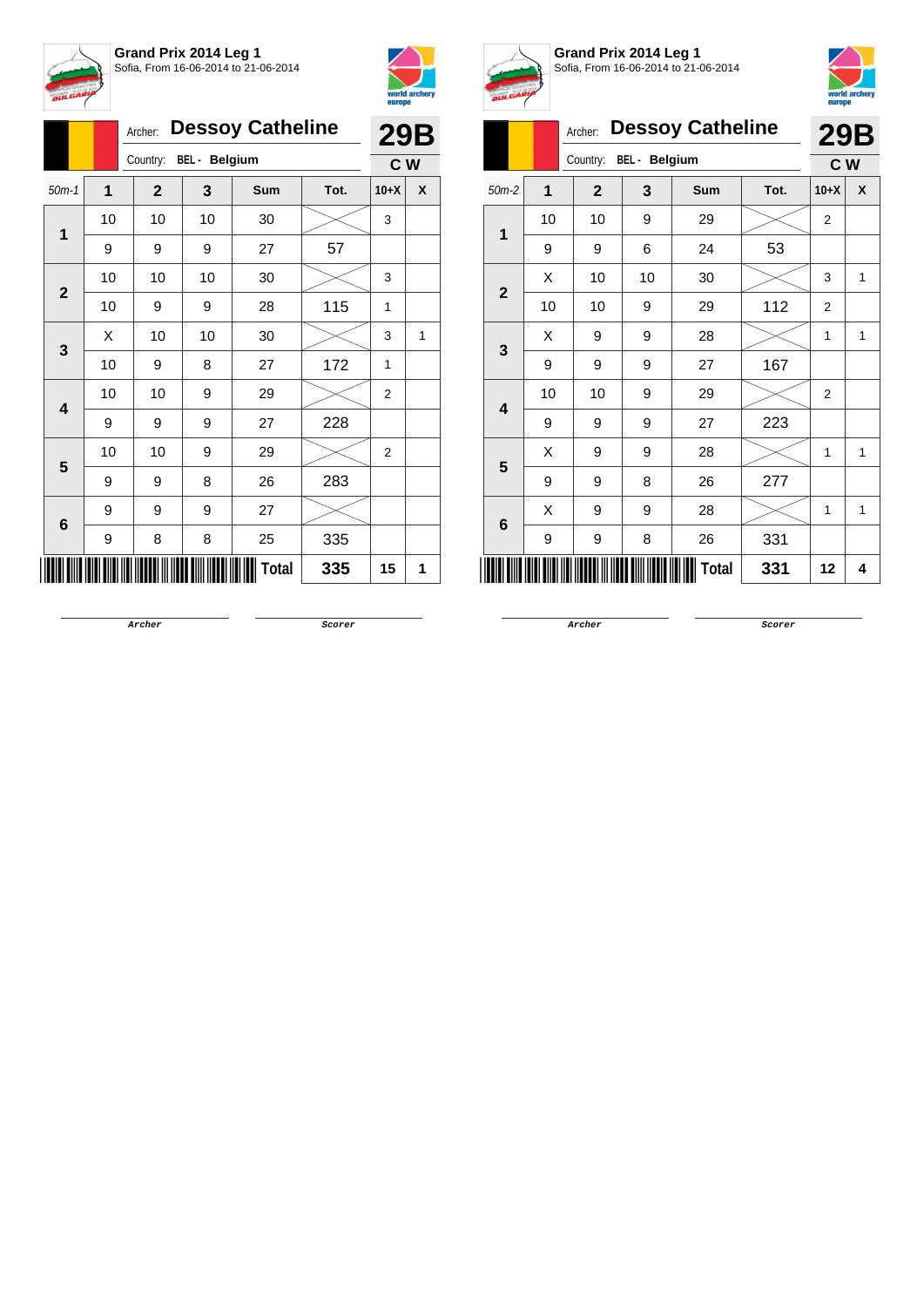



|                         |    |              | Archer: Antonova Dilyana |                     |      |                |              |  |
|-------------------------|----|--------------|--------------------------|---------------------|------|----------------|--------------|--|
|                         |    | Country:     |                          | BUL.G - Bulgaria G. |      | C W            | <b>29C</b>   |  |
| $50m-1$                 | 1  | $\mathbf{2}$ | 3                        | Sum                 | Tot. | $10+X$         | X            |  |
| 1                       | 10 | 10           | 8                        | 28                  |      | 2              |              |  |
|                         | 8  | 8            | 6                        | 22                  | 50   |                |              |  |
| $\overline{2}$          | 10 | 9            | 9                        | 28                  |      | 1              |              |  |
|                         | 8  | 8            | $\overline{7}$           | 23                  | 101  |                |              |  |
| 3                       | 9  | 9            | 9                        | 27                  |      |                |              |  |
|                         | 9  | 8            | 8                        | 25                  | 153  |                |              |  |
| $\overline{\mathbf{4}}$ | Χ  | 10           | 8                        | 28                  |      | $\overline{2}$ | $\mathbf{1}$ |  |
|                         | 8  | 8            | 8                        | 24                  | 205  |                |              |  |
| 5                       | X  | 9            | 9                        | 28                  |      | 1              | 1            |  |
|                         | 9  | 9            | 8                        | 26                  | 259  |                |              |  |
|                         | 10 | 10           | 10                       | 30                  |      | 3              |              |  |
| 6                       | 9  | 9            | 7                        | 25                  | 314  |                |              |  |
|                         |    |              |                          | Total               | 314  | 9              | $\mathbf 2$  |  |



**Grand Prix 2014 Leg 1** Sofia, From 16-06-2014 to 21-06-2014



|                | emohe |                |   |                     |      |                |            |
|----------------|-------|----------------|---|---------------------|------|----------------|------------|
|                |       | Archer:        |   | Antonova Dilyana    |      |                | <b>29C</b> |
|                |       | Country:       |   | BUL.G - Bulgaria G. |      | C W            |            |
| $50m-2$        | 1     | $\mathbf{2}$   | 3 | Sum                 | Tot. | $10+X$         | X          |
| 1              | 10    | 10             | 9 | 29                  |      | $\overline{2}$ |            |
|                | 9     | 9              | 8 | 26                  | 55   |                |            |
| $\overline{2}$ | 10    | 9              | 9 | 28                  |      | 1              |            |
|                | 9     | 8              | 8 | 25                  | 108  |                |            |
| 3              | 9     | 9              | 8 | 26                  |      |                |            |
|                | 8     | 8              | 6 | 22                  | 156  |                |            |
| 4              | X     | 9              | 9 | 28                  |      | 1              | 1          |
|                | 9     | 8              | 8 | 25                  | 209  |                |            |
| 5              | 10    | 10             | 9 | 29                  |      | $\overline{2}$ |            |
|                | 9     | $\overline{7}$ | 6 | 22                  | 260  |                |            |
| 6              | X     | 9              | 9 | 28                  |      | 1              | 1          |
|                | 8     | 8              | 8 | 24                  | 312  |                |            |
| 312<br>Total   |       |                |   |                     |      |                | 2          |

**Archer Scorer**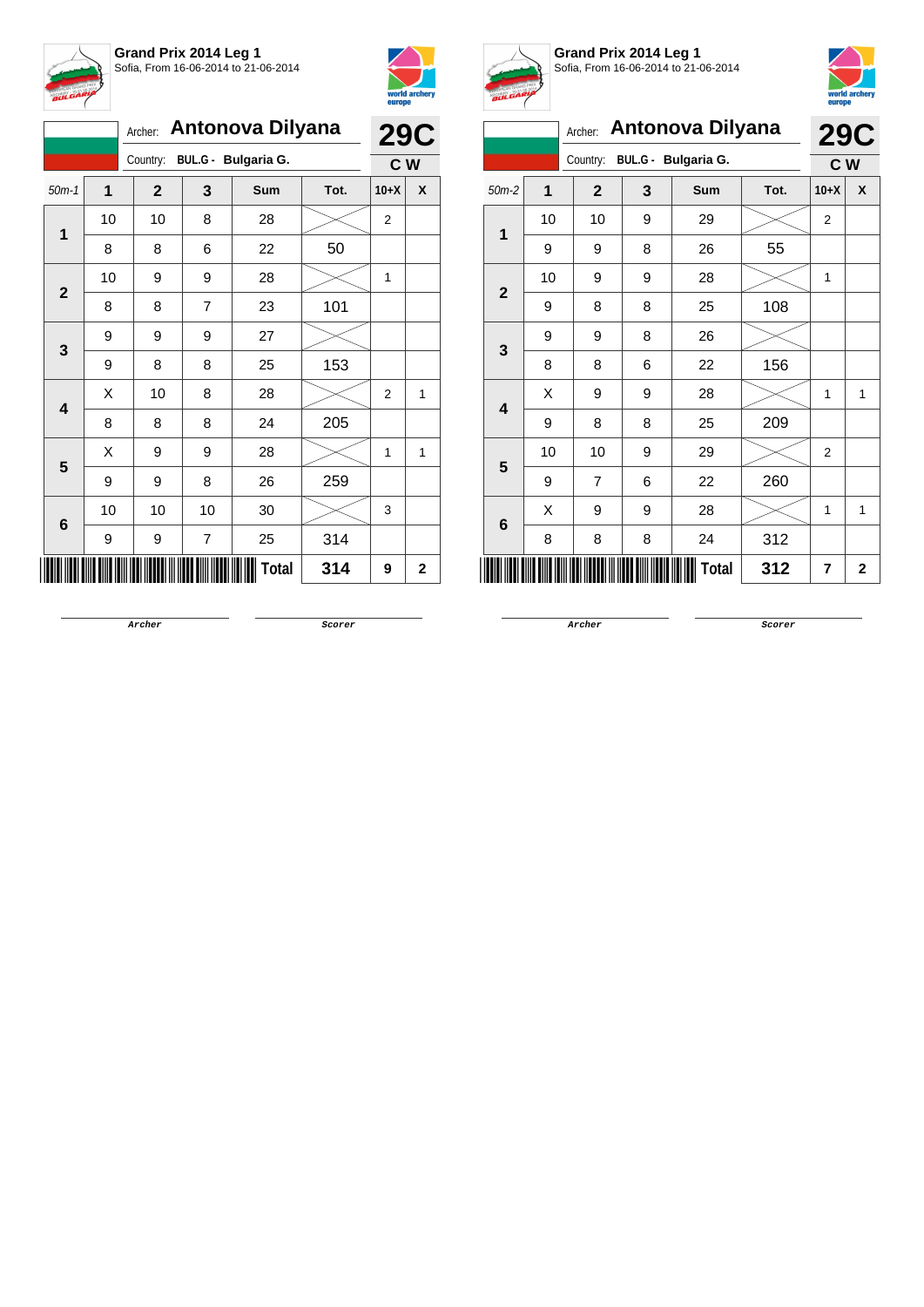



|                         |    | Szalanska Katarzyna<br>Archer: |    |       |      |                | <b>30A</b>   |  |
|-------------------------|----|--------------------------------|----|-------|------|----------------|--------------|--|
| Country: POL - Poland   |    |                                |    | C W   |      |                |              |  |
| $50m-1$                 | 1  | $\mathbf{2}$                   | 3  | Sum   | Tot. | $10+X$         | X            |  |
| 1                       | 10 | 10                             | 9  | 29    |      | 2              |              |  |
|                         | 9  | 9                              | 8  | 26    | 55   |                |              |  |
| $\mathbf{2}$            | 10 | 10                             | 9  | 29    |      | $\overline{2}$ |              |  |
|                         | 9  | 9                              | 9  | 27    | 111  |                |              |  |
| 3                       | 10 | 9                              | 9  | 28    |      | 1              |              |  |
|                         | 9  | 8                              | 7  | 24    | 163  |                |              |  |
| $\overline{\mathbf{4}}$ | Χ  | 10                             | 9  | 29    |      | $\overline{2}$ | $\mathbf{1}$ |  |
|                         | 9  | 9                              | 9  | 27    | 219  |                |              |  |
| 5                       | 10 | 10                             | 9  | 29    |      | $\overline{2}$ |              |  |
|                         | 9  | 9                              | 8  | 26    | 274  |                |              |  |
| $\bf 6$                 | X  | 10                             | 10 | 30    |      | 3              | 1            |  |
|                         | 9  | 9                              | 9  | 27    | 331  |                |              |  |
|                         |    |                                |    | Total | 331  | 12             | $\mathbf 2$  |  |



**Grand Prix 2014 Leg 1**



Sofia, From 16-06-2014 to 21-06-2014 Archer: **Szalanska Katarzyna** Country: **POL - Poland 30A C W** 50m-2 **1 2 3 Sum Tot. 10+X X 1**  $\begin{array}{|c|c|c|c|c|}\hline \hspace{0.8cm}X & X & 10 & 30 & & \hline \end{array} \hspace{0.2cm} \begin{array}{|c|c|c|c|c|c|}\hline \hspace{0.8cm}3 & 3 & 2 & \hline \end{array}$ 10 | 9 | 8 | 27 | 57 | 1 **2**  $X$  | 9 | 9 | 28 |  $>$  | 1 | 1 9 | 9 | 9 | 27 | 112 **3**  $\mathsf{X} \hspace{0.2cm} \mid \hspace{0.2cm} \mathsf{X} \hspace{0.2cm} \mid \hspace{0.2cm} \mathsf{X} \hspace{0.2cm} \mid \hspace{0.2cm} \text{30} \hspace{0.2cm} \mid \hspace{0.2cm} \text{$\gg$} \hspace{0.2cm} \mid \hspace{0.2cm} \text{3} \hspace{0.2cm} \mid \hspace{0.2cm} \text{3}$ 9 | 9 | 8 | 26 | 168 **4** 10 | 10 | 9 | 29 |  $\times$  | 2  $9 \mid 9 \mid 8 \mid 26 \mid 223$ **5**  $\begin{array}{|c|c|c|c|c|}\hline \hspace{.1cm}X & \hspace{.1cm} \text{10} & \hspace{.1cm} \text{9} & \hspace{.1cm} \text{29} & \hspace{.1cm} \text{20} & \hspace{.1cm} \text{\large $\times$} & \hspace{.1cm} \text{2} & \hspace{.1cm} \text{1} \end{array}$ 9 9 8 26 278 **6**  $\begin{array}{|c|c|c|c|c|}\hline \hspace{.1cm}X & \hspace{.1cm} \text{10} & \hspace{.1cm} \text{9} & \hspace{.1cm} \text{29} & \hspace{.1cm} \text{20} & \hspace{.1cm} \text{\large $\times$} & \hspace{.1cm} \text{2} & \hspace{.1cm} \text{1} \end{array}$ 9 | 8 | 7 | 24 | 331 \*7619-C-W-2\* **Total 331 <sup>14</sup> <sup>8</sup>**

**Archer Scorer**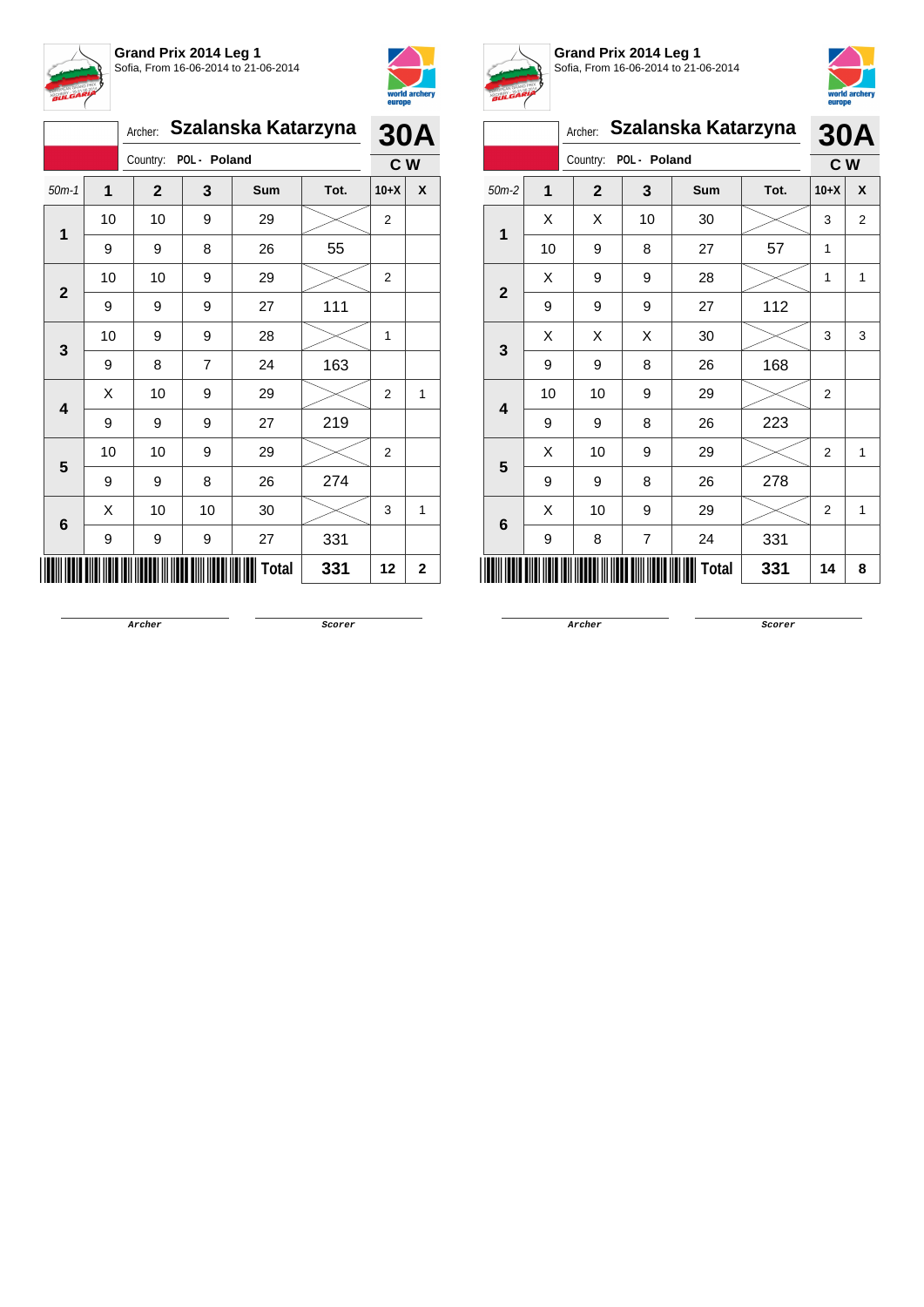



| Ф<br>X       |    | Ljubinkovic Marija<br>Archer: |    |       |      |        | <b>30B</b>     |  |
|--------------|----|-------------------------------|----|-------|------|--------|----------------|--|
|              |    | SRB - Serbia<br>Country:      |    |       |      |        | C W            |  |
| $50m-1$      | 1  | $\mathbf{2}$                  | 3  | Sum   | Tot. | $10+X$ | X              |  |
| 1            | 10 | 9                             | 9  | 28    |      | 1      |                |  |
|              | 9  | 9                             | 8  | 26    | 54   |        |                |  |
| $\mathbf{2}$ | X  | 9                             | 9  | 28    |      | 1      | 1              |  |
|              | 8  | 7                             | 6  | 21    | 103  |        |                |  |
| 3            | Χ  | 9                             | 9  | 28    |      | 1      | 1              |  |
|              | 8  | 7                             | 7  | 22    | 153  |        |                |  |
| 4            | 10 | 9                             | 9  | 28    |      | 1      |                |  |
|              | 9  | 8                             | 8  | 25    | 206  |        |                |  |
| 5            | X  | 9                             | 9  | 28    |      | 1      | 1              |  |
|              | 9  | 9                             | 8  | 26    | 260  |        |                |  |
| 6            | X  | X                             | 10 | 30    |      | 3      | $\overline{2}$ |  |
|              | 9  | 9                             | 8  | 26    | 316  |        |                |  |
|              |    |                               |    | Total | 316  | 8      | 5              |  |



**Grand Prix 2014 Leg 1** Sofia, From 16-06-2014 to 21-06-2014



| ക                       |                | Ljubinkovic Marija<br>Archer: |    |     |      |                | 30B            |  |
|-------------------------|----------------|-------------------------------|----|-----|------|----------------|----------------|--|
|                         |                | SRB- Serbia<br>Country:       |    |     |      |                | c <sub>w</sub> |  |
| $50m-2$                 | $\overline{1}$ | $\overline{2}$                | 3  | Sum | Tot. | $10+X$         | X              |  |
|                         | Χ              | X                             | X  | 30  |      | 3              | 3              |  |
| 1                       | 10             | 8                             | 8  | 26  | 56   | 1              |                |  |
| $\overline{\mathbf{2}}$ | х              | 10                            | 9  | 29  |      | $\overline{2}$ | 1              |  |
|                         | 9              | 8                             | 8  | 25  | 110  |                |                |  |
| 3                       | X              | 10                            | 9  | 29  |      | 2              | $\mathbf{1}$   |  |
|                         | 9              | 9                             | 8  | 26  | 165  |                |                |  |
| 4                       | 10             | 9                             | 9  | 28  |      | 1              |                |  |
|                         | 8              | 8                             | 7  | 23  | 216  |                |                |  |
| 5                       | 9              | 9                             | 9  | 27  |      |                |                |  |
|                         | 9              | 8                             | 5  | 22  | 265  |                |                |  |
|                         | Χ              | X                             | 10 | 30  |      | 3              | $\overline{2}$ |  |
| $6\phantom{1}6$         | 9              | 9                             | 8  | 26  | 321  |                |                |  |
| Total                   |                |                               |    |     | 321  | 12             | 7              |  |

**Archer Scorer**